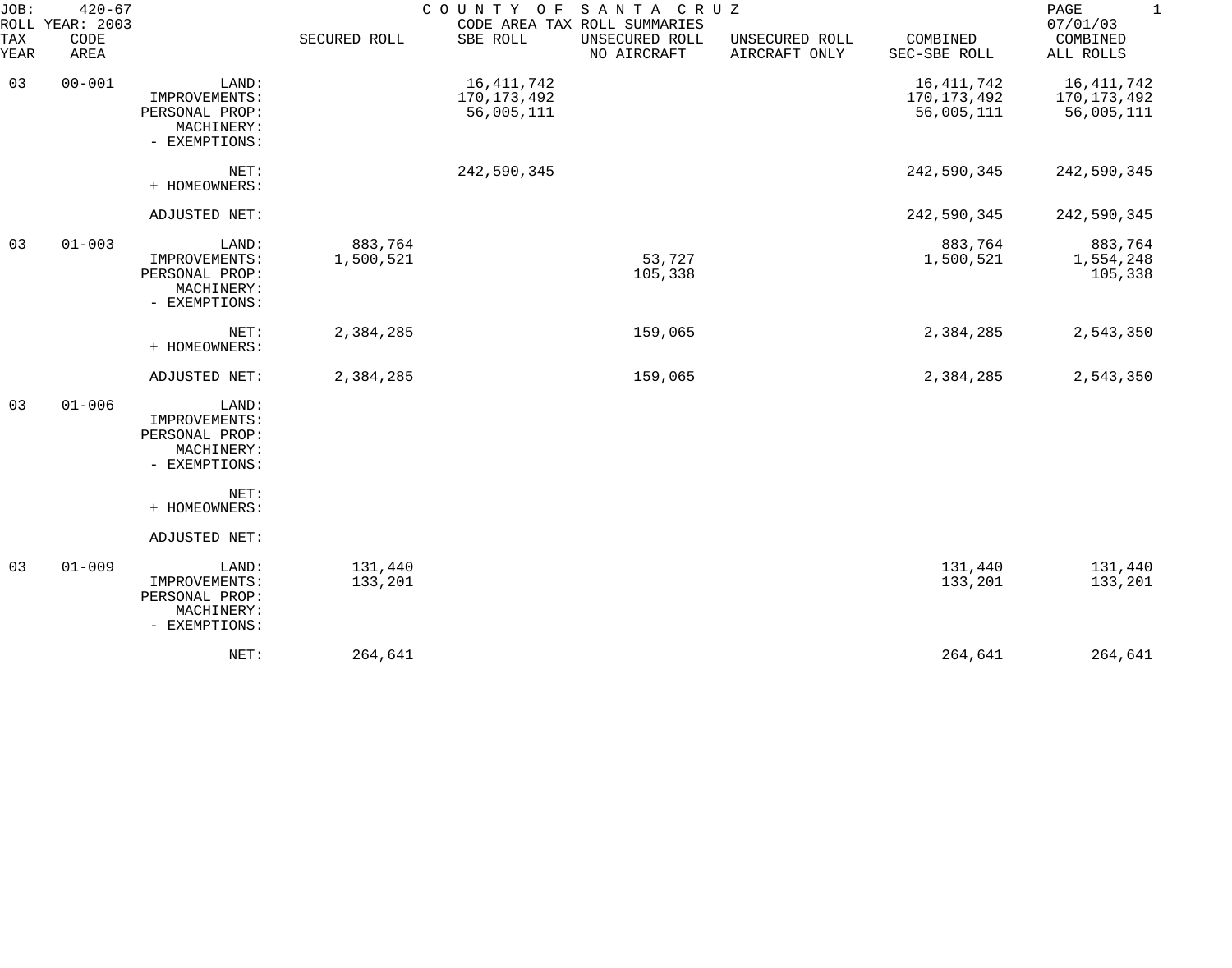| JOB:<br><b>TAX</b> | $420 - 67$<br>ROLL YEAR: 2003<br>CODE |                                 | SECURED ROLL | COUNTY OF<br>SANTA CRUZ<br>CODE AREA TAX ROLL SUMMARIES<br>SBE ROLL<br>UNSECURED ROLL | UNSECURED ROLL | COMBINED     | $\overline{2}$<br>PAGE<br>07/01/03<br>COMBINED |
|--------------------|---------------------------------------|---------------------------------|--------------|---------------------------------------------------------------------------------------|----------------|--------------|------------------------------------------------|
| YEAR               | AREA                                  |                                 |              | NO AIRCRAFT                                                                           | AIRCRAFT ONLY  | SEC-SBE ROLL | ALL ROLLS                                      |
|                    |                                       | + HOMEOWNERS:                   |              |                                                                                       |                |              |                                                |
|                    |                                       | ADJUSTED NET:                   | 264,641      |                                                                                       |                | 264,641      | 264,641                                        |
| 03                 | $01 - 010$                            | LAND:                           |              |                                                                                       |                |              |                                                |
|                    |                                       | IMPROVEMENTS:                   |              |                                                                                       |                |              |                                                |
|                    |                                       | PERSONAL PROP:<br>MACHINERY:    |              |                                                                                       |                |              |                                                |
|                    |                                       | - EXEMPTIONS:                   |              |                                                                                       |                |              |                                                |
|                    |                                       | NET:                            |              |                                                                                       |                |              |                                                |
|                    |                                       | + HOMEOWNERS:                   |              |                                                                                       |                |              |                                                |
|                    |                                       | ADJUSTED NET:                   |              |                                                                                       |                |              |                                                |
| 03                 | $01 - 014$                            | LAND:                           |              |                                                                                       |                |              |                                                |
|                    |                                       | IMPROVEMENTS:                   |              |                                                                                       |                |              |                                                |
|                    |                                       | PERSONAL PROP:<br>MACHINERY:    |              |                                                                                       |                |              |                                                |
|                    |                                       | - EXEMPTIONS:                   |              |                                                                                       |                |              |                                                |
|                    |                                       |                                 |              |                                                                                       |                |              |                                                |
|                    |                                       | NET:<br>+ HOMEOWNERS:           |              |                                                                                       |                |              |                                                |
|                    |                                       |                                 |              |                                                                                       |                |              |                                                |
|                    |                                       | ADJUSTED NET:                   |              |                                                                                       |                |              |                                                |
| 03                 | $01 - 015$                            | LAND:                           | 59,709       |                                                                                       |                | 59,709       | 59,709                                         |
|                    |                                       | IMPROVEMENTS:<br>PERSONAL PROP: | 660,487      | 547,767<br>609,688                                                                    |                | 660,487      | 1,208,254<br>609,688                           |
|                    |                                       | MACHINERY:                      |              |                                                                                       |                |              |                                                |
|                    |                                       | - EXEMPTIONS:                   |              | 810,132                                                                               |                |              | 810,132                                        |
|                    |                                       | NET:                            | 720,196      | 347,323                                                                               |                | 720,196      | 1,067,519                                      |
|                    |                                       | + HOMEOWNERS:                   |              |                                                                                       |                |              |                                                |
|                    |                                       | ADJUSTED NET:                   | 720,196      | 347,323                                                                               |                | 720,196      | 1,067,519                                      |
| 03                 | $01 - 017$                            | LAND:                           | 24,823,047   | 361,587                                                                               |                | 24,823,047   | 25, 184, 634                                   |
|                    |                                       | IMPROVEMENTS:                   | 74,612,136   | 10,499,631                                                                            |                | 74,612,136   | 85,111,767                                     |
|                    |                                       | PERSONAL PROP:<br>MACHINERY:    |              | 13,300,345                                                                            |                |              | 13,300,345                                     |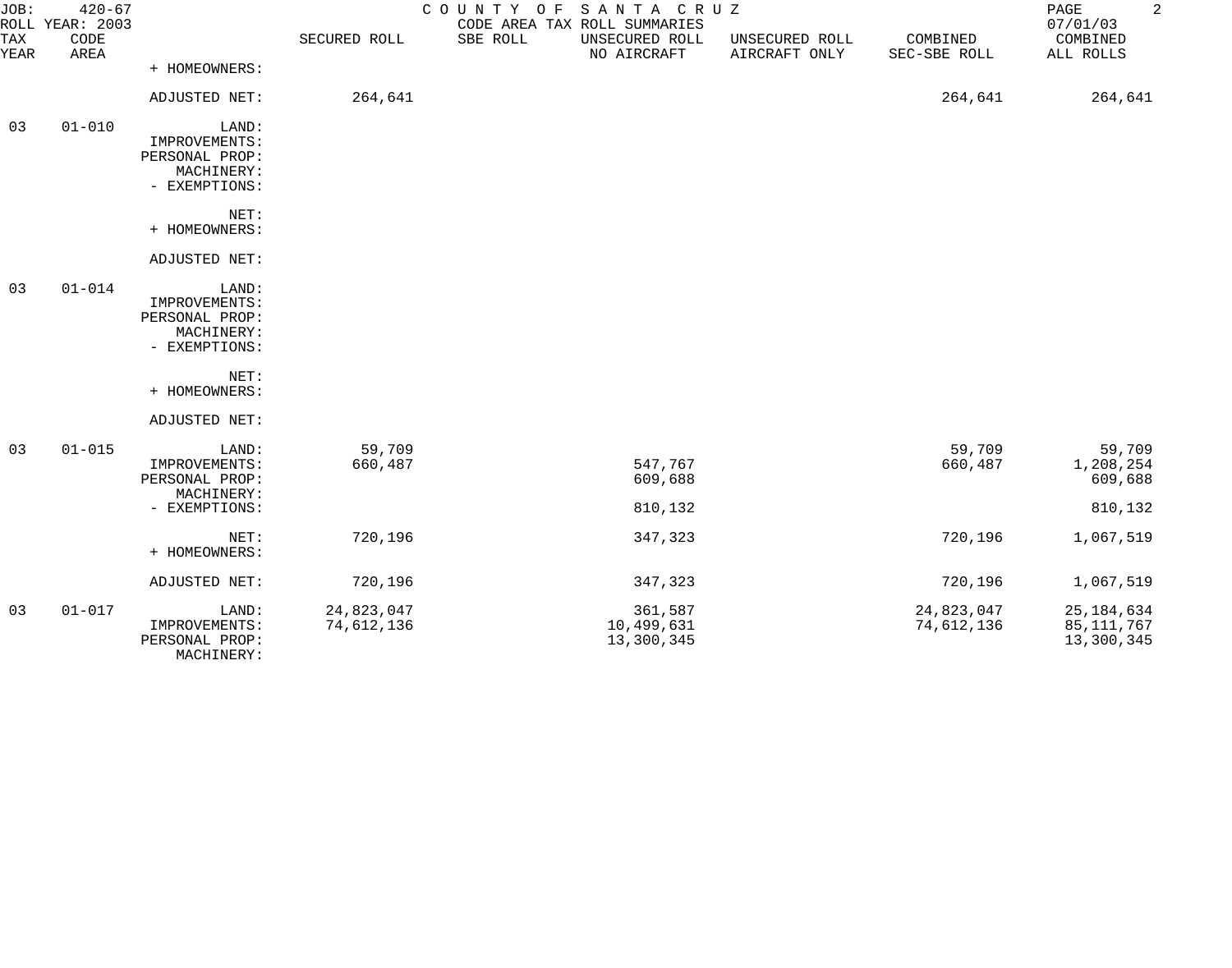| JOB:        | $420 - 67$<br>ROLL YEAR: 2003 |                              |              | COUNTY OF<br>CODE AREA TAX ROLL SUMMARIES | SANTA CRUZ                    |                                 |                          | PAGE<br>3<br>07/01/03 |
|-------------|-------------------------------|------------------------------|--------------|-------------------------------------------|-------------------------------|---------------------------------|--------------------------|-----------------------|
| TAX<br>YEAR | CODE<br>AREA                  |                              | SECURED ROLL | SBE ROLL                                  | UNSECURED ROLL<br>NO AIRCRAFT | UNSECURED ROLL<br>AIRCRAFT ONLY | COMBINED<br>SEC-SBE ROLL | COMBINED<br>ALL ROLLS |
|             |                               | - EXEMPTIONS:                | 3,412        |                                           | 590,237                       |                                 | 3,412                    | 593,649               |
|             |                               | NET:<br>+ HOMEOWNERS:        | 99, 431, 771 |                                           | 23,571,326                    |                                 | 99,431,771               | 123,003,097           |
|             |                               | ADJUSTED NET:                | 99, 431, 771 |                                           | 23,571,326                    |                                 | 99,431,771               | 123,003,097           |
| 03          | $01 - 020$                    | LAND:                        | 33, 155, 065 |                                           | 114,656                       |                                 | 33, 155, 065             | 33, 269, 721          |
|             |                               | IMPROVEMENTS:                | 57, 163, 854 |                                           | 3, 311, 414                   |                                 | 57, 163, 854             | 60,475,268            |
|             |                               | PERSONAL PROP:               | 2,188,644    |                                           | 4,388,442                     |                                 | 2,188,644                | 6,577,086             |
|             |                               | MACHINERY:                   | 1,824,532    |                                           |                               |                                 | 1,824,532                | 1,824,532             |
|             |                               | - EXEMPTIONS:                | 10,348,217   |                                           | 1,352,820                     |                                 | 10,348,217               | 11,701,037            |
|             |                               | NET:                         | 83,983,878   |                                           | 6,461,692                     |                                 | 83,983,878               | 90, 445, 570          |
|             |                               | + HOMEOWNERS:                | 14,000       |                                           |                               |                                 | 14,000                   | 14,000                |
|             |                               | ADJUSTED NET:                | 83,997,878   |                                           | 6,461,692                     |                                 | 83,997,878               | 90,459,570            |
| 03          | $01 - 023$                    | LAND:                        | 54, 416, 388 | 21,014                                    |                               |                                 | 54, 437, 402             | 54, 437, 402          |
|             |                               | IMPROVEMENTS:                | 69,360,828   | 15,776                                    | 59,348                        |                                 | 69,376,604               | 69, 435, 952          |
|             |                               | PERSONAL PROP:<br>MACHINERY: | 252,785      | 9,031                                     | 591,172                       |                                 | 261,816                  | 852,988               |
|             |                               | - EXEMPTIONS:                | 8,240,395    |                                           |                               |                                 | 8,240,395                | 8,240,395             |
|             |                               | NET:                         | 115,789,606  | 45,821                                    | 650,520                       |                                 | 115,835,427              | 116,485,947           |
|             |                               | + HOMEOWNERS:                | 873,600      |                                           |                               |                                 | 873,600                  | 873,600               |
|             |                               | ADJUSTED NET:                | 116,663,206  |                                           | 650,520                       |                                 | 116,709,027              | 117,359,547           |
| 03          | $01 - 024$                    | LAND:                        | 54, 177, 176 |                                           |                               |                                 | 54, 177, 176             | 54, 177, 176          |
|             |                               | IMPROVEMENTS:                | 66,891,239   |                                           | 6,009,187                     |                                 | 66,891,239               | 72,900,426            |
|             |                               | PERSONAL PROP:               | 2,345,357    |                                           | 16,248,329                    |                                 | 2,345,357                | 18,593,686            |
|             |                               | MACHINERY:                   | 402,457      |                                           |                               |                                 | 402,457                  | 402,457               |
|             |                               | - EXEMPTIONS:                | 22,529,891   |                                           | 3, 142, 575                   |                                 | 22,529,891               | 25,672,466            |
|             |                               | NET:                         | 101,286,338  |                                           | 19, 114, 941                  |                                 | 101,286,338              | 120, 401, 279         |
|             |                               | + HOMEOWNERS:                | 70,000       |                                           |                               |                                 | 70,000                   | 70,000                |
|             |                               | ADJUSTED NET:                | 101,356,338  |                                           | 19, 114, 941                  |                                 | 101,356,338              | 120, 471, 279         |
| 03          | $01 - 025$                    | LAND:                        | 826,868      |                                           |                               |                                 | 826,868                  | 826,868               |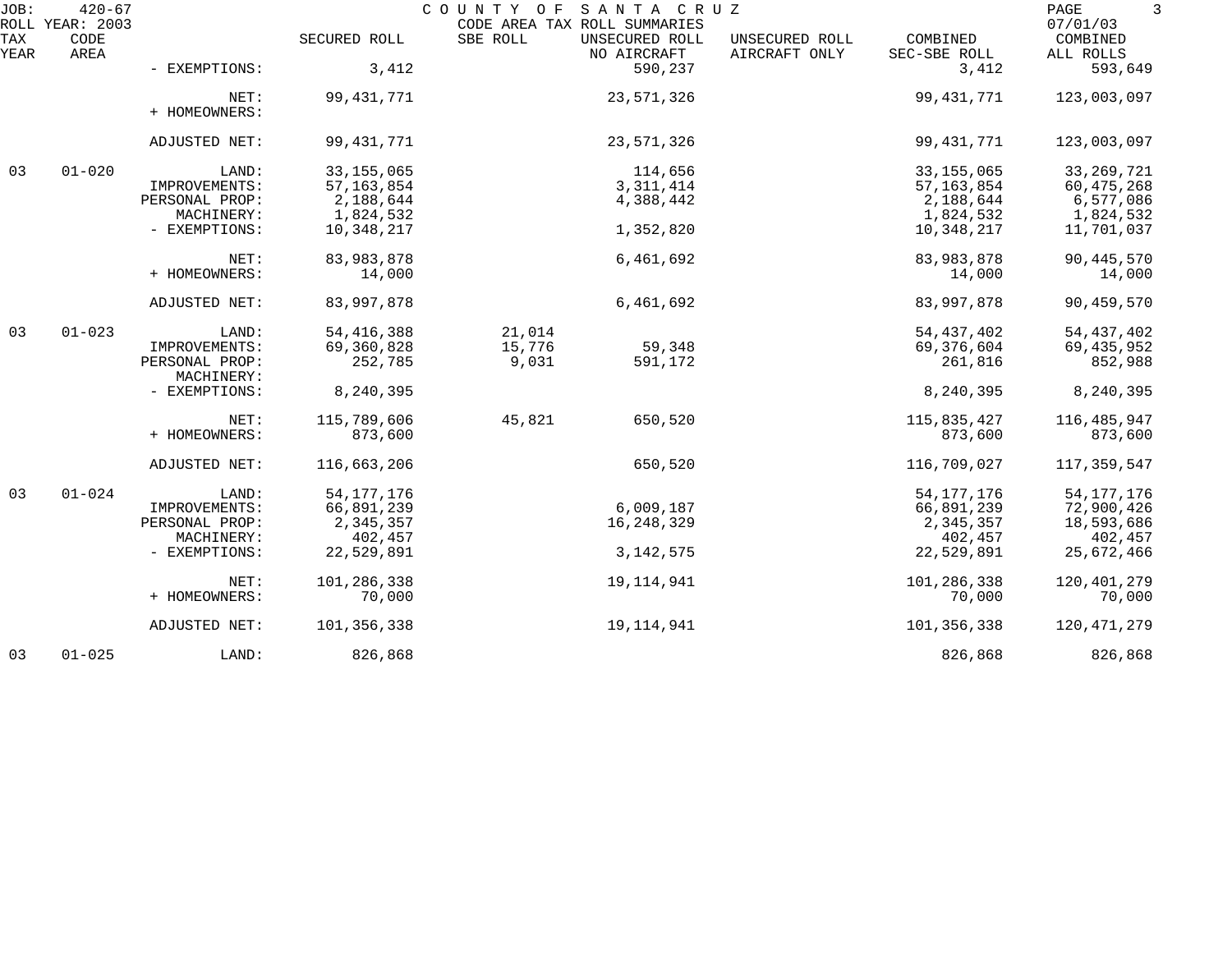| JOB:               | $420 - 67$<br>ROLL YEAR: 2003 |                                               |               | COUNTY OF | SANTA CRUZ<br>CODE AREA TAX ROLL SUMMARIES |                                 |                          | $4\overline{ }$<br>PAGE<br>07/01/03 |
|--------------------|-------------------------------|-----------------------------------------------|---------------|-----------|--------------------------------------------|---------------------------------|--------------------------|-------------------------------------|
| <b>TAX</b><br>YEAR | CODE<br>AREA                  |                                               | SECURED ROLL  | SBE ROLL  | UNSECURED ROLL<br>NO AIRCRAFT              | UNSECURED ROLL<br>AIRCRAFT ONLY | COMBINED<br>SEC-SBE ROLL | COMBINED<br>ALL ROLLS               |
|                    |                               | IMPROVEMENTS:<br>PERSONAL PROP:<br>MACHINERY: | 724,611       |           | 225,920<br>489,004                         |                                 | 724,611                  | 950,531<br>489,004                  |
|                    |                               | - EXEMPTIONS:                                 |               |           | 714,924                                    |                                 |                          | 714,924                             |
|                    |                               | NET:<br>+ HOMEOWNERS:                         | 1,551,479     |           |                                            |                                 | 1,551,479                | 1,551,479                           |
|                    |                               | ADJUSTED NET:                                 | 1,551,479     |           |                                            |                                 | 1,551,479                | 1,551,479                           |
| 03                 | $01 - 026$                    | LAND:                                         | 2,605,234     |           |                                            |                                 | 2,605,234                | 2,605,234                           |
|                    |                               | IMPROVEMENTS:                                 | 7,358,149     |           | 386,172                                    |                                 | 7,358,149                | 7,744,321                           |
|                    |                               | PERSONAL PROP:<br>MACHINERY:<br>- EXEMPTIONS: | 50,000        |           | 679,043                                    |                                 | 50,000                   | 729,043                             |
|                    |                               | NET:<br>+ HOMEOWNERS:                         | 10,013,383    |           | 1,065,215                                  |                                 | 10,013,383               | 11,078,598                          |
|                    |                               | ADJUSTED NET:                                 | 10,013,383    |           | 1,065,215                                  |                                 | 10,013,383               | 11,078,598                          |
| 03                 | $01 - 027$                    | LAND:                                         | 247, 233, 439 | 321,331   | 1,696,713                                  |                                 | 247,554,770              | 249, 251, 483                       |
|                    |                               | IMPROVEMENTS:                                 | 320, 430, 064 | 44,696    | 18,435,719                                 |                                 | 320, 474, 760            | 338,910,479                         |
|                    |                               | PERSONAL PROP:                                | 28, 444, 766  | 25,587    | 58,743,251                                 |                                 | 28, 470, 353             | 87, 213, 604                        |
|                    |                               | MACHINERY:                                    | 22, 264, 558  |           |                                            |                                 | 22, 264, 558             | 22, 264, 558                        |
|                    |                               | - EXEMPTIONS:                                 | 7,288,559     |           | 563,928                                    |                                 | 7,288,559                | 7,852,487                           |
|                    |                               | NET:                                          | 611,084,268   | 391,614   | 78, 311, 755                               |                                 | 611, 475, 882            | 689, 787, 637                       |
|                    |                               | + HOMEOWNERS:                                 | 984,200       |           |                                            |                                 | 984,200                  | 984,200                             |
|                    |                               | ADJUSTED NET:                                 | 612,068,468   |           | 78, 311, 755                               |                                 | 612,460,082              | 690, 771, 837                       |
| 03                 | $01 - 028$                    | LAND:                                         | 7,002,553     | 788       | 2,350,321                                  |                                 | 7,003,341                | 9,353,662                           |
|                    |                               | IMPROVEMENTS:                                 | 10,925,694    | 592       | 4,227,719                                  |                                 | 10,926,286               | 15, 154, 005                        |
|                    |                               | PERSONAL PROP:<br>MACHINERY:                  |               | 339       | 1,802,734                                  |                                 | 339                      | 1,803,073                           |
|                    |                               | - EXEMPTIONS:                                 | 258,229       |           |                                            |                                 | 258,229                  | 258,229                             |
|                    |                               | NET:                                          | 17,670,018    | 1,719     | 8,380,774                                  |                                 | 17,671,737               | 26,052,511                          |
|                    |                               | + HOMEOWNERS:                                 | 7,000         |           |                                            |                                 | 7,000                    | 7,000                               |
|                    |                               | ADJUSTED NET:                                 | 17,677,018    |           | 8,380,774                                  |                                 | 17,678,737               | 26,059,511                          |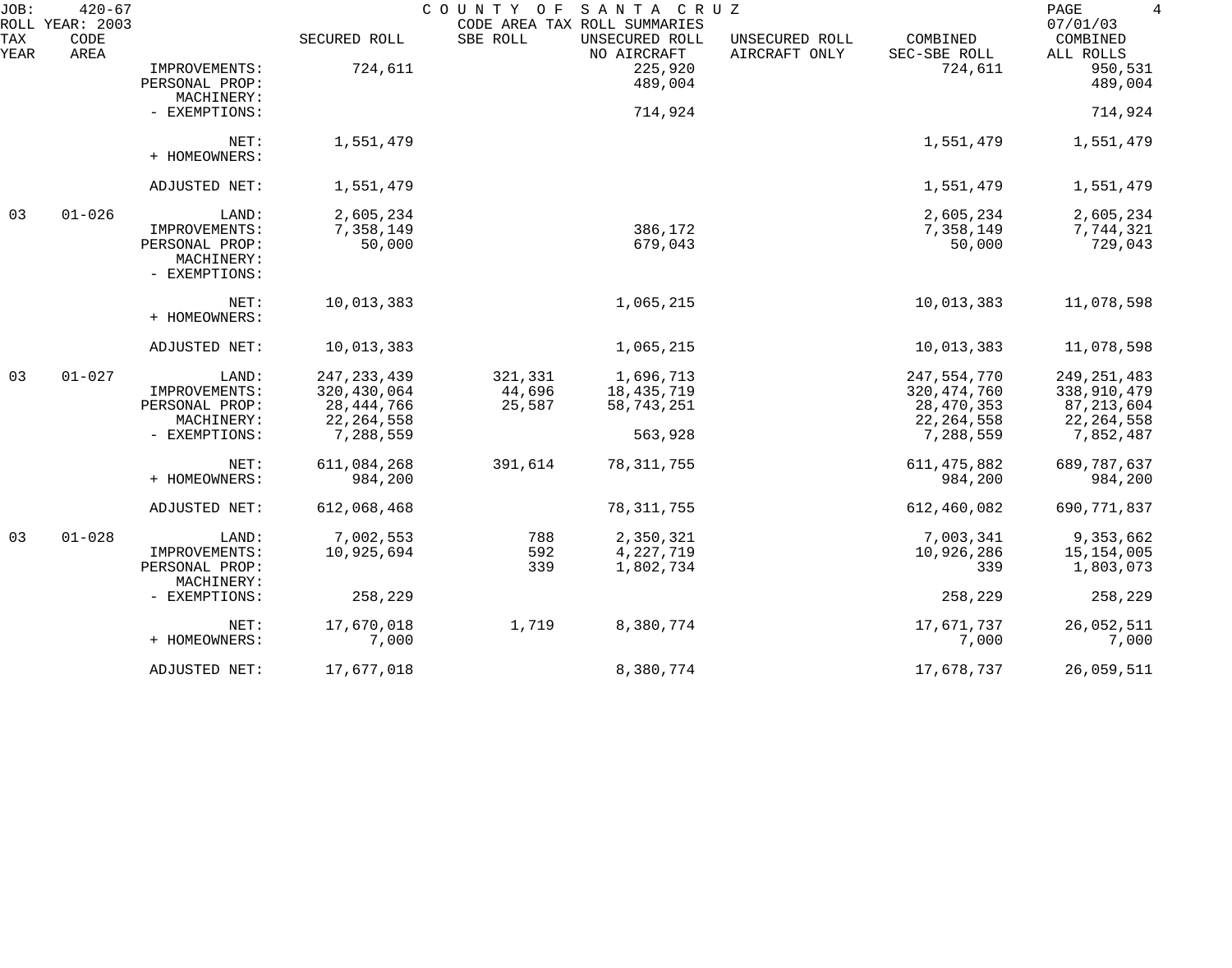| JOB:        | $420 - 67$                      |                              |                  | COUNTY OF | SANTA CRUZ<br>CODE AREA TAX ROLL SUMMARIES |                                 |                          | PAGE<br>5                         |
|-------------|---------------------------------|------------------------------|------------------|-----------|--------------------------------------------|---------------------------------|--------------------------|-----------------------------------|
| TAX<br>YEAR | ROLL YEAR: 2003<br>CODE<br>AREA |                              | SECURED ROLL     | SBE ROLL  | UNSECURED ROLL<br>NO AIRCRAFT              | UNSECURED ROLL<br>AIRCRAFT ONLY | COMBINED<br>SEC-SBE ROLL | 07/01/03<br>COMBINED<br>ALL ROLLS |
| 03          | $01 - 030$                      | LAND:                        | 175              | 2,580     | 4,963,649                                  |                                 | 2,755                    | 4,966,404                         |
|             |                                 | IMPROVEMENTS:                |                  | 1,937     | 5,439,450                                  |                                 | 1,937                    | 5,441,387                         |
|             |                                 | PERSONAL PROP:               |                  | 1,109     | 16,249,558                                 |                                 | 1,109                    | 16,250,667                        |
|             |                                 | MACHINERY:                   |                  |           |                                            |                                 |                          |                                   |
|             |                                 | - EXEMPTIONS:                | 175              |           | 1,110,594                                  |                                 | 175                      | 1,110,769                         |
|             |                                 | NET:                         |                  | 5,626     | 25,542,063                                 |                                 | 5,626                    | 25,547,689                        |
|             |                                 | + HOMEOWNERS:                |                  |           | 109,325                                    |                                 |                          | 109,325                           |
|             |                                 | ADJUSTED NET:                |                  |           | 25,651,388                                 |                                 | 5,626                    | 25,657,014                        |
| 03          | $01 - 031$                      | LAND:                        | 124,398,606      |           | 686,206                                    |                                 | 124,398,606              | 125,084,812                       |
|             |                                 | IMPROVEMENTS:                | 139,910,619      |           | 2,259,100                                  |                                 | 139,910,619              | 142,169,719                       |
|             |                                 | PERSONAL PROP:               | 1,666,711        |           | 4,921,038                                  |                                 | 1,666,711                | 6,587,749                         |
|             |                                 | MACHINERY:                   | 73,836           |           |                                            |                                 | 73,836                   | 73,836                            |
|             |                                 | - EXEMPTIONS:                | 12,365,061       |           | 24,600                                     |                                 | 12,365,061               | 12,389,661                        |
|             |                                 | NET:                         | 253,684,711      |           | 7,841,744                                  |                                 | 253,684,711              | 261,526,455                       |
|             |                                 | + HOMEOWNERS:                | 1,851,105        |           |                                            |                                 | 1,851,105                | 1,851,105                         |
|             |                                 | ADJUSTED NET:                | 255,535,816      |           | 7,841,744                                  |                                 | 255,535,816              | 263, 377, 560                     |
| 03          | $01 - 032$                      | LAND:                        | 1,799,176,640    | 141,569   | 9,322,006                                  |                                 | 1,799,318,209            | 1,808,640,215                     |
|             |                                 | IMPROVEMENTS:                | 1,617,905,532    | 66,190    | 8,114,989                                  |                                 | 1,617,971,722            | 1,626,086,711                     |
|             |                                 | PERSONAL PROP:               | 1,182,684        | 42,450    | 35,710,332                                 |                                 | 1,225,134                | 36,935,466                        |
|             |                                 | MACHINERY:                   | 18,812           |           |                                            |                                 | 18,812                   | 18,812                            |
|             |                                 | - EXEMPTIONS:                | 98,480,088       |           | 875,258                                    |                                 | 98,480,088               | 99, 355, 346                      |
|             |                                 | NET:                         | 3,319,803,580    | 250,209   | 52, 272, 069                               |                                 | 3,320,053,789            | 3, 372, 325, 858                  |
|             |                                 | + HOMEOWNERS:                | 53, 222, 400     |           | 72,494                                     |                                 | 53, 222, 400             | 53, 294, 894                      |
|             |                                 | ADJUSTED NET:                | 3, 373, 025, 980 |           | 52, 344, 563                               |                                 | 3, 373, 276, 189         | 3, 425, 620, 752                  |
| 03          | $01 - 033$                      | LAND:                        | 19,896,460       |           | 312,476                                    |                                 | 19,896,460               | 20,208,936                        |
|             |                                 | IMPROVEMENTS:                | 11,926,813       |           | 168,382                                    |                                 | 11,926,813               | 12,095,195                        |
|             |                                 | PERSONAL PROP:<br>MACHINERY: |                  |           | 787,510                                    |                                 |                          | 787,510                           |
|             |                                 | - EXEMPTIONS:                | 344,592          |           |                                            |                                 | 344,592                  | 344,592                           |
|             |                                 | NET:                         | 31, 478, 681     |           | 1,268,368                                  |                                 | 31,478,681               | 32,747,049                        |
|             |                                 | + HOMEOWNERS:                | 343,000          |           |                                            |                                 | 343,000                  | 343,000                           |
|             |                                 | ADJUSTED NET:                | 31,821,681       |           | 1,268,368                                  |                                 | 31,821,681               | 33,090,049                        |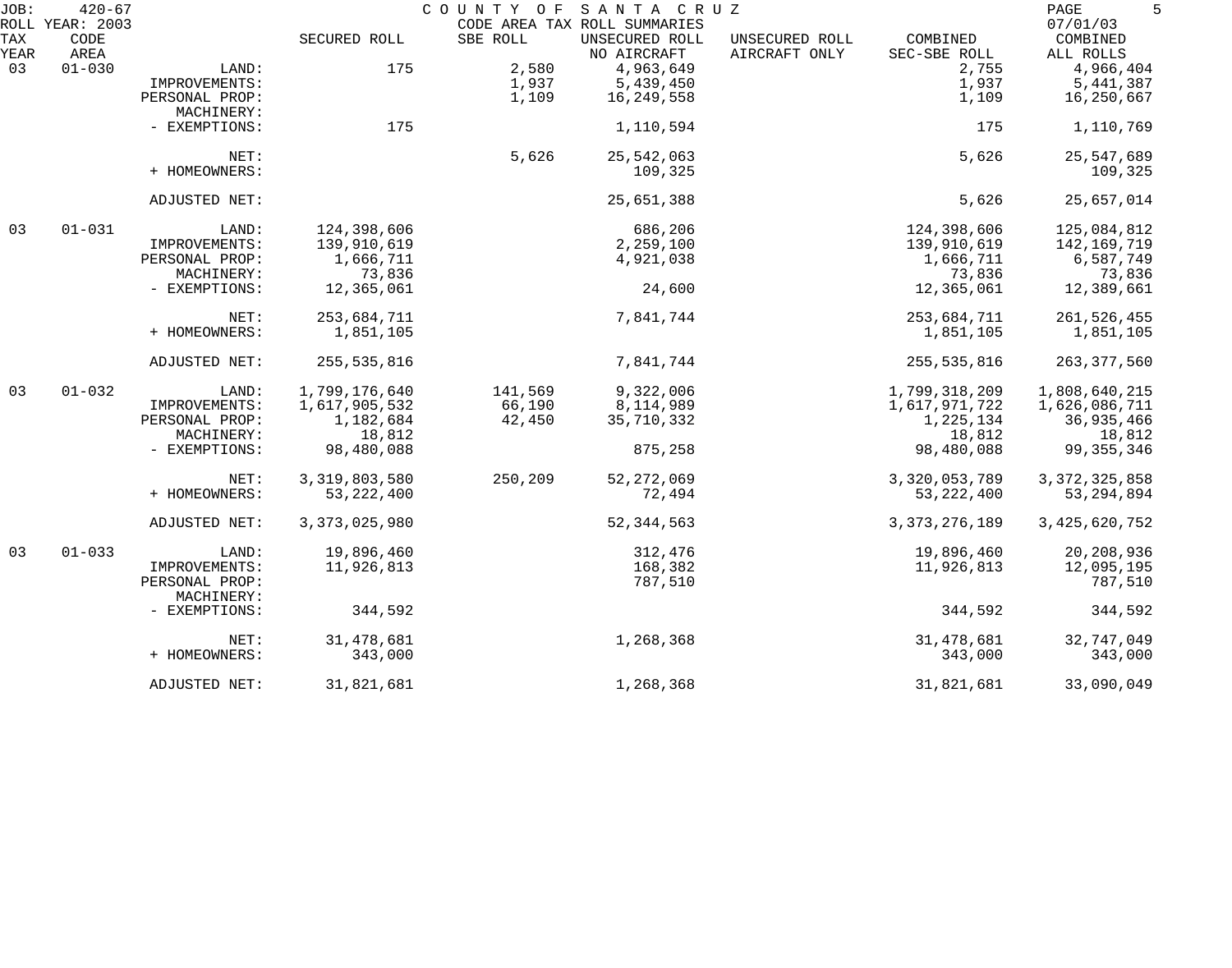| JOB:        | $420 - 67$<br>ROLL YEAR: 2003 |                                                                         |                                                                    | COUNTY<br>O F               | SANTA CRUZ<br>CODE AREA TAX ROLL SUMMARIES   |                                 |                                                                  | PAGE<br>6<br>07/01/03                                             |
|-------------|-------------------------------|-------------------------------------------------------------------------|--------------------------------------------------------------------|-----------------------------|----------------------------------------------|---------------------------------|------------------------------------------------------------------|-------------------------------------------------------------------|
| TAX<br>YEAR | CODE<br>AREA                  |                                                                         | SECURED ROLL                                                       | SBE ROLL                    | UNSECURED ROLL<br>NO AIRCRAFT                | UNSECURED ROLL<br>AIRCRAFT ONLY | COMBINED<br>SEC-SBE ROLL                                         | COMBINED<br>ALL ROLLS                                             |
| 03          | $01 - 034$                    | LAND:<br>IMPROVEMENTS:<br>PERSONAL PROP:<br>MACHINERY:                  | 29,722<br>192,085                                                  |                             |                                              |                                 | 29,722<br>192,085                                                | 29,722<br>192,085                                                 |
|             |                               | - EXEMPTIONS:                                                           | 7,000                                                              |                             |                                              |                                 | 7,000                                                            | 7,000                                                             |
|             |                               | NET:<br>+ HOMEOWNERS:                                                   | 214,807<br>7,000                                                   |                             |                                              |                                 | 214,807<br>7,000                                                 | 214,807<br>7,000                                                  |
|             |                               | ADJUSTED NET:                                                           | 221,807                                                            |                             |                                              |                                 | 221,807                                                          | 221,807                                                           |
| 03          | $01 - 035$                    | LAND:<br>IMPROVEMENTS:<br>PERSONAL PROP:<br>MACHINERY:<br>- EXEMPTIONS: |                                                                    |                             |                                              |                                 |                                                                  |                                                                   |
|             |                               | NET:<br>+ HOMEOWNERS:                                                   |                                                                    |                             |                                              |                                 |                                                                  |                                                                   |
|             |                               | ADJUSTED NET:                                                           |                                                                    |                             |                                              |                                 |                                                                  |                                                                   |
| 03          | $02 - 021$                    | LAND:<br>IMPROVEMENTS:<br>PERSONAL PROP:<br>MACHINERY:<br>- EXEMPTIONS: | 31,818,595<br>78,889,087<br>37, 374, 532<br>27, 475, 044<br>46,341 | 131,629<br>25,407<br>14,545 | 5,704,910<br>9,786,393<br>155,460            |                                 | 31,950,224<br>78,914,494<br>37,389,077<br>27, 475, 044<br>46,341 | 31,950,224<br>84,619,404<br>47,175,470<br>27, 475, 044<br>201,801 |
|             |                               | NET:<br>+ HOMEOWNERS:                                                   | 175,510,917<br>42,000                                              | 171,581                     | 15, 335, 843                                 |                                 | 175,682,498<br>42,000                                            | 191,018,341<br>42,000                                             |
|             |                               | ADJUSTED NET:                                                           | 175, 552, 917                                                      |                             | 15, 335, 843                                 |                                 | 175,724,498                                                      | 191,060,341                                                       |
| 03          | $02 - 023$                    | LAND:<br>IMPROVEMENTS:<br>PERSONAL PROP:<br>MACHINERY:<br>- EXEMPTIONS: | 29, 265, 942<br>41,002,093<br>489,362<br>357,604<br>9,874,813      |                             | 92,458<br>1,442,354<br>3, 146, 349<br>18,474 |                                 | 29, 265, 942<br>41,002,093<br>489,362<br>357,604<br>9,874,813    | 29, 358, 400<br>42,444,447<br>3,635,711<br>357,604<br>9,893,287   |
|             |                               | NET:                                                                    | 61,240,188                                                         |                             | 4,662,687                                    |                                 | 61,240,188                                                       | 65,902,875                                                        |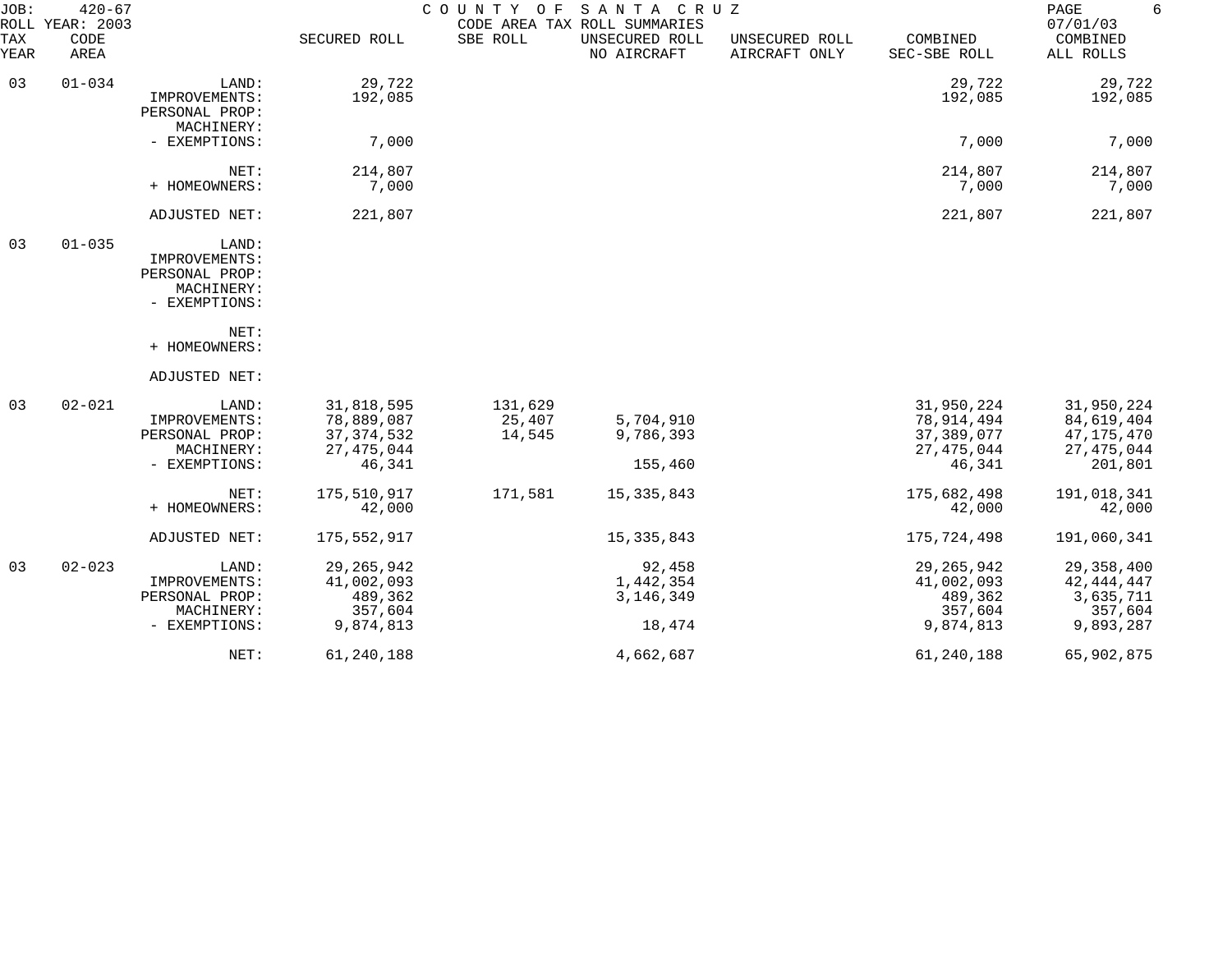| JOB:        | $420 - 67$<br>ROLL YEAR: 2003 |                              |               | COUNTY OF SANTA CRUZ<br>CODE AREA TAX ROLL SUMMARIES |                |                                 |                          | 7<br>PAGE<br>07/01/03 |
|-------------|-------------------------------|------------------------------|---------------|------------------------------------------------------|----------------|---------------------------------|--------------------------|-----------------------|
| TAX<br>YEAR | CODE<br>AREA                  |                              | SECURED ROLL  | SBE ROLL<br>NO AIRCRAFT                              | UNSECURED ROLL | UNSECURED ROLL<br>AIRCRAFT ONLY | COMBINED<br>SEC-SBE ROLL | COMBINED<br>ALL ROLLS |
|             |                               | + HOMEOWNERS:                | 292,600       |                                                      |                |                                 | 292,600                  | 292,600               |
|             |                               | ADJUSTED NET:                | 61,532,788    |                                                      | 4,662,687      |                                 | 61,532,788               | 66, 195, 475          |
| 03          | $02 - 070$                    | LAND:                        | 10,206,360    |                                                      | 442,345        |                                 | 10,206,360               | 10,648,705            |
|             |                               | IMPROVEMENTS:                | 22,093,246    |                                                      | 1,274,193      |                                 | 22,093,246               | 23, 367, 439          |
|             |                               | PERSONAL PROP:               | 387,078       |                                                      | 1,552,857      |                                 | 387,078                  | 1,939,935             |
|             |                               | MACHINERY:                   | 6,376         |                                                      |                |                                 | 6,376                    | 6,376                 |
|             |                               | - EXEMPTIONS:                | 5,087,485     |                                                      | 106,554        |                                 | 5,087,485                | 5,194,039             |
|             |                               | NET:                         | 27,605,575    |                                                      | 3, 162, 841    |                                 | 27,605,575               | 30,768,416            |
|             |                               | + HOMEOWNERS:                | 7,000         |                                                      |                |                                 | 7,000                    | 7,000                 |
|             |                               | ADJUSTED NET:                | 27,612,575    |                                                      | 3,162,841      |                                 | 27,612,575               | 30,775,416            |
| 03          | $02 - 071$                    | LAND:                        | 69,055,830    |                                                      | 537,463        |                                 | 69,055,830               | 69,593,293            |
|             |                               | IMPROVEMENTS:                | 60,701,357    |                                                      |                |                                 | 60,701,357               | 60,701,357            |
|             |                               | PERSONAL PROP:               |               |                                                      | 44,168         |                                 |                          | 44,168                |
|             |                               | MACHINERY:                   |               |                                                      |                |                                 |                          |                       |
|             |                               | - EXEMPTIONS:                | 4,895,297     |                                                      |                |                                 | 4,895,297                | 4,895,297             |
|             |                               | NET:                         | 124,861,890   |                                                      | 581,631        |                                 | 124,861,890              | 125, 443, 521         |
|             |                               | + HOMEOWNERS:                | 4, 211, 200   |                                                      |                |                                 | 4, 211, 200              | 4, 211, 200           |
|             |                               | ADJUSTED NET:                | 129,073,090   |                                                      | 581,631        |                                 | 129,073,090              | 129,654,721           |
| 03          | $02 - 072$                    | LAND:                        | 576,053,203   | 214,316                                              | 4,167,079      |                                 | 576, 267, 519            | 580, 434, 598         |
|             |                               | IMPROVEMENTS:                | 717,678,521   |                                                      | 12,869,699     |                                 | 717,678,521              | 730,548,220           |
|             |                               | PERSONAL PROP:               | 16,701,444    |                                                      | 38, 335, 607   | 86,900                          | 16,701,444               | 55, 123, 951          |
|             |                               | MACHINERY:                   | 341,882       |                                                      |                |                                 | 341,882                  | 341,882               |
|             |                               | - EXEMPTIONS:                | 73,344,036    |                                                      | 1,844,724      |                                 | 73, 344, 036             | 75,188,760            |
|             |                               | NET:                         | 1,237,431,014 | 214,316                                              | 53, 527, 661   | 86,900                          | 1,237,645,330            | 1,291,259,891         |
|             |                               | + HOMEOWNERS:                | 23,876,987    |                                                      |                |                                 | 23,876,987               | 23,876,987            |
|             |                               | ADJUSTED NET:                | 1,261,308,001 |                                                      | 53, 527, 661   |                                 | 1,261,522,317            | 1,315,136,878         |
| 03          | $02 - 073$                    | LAND:                        | 16,200,409    |                                                      | 18,754         |                                 | 16,200,409               | 16, 219, 163          |
|             |                               | IMPROVEMENTS:                | 20, 298, 723  |                                                      | 1,659,847      |                                 | 20, 298, 723             | 21,958,570            |
|             |                               | PERSONAL PROP:<br>MACHINERY: | 984,292       |                                                      | 4,360,869      |                                 | 984,292                  | 5, 345, 161           |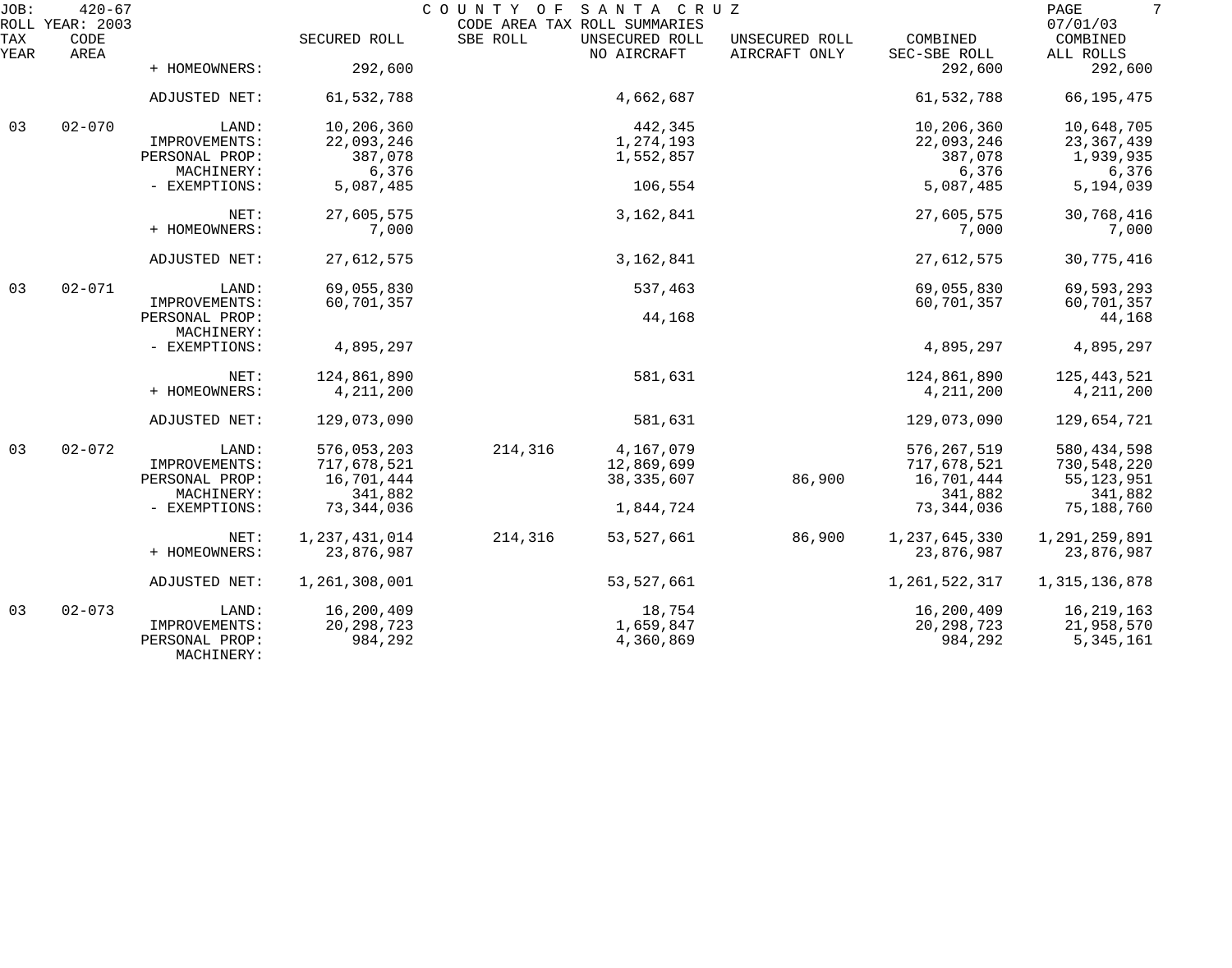| JOB:        | $420 - 67$<br>ROLL YEAR: 2003 |                                                                         |               | COUNTY OF<br>SANTA CRUZ<br>CODE AREA TAX ROLL SUMMARIES |                                 |                          | 8<br>PAGE<br>07/01/03 |
|-------------|-------------------------------|-------------------------------------------------------------------------|---------------|---------------------------------------------------------|---------------------------------|--------------------------|-----------------------|
| TAX<br>YEAR | CODE<br>AREA                  |                                                                         | SECURED ROLL  | SBE ROLL<br>UNSECURED ROLL<br>NO AIRCRAFT               | UNSECURED ROLL<br>AIRCRAFT ONLY | COMBINED<br>SEC-SBE ROLL | COMBINED<br>ALL ROLLS |
|             |                               | - EXEMPTIONS:                                                           | 268,746       |                                                         |                                 | 268,746                  | 268,746               |
|             |                               | NET:                                                                    | 37, 214, 678  | 6,039,470                                               |                                 | 37, 214, 678             | 43, 254, 148          |
|             |                               | + HOMEOWNERS:                                                           | 35,000        |                                                         |                                 | 35,000                   | 35,000                |
|             |                               | ADJUSTED NET:                                                           | 37, 249, 678  | 6,039,470                                               |                                 | 37, 249, 678             | 43, 289, 148          |
| 03          | $02 - 074$                    | LAND:                                                                   | 2,400,432     |                                                         |                                 | 2,400,432                | 2,400,432             |
|             |                               | IMPROVEMENTS:                                                           | 5,957,450     | 3,872                                                   |                                 | 5,957,450                | 5,961,322             |
|             |                               | PERSONAL PROP:<br>MACHINERY:                                            | 334,274       | 74,210                                                  |                                 | 334,274                  | 408,484               |
|             |                               | - EXEMPTIONS:                                                           | 730,332       |                                                         |                                 | 730,332                  | 730,332               |
|             |                               | NET:                                                                    | 7,961,824     | 78,082                                                  |                                 | 7,961,824                | 8,039,906             |
|             |                               | + HOMEOWNERS:                                                           | 7,000         |                                                         |                                 | 7,000                    | 7,000                 |
|             |                               | ADJUSTED NET:                                                           | 7,968,824     | 78,082                                                  |                                 | 7,968,824                | 8,046,906             |
| 03          | $02 - 075$                    | LAND:<br>IMPROVEMENTS:<br>PERSONAL PROP:<br>MACHINERY:<br>- EXEMPTIONS: | 67,401        |                                                         |                                 | 67,401                   | 67,401                |
|             |                               | NET:                                                                    | 67,401        |                                                         |                                 | 67,401                   | 67,401                |
|             |                               | + HOMEOWNERS:                                                           |               |                                                         |                                 |                          |                       |
|             |                               | ADJUSTED NET:                                                           | 67,401        |                                                         |                                 | 67,401                   | 67,401                |
| 03          | $02 - 077$                    | LAND:                                                                   | 410,457       |                                                         |                                 | 410,457                  | 410,457               |
|             |                               | IMPROVEMENTS:<br>PERSONAL PROP:<br>MACHINERY:<br>- EXEMPTIONS:          | 723,078       |                                                         |                                 | 723,078                  | 723,078               |
|             |                               | NET:<br>+ HOMEOWNERS:                                                   | 1, 133, 535   |                                                         |                                 | 1,133,535                | 1,133,535             |
|             |                               | ADJUSTED NET:                                                           | 1,133,535     |                                                         |                                 | 1,133,535                | 1,133,535             |
| 03          | $02 - 078$                    | LAND:                                                                   | 186, 347, 452 | 4,269,892                                               |                                 | 186, 347, 452            | 190,617,344           |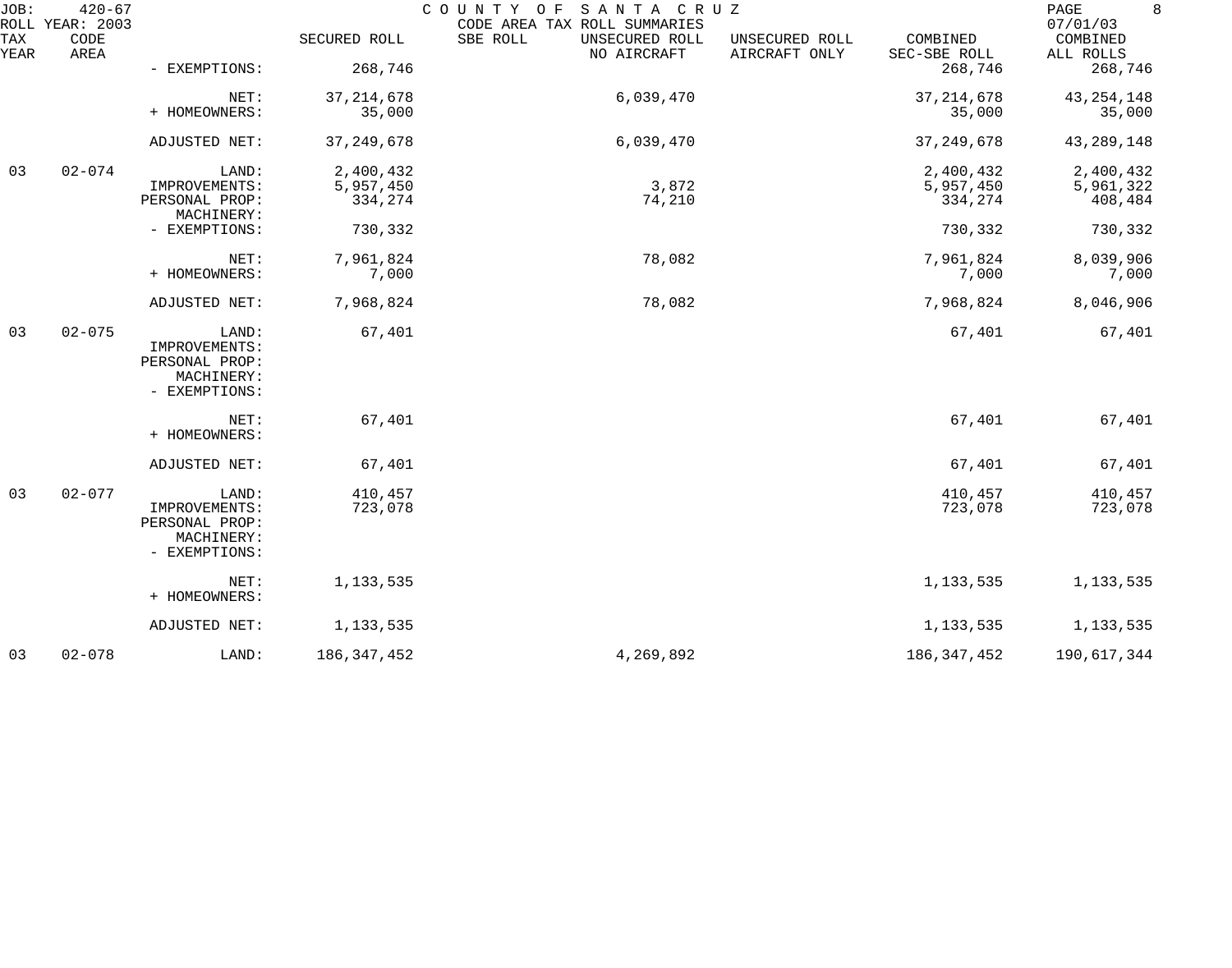| JOB:        | $420 - 67$                      |                |               | SANTA CRUZ<br>COUNTY OF                                                   |                                 |                          | 9<br>PAGE                         |
|-------------|---------------------------------|----------------|---------------|---------------------------------------------------------------------------|---------------------------------|--------------------------|-----------------------------------|
| TAX<br>YEAR | ROLL YEAR: 2003<br>CODE<br>AREA |                | SECURED ROLL  | CODE AREA TAX ROLL SUMMARIES<br>SBE ROLL<br>UNSECURED ROLL<br>NO AIRCRAFT | UNSECURED ROLL<br>AIRCRAFT ONLY | COMBINED<br>SEC-SBE ROLL | 07/01/03<br>COMBINED<br>ALL ROLLS |
|             |                                 | IMPROVEMENTS:  | 260, 278, 147 | 27, 317, 876                                                              |                                 | 260, 278, 147            | 287,596,023                       |
|             |                                 | PERSONAL PROP: | 7,646,568     | 50,994,044                                                                | 26,551,300                      | 7,646,568                | 85,191,912                        |
|             |                                 | MACHINERY:     | 3,197,918     |                                                                           |                                 | 3,197,918                | 3,197,918                         |
|             |                                 | - EXEMPTIONS:  | 27,639,790    | 383,184                                                                   | 325,500                         | 27,639,790               | 28, 348, 474                      |
|             |                                 | NET:           | 429,830,295   | 82,198,628                                                                | 26, 225, 800                    | 429,830,295              | 538, 254, 723                     |
|             |                                 | + HOMEOWNERS:  | 3,374,000     |                                                                           |                                 | 3,374,000                | 3,374,000                         |
|             |                                 | ADJUSTED NET:  | 433, 204, 295 | 82,198,628                                                                |                                 | 433, 204, 295            | 541,628,723                       |
| 03          | $03 - 007$                      | LAND:          |               |                                                                           |                                 |                          |                                   |
|             |                                 | IMPROVEMENTS:  |               |                                                                           |                                 |                          |                                   |
|             |                                 | PERSONAL PROP: |               |                                                                           |                                 |                          |                                   |
|             |                                 | MACHINERY:     |               |                                                                           |                                 |                          |                                   |
|             |                                 | - EXEMPTIONS:  |               |                                                                           |                                 |                          |                                   |
|             |                                 | NET:           |               |                                                                           |                                 |                          |                                   |
|             |                                 | + HOMEOWNERS:  |               |                                                                           |                                 |                          |                                   |
|             |                                 | ADJUSTED NET:  |               |                                                                           |                                 |                          |                                   |
| 03          | $03 - 011$                      | LAND:          |               |                                                                           |                                 |                          |                                   |
|             |                                 | IMPROVEMENTS:  |               |                                                                           |                                 |                          |                                   |
|             |                                 | PERSONAL PROP: |               |                                                                           |                                 |                          |                                   |
|             |                                 | MACHINERY:     |               |                                                                           |                                 |                          |                                   |
|             |                                 | - EXEMPTIONS:  |               |                                                                           |                                 |                          |                                   |
|             |                                 | NET:           |               |                                                                           |                                 |                          |                                   |
|             |                                 | + HOMEOWNERS:  |               |                                                                           |                                 |                          |                                   |
|             |                                 | ADJUSTED NET:  |               |                                                                           |                                 |                          |                                   |
| 03          | $03 - 017$                      | LAND:          |               |                                                                           |                                 |                          |                                   |
|             |                                 | IMPROVEMENTS:  |               |                                                                           |                                 |                          |                                   |
|             |                                 | PERSONAL PROP: |               |                                                                           |                                 |                          |                                   |
|             |                                 | MACHINERY:     |               |                                                                           |                                 |                          |                                   |
|             |                                 | - EXEMPTIONS:  |               |                                                                           |                                 |                          |                                   |
|             |                                 | NET:           |               |                                                                           |                                 |                          |                                   |
|             |                                 | + HOMEOWNERS:  |               |                                                                           |                                 |                          |                                   |
|             |                                 | ADJUSTED NET:  |               |                                                                           |                                 |                          |                                   |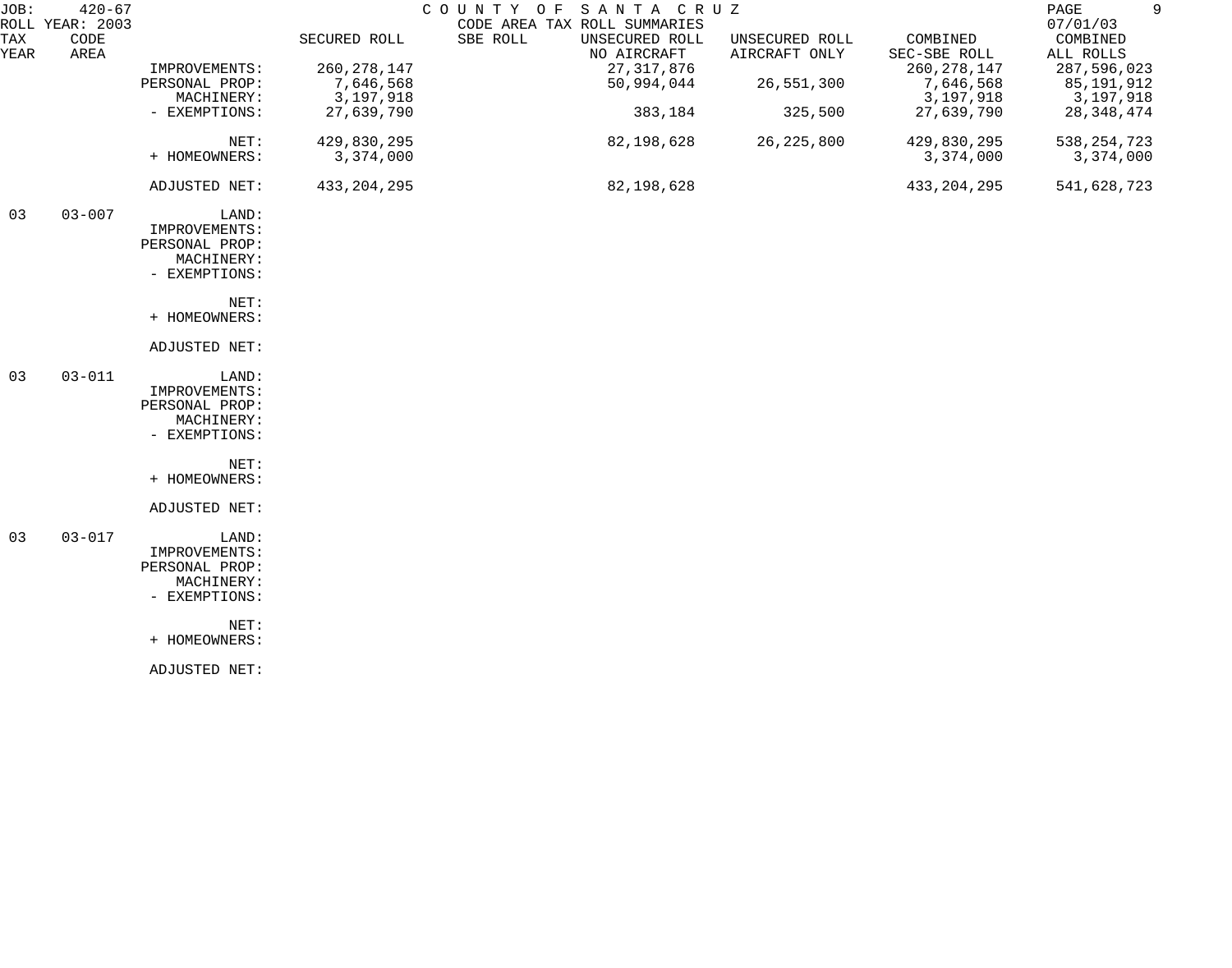| JOB:        | $420 - 67$<br>ROLL YEAR: 2003 |                |              |          | COUNTY OF SANTA CRUZ<br>CODE AREA TAX ROLL SUMMARIES |                                 |                          | PAGE<br>10<br>07/01/03 |
|-------------|-------------------------------|----------------|--------------|----------|------------------------------------------------------|---------------------------------|--------------------------|------------------------|
| TAX<br>YEAR | CODE<br>AREA                  |                | SECURED ROLL | SBE ROLL | UNSECURED ROLL<br>NO AIRCRAFT                        | UNSECURED ROLL<br>AIRCRAFT ONLY | COMBINED<br>SEC-SBE ROLL | COMBINED<br>ALL ROLLS  |
| 03          | $03 - 020$                    | LAND:          |              | 343      |                                                      |                                 | 343                      | 343                    |
|             |                               | IMPROVEMENTS:  |              | 257      |                                                      |                                 | 257                      | 257                    |
|             |                               | PERSONAL PROP: |              | 147      |                                                      |                                 | 147                      | 147                    |
|             |                               | MACHINERY:     |              |          |                                                      |                                 |                          |                        |
|             |                               | - EXEMPTIONS:  |              |          |                                                      |                                 |                          |                        |
|             |                               | NET:           |              | 747      |                                                      |                                 | 747                      | 747                    |
|             |                               | + HOMEOWNERS:  |              |          |                                                      |                                 |                          |                        |
|             |                               | ADJUSTED NET:  |              |          |                                                      |                                 | 747                      | 747                    |
| 03          | $03 - 037$                    | LAND:          |              | 7,222    | 82,266                                               |                                 | 7,222                    | 89,488                 |
|             |                               | IMPROVEMENTS:  |              | 5,422    | 77,609                                               |                                 | 5,422                    | 83,031                 |
|             |                               | PERSONAL PROP: |              | 3,104    |                                                      |                                 | 3,104                    | 3,104                  |
|             |                               | MACHINERY:     |              |          |                                                      |                                 |                          |                        |
|             |                               | - EXEMPTIONS:  |              |          |                                                      |                                 |                          |                        |
|             |                               | NET:           |              | 15,748   | 159,875                                              |                                 | 15,748                   | 175,623                |
|             |                               | + HOMEOWNERS:  |              |          |                                                      |                                 |                          |                        |
|             |                               | ADJUSTED NET:  |              |          | 159,875                                              |                                 | 15,748                   | 175,623                |
| 03          | $03 - 039$                    | LAND:          | 337,607      |          |                                                      |                                 | 337,607                  | 337,607                |
|             |                               | IMPROVEMENTS:  | 382,617      |          |                                                      |                                 | 382,617                  | 382,617                |
|             |                               | PERSONAL PROP: |              |          | 7,230                                                |                                 |                          | 7,230                  |
|             |                               | MACHINERY:     |              |          |                                                      |                                 |                          |                        |
|             |                               | - EXEMPTIONS:  | 7,000        |          |                                                      |                                 | 7,000                    | 7,000                  |
|             |                               | NET:           | 713,224      |          | 7,230                                                |                                 | 713,224                  | 720,454                |
|             |                               | + HOMEOWNERS:  | 7,000        |          |                                                      |                                 | 7,000                    | 7,000                  |
|             |                               |                |              |          |                                                      |                                 |                          |                        |
|             |                               | ADJUSTED NET:  | 720,224      |          | 7,230                                                |                                 | 720,224                  | 727,454                |
| 03          | $03 - 046$                    | LAND:          | 4,996,941    |          |                                                      |                                 | 4,996,941                | 4,996,941              |
|             |                               | IMPROVEMENTS:  | 3,529,920    |          |                                                      |                                 | 3,529,920                | 3,529,920              |
|             |                               | PERSONAL PROP: |              |          |                                                      |                                 |                          |                        |
|             |                               | MACHINERY:     |              |          |                                                      |                                 |                          |                        |
|             |                               | - EXEMPTIONS:  | 56,000       |          |                                                      |                                 | 56,000                   | 56,000                 |
|             |                               | NET:           | 8,470,861    |          |                                                      |                                 | 8,470,861                | 8,470,861              |
|             |                               | + HOMEOWNERS:  | 56,000       |          |                                                      |                                 | 56,000                   | 56,000                 |
|             |                               | ADJUSTED NET:  | 8,526,861    |          |                                                      |                                 | 8,526,861                | 8,526,861              |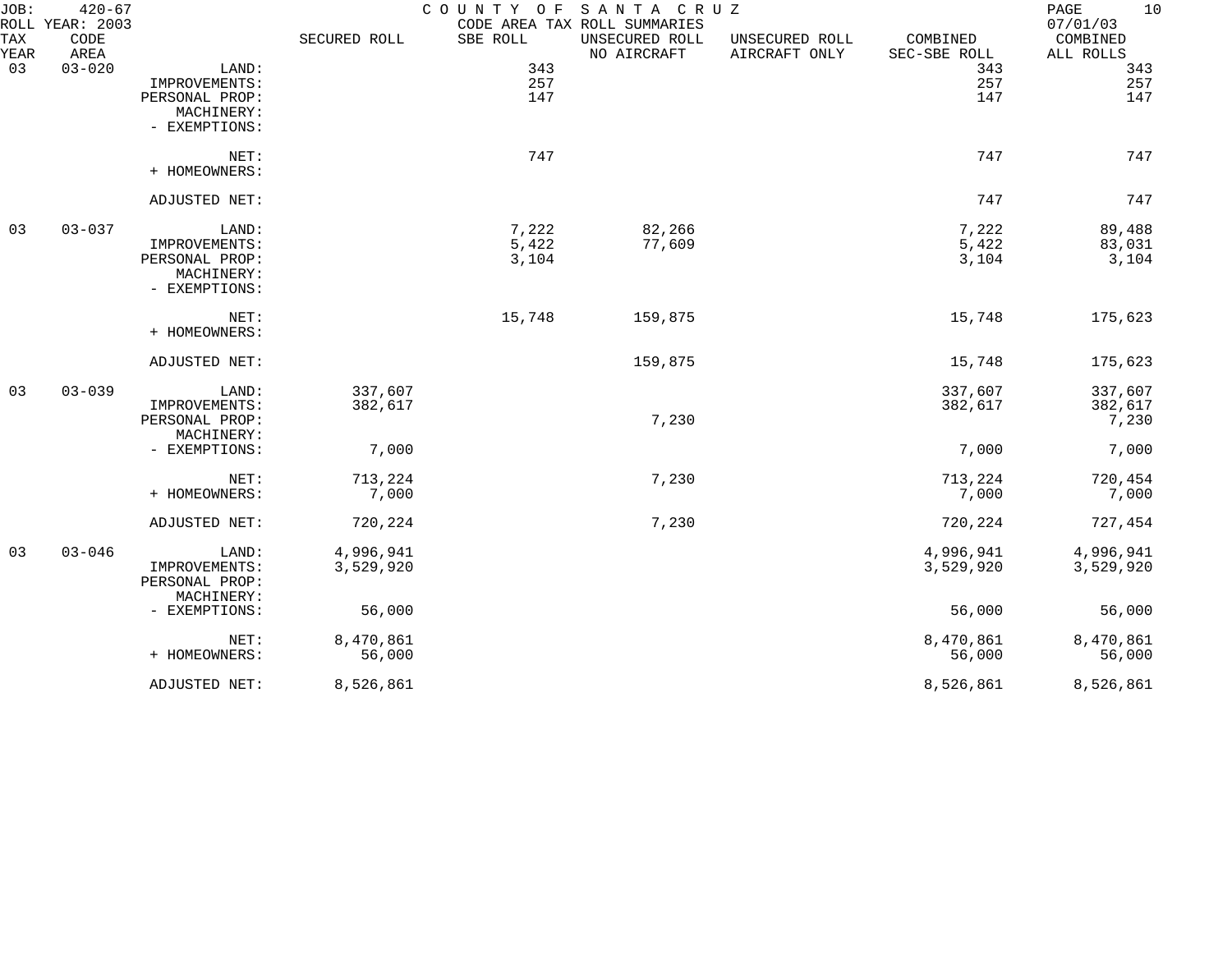| JOB:<br>ROLL | $420 - 67$<br>YEAR: 2003 |                                                                         |                          | COUNTY OF<br>SANTA CRUZ<br>CODE AREA TAX ROLL SUMMARIES |                                 |                          | 11<br>PAGE<br>07/01/03             |
|--------------|--------------------------|-------------------------------------------------------------------------|--------------------------|---------------------------------------------------------|---------------------------------|--------------------------|------------------------------------|
| TAX<br>YEAR  | CODE<br>AREA             |                                                                         | SECURED ROLL             | SBE ROLL<br>UNSECURED ROLL<br>NO AIRCRAFT               | UNSECURED ROLL<br>AIRCRAFT ONLY | COMBINED<br>SEC-SBE ROLL | COMBINED<br>ALL ROLLS              |
| 03           | $03 - 050$               | LAND:<br>IMPROVEMENTS:<br>PERSONAL PROP:<br>MACHINERY:<br>- EXEMPTIONS: | 212,242<br>148,569       | 8,800                                                   |                                 | 212,242<br>148,569       | 212,242<br>148,569<br>8,800        |
|              |                          | NET:<br>+ HOMEOWNERS:                                                   | 360,811                  | 8,800                                                   |                                 | 360,811                  | 369,611                            |
|              |                          | ADJUSTED NET:                                                           | 360,811                  | 8,800                                                   |                                 | 360,811                  | 369,611                            |
| 03           | $03 - 053$               | LAND:<br>IMPROVEMENTS:<br>PERSONAL PROP:<br>MACHINERY:<br>- EXEMPTIONS: |                          |                                                         |                                 |                          |                                    |
|              |                          | NET:<br>+ HOMEOWNERS:                                                   |                          |                                                         |                                 |                          |                                    |
|              |                          | ADJUSTED NET:                                                           |                          |                                                         |                                 |                          |                                    |
| 03           | $03 - 056$               | LAND:<br>IMPROVEMENTS:<br>PERSONAL PROP:<br>MACHINERY:<br>- EXEMPTIONS: | 4, 137, 454<br>4,781,043 | 7,209<br>23,417                                         |                                 | 4,137,454<br>4,781,043   | 4, 137, 454<br>4,788,252<br>23,417 |
|              |                          | NET:<br>+ HOMEOWNERS:                                                   | 8,918,497                | 30,626                                                  |                                 | 8,918,497                | 8,949,123                          |
|              |                          | ADJUSTED NET:                                                           | 8,918,497                | 30,626                                                  |                                 | 8,918,497                | 8,949,123                          |
| 03           | $03 - 063$               | LAND:<br>IMPROVEMENTS:<br>PERSONAL PROP:<br>MACHINERY:<br>- EXEMPTIONS: | 395,024<br>329,186       |                                                         |                                 | 395,024<br>329,186       | 395,024<br>329,186                 |
|              |                          | NET:                                                                    | 724,210                  |                                                         |                                 | 724,210                  | 724,210                            |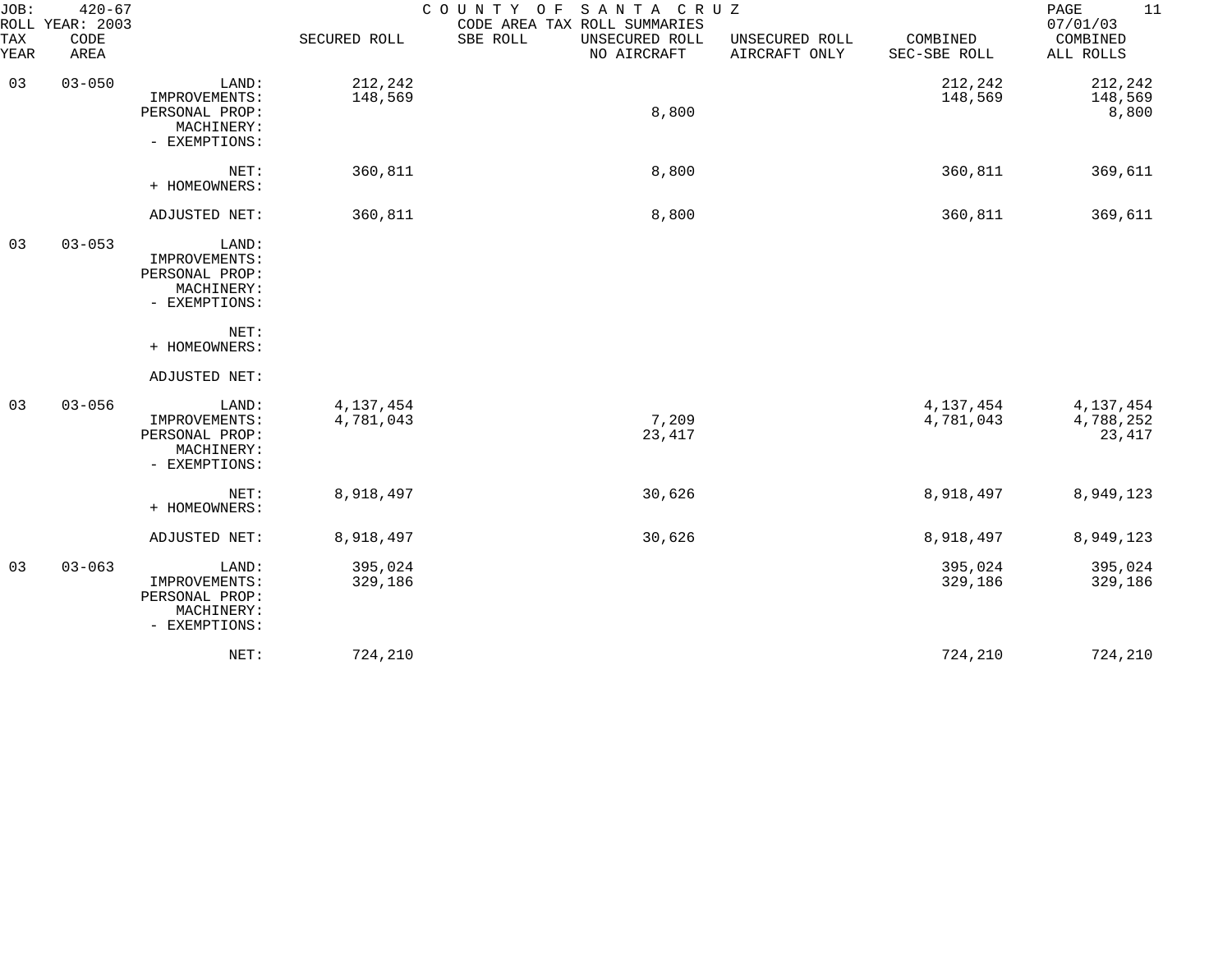| JOB:               | $420 - 67$<br>ROLL YEAR: 2003 |                                                                         |                                         | COUNTY OF             | SANTA CRUZ<br>CODE AREA TAX ROLL SUMMARIES |                                 |                                         | 12<br>PAGE<br>07/01/03                       |
|--------------------|-------------------------------|-------------------------------------------------------------------------|-----------------------------------------|-----------------------|--------------------------------------------|---------------------------------|-----------------------------------------|----------------------------------------------|
| <b>TAX</b><br>YEAR | CODE<br>AREA                  |                                                                         | SECURED ROLL                            | SBE ROLL              | UNSECURED ROLL<br>NO AIRCRAFT              | UNSECURED ROLL<br>AIRCRAFT ONLY | COMBINED<br>SEC-SBE ROLL                | COMBINED<br>ALL ROLLS                        |
|                    |                               | + HOMEOWNERS:                                                           |                                         |                       |                                            |                                 |                                         |                                              |
|                    |                               | ADJUSTED NET:                                                           | 724,210                                 |                       |                                            |                                 | 724,210                                 | 724,210                                      |
| 03                 | $03 - 100$                    | LAND:<br>IMPROVEMENTS:<br>PERSONAL PROP:<br>MACHINERY:<br>- EXEMPTIONS: |                                         |                       |                                            |                                 |                                         |                                              |
|                    |                               | NET:<br>+ HOMEOWNERS:                                                   |                                         |                       |                                            |                                 |                                         |                                              |
|                    |                               | ADJUSTED NET:                                                           |                                         |                       |                                            |                                 |                                         |                                              |
| 03                 | $03 - 101$                    | LAND:<br>IMPROVEMENTS:<br>PERSONAL PROP:<br>MACHINERY:                  | 44, 371, 056<br>68,837,415<br>6,475,649 | 57,752                | 16,375,097<br>8,807,536                    |                                 | 44, 428, 808<br>68,837,415<br>6,475,649 | 44, 428, 808<br>85, 212, 512<br>15, 283, 185 |
|                    |                               | - EXEMPTIONS:                                                           | 3,281,107                               |                       |                                            |                                 | 3,281,107                               | 3,281,107                                    |
|                    |                               | NET:<br>+ HOMEOWNERS:                                                   | 116, 403, 013<br>7,000                  | 57,752                | 25, 182, 633                               |                                 | 116,460,765<br>7,000                    | 141,643,398<br>7,000                         |
|                    |                               | ADJUSTED NET:                                                           | 116,410,013                             |                       | 25, 182, 633                               |                                 | 116,467,765                             | 141,650,398                                  |
| 03                 | $03 - 102$                    | LAND:<br>IMPROVEMENTS:<br>PERSONAL PROP:<br>MACHINERY:                  | 9,739,531<br>10,649,446<br>79,050       | 1,772<br>1,331<br>762 | 3,724<br>164,208                           |                                 | 9,741,303<br>10,650,777<br>79,812       | 9,741,303<br>10,654,501<br>244,020           |
|                    |                               | - EXEMPTIONS:                                                           | 331,000                                 |                       |                                            |                                 | 331,000                                 | 331,000                                      |
|                    |                               | NET:<br>+ HOMEOWNERS:                                                   | 20,137,027<br>231,000                   | 3,865                 | 167,932                                    |                                 | 20,140,892<br>231,000                   | 20,308,824<br>231,000                        |
|                    |                               | ADJUSTED NET:                                                           | 20,368,027                              |                       | 167,932                                    |                                 | 20, 371, 892                            | 20,539,824                                   |
| 03                 | $03 - 103$                    | LAND:<br>IMPROVEMENTS:<br>PERSONAL PROP:<br>MACHINERY:                  | 4,547,559<br>3,460,116                  |                       | 43,359<br>625,056                          |                                 | 4,547,559<br>3,460,116                  | 4,547,559<br>3,503,475<br>625,056            |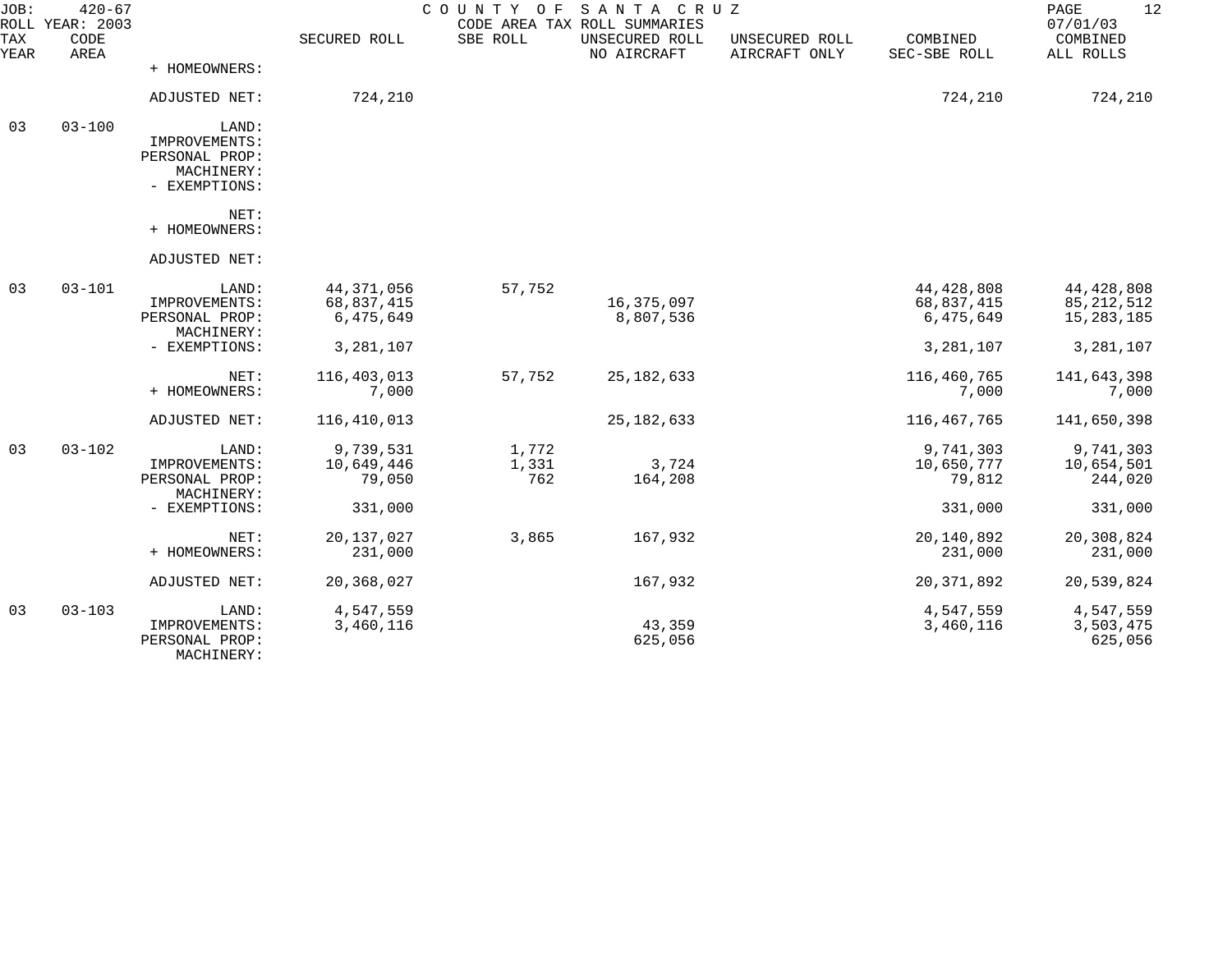| JOB:        | $420 - 67$<br>ROLL YEAR: 2003 |                                                                         |                                                               | COUNTY OF                    | SANTA CRUZ<br>CODE AREA TAX ROLL SUMMARIES  |                                 |                                                               | 13<br>PAGE<br>07/01/03                                          |
|-------------|-------------------------------|-------------------------------------------------------------------------|---------------------------------------------------------------|------------------------------|---------------------------------------------|---------------------------------|---------------------------------------------------------------|-----------------------------------------------------------------|
| TAX<br>YEAR | CODE<br>AREA                  |                                                                         | SECURED ROLL                                                  | SBE ROLL                     | UNSECURED ROLL<br>NO AIRCRAFT               | UNSECURED ROLL<br>AIRCRAFT ONLY | COMBINED<br>SEC-SBE ROLL                                      | COMBINED<br>ALL ROLLS                                           |
|             |                               | - EXEMPTIONS:                                                           |                                                               |                              |                                             |                                 |                                                               |                                                                 |
|             |                               | NET:<br>+ HOMEOWNERS:                                                   | 8,007,675                                                     |                              | 668,415                                     |                                 | 8,007,675                                                     | 8,676,090                                                       |
|             |                               | ADJUSTED NET:                                                           | 8,007,675                                                     |                              | 668,415                                     |                                 | 8,007,675                                                     | 8,676,090                                                       |
| 03          | $03 - 104$                    | LAND:<br>IMPROVEMENTS:<br>PERSONAL PROP:<br>MACHINERY:<br>- EXEMPTIONS: | 3,955,053<br>5, 424, 247<br>492,980<br>49,920                 |                              | 882,533<br>875,605                          |                                 | 3,955,053<br>5,424,247<br>492,980<br>49,920                   | 3,955,053<br>6,306,780<br>1,368,585<br>49,920                   |
|             |                               | NET:<br>+ HOMEOWNERS:                                                   | 9,922,200                                                     |                              | 1,758,138                                   |                                 | 9,922,200                                                     | 11,680,338                                                      |
|             |                               | ADJUSTED NET:                                                           | 9,922,200                                                     |                              | 1,758,138                                   |                                 | 9,922,200                                                     | 11,680,338                                                      |
| 03          | $03 - 105$                    | LAND:<br>IMPROVEMENTS:<br>PERSONAL PROP:<br>MACHINERY:<br>- EXEMPTIONS: | 12,832,385<br>15,615,866<br>378,014<br>378,153<br>70,000      |                              | 1,619,259<br>1,490,646                      |                                 | 12,832,385<br>15,615,866<br>378,014<br>378,153<br>70,000      | 12,832,385<br>17,235,125<br>1,868,660<br>378,153<br>70,000      |
|             |                               | NET:<br>+ HOMEOWNERS:                                                   | 29, 134, 418<br>70,000                                        |                              | 3,109,905                                   |                                 | 29, 134, 418<br>70,000                                        | 32, 244, 323<br>70,000                                          |
|             |                               | ADJUSTED NET:                                                           | 29, 204, 418                                                  |                              | 3,109,905                                   |                                 | 29, 204, 418                                                  | 32, 314, 323                                                    |
| 03          | $03 - 106$                    | LAND:<br>IMPROVEMENTS:<br>PERSONAL PROP:<br>MACHINERY:<br>- EXEMPTIONS: | 119,997,074<br>113,986,399<br>524,814<br>284,774<br>7,217,404 | 200,034<br>150,178<br>85,972 | 859,942<br>1,148,330<br>2,118,456<br>82,843 |                                 | 120,197,108<br>114,136,577<br>610,786<br>284,774<br>7,217,404 | 121,057,050<br>115,284,907<br>2,729,242<br>284,774<br>7,300,247 |
|             |                               | NET:<br>+ HOMEOWNERS:                                                   | 227, 575, 657<br>3,718,400                                    | 436,184                      | 4,043,885                                   |                                 | 228,011,841<br>3,718,400                                      | 232,055,726<br>3,718,400                                        |
|             |                               | ADJUSTED NET:                                                           | 231, 294, 057                                                 |                              | 4,043,885                                   |                                 | 231,730,241                                                   | 235, 774, 126                                                   |
| 03          | $03 - 108$                    | LAND:                                                                   | 324, 272, 545                                                 | 461,874                      | 1,653,815                                   |                                 | 324,734,419                                                   | 326, 388, 234                                                   |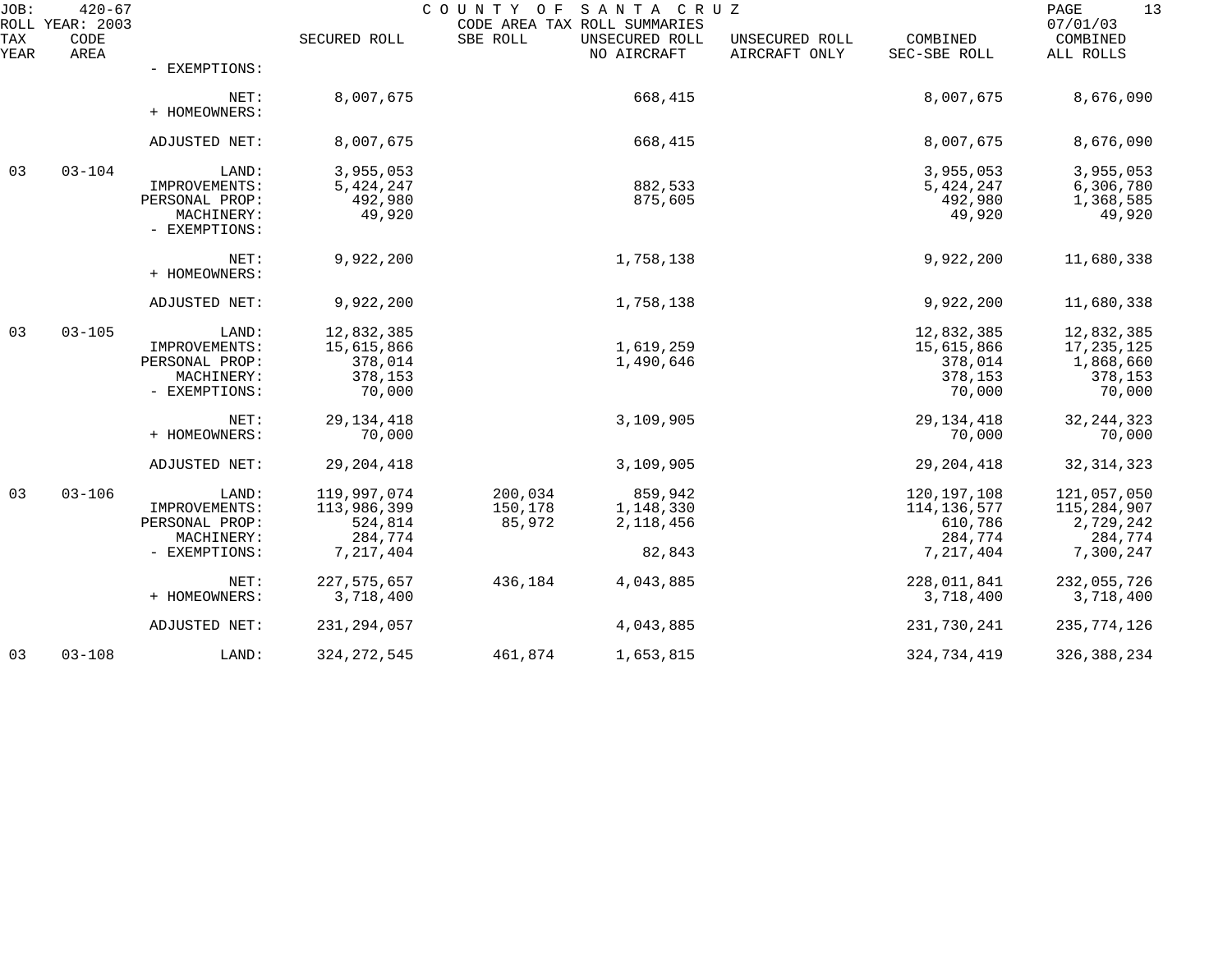| JOB:        | $420 - 67$<br>ROLL YEAR: 2003 |                              |               | COUNTY OF | SANTA CRUZ<br>CODE AREA TAX ROLL SUMMARIES |                                 |                          | 14<br>PAGE<br>07/01/03 |
|-------------|-------------------------------|------------------------------|---------------|-----------|--------------------------------------------|---------------------------------|--------------------------|------------------------|
| TAX<br>YEAR | CODE<br>AREA                  |                              | SECURED ROLL  | SBE ROLL  | UNSECURED ROLL<br>NO AIRCRAFT              | UNSECURED ROLL<br>AIRCRAFT ONLY | COMBINED<br>SEC-SBE ROLL | COMBINED<br>ALL ROLLS  |
|             |                               | IMPROVEMENTS:                | 243, 382, 160 | 46,933    | 4,786,927                                  |                                 | 243, 429, 093            | 248, 216, 020          |
|             |                               | PERSONAL PROP:               | 657,588       | 26,867    | 10,552,021                                 |                                 | 684,455                  | 11,236,476             |
|             |                               | MACHINERY:                   | 5,284         |           |                                            |                                 | 5,284                    | 5,284                  |
|             |                               | - EXEMPTIONS:                | 9,360,142     |           |                                            |                                 | 9,360,142                | 9,360,142              |
|             |                               | NET:                         | 558,957,435   | 535,674   | 16,992,763                                 |                                 | 559,493,109              | 576, 485, 872          |
|             |                               | + HOMEOWNERS:                | 5,243,000     |           |                                            |                                 | 5,243,000                | 5,243,000              |
|             |                               | ADJUSTED NET:                | 564, 200, 435 |           | 16,992,763                                 |                                 | 564,736,109              | 581,728,872            |
| 03          | $03 - 109$                    | LAND:                        | 12, 271, 439  |           |                                            |                                 | 12, 271, 439             | 12, 271, 439           |
|             |                               | IMPROVEMENTS:                | 10,225,298    |           | 831,247                                    |                                 | 10,225,298               | 11,056,545             |
|             |                               | PERSONAL PROP:<br>MACHINERY: | 159,257       |           | 1,984,407                                  |                                 | 159,257                  | 2,143,664              |
|             |                               | - EXEMPTIONS:                | 35,118        |           |                                            |                                 | 35,118                   | 35,118                 |
|             |                               | NET:                         | 22,620,876    |           | 2,815,654                                  |                                 | 22,620,876               | 25,436,530             |
|             |                               | + HOMEOWNERS:                | 35,000        |           |                                            |                                 | 35,000                   | 35,000                 |
|             |                               | ADJUSTED NET:                | 22,655,876    |           | 2,815,654                                  |                                 | 22,655,876               | 25, 471, 530           |
| 03          | $03 - 110$                    | LAND:                        | 18,714,081    |           |                                            |                                 | 18,714,081               | 18,714,081             |
|             |                               | IMPROVEMENTS:                | 14,670,735    |           |                                            |                                 | 14,670,735               | 14,670,735             |
|             |                               | PERSONAL PROP:<br>MACHINERY: | 5,400         |           | 1,561,308                                  |                                 | 5,400                    | 1,566,708              |
|             |                               | - EXEMPTIONS:                | 520,256       |           |                                            |                                 | 520,256                  | 520,256                |
|             |                               | NET:                         | 32,869,960    |           | 1,561,308                                  |                                 | 32,869,960               | 34, 431, 268           |
|             |                               | + HOMEOWNERS:                | 420,000       |           |                                            |                                 | 420,000                  | 420,000                |
|             |                               | ADJUSTED NET:                | 33,289,960    |           | 1,561,308                                  |                                 | 33,289,960               | 34,851,268             |
| 03          | $03 - 111$                    | LAND:                        | 22, 462, 601  |           |                                            |                                 | 22, 462, 601             | 22, 462, 601           |
|             |                               | IMPROVEMENTS:                | 21, 355, 491  |           | 347,016                                    |                                 | 21, 355, 491             | 21,702,507             |
|             |                               | PERSONAL PROP:               |               |           | 837,461                                    |                                 |                          | 837,461                |
|             |                               | MACHINERY:                   |               |           |                                            |                                 |                          |                        |
|             |                               | - EXEMPTIONS:                | 2,009,630     |           |                                            |                                 | 2,009,630                | 2,009,630              |
|             |                               | NET:                         | 41,808,462    |           | 1,184,477                                  |                                 | 41,808,462               | 42,992,939             |
|             |                               | + HOMEOWNERS:                | 371,000       |           |                                            |                                 | 371,000                  | 371,000                |
|             |                               | ADJUSTED NET:                | 42, 179, 462  |           | 1,184,477                                  |                                 | 42, 179, 462             | 43, 363, 939           |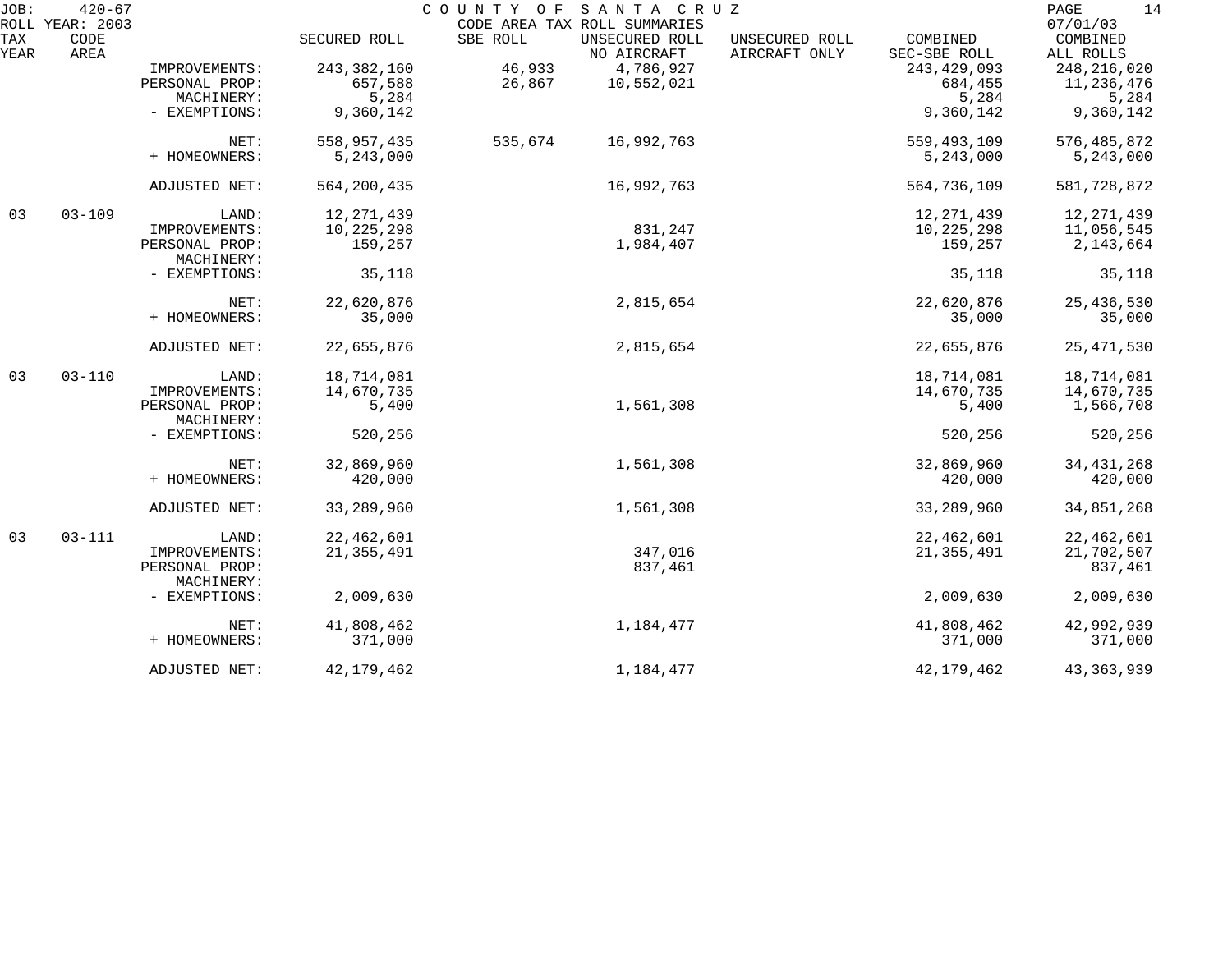| JOB:        | $420 - 67$                      |                              |              |          | COUNTY OF SANTA CRUZ                                          |                                 |                          | 15<br>PAGE                        |
|-------------|---------------------------------|------------------------------|--------------|----------|---------------------------------------------------------------|---------------------------------|--------------------------|-----------------------------------|
| TAX<br>YEAR | ROLL YEAR: 2003<br>CODE<br>AREA |                              | SECURED ROLL | SBE ROLL | CODE AREA TAX ROLL SUMMARIES<br>UNSECURED ROLL<br>NO AIRCRAFT | UNSECURED ROLL<br>AIRCRAFT ONLY | COMBINED<br>SEC-SBE ROLL | 07/01/03<br>COMBINED<br>ALL ROLLS |
| 03          | $03 - 112$                      | LAND:                        | 40, 403, 784 | 2,563    |                                                               |                                 | 40, 406, 347             | 40, 406, 347                      |
|             |                                 | IMPROVEMENTS:                | 38, 405, 523 | 1,924    | 1,172,688                                                     |                                 | 38, 407, 447             | 39,580,135                        |
|             |                                 | PERSONAL PROP:               | 49,000       | 1,101    | 813,016                                                       |                                 | 50,101                   | 863,117                           |
|             |                                 | MACHINERY:                   |              |          |                                                               |                                 |                          |                                   |
|             |                                 | - EXEMPTIONS:                | 1,232,000    |          |                                                               |                                 | 1,232,000                | 1,232,000                         |
|             |                                 | NET:                         | 77,626,307   | 5,588    | 1,985,704                                                     |                                 | 77,631,895               | 79,617,599                        |
|             |                                 | + HOMEOWNERS:                | 1,232,000    |          |                                                               |                                 | 1,232,000                | 1,232,000                         |
|             |                                 | ADJUSTED NET:                | 78,858,307   |          | 1,985,704                                                     |                                 | 78,863,895               | 80,849,599                        |
| 03          | $03 - 113$                      | LAND:                        | 14, 323, 267 |          |                                                               |                                 | 14, 323, 267             | 14,323,267                        |
|             |                                 | IMPROVEMENTS:                | 19,528,319   |          | 1,934,472                                                     |                                 | 19,528,319               | 21, 462, 791                      |
|             |                                 | PERSONAL PROP:<br>MACHINERY: |              |          | 1,839,032                                                     |                                 |                          | 1,839,032                         |
|             |                                 | - EXEMPTIONS:                | 273,000      |          |                                                               |                                 | 273,000                  | 273,000                           |
|             |                                 | NET:                         | 33,578,586   |          | 3,773,504                                                     |                                 | 33,578,586               | 37, 352, 090                      |
|             |                                 | + HOMEOWNERS:                | 273,000      |          |                                                               |                                 | 273,000                  | 273,000                           |
|             |                                 | ADJUSTED NET:                | 33,851,586   |          | 3,773,504                                                     |                                 | 33,851,586               | 37,625,090                        |
| 03          | $03 - 114$                      | LAND:                        | 269,004      | 4,835    |                                                               |                                 | 273,839                  | 273,839                           |
|             |                                 | IMPROVEMENTS:                | 463,681      | 3,630    |                                                               |                                 | 467,311                  | 467,311                           |
|             |                                 | PERSONAL PROP:<br>MACHINERY: | 3,000        | 2,078    |                                                               |                                 | 5,078                    | 5,078                             |
|             |                                 | - EXEMPTIONS:                | 28,560       |          |                                                               |                                 | 28,560                   | 28,560                            |
|             |                                 | NET:                         | 707,125      | 10,543   |                                                               |                                 | 717,668                  | 717,668                           |
|             |                                 | + HOMEOWNERS:                | 28,000       |          |                                                               |                                 | 28,000                   | 28,000                            |
|             |                                 | ADJUSTED NET:                | 735,125      |          |                                                               |                                 | 745,668                  | 745,668                           |
| 03          | $04 - 001$                      | LAND:                        |              |          |                                                               |                                 |                          |                                   |
|             |                                 | IMPROVEMENTS:                |              |          |                                                               |                                 |                          |                                   |
|             |                                 | PERSONAL PROP:<br>MACHINERY: |              |          | 62,317                                                        |                                 |                          | 62,317                            |
|             |                                 | - EXEMPTIONS:                |              |          |                                                               |                                 |                          |                                   |
|             |                                 | NET:<br>+ HOMEOWNERS:        |              |          | 62,317                                                        |                                 |                          | 62,317                            |
|             |                                 | ADJUSTED NET:                |              |          | 62,317                                                        |                                 |                          | 62,317                            |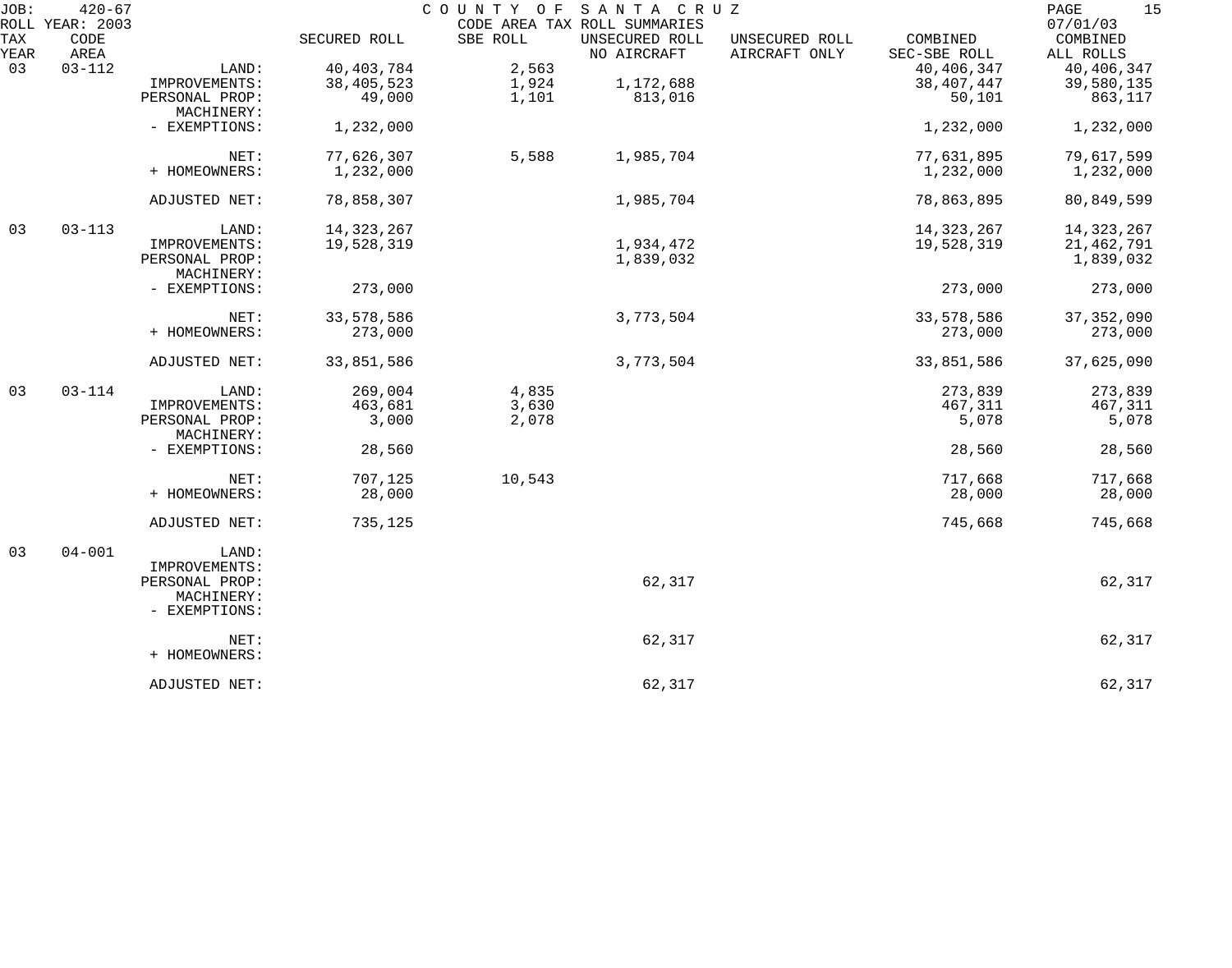| JOB:<br>ROLL | $420 - 67$<br>YEAR: 2003 |                                                                         |                      | COUNTY OF<br>SANTA CRUZ<br>CODE AREA TAX ROLL SUMMARIES |                                 |                          | 16<br>PAGE<br>07/01/03          |
|--------------|--------------------------|-------------------------------------------------------------------------|----------------------|---------------------------------------------------------|---------------------------------|--------------------------|---------------------------------|
| TAX<br>YEAR  | CODE<br>AREA             |                                                                         | SECURED ROLL         | SBE ROLL<br>UNSECURED ROLL<br>NO AIRCRAFT               | UNSECURED ROLL<br>AIRCRAFT ONLY | COMBINED<br>SEC-SBE ROLL | COMBINED<br>ALL ROLLS           |
| 03           | $04 - 005$               | LAND:<br>IMPROVEMENTS:<br>PERSONAL PROP:<br>MACHINERY:<br>- EXEMPTIONS: | 54,121               |                                                         |                                 | 54,121                   | 54,121                          |
|              |                          | NET:<br>+ HOMEOWNERS:                                                   | 54,121               |                                                         |                                 | 54,121                   | 54,121                          |
|              |                          | ADJUSTED NET:                                                           | 54,121               |                                                         |                                 | 54,121                   | 54,121                          |
| 03           | $04 - 006$               | LAND:<br>IMPROVEMENTS:<br>PERSONAL PROP:<br>MACHINERY:                  | 842,265              |                                                         |                                 | 842,265                  | 842,265                         |
|              |                          | - EXEMPTIONS:                                                           | 60                   |                                                         |                                 | 60                       | 60                              |
|              |                          | NET:<br>+ HOMEOWNERS:                                                   | 842,205              |                                                         |                                 | 842,205                  | 842,205                         |
|              |                          | ADJUSTED NET:                                                           | 842,205              |                                                         |                                 | 842,205                  | 842,205                         |
| 03           | $04 - 013$               | LAND:<br>IMPROVEMENTS:<br>PERSONAL PROP:<br>MACHINERY:<br>- EXEMPTIONS: | 404,754<br>1,598,310 | 19,723<br>161,064                                       |                                 | 404,754<br>1,598,310     | 404,754<br>1,618,033<br>161,064 |
|              |                          | NET:<br>+ HOMEOWNERS:                                                   | 2,003,064            | 180,787                                                 |                                 | 2,003,064                | 2,183,851                       |
|              |                          | ADJUSTED NET:                                                           | 2,003,064            | 180,787                                                 |                                 | 2,003,064                | 2,183,851                       |
| 03           | $04 - 020$               | LAND:<br>IMPROVEMENTS:<br>PERSONAL PROP:<br>MACHINERY:                  | 492,565<br>455,866   | 116,636                                                 |                                 | 492,565<br>455,866       | 492,565<br>455,866<br>116,636   |
|              |                          | - EXEMPTIONS:                                                           | 14,000               |                                                         |                                 | 14,000                   | 14,000                          |
|              |                          | NET:                                                                    | 934,431              | 116,636                                                 |                                 | 934,431                  | 1,051,067                       |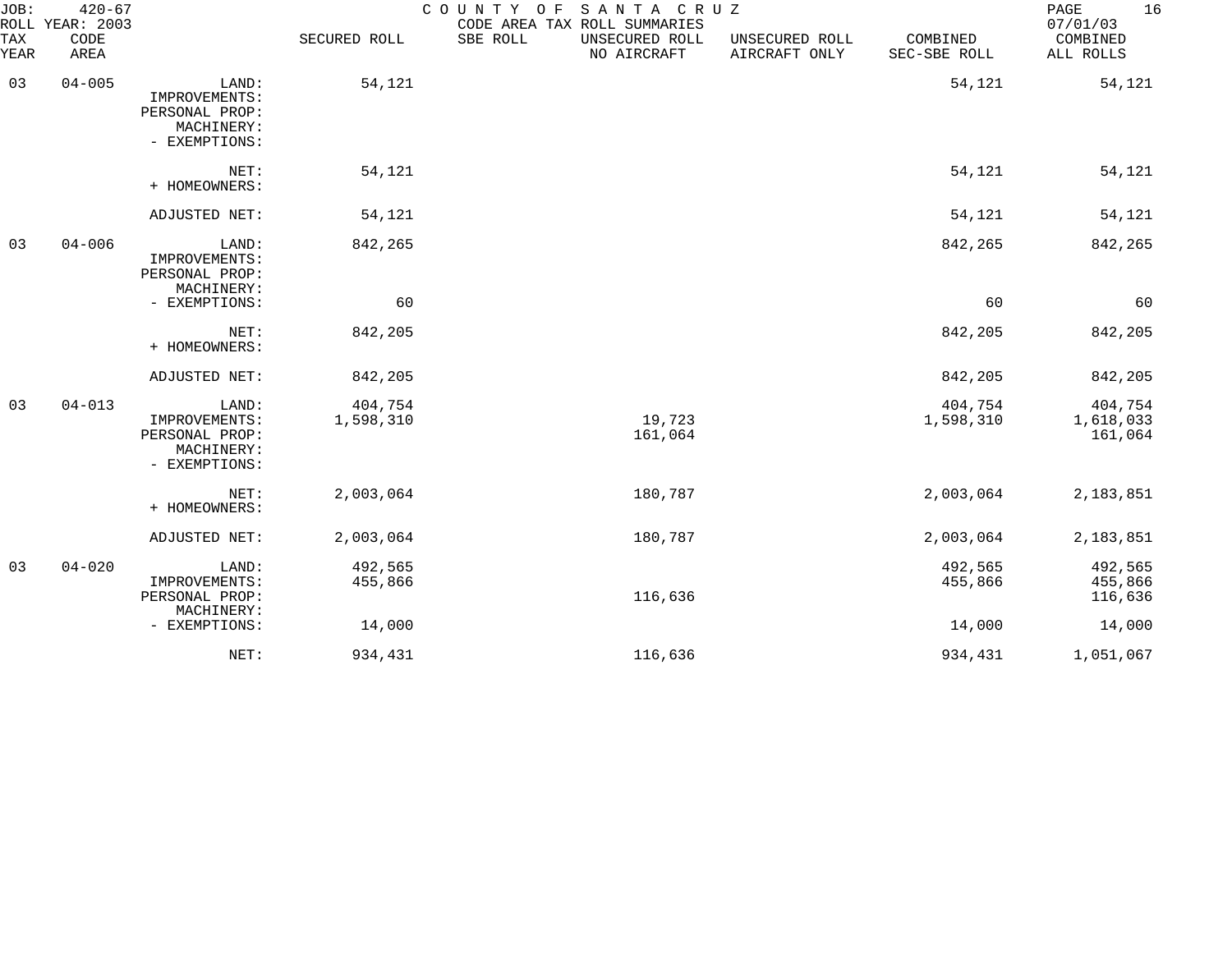| JOB:        | $420 - 67$<br>COUNTY OF SANTA CRUZ<br>ROLL YEAR: 2003<br>CODE AREA TAX ROLL SUMMARIES |                                                                         |                          |                                           |                                 | 17<br>PAGE<br>07/01/03     |                                    |
|-------------|---------------------------------------------------------------------------------------|-------------------------------------------------------------------------|--------------------------|-------------------------------------------|---------------------------------|----------------------------|------------------------------------|
| TAX<br>YEAR | CODE<br>AREA                                                                          |                                                                         | SECURED ROLL             | SBE ROLL<br>UNSECURED ROLL<br>NO AIRCRAFT | UNSECURED ROLL<br>AIRCRAFT ONLY | COMBINED<br>SEC-SBE ROLL   | COMBINED<br>ALL ROLLS              |
|             |                                                                                       | + HOMEOWNERS:                                                           | 14,000                   |                                           |                                 | 14,000                     | 14,000                             |
|             |                                                                                       | ADJUSTED NET:                                                           | 948,431                  | 116,636                                   |                                 | 948,431                    | 1,065,067                          |
| 03          | $04 - 022$                                                                            | LAND:<br>IMPROVEMENTS:<br>PERSONAL PROP:<br>MACHINERY:<br>- EXEMPTIONS: | 364,140                  |                                           |                                 | 364,140                    | 364,140                            |
|             |                                                                                       | $NET$ :<br>+ HOMEOWNERS:                                                | 364,140                  |                                           |                                 | 364,140                    | 364,140                            |
|             |                                                                                       | ADJUSTED NET:                                                           | 364,140                  |                                           |                                 | 364,140                    | 364,140                            |
| 03          | $04 - 028$                                                                            | LAND:<br>IMPROVEMENTS:<br>PERSONAL PROP:<br>MACHINERY:                  | 15,793,901<br>15,189,225 | 58,996                                    |                                 | 15,793,901<br>15, 189, 225 | 15,793,901<br>15,189,225<br>58,996 |
|             |                                                                                       | - EXEMPTIONS:                                                           | 774,095                  |                                           |                                 | 774,095                    | 774,095                            |
|             |                                                                                       | NET:<br>+ HOMEOWNERS:                                                   | 30,209,031<br>425,600    | 58,996                                    |                                 | 30,209,031<br>425,600      | 30,268,027<br>425,600              |
|             |                                                                                       | ADJUSTED NET:                                                           | 30,634,631               | 58,996                                    |                                 | 30,634,631                 | 30,693,627                         |
| 03          | $04 - 032$                                                                            | LAND:<br>IMPROVEMENTS:<br>PERSONAL PROP:<br>MACHINERY:<br>- EXEMPTIONS: |                          |                                           |                                 |                            |                                    |
|             |                                                                                       | NET:<br>+ HOMEOWNERS:                                                   |                          |                                           |                                 |                            |                                    |
|             |                                                                                       | ADJUSTED NET:                                                           |                          |                                           |                                 |                            |                                    |

 03 04-034 LAND: IMPROVEMENTS: PERSONAL PROP: MACHINERY: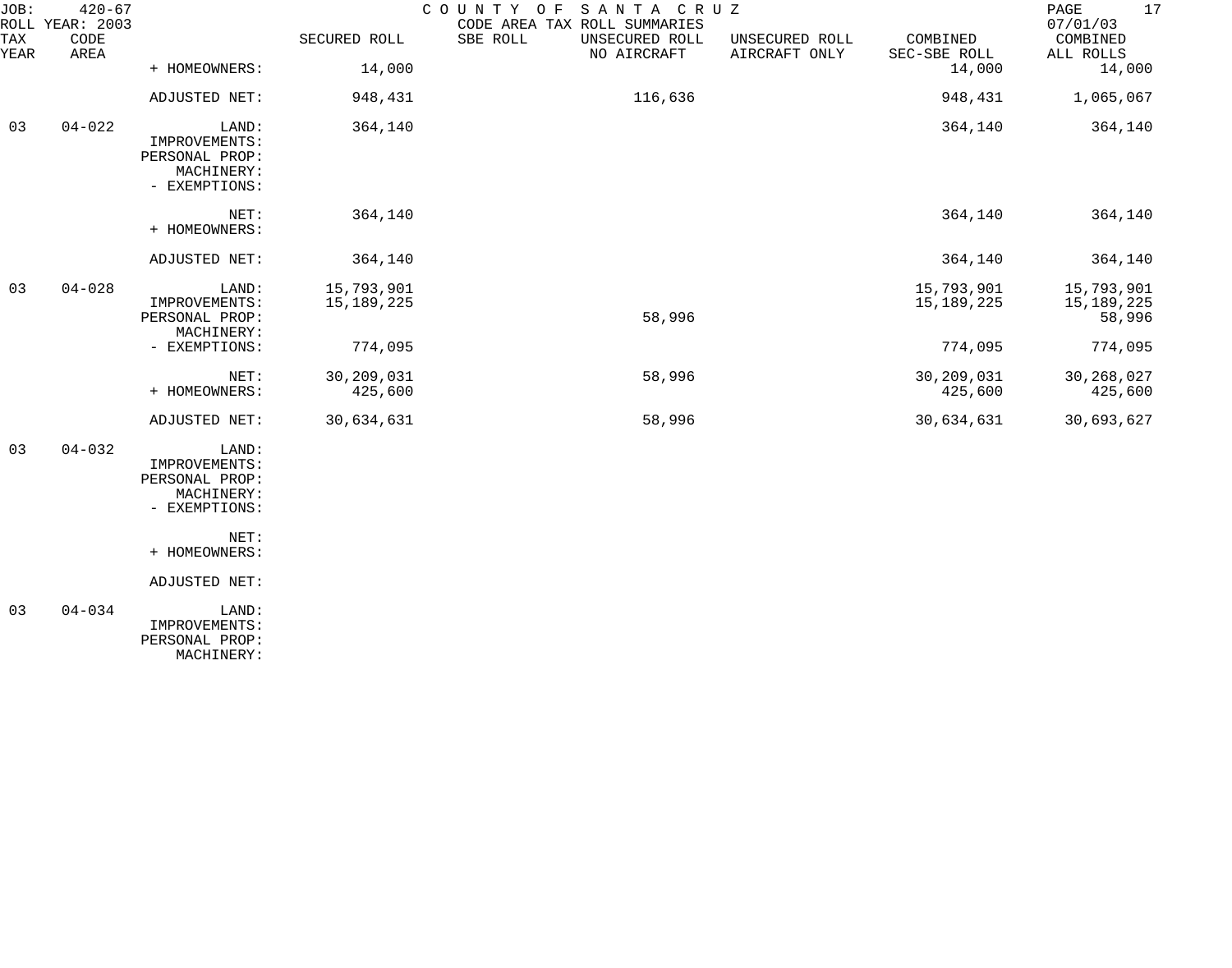| JOB:<br>ROLL | $420 - 67$<br>YEAR: 2003 |                                                                         |                                                                        | COUNTY OF | SANTA CRUZ<br>CODE AREA TAX ROLL SUMMARIES         |                                 |                                                                        | 18<br>PAGE<br>07/01/03                                                  |
|--------------|--------------------------|-------------------------------------------------------------------------|------------------------------------------------------------------------|-----------|----------------------------------------------------|---------------------------------|------------------------------------------------------------------------|-------------------------------------------------------------------------|
| TAX<br>YEAR  | CODE<br>AREA             |                                                                         | SECURED ROLL                                                           | SBE ROLL  | UNSECURED ROLL<br>NO AIRCRAFT                      | UNSECURED ROLL<br>AIRCRAFT ONLY | COMBINED<br>SEC-SBE ROLL                                               | COMBINED<br>ALL ROLLS                                                   |
|              |                          | - EXEMPTIONS:                                                           |                                                                        |           |                                                    |                                 |                                                                        |                                                                         |
|              |                          | NET:<br>+ HOMEOWNERS:                                                   |                                                                        |           |                                                    |                                 |                                                                        |                                                                         |
|              |                          | ADJUSTED NET:                                                           |                                                                        |           |                                                    |                                 |                                                                        |                                                                         |
| 03           | $04 - 035$               | LAND:<br>IMPROVEMENTS:<br>PERSONAL PROP:<br>MACHINERY:<br>- EXEMPTIONS: | 441,596<br>467,440                                                     |           |                                                    |                                 | 441,596<br>467,440                                                     | 441,596<br>467,440                                                      |
|              |                          | NET:<br>+ HOMEOWNERS:                                                   | 909,036                                                                |           |                                                    |                                 | 909,036                                                                | 909,036                                                                 |
|              |                          | ADJUSTED NET:                                                           | 909,036                                                                |           |                                                    |                                 | 909,036                                                                | 909,036                                                                 |
| 03           | $04 - 050$               | LAND:<br>IMPROVEMENTS:<br>PERSONAL PROP:<br>MACHINERY:<br>- EXEMPTIONS: | 283, 128, 260<br>376, 152, 244<br>7,325,887<br>1,517,068<br>12,085,379 | 5,000     | 1,153,873<br>13, 175, 356<br>72,850,987<br>440,714 |                                 | 283, 133, 260<br>376, 152, 244<br>7,325,887<br>1,517,068<br>12,085,379 | 284, 287, 133<br>389, 327, 600<br>80,176,874<br>1,517,068<br>12,526,093 |
|              |                          | NET:<br>+ HOMEOWNERS:                                                   | 656,038,080<br>4, 211, 200                                             | 5,000     | 86,739,502                                         |                                 | 656,043,080<br>4, 211, 200                                             | 742,782,582<br>4, 211, 200                                              |
|              |                          | ADJUSTED NET:                                                           | 660, 249, 280                                                          |           | 86,739,502                                         |                                 | 660, 254, 280                                                          | 746,993,782                                                             |
| 03           | $04 - 051$               | LAND:<br>IMPROVEMENTS:<br>PERSONAL PROP:                                | 19,917,502<br>20,686,978                                               |           | 35,000                                             |                                 | 19,917,502<br>20,686,978                                               | 19,917,502<br>20,686,978<br>35,000                                      |
|              |                          | MACHINERY:<br>- EXEMPTIONS:                                             | 238,583                                                                |           |                                                    |                                 | 238,583                                                                | 238,583                                                                 |
|              |                          | NET:<br>+ HOMEOWNERS:                                                   | 40,365,897<br>238,000                                                  |           | 35,000                                             |                                 | 40, 365, 897<br>238,000                                                | 40,400,897<br>238,000                                                   |
|              |                          | ADJUSTED NET:                                                           | 40,603,897                                                             |           | 35,000                                             |                                 | 40,603,897                                                             | 40,638,897                                                              |
| 03           | $04 - 052$               | LAND:                                                                   | 66,129,406                                                             |           |                                                    |                                 | 66,129,406                                                             | 66,129,406                                                              |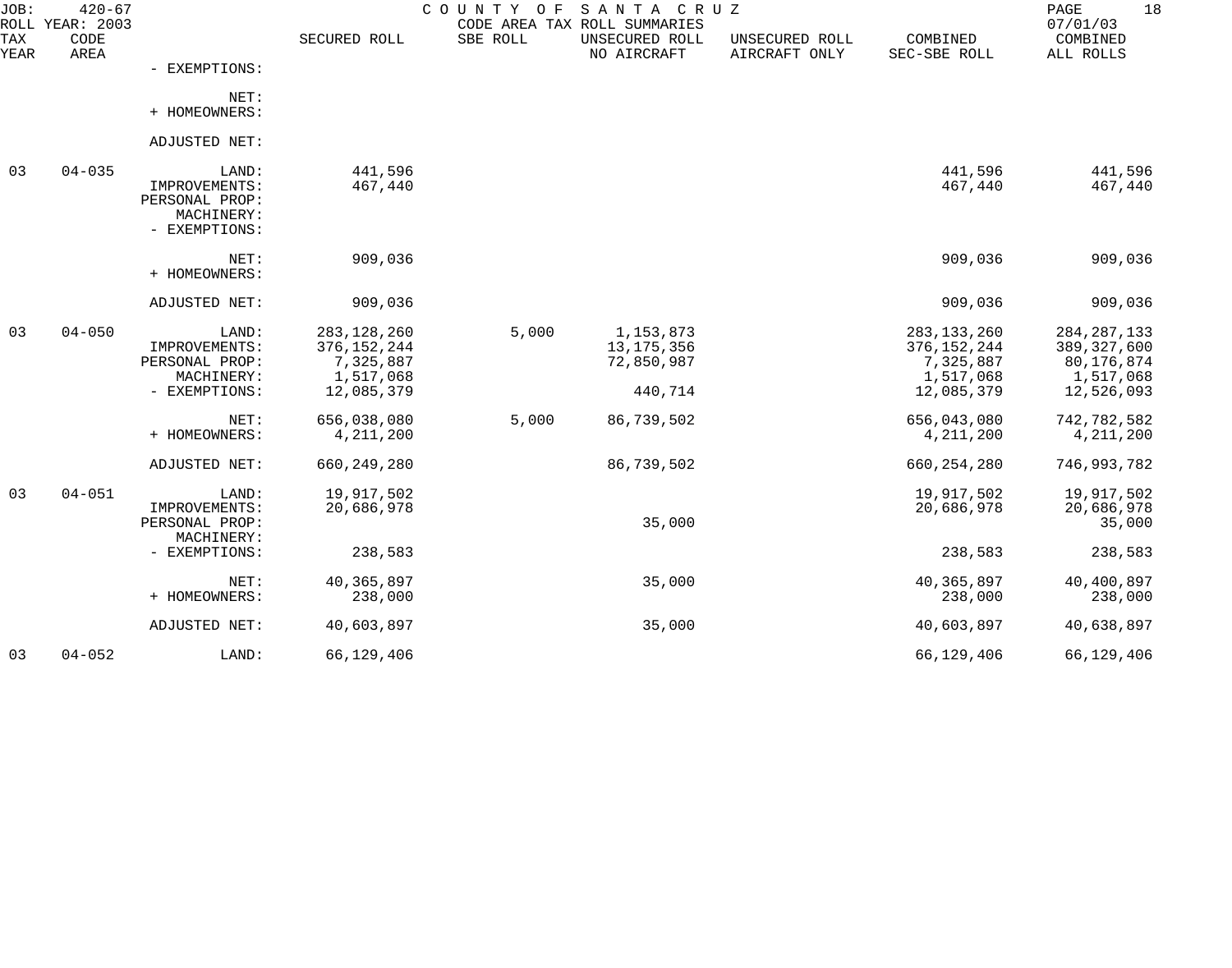| JOB:        | $420 - 67$<br>ROLL YEAR: 2003 |                                               |               | COUNTY OF<br>SANTA CRUZ<br>CODE AREA TAX ROLL SUMMARIES |                                 |                          | 19<br>PAGE<br>07/01/03 |
|-------------|-------------------------------|-----------------------------------------------|---------------|---------------------------------------------------------|---------------------------------|--------------------------|------------------------|
| TAX<br>YEAR | CODE<br>AREA                  |                                               | SECURED ROLL  | SBE ROLL<br>UNSECURED ROLL<br>NO AIRCRAFT               | UNSECURED ROLL<br>AIRCRAFT ONLY | COMBINED<br>SEC-SBE ROLL | COMBINED<br>ALL ROLLS  |
|             |                               | IMPROVEMENTS:                                 | 89, 346, 190  |                                                         |                                 | 89, 346, 190             | 89, 346, 190           |
|             |                               | PERSONAL PROP:<br>MACHINERY:                  | 352,930       |                                                         | 144,358                         | 352,930                  | 497,288                |
|             |                               | - EXEMPTIONS:                                 | 2,867,086     |                                                         |                                 | 2,867,086                | 2,867,086              |
|             |                               | NET:                                          | 152,961,440   |                                                         | 144,358                         | 152,961,440              | 153, 105, 798          |
|             |                               | + HOMEOWNERS:                                 | 2,653,000     |                                                         |                                 | 2,653,000                | 2,653,000              |
|             |                               | ADJUSTED NET:                                 | 155,614,440   |                                                         | 144,358                         | 155,614,440              | 155,758,798            |
| 03          | $04 - 053$                    | LAND:                                         | 323, 230, 320 | 1,515,405                                               |                                 | 323, 230, 320            | 324,745,725            |
|             |                               | IMPROVEMENTS:                                 | 333,052,417   | 7,501,431                                               |                                 | 333,052,417              | 340, 553, 848          |
|             |                               | PERSONAL PROP:<br>MACHINERY:                  | 1,807,245     | 22, 282, 398                                            |                                 | 1,807,245                | 24,089,643             |
|             |                               | - EXEMPTIONS:                                 | 23, 172, 066  |                                                         | 5,000                           | 23, 172, 066             | 23, 177, 066           |
|             |                               | NET:                                          | 634, 917, 916 | 31, 294, 234                                            |                                 | 634, 917, 916            | 666, 212, 150          |
|             |                               | + HOMEOWNERS:                                 | 9,062,200     |                                                         |                                 | 9,062,200                | 9,062,200              |
|             |                               | ADJUSTED NET:                                 | 643,980,116   | 31, 294, 234                                            |                                 | 643,980,116              | 675, 274, 350          |
| 03          | $04 - 054$                    | LAND:                                         | 599,582       |                                                         |                                 | 599,582                  | 599,582                |
|             |                               | IMPROVEMENTS:<br>PERSONAL PROP:<br>MACHINERY: | 489,838       |                                                         |                                 | 489,838                  | 489,838                |
|             |                               | - EXEMPTIONS:                                 | 7,000         |                                                         |                                 | 7,000                    | 7,000                  |
|             |                               | NET:                                          | 1,082,420     |                                                         |                                 | 1,082,420                | 1,082,420              |
|             |                               | + HOMEOWNERS:                                 | 7,000         |                                                         |                                 | 7,000                    | 7,000                  |
|             |                               | ADJUSTED NET:                                 | 1,089,420     |                                                         |                                 | 1,089,420                | 1,089,420              |
| 03          | $55 - 000$                    | LAND:                                         | 5, 321, 775   | 26,534                                                  |                                 | 5,348,309                | 5,348,309              |
|             |                               | IMPROVEMENTS:                                 | 3, 325, 211   | 19,921                                                  | 37,135                          | 3, 345, 132              | 3,382,267              |
|             |                               | PERSONAL PROP:<br>MACHINERY:                  | 108,863       | 11,404                                                  | 265,249                         | 120,267                  | 385,516                |
|             |                               | - EXEMPTIONS:                                 | 93,699        |                                                         |                                 | 93,699                   | 93,699                 |
|             |                               | NET:                                          | 8,662,150     | 57,859                                                  | 302,384                         | 8,720,009                | 9,022,393              |
|             |                               | + HOMEOWNERS:                                 | 91,000        |                                                         |                                 | 91,000                   | 91,000                 |
|             |                               | ADJUSTED NET:                                 | 8,753,150     |                                                         | 302,384                         | 8,811,009                | 9, 113, 393            |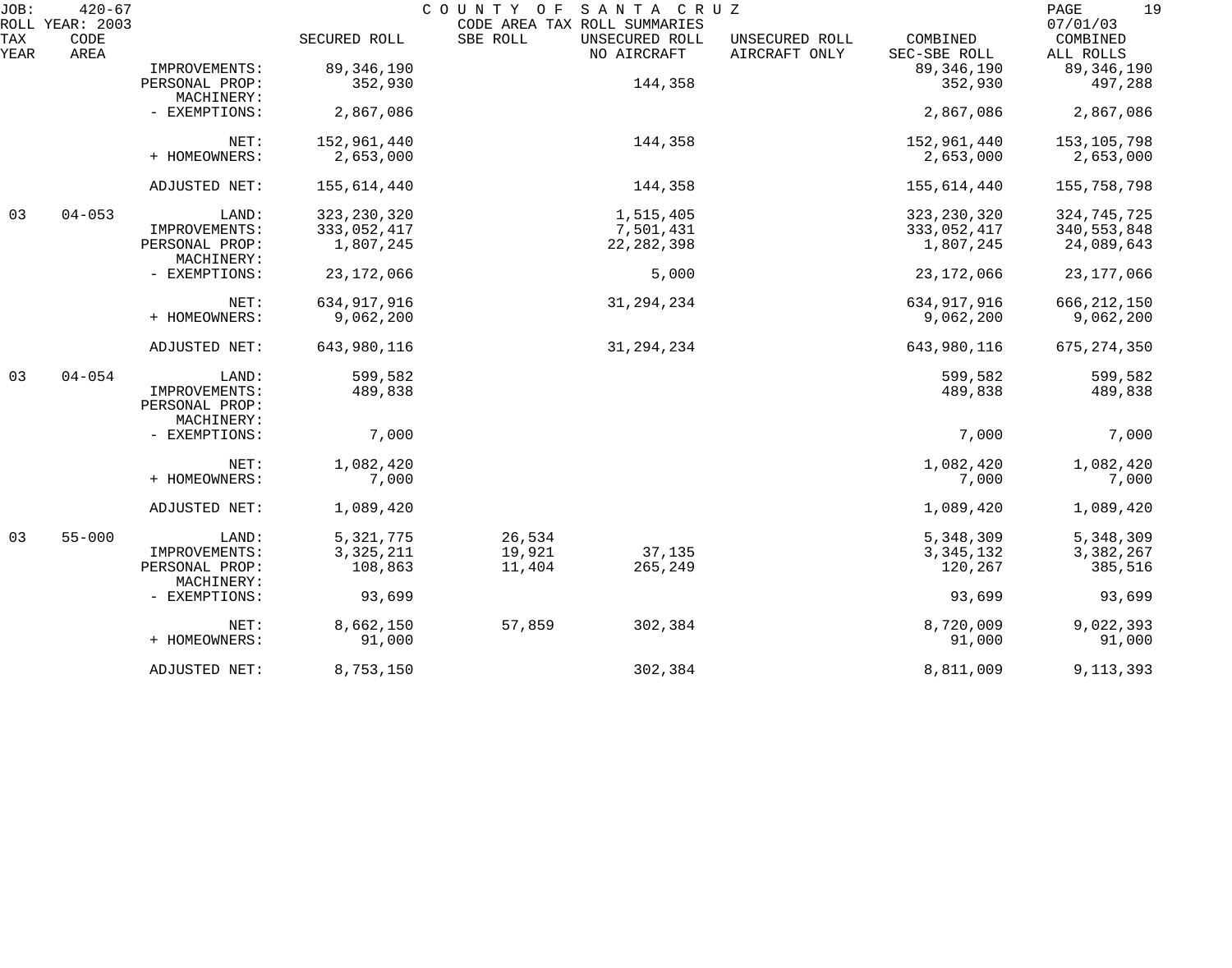| JOB:        | $420 - 67$<br>ROLL YEAR: 2003 |                                                                         |                                                                       | SANTA CRUZ<br>COUNTY OF<br>CODE AREA TAX ROLL SUMMARIES |                                 |                                                                         | 20<br>PAGE<br>07/01/03                                                |
|-------------|-------------------------------|-------------------------------------------------------------------------|-----------------------------------------------------------------------|---------------------------------------------------------|---------------------------------|-------------------------------------------------------------------------|-----------------------------------------------------------------------|
| TAX<br>YEAR | CODE<br>AREA                  |                                                                         | SECURED ROLL                                                          | SBE ROLL<br>UNSECURED ROLL<br>NO AIRCRAFT               | UNSECURED ROLL<br>AIRCRAFT ONLY | COMBINED<br>SEC-SBE ROLL                                                | COMBINED<br>ALL ROLLS                                                 |
| 03          | $58 - 000$                    | LAND:<br>IMPROVEMENTS:<br>PERSONAL PROP:<br>MACHINERY:<br>- EXEMPTIONS: | 6,138                                                                 |                                                         |                                 | 6,138                                                                   | 6,138                                                                 |
|             |                               | NET:<br>+ HOMEOWNERS:                                                   | 6,138                                                                 |                                                         |                                 | 6,138                                                                   | 6,138                                                                 |
|             |                               | ADJUSTED NET:                                                           | 6,138                                                                 |                                                         |                                 | 6,138                                                                   | 6,138                                                                 |
| 03          | $58 - 001$                    | LAND:<br>IMPROVEMENTS:<br>PERSONAL PROP:<br>MACHINERY:<br>- EXEMPTIONS: | 125,984,097<br>117, 252, 885<br>3,585,504<br>6, 411, 510<br>5,447,522 | 70,532<br>2,023,671<br>1,277,076                        | 6,500                           | 125,984,097<br>117, 252, 885<br>3,585,504<br>6, 411, 510<br>5, 447, 522 | 126,054,629<br>119,276,556<br>4,869,080<br>6, 411, 510<br>5, 447, 522 |
|             |                               | NET:<br>+ HOMEOWNERS:                                                   | 247,786,474<br>3,287,200                                              | 3, 371, 279                                             | 6,500                           | 247,786,474<br>3,287,200                                                | 251, 164, 253<br>3,287,200                                            |
|             |                               | ADJUSTED NET:                                                           | 251,073,674                                                           | 3, 371, 279                                             |                                 | 251,073,674                                                             | 254, 451, 453                                                         |
| 03          | $58 - 002$                    | LAND:<br>IMPROVEMENTS:<br>PERSONAL PROP:<br>MACHINERY:                  | 3,923,023<br>4,731,077                                                | 10,000                                                  |                                 | 3,923,023<br>4,731,077                                                  | 3,923,023<br>4,731,077<br>10,000                                      |
|             |                               | - EXEMPTIONS:                                                           | 154,000                                                               |                                                         |                                 | 154,000                                                                 | 154,000                                                               |
|             |                               | NET:<br>+ HOMEOWNERS:                                                   | 8,500,100<br>154,000                                                  | 10,000                                                  |                                 | 8,500,100<br>154,000                                                    | 8,510,100<br>154,000                                                  |
|             |                               | ADJUSTED NET:                                                           | 8,654,100                                                             | 10,000                                                  |                                 | 8,654,100                                                               | 8,664,100                                                             |
| 03          | $58 - 003$                    | LAND:<br>IMPROVEMENTS:<br>PERSONAL PROP:                                | 5,624,957<br>6,225,498                                                | 22,710                                                  |                                 | 5,624,957<br>6, 225, 498                                                | 5,624,957<br>6, 225, 498<br>22,710                                    |
|             |                               | MACHINERY:<br>- EXEMPTIONS:                                             | 259,380                                                               |                                                         |                                 | 259,380                                                                 | 259,380                                                               |
|             |                               | NET:<br>+ HOMEOWNERS:                                                   | 11,591,075<br>259,000                                                 | 22,710                                                  |                                 | 11,591,075<br>259,000                                                   | 11,613,785<br>259,000                                                 |
|             |                               | ADJUSTED NET:                                                           | 11,850,075                                                            | 22,710                                                  |                                 | 11,850,075                                                              | 11,872,785                                                            |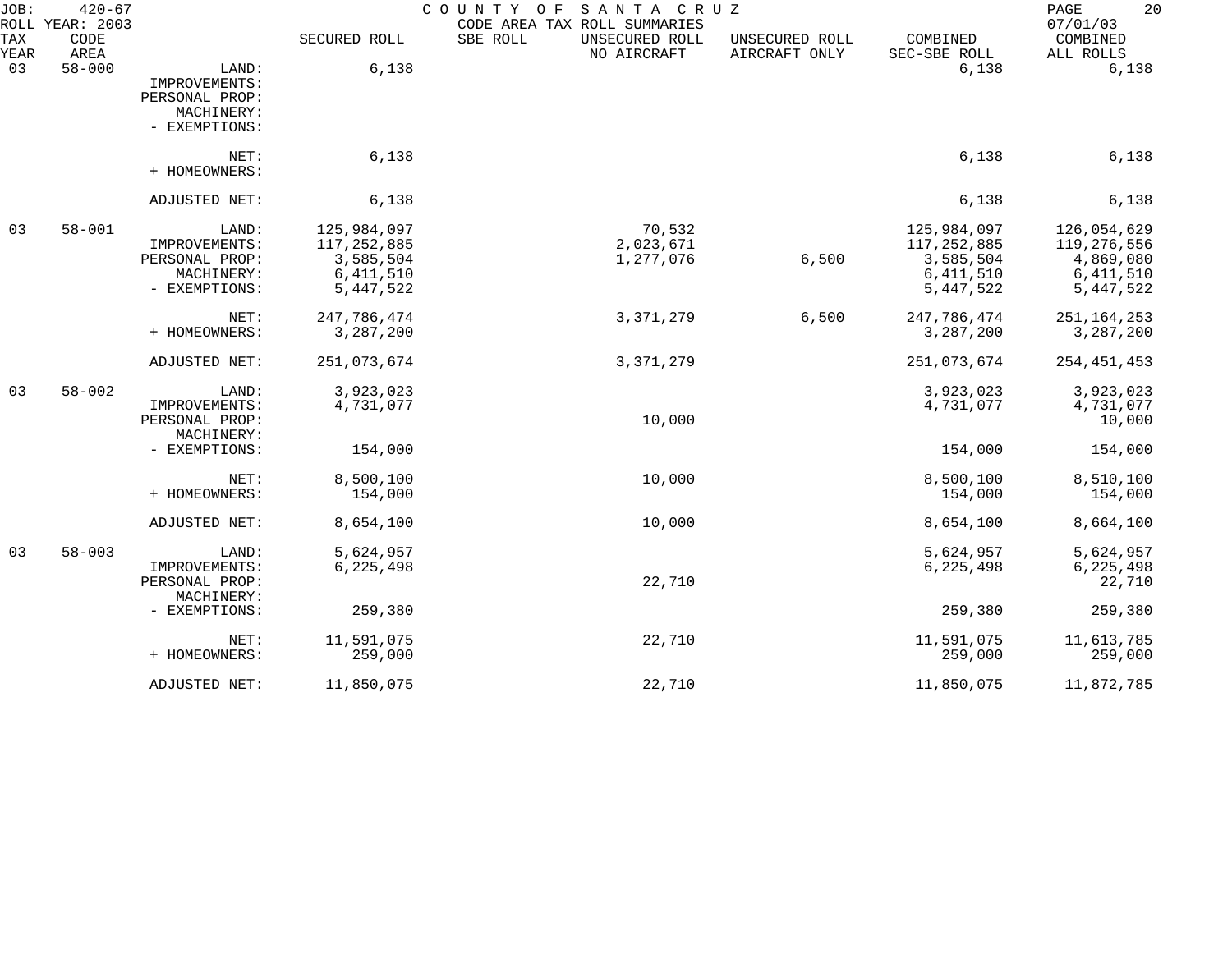| JOB:        | $420 - 67$<br>ROLL YEAR: 2003 |                                                        |                            | COUNTY OF<br>SANTA CRUZ<br>CODE AREA TAX ROLL SUMMARIES |                                 |                            | 21<br>PAGE<br>07/01/03               |
|-------------|-------------------------------|--------------------------------------------------------|----------------------------|---------------------------------------------------------|---------------------------------|----------------------------|--------------------------------------|
| TAX<br>YEAR | CODE<br>AREA                  |                                                        | SECURED ROLL               | SBE ROLL<br>UNSECURED ROLL<br>NO AIRCRAFT               | UNSECURED ROLL<br>AIRCRAFT ONLY | COMBINED<br>SEC-SBE ROLL   | COMBINED<br>ALL ROLLS                |
| 03          | $58 - 004$                    | LAND:<br>IMPROVEMENTS:<br>PERSONAL PROP:<br>MACHINERY: | 13, 154, 249<br>16,589,895 | 39,534                                                  |                                 | 13, 154, 249<br>16,589,895 | 13, 154, 249<br>16,589,895<br>39,534 |
|             |                               | - EXEMPTIONS:                                          | 532,175                    |                                                         |                                 | 532,175                    | 532,175                              |
|             |                               | NET:<br>+ HOMEOWNERS:                                  | 29, 211, 969<br>532,000    | 39,534                                                  |                                 | 29, 211, 969<br>532,000    | 29, 251, 503<br>532,000              |
|             |                               | ADJUSTED NET:                                          | 29,743,969                 | 39,534                                                  |                                 | 29,743,969                 | 29,783,503                           |
| 03          | $58 - 005$                    | LAND:<br>IMPROVEMENTS:<br>PERSONAL PROP:<br>MACHINERY: | 3,643,712<br>5,290,665     | 34,200                                                  |                                 | 3,643,712<br>5,290,665     | 3,643,712<br>5,290,665<br>34,200     |
|             |                               | - EXEMPTIONS:                                          | 244,129                    |                                                         |                                 | 244,129                    | 244,129                              |
|             |                               | NET:<br>+ HOMEOWNERS:                                  | 8,690,248<br>140,000       | 34,200                                                  |                                 | 8,690,248<br>140,000       | 8,724,448<br>140,000                 |
|             |                               | ADJUSTED NET:                                          | 8,830,248                  | 34,200                                                  |                                 | 8,830,248                  | 8,864,448                            |
| 03          | $58 - 006$                    | LAND:<br>IMPROVEMENTS:<br>PERSONAL PROP:<br>MACHINERY: | 6,441,651<br>7,113,901     | 74,440                                                  |                                 | 6,441,651<br>7,113,901     | 6,441,651<br>7,113,901<br>74,440     |
|             |                               | - EXEMPTIONS:                                          | 210,000                    |                                                         |                                 | 210,000                    | 210,000                              |
|             |                               | NET:<br>+ HOMEOWNERS:                                  | 13, 345, 552<br>210,000    | 74,440                                                  |                                 | 13, 345, 552<br>210,000    | 13,419,992<br>210,000                |
|             |                               | ADJUSTED NET:                                          | 13,555,552                 | 74,440                                                  |                                 | 13,555,552                 | 13,629,992                           |
| 03          | $58 - 007$                    | LAND:<br>IMPROVEMENTS:<br>PERSONAL PROP:<br>MACHINERY: | 8,594,539<br>9,610,171     |                                                         |                                 | 8,594,539<br>9,610,171     | 8,594,539<br>9,610,171               |
|             |                               | - EXEMPTIONS:                                          | 266,000                    |                                                         |                                 | 266,000                    | 266,000                              |
|             |                               | NET:                                                   | 17,938,710                 |                                                         |                                 | 17,938,710                 | 17,938,710                           |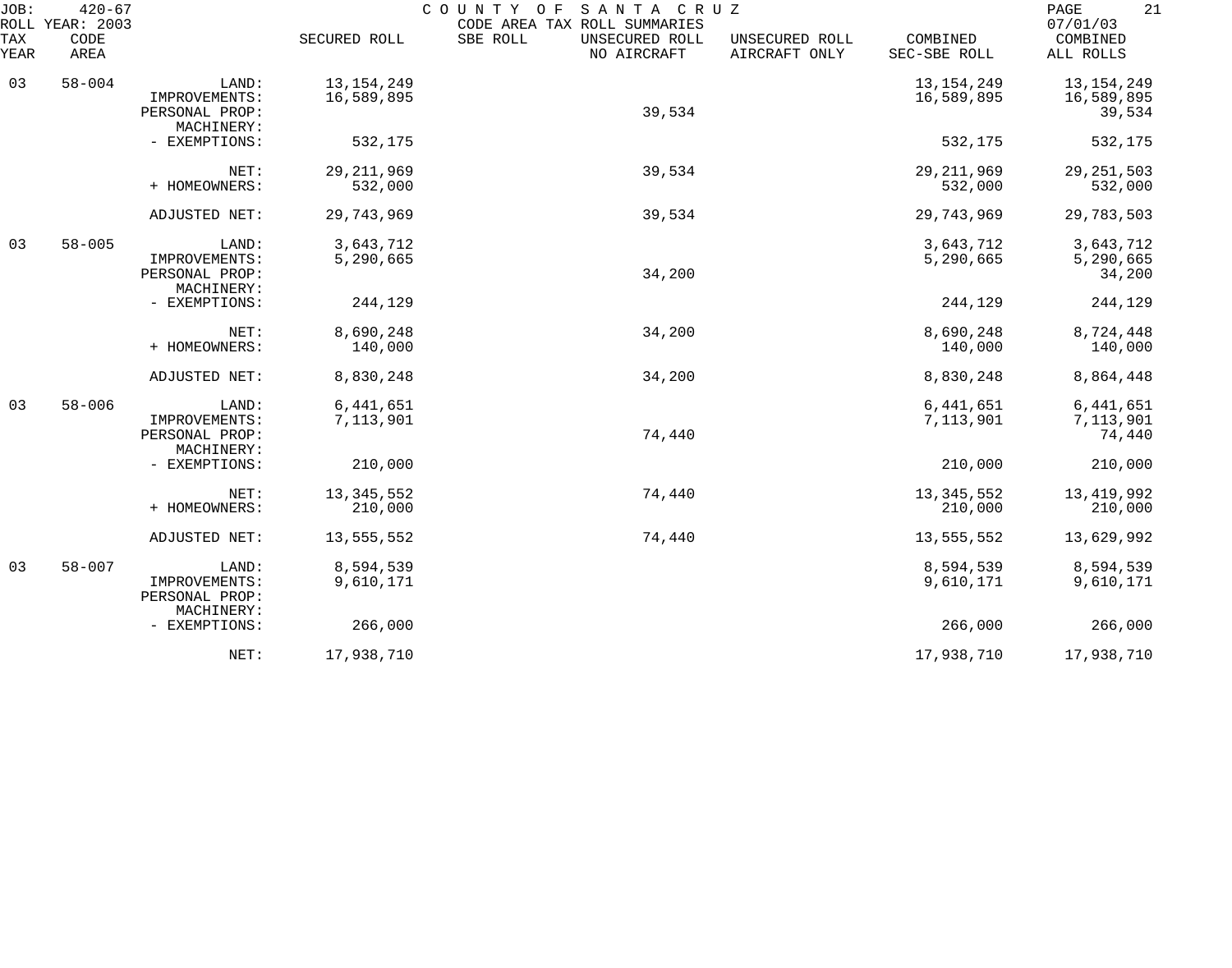| JOB:        | $420 - 67$<br>ROLL YEAR: 2003 |                                                        |                    | SANTA CRUZ<br>COUNTY OF<br>CODE AREA TAX ROLL SUMMARIES |                                 |                          | 22<br>PAGE<br>07/01/03 |
|-------------|-------------------------------|--------------------------------------------------------|--------------------|---------------------------------------------------------|---------------------------------|--------------------------|------------------------|
| TAX<br>YEAR | CODE<br>AREA                  |                                                        | SECURED ROLL       | SBE ROLL<br>UNSECURED ROLL<br>NO AIRCRAFT               | UNSECURED ROLL<br>AIRCRAFT ONLY | COMBINED<br>SEC-SBE ROLL | COMBINED<br>ALL ROLLS  |
|             |                               | + HOMEOWNERS:                                          | 266,000            |                                                         |                                 | 266,000                  | 266,000                |
|             |                               | ADJUSTED NET:                                          | 18, 204, 710       |                                                         |                                 | 18,204,710               | 18,204,710             |
| 03          | $58 - 008$                    | LAND:                                                  | 6,714,726          |                                                         |                                 | 6,714,726                | 6,714,726              |
|             |                               | IMPROVEMENTS:<br>PERSONAL PROP:<br>MACHINERY:          | 8,356,802          | 10,099                                                  |                                 | 8,356,802                | 8,356,802<br>10,099    |
|             |                               | - EXEMPTIONS:                                          | 260,592            |                                                         |                                 | 260,592                  | 260,592                |
|             |                               | NET:                                                   | 14,810,936         | 10,099                                                  |                                 | 14,810,936               | 14,821,035             |
|             |                               | + HOMEOWNERS:                                          | 259,000            |                                                         |                                 | 259,000                  | 259,000                |
|             |                               | ADJUSTED NET:                                          | 15,069,936         | 10,099                                                  |                                 | 15,069,936               | 15,080,035             |
| 03          | $65 - 003$                    | LAND:<br>IMPROVEMENTS:                                 | 1,009,188          |                                                         |                                 | 1,009,188                | 1,009,188              |
|             |                               | PERSONAL PROP:<br>MACHINERY:                           |                    |                                                         |                                 |                          |                        |
|             |                               | - EXEMPTIONS:                                          | 1,009,188          |                                                         |                                 | 1,009,188                | 1,009,188              |
|             |                               | NET:<br>+ HOMEOWNERS:                                  |                    |                                                         |                                 |                          |                        |
|             |                               | ADJUSTED NET:                                          |                    |                                                         |                                 |                          |                        |
| 03          | $65 - 006$                    | LAND:<br>IMPROVEMENTS:<br>PERSONAL PROP:<br>MACHINERY: | 245,140<br>262,650 |                                                         |                                 | 245,140<br>262,650       | 245,140<br>262,650     |
|             |                               | - EXEMPTIONS:                                          | 364,013            |                                                         |                                 | 364,013                  | 364,013                |
|             |                               | NET:<br>+ HOMEOWNERS:                                  | 143,777            |                                                         |                                 | 143,777                  | 143,777                |
|             |                               | ADJUSTED NET:                                          | 143,777            |                                                         |                                 | 143,777                  | 143,777                |
| 03          | $65 - 007$                    | LAND:<br>IMPROVEMENTS:<br>PERSONAL PROP:               |                    |                                                         |                                 |                          |                        |

MACHINERY: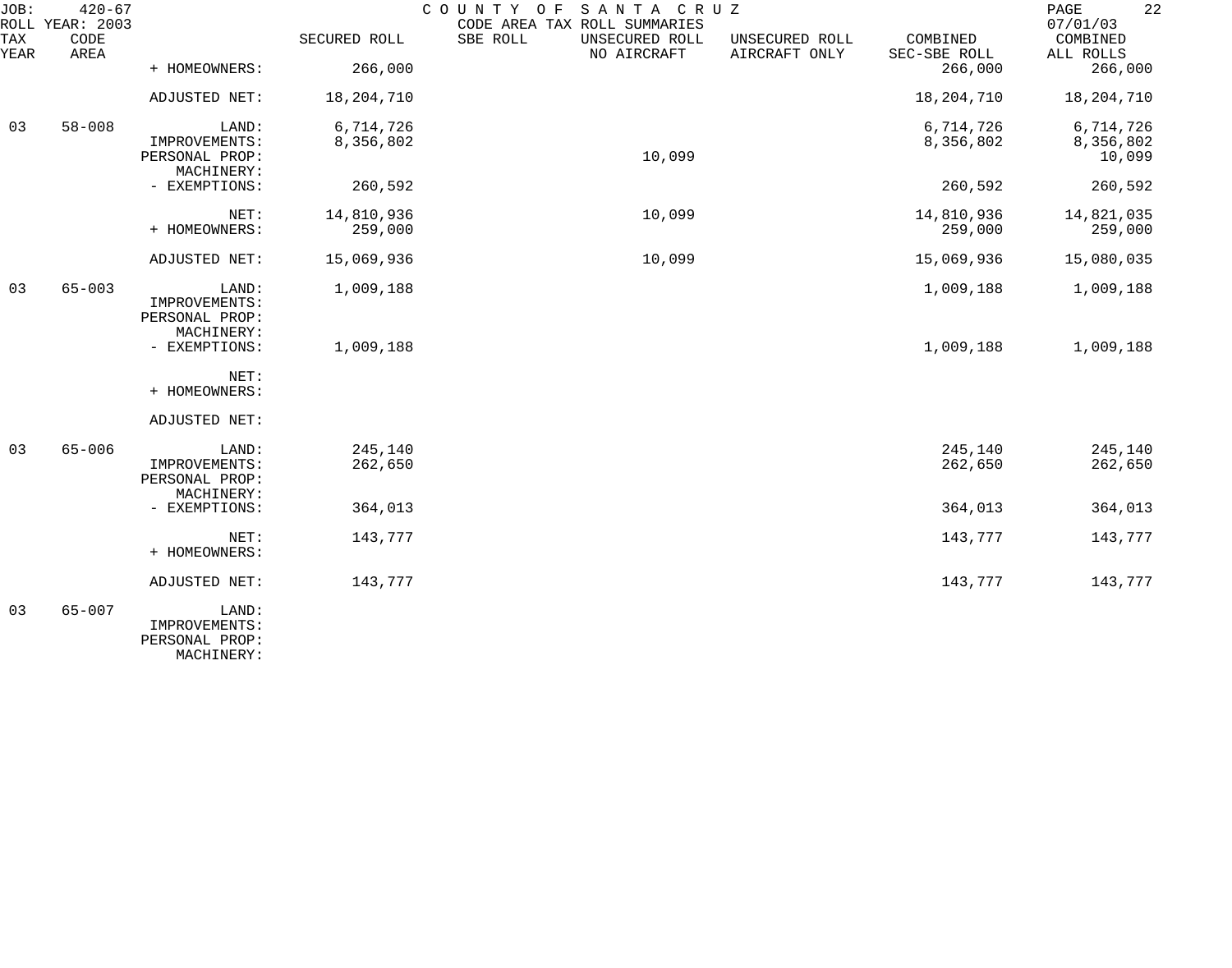| JOB:        | $420 - 67$<br>ROLL YEAR: 2003 |                              |                         | COUNTY OF<br>SANTA CRUZ<br>CODE AREA TAX ROLL SUMMARIES |                                 |                          | 23<br>PAGE<br>07/01/03  |
|-------------|-------------------------------|------------------------------|-------------------------|---------------------------------------------------------|---------------------------------|--------------------------|-------------------------|
| TAX<br>YEAR | CODE<br>AREA                  |                              | SECURED ROLL            | SBE ROLL<br>UNSECURED ROLL<br>NO AIRCRAFT               | UNSECURED ROLL<br>AIRCRAFT ONLY | COMBINED<br>SEC-SBE ROLL | COMBINED<br>ALL ROLLS   |
|             |                               | - EXEMPTIONS:                |                         |                                                         |                                 |                          |                         |
|             |                               | NET:<br>+ HOMEOWNERS:        |                         |                                                         |                                 |                          |                         |
|             |                               | ADJUSTED NET:                |                         |                                                         |                                 |                          |                         |
|             |                               |                              |                         |                                                         |                                 |                          |                         |
| 03          | $65 - 020$                    | LAND:                        | 12,374,923              |                                                         |                                 | 12,374,923               | 12,374,923              |
|             |                               | IMPROVEMENTS:                | 10,090,237              | 1,620                                                   |                                 | 10,090,237               | 10,091,857              |
|             |                               | PERSONAL PROP:<br>MACHINERY: |                         | 29,131                                                  |                                 |                          | 29,131                  |
|             |                               | - EXEMPTIONS:                | 323,271                 |                                                         |                                 | 323,271                  | 323,271                 |
|             |                               | NET:                         |                         | 30,751                                                  |                                 |                          |                         |
|             |                               | + HOMEOWNERS:                | 22, 141, 889<br>322,000 |                                                         |                                 | 22, 141, 889<br>322,000  | 22, 172, 640<br>322,000 |
|             |                               | ADJUSTED NET:                | 22, 463, 889            | 30,751                                                  |                                 | 22, 463, 889             | 22,494,640              |
|             |                               |                              |                         |                                                         |                                 |                          |                         |
| 03          | $65 - 021$                    | LAND:                        | 84, 349, 168            | 44,116                                                  |                                 | 84, 349, 168             | 84, 393, 284            |
|             |                               | IMPROVEMENTS:                | 81,196,427              | 52,140                                                  |                                 | 81,196,427               | 81,248,567              |
|             |                               | PERSONAL PROP:               | 944,075                 | 960,200                                                 |                                 | 944,075                  | 1,904,275               |
|             |                               | MACHINERY:<br>- EXEMPTIONS:  | 2,203,329               |                                                         |                                 | 2,203,329                | 2,203,329               |
|             |                               |                              |                         |                                                         |                                 |                          |                         |
|             |                               | NET:                         | 164, 286, 341           | 1,056,456                                               |                                 | 164, 286, 341            | 165,342,797             |
|             |                               | + HOMEOWNERS:                | 1,981,000               |                                                         |                                 | 1,981,000                | 1,981,000               |
|             |                               | ADJUSTED NET:                | 166, 267, 341           | 1,056,456                                               |                                 | 166, 267, 341            | 167, 323, 797           |
| 03          | $65 - 022$                    | LAND:                        | 33,015                  |                                                         |                                 | 33,015                   | 33,015                  |
|             |                               | IMPROVEMENTS:                |                         |                                                         |                                 |                          |                         |
|             |                               | PERSONAL PROP:               |                         |                                                         |                                 |                          |                         |
|             |                               | MACHINERY:                   |                         |                                                         |                                 |                          |                         |
|             |                               | - EXEMPTIONS:                | 1,269                   |                                                         |                                 | 1,269                    | 1,269                   |
|             |                               | NET:                         | 31,746                  |                                                         |                                 | 31,746                   | 31,746                  |
|             |                               | + HOMEOWNERS:                |                         |                                                         |                                 |                          |                         |
|             |                               | ADJUSTED NET:                | 31,746                  |                                                         |                                 | 31,746                   | 31,746                  |
| 03          | $65 - 023$                    | LAND:                        | 3,965,390               |                                                         |                                 | 3,965,390                | 3,965,390               |
|             |                               |                              |                         |                                                         |                                 |                          |                         |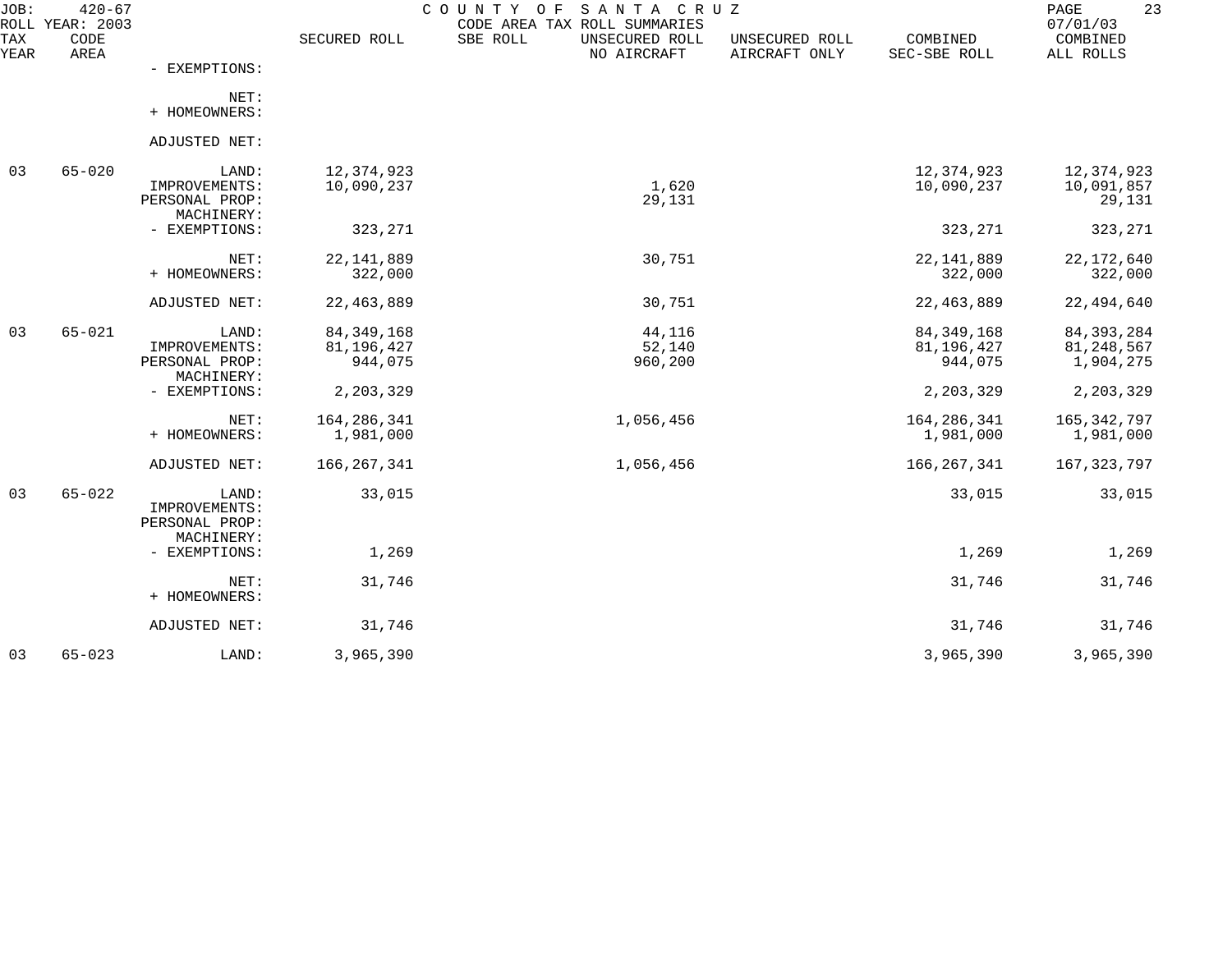| JOB:        | $420 - 67$<br>ROLL YEAR: 2003 |                                                                         |                          | COUNTY OF<br>CODE AREA TAX ROLL SUMMARIES | SANTA CRUZ                    |                                 |                          | PAGE<br>24<br>07/01/03   |
|-------------|-------------------------------|-------------------------------------------------------------------------|--------------------------|-------------------------------------------|-------------------------------|---------------------------------|--------------------------|--------------------------|
| TAX<br>YEAR | CODE<br>AREA                  |                                                                         | SECURED ROLL             | SBE ROLL                                  | UNSECURED ROLL<br>NO AIRCRAFT | UNSECURED ROLL<br>AIRCRAFT ONLY | COMBINED<br>SEC-SBE ROLL | COMBINED<br>ALL ROLLS    |
|             |                               | IMPROVEMENTS:<br>PERSONAL PROP:<br>MACHINERY:                           | 3,846,711                |                                           | 6,724                         |                                 | 3,846,711                | 3,846,711<br>6,724       |
|             |                               | - EXEMPTIONS:                                                           | 91,705                   |                                           |                               |                                 | 91,705                   | 91,705                   |
|             |                               | NET:<br>+ HOMEOWNERS:                                                   | 7,720,396<br>91,000      |                                           | 6,724                         |                                 | 7,720,396<br>91,000      | 7,727,120<br>91,000      |
|             |                               | ADJUSTED NET:                                                           | 7,811,396                |                                           | 6,724                         |                                 | 7,811,396                | 7,818,120                |
| 03          | $69 - 012$                    | LAND:<br>IMPROVEMENTS:<br>PERSONAL PROP:<br>MACHINERY:<br>- EXEMPTIONS: |                          | 2,546<br>1,912<br>1,094                   |                               |                                 | 2,546<br>1,912<br>1,094  | 2,546<br>1,912<br>1,094  |
|             |                               | NET:<br>+ HOMEOWNERS:                                                   |                          | 5,552                                     |                               |                                 | 5,552                    | 5,552                    |
|             |                               | ADJUSTED NET:                                                           |                          |                                           |                               |                                 | 5,552                    | 5,552                    |
| 03          | $69 - 013$                    | LAND:<br>IMPROVEMENTS:<br>PERSONAL PROP:<br>MACHINERY:                  | 20,930,584<br>15,661,023 |                                           |                               |                                 | 20,930,584<br>15,661,023 | 20,930,584<br>15,661,023 |
|             |                               | - EXEMPTIONS:                                                           | 112,000                  |                                           |                               |                                 | 112,000                  | 112,000                  |
|             |                               | NET:<br>+ HOMEOWNERS:                                                   | 36, 479, 607<br>112,000  |                                           |                               |                                 | 36, 479, 607<br>112,000  | 36, 479, 607<br>112,000  |
|             |                               | ADJUSTED NET:                                                           | 36,591,607               |                                           |                               |                                 | 36,591,607               | 36,591,607               |
| 03          | $69 - 015$                    | LAND:<br>IMPROVEMENTS:<br>PERSONAL PROP:<br>MACHINERY:<br>- EXEMPTIONS: |                          | 3,611<br>2,711<br>1,552                   |                               |                                 | 3,611<br>2,711<br>1,552  | 3,611<br>2,711<br>1,552  |
|             |                               | NET:<br>+ HOMEOWNERS:                                                   |                          | 7,874                                     |                               |                                 | 7,874                    | 7,874                    |
|             |                               | ADJUSTED NET:                                                           |                          |                                           |                               |                                 | 7,874                    | 7,874                    |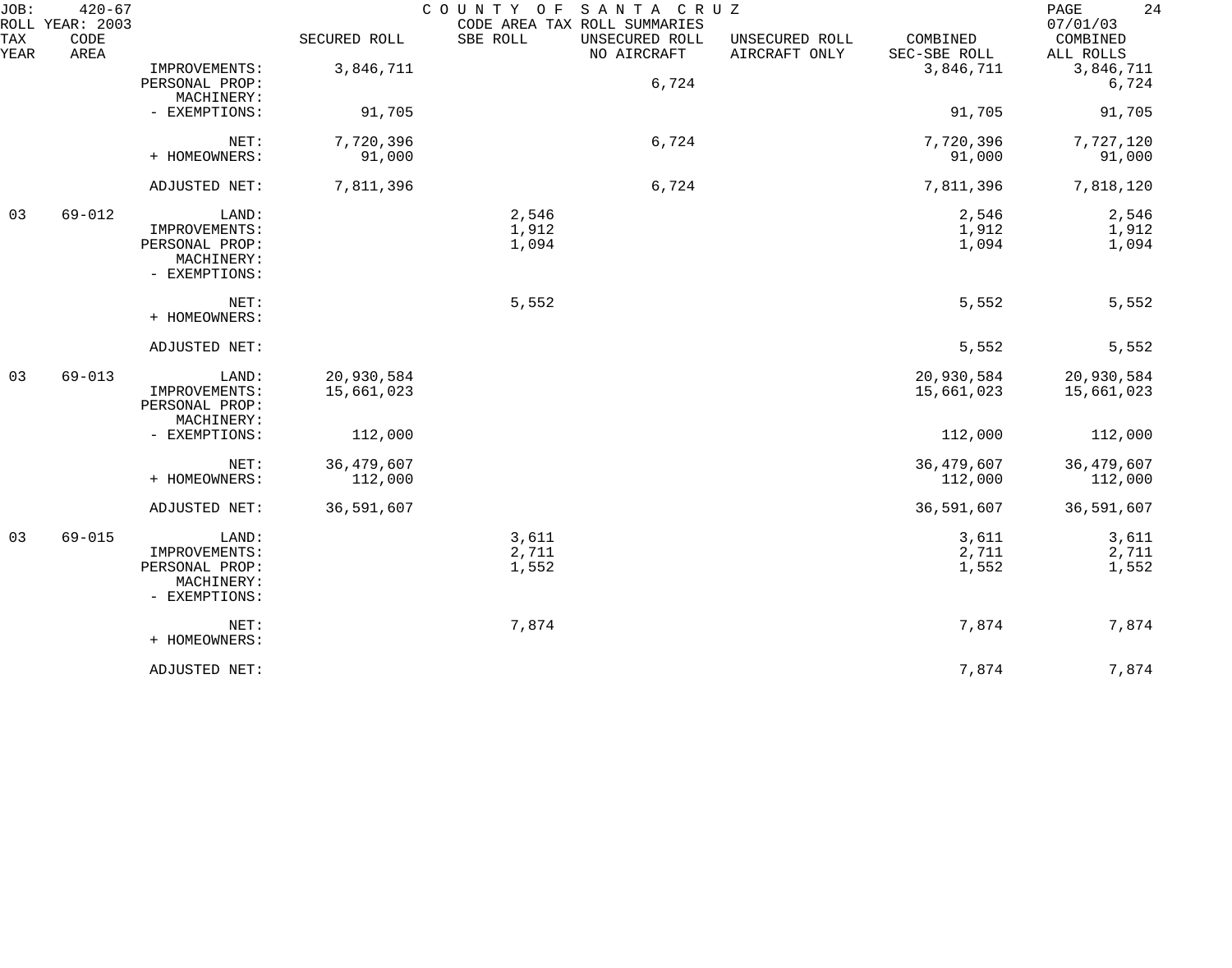| JOB:        | $420 - 67$<br>ROLL YEAR: 2003 |                |              | COUNTY OF | SANTA CRUZ<br>CODE AREA TAX ROLL SUMMARIES |                                 |                          | 25<br>PAGE<br>07/01/03 |
|-------------|-------------------------------|----------------|--------------|-----------|--------------------------------------------|---------------------------------|--------------------------|------------------------|
| TAX<br>YEAR | CODE<br>AREA                  |                | SECURED ROLL | SBE ROLL  | UNSECURED ROLL<br>NO AIRCRAFT              | UNSECURED ROLL<br>AIRCRAFT ONLY | COMBINED<br>SEC-SBE ROLL | COMBINED<br>ALL ROLLS  |
| 03          | $69 - 016$                    | LAND:          | 199,705      |           |                                            |                                 | 199,705                  | 199,705                |
|             |                               | IMPROVEMENTS:  | 948,307      |           |                                            |                                 | 948,307                  | 948,307                |
|             |                               | PERSONAL PROP: |              |           |                                            |                                 |                          |                        |
|             |                               | MACHINERY:     |              |           |                                            |                                 |                          |                        |
|             |                               | - EXEMPTIONS:  | 1,148,012    |           |                                            |                                 | 1,148,012                | 1,148,012              |
|             |                               | NET:           |              |           |                                            |                                 |                          |                        |
|             |                               | + HOMEOWNERS:  |              |           |                                            |                                 |                          |                        |
|             |                               | ADJUSTED NET:  |              |           |                                            |                                 |                          |                        |
| 03          | $69 - 019$                    | LAND:          |              |           |                                            |                                 |                          |                        |
|             |                               | IMPROVEMENTS:  |              |           |                                            |                                 |                          |                        |
|             |                               | PERSONAL PROP: |              |           |                                            |                                 |                          |                        |
|             |                               | MACHINERY:     |              |           |                                            |                                 |                          |                        |
|             |                               | - EXEMPTIONS:  |              |           |                                            |                                 |                          |                        |
|             |                               | NET:           |              |           |                                            |                                 |                          |                        |
|             |                               | + HOMEOWNERS:  |              |           |                                            |                                 |                          |                        |
|             |                               | ADJUSTED NET:  |              |           |                                            |                                 |                          |                        |
| 03          | $69 - 020$                    | LAND:          | 6,100,227    |           |                                            |                                 | 6,100,227                | 6,100,227              |
|             |                               | IMPROVEMENTS:  | 3, 212, 918  |           |                                            |                                 | 3, 212, 918              | 3, 212, 918            |
|             |                               | PERSONAL PROP: |              |           |                                            |                                 |                          |                        |
|             |                               | MACHINERY:     |              |           |                                            |                                 |                          |                        |
|             |                               | - EXEMPTIONS:  | 42,000       |           |                                            |                                 | 42,000                   | 42,000                 |
|             |                               | NET:           | 9, 271, 145  |           |                                            |                                 | 9, 271, 145              | 9,271,145              |
|             |                               | + HOMEOWNERS:  | 42,000       |           |                                            |                                 | 42,000                   | 42,000                 |
|             |                               | ADJUSTED NET:  | 9, 313, 145  |           |                                            |                                 | 9, 313, 145              | 9, 313, 145            |
| 03          | $69 - 022$                    | LAND:          | 454,702      |           |                                            |                                 | 454,702                  | 454,702                |
|             |                               | IMPROVEMENTS:  | 4,137        |           |                                            |                                 | 4,137                    | 4,137                  |
|             |                               | PERSONAL PROP: |              |           |                                            |                                 |                          |                        |
|             |                               | MACHINERY:     |              |           |                                            |                                 |                          |                        |
|             |                               | - EXEMPTIONS:  |              |           |                                            |                                 |                          |                        |
|             |                               | NET:           | 458,839      |           |                                            |                                 | 458,839                  | 458,839                |
|             |                               | + HOMEOWNERS:  |              |           |                                            |                                 |                          |                        |
|             |                               | ADJUSTED NET:  | 458,839      |           |                                            |                                 | 458,839                  | 458,839                |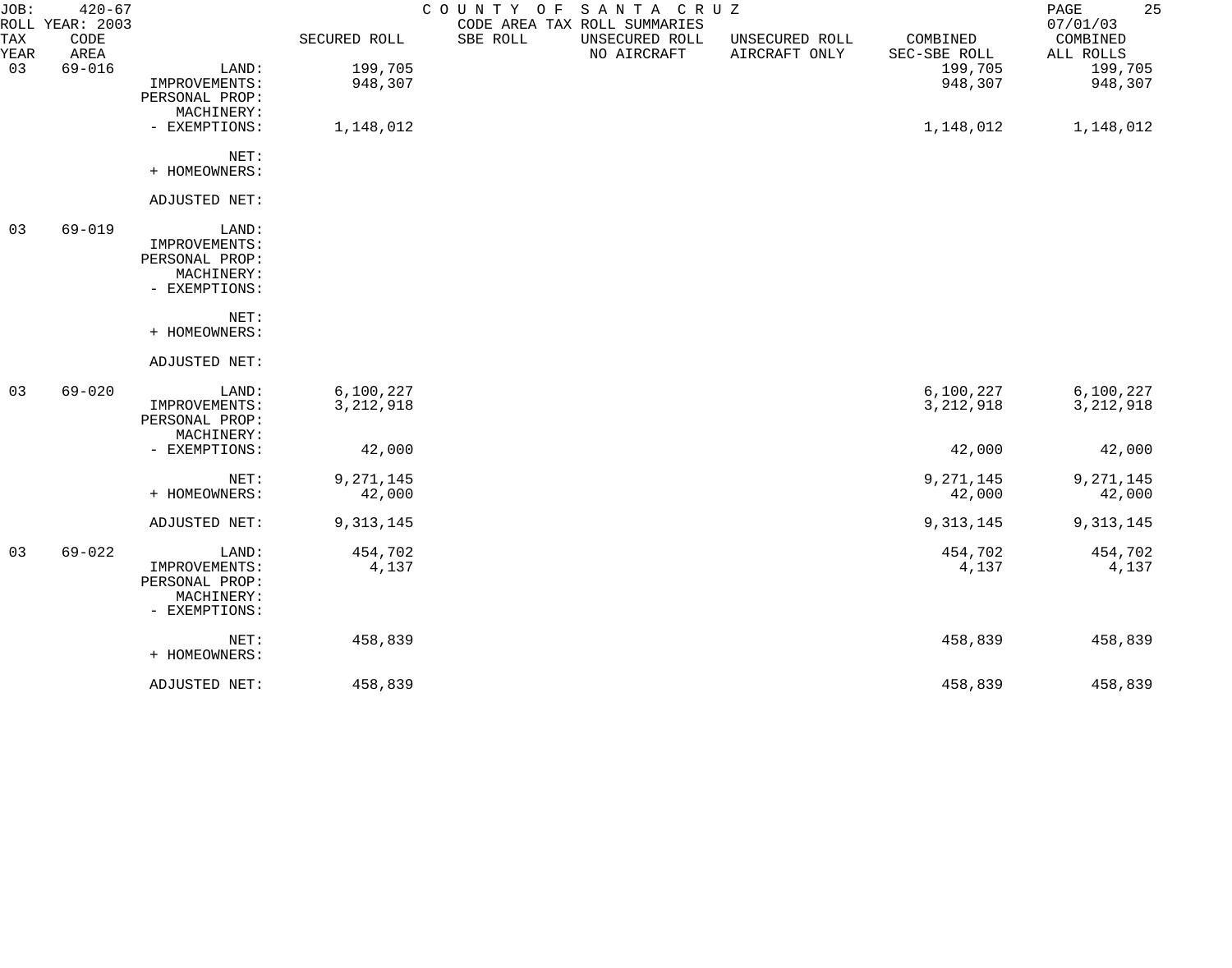| JOB:        | $420 - 67$<br>ROLL YEAR: 2003 |                                                                         |                            | COUNTY OF SANTA CRUZ<br>CODE AREA TAX ROLL SUMMARIES |                                 |                            | 26<br>PAGE<br>07/01/03             |
|-------------|-------------------------------|-------------------------------------------------------------------------|----------------------------|------------------------------------------------------|---------------------------------|----------------------------|------------------------------------|
| TAX<br>YEAR | CODE<br>AREA                  |                                                                         | SECURED ROLL               | SBE ROLL<br>UNSECURED ROLL<br>NO AIRCRAFT            | UNSECURED ROLL<br>AIRCRAFT ONLY | COMBINED<br>SEC-SBE ROLL   | COMBINED<br>ALL ROLLS              |
| 03          | $69 - 023$                    | LAND:<br>IMPROVEMENTS:<br>PERSONAL PROP:<br>MACHINERY:                  | 28, 143, 419<br>16,387,098 |                                                      |                                 | 28, 143, 419<br>16,387,098 | 28, 143, 419<br>16,387,098         |
|             |                               | - EXEMPTIONS:                                                           | 159,060                    |                                                      |                                 | 159,060                    | 159,060                            |
|             |                               | NET:<br>+ HOMEOWNERS:                                                   | 44, 371, 457<br>154,000    |                                                      |                                 | 44, 371, 457<br>154,000    | 44, 371, 457<br>154,000            |
|             |                               | ADJUSTED NET:                                                           | 44,525,457                 |                                                      |                                 | 44, 525, 457               | 44,525,457                         |
| 03          | $69 - 029$                    | LAND:<br>IMPROVEMENTS:<br>PERSONAL PROP:<br>MACHINERY:                  | 17,551,774<br>16,493,119   | 16,831<br>16,831<br>37,141                           |                                 | 17,551,774<br>16,493,119   | 17,568,605<br>16,509,950<br>37,141 |
|             |                               | - EXEMPTIONS:                                                           | 259,000                    |                                                      |                                 | 259,000                    | 259,000                            |
|             |                               | NET:<br>+ HOMEOWNERS:                                                   | 33,785,893<br>259,000      | 70,803                                               |                                 | 33,785,893<br>259,000      | 33,856,696<br>259,000              |
|             |                               | ADJUSTED NET:                                                           | 34,044,893                 | 70,803                                               |                                 | 34,044,893                 | 34, 115, 696                       |
| 03          | $69 - 030$                    | LAND:<br>IMPROVEMENTS:<br>PERSONAL PROP:<br>MACHINERY:<br>- EXEMPTIONS: |                            |                                                      |                                 |                            |                                    |
|             |                               | NET:<br>+ HOMEOWNERS:                                                   |                            |                                                      |                                 |                            |                                    |
|             |                               | ADJUSTED NET:                                                           |                            |                                                      |                                 |                            |                                    |
| 03          | $69 - 032$                    | LAND:<br>IMPROVEMENTS:<br>PERSONAL PROP:<br>MACHINERY:                  | 6,512,065<br>6,946,050     | 31,651                                               |                                 | 6,512,065<br>6,946,050     | 6,512,065<br>6,946,050<br>31,651   |
|             |                               | - EXEMPTIONS:                                                           | 203,541                    |                                                      |                                 | 203,541                    | 203,541                            |
|             |                               | NET:                                                                    | 13, 254, 574               | 31,651                                               |                                 | 13, 254, 574               | 13,286,225                         |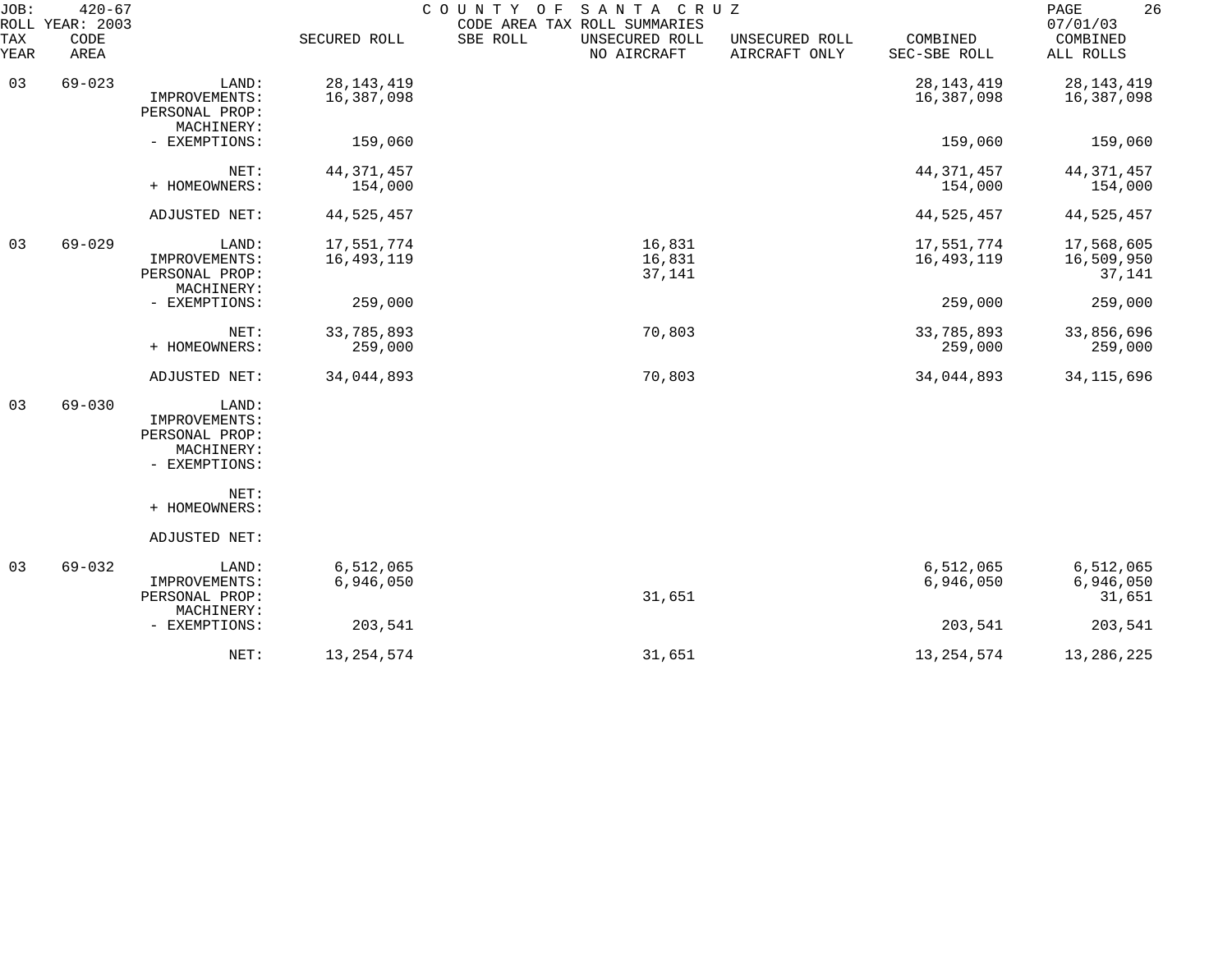| JOB:        | $420 - 67$<br>ROLL YEAR: 2003 |                                                        |                         | COUNTY<br>SANTA CRUZ<br>O F<br>CODE AREA TAX ROLL SUMMARIES |                                 |                          | 27<br>$\mathop{\mathrm{PAGE}}$<br>07/01/03 |
|-------------|-------------------------------|--------------------------------------------------------|-------------------------|-------------------------------------------------------------|---------------------------------|--------------------------|--------------------------------------------|
| TAX<br>YEAR | CODE<br>AREA                  |                                                        | SECURED ROLL            | SBE ROLL<br>UNSECURED ROLL<br>NO AIRCRAFT                   | UNSECURED ROLL<br>AIRCRAFT ONLY | COMBINED<br>SEC-SBE ROLL | COMBINED<br>ALL ROLLS                      |
|             |                               | + HOMEOWNERS:                                          | 203,000                 |                                                             |                                 | 203,000                  | 203,000                                    |
|             |                               | ADJUSTED NET:                                          | 13,457,574              | 31,651                                                      |                                 | 13, 457, 574             | 13,489,225                                 |
| 03          | $69 - 038$                    | LAND:                                                  | 9,418,137               |                                                             |                                 | 9,418,137                | 9, 418, 137                                |
|             |                               | IMPROVEMENTS:<br>PERSONAL PROP:<br>MACHINERY:          | 9,171,527               | 32,266                                                      |                                 | 9,171,527                | 9,171,527<br>32,266                        |
|             |                               | - EXEMPTIONS:                                          | 315,695                 |                                                             |                                 | 315,695                  | 315,695                                    |
|             |                               | NET:                                                   | 18, 273, 969            | 32,266                                                      |                                 | 18, 273, 969             | 18,306,235                                 |
|             |                               | + HOMEOWNERS:                                          | 313,600                 |                                                             |                                 | 313,600                  | 313,600                                    |
|             |                               | ADJUSTED NET:                                          | 18,587,569              | 32,266                                                      |                                 | 18,587,569               | 18,619,835                                 |
| 03          | $69 - 048$                    | LAND:                                                  | 5,764,456               |                                                             |                                 | 5,764,456                | 5,764,456                                  |
|             |                               | IMPROVEMENTS:<br>PERSONAL PROP:<br>MACHINERY:          | 6,306,974               | 14,561                                                      |                                 | 6,306,974                | 6,306,974<br>14,561                        |
|             |                               | - EXEMPTIONS:                                          | 199,984                 |                                                             |                                 | 199,984                  | 199,984                                    |
|             |                               | NET:<br>+ HOMEOWNERS:                                  | 11,871,446<br>147,000   | 14,561                                                      |                                 | 11,871,446<br>147,000    | 11,886,007<br>147,000                      |
|             |                               | ADJUSTED NET:                                          | 12,018,446              | 14,561                                                      |                                 | 12,018,446               | 12,033,007                                 |
| 03          | $69 - 049$                    | LAND:<br>IMPROVEMENTS:<br>PERSONAL PROP:<br>MACHINERY: | 469,012<br>733,330      |                                                             |                                 | 469,012<br>733,330       | 469,012<br>733,330                         |
|             |                               | - EXEMPTIONS:                                          | 28,000                  |                                                             |                                 | 28,000                   | 28,000                                     |
|             |                               | NET:<br>+ HOMEOWNERS:                                  | 1,174,342<br>28,000     |                                                             |                                 | 1,174,342<br>28,000      | 1, 174, 342<br>28,000                      |
|             |                               | ADJUSTED NET:                                          | 1,202,342               |                                                             |                                 | 1,202,342                | 1,202,342                                  |
| 03          | $69 - 050$                    | LAND:<br>IMPROVEMENTS:<br>PERSONAL PROP:<br>MACHINERY: | 10,402,736<br>3,600,363 |                                                             |                                 | 10,402,736<br>3,600,363  | 10,402,736<br>3,600,363                    |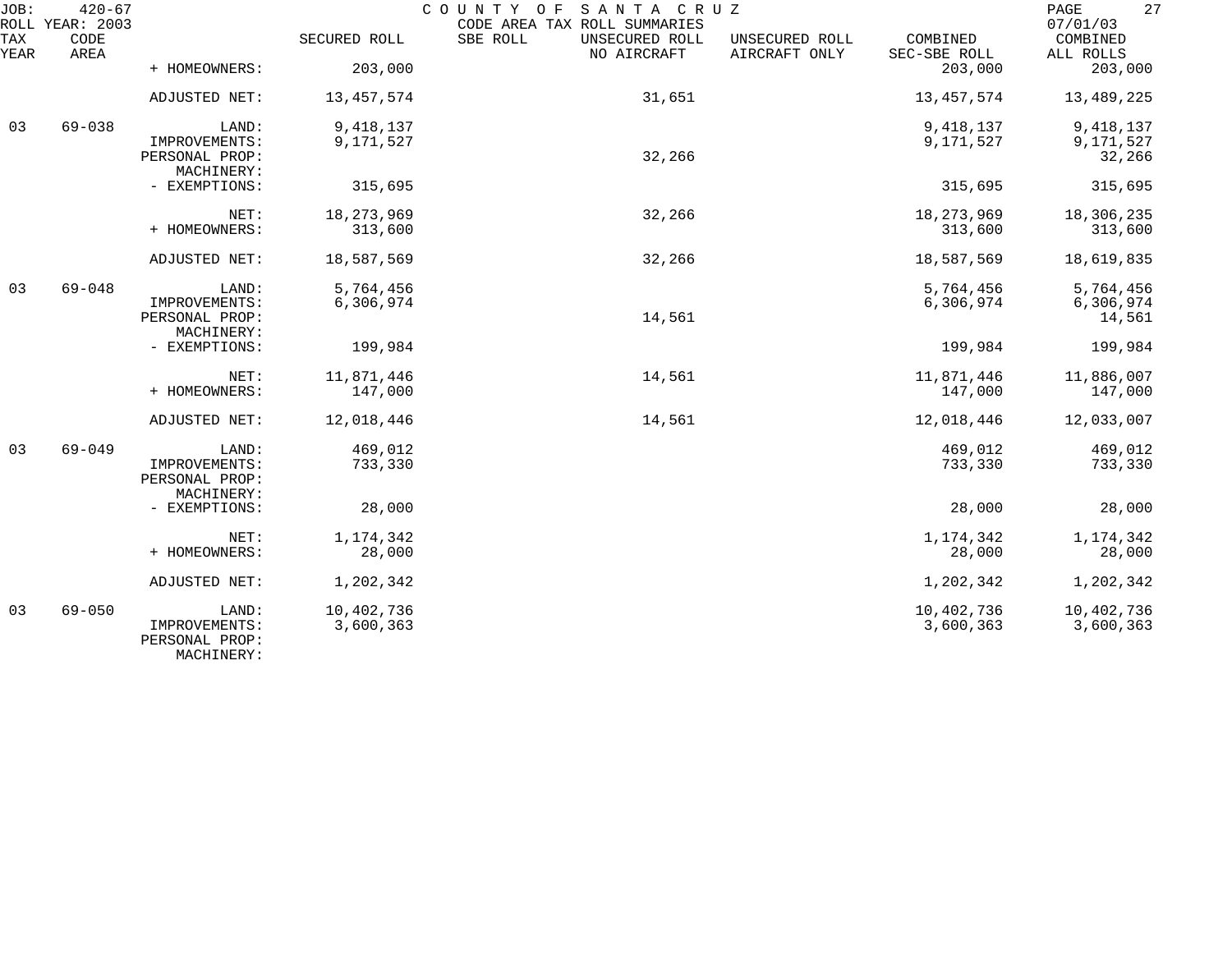| JOB:        | $420 - 67$<br>ROLL YEAR: 2003 |                                 |              | SANTA CRUZ<br>COUNTY OF<br>CODE AREA TAX ROLL SUMMARIES | 28<br>PAGE<br>07/01/03          |                          |                       |
|-------------|-------------------------------|---------------------------------|--------------|---------------------------------------------------------|---------------------------------|--------------------------|-----------------------|
| TAX<br>YEAR | CODE<br>AREA                  |                                 | SECURED ROLL | SBE ROLL<br>UNSECURED ROLL<br>NO AIRCRAFT               | UNSECURED ROLL<br>AIRCRAFT ONLY | COMBINED<br>SEC-SBE ROLL | COMBINED<br>ALL ROLLS |
|             |                               | - EXEMPTIONS:                   | 63,714       |                                                         |                                 | 63,714                   | 63,714                |
|             |                               | NET:                            | 13,939,385   |                                                         |                                 | 13,939,385               | 13,939,385            |
|             |                               | + HOMEOWNERS:                   | 63,000       |                                                         |                                 | 63,000                   | 63,000                |
|             |                               | ADJUSTED NET:                   | 14,002,385   |                                                         |                                 | 14,002,385               | 14,002,385            |
| 03          | $69 - 051$                    | LAND:                           |              |                                                         |                                 |                          |                       |
|             |                               | IMPROVEMENTS:<br>PERSONAL PROP: |              |                                                         |                                 |                          |                       |
|             |                               | MACHINERY:                      |              |                                                         |                                 |                          |                       |
|             |                               | - EXEMPTIONS:                   |              |                                                         |                                 |                          |                       |
|             |                               | NET:                            |              |                                                         |                                 |                          |                       |
|             |                               | + HOMEOWNERS:                   |              |                                                         |                                 |                          |                       |
|             |                               | ADJUSTED NET:                   |              |                                                         |                                 |                          |                       |
| 03          | $69 - 070$                    | LAND:                           | 33, 360, 385 |                                                         |                                 | 33,360,385               | 33,360,385            |
|             |                               | IMPROVEMENTS:                   | 22, 186, 476 |                                                         |                                 | 22, 186, 476             | 22,186,476            |
|             |                               | PERSONAL PROP:                  | 268,329      | 131,397                                                 |                                 | 268,329                  | 399,726               |
|             |                               | MACHINERY:<br>- EXEMPTIONS:     | 4,763,293    |                                                         |                                 | 4,763,293                | 4,763,293             |
|             |                               |                                 |              |                                                         |                                 |                          |                       |
|             |                               | NET:                            | 51,051,897   | 131,397                                                 |                                 | 51,051,897               | 51, 183, 294          |
|             |                               | + HOMEOWNERS:                   | 693,000      |                                                         |                                 | 693,000                  | 693,000               |
|             |                               | ADJUSTED NET:                   | 51,744,897   | 131,397                                                 |                                 | 51,744,897               | 51,876,294            |
| 03          | 69-071                        | LAND:                           | 163,903      |                                                         |                                 | 163,903                  | 163,903               |
|             |                               | IMPROVEMENTS:                   | 441,415      |                                                         |                                 | 441,415                  | 441,415               |
|             |                               | PERSONAL PROP:                  | 57,227       |                                                         |                                 | 57,227                   | 57,227                |
|             |                               | MACHINERY:                      |              |                                                         |                                 |                          |                       |
|             |                               | - EXEMPTIONS:                   | 657,483      |                                                         |                                 | 657,483                  | 657,483               |
|             |                               | NET:                            | 5,062        |                                                         |                                 | 5,062                    | $5,062$               |
|             |                               | + HOMEOWNERS:                   |              |                                                         |                                 |                          |                       |
|             |                               | ADJUSTED NET:                   | 5,062        |                                                         |                                 | 5,062                    | 5,062                 |
| 03          | $69 - 072$                    | LAND:                           | 232,034      |                                                         |                                 | 232,034                  | 232,034               |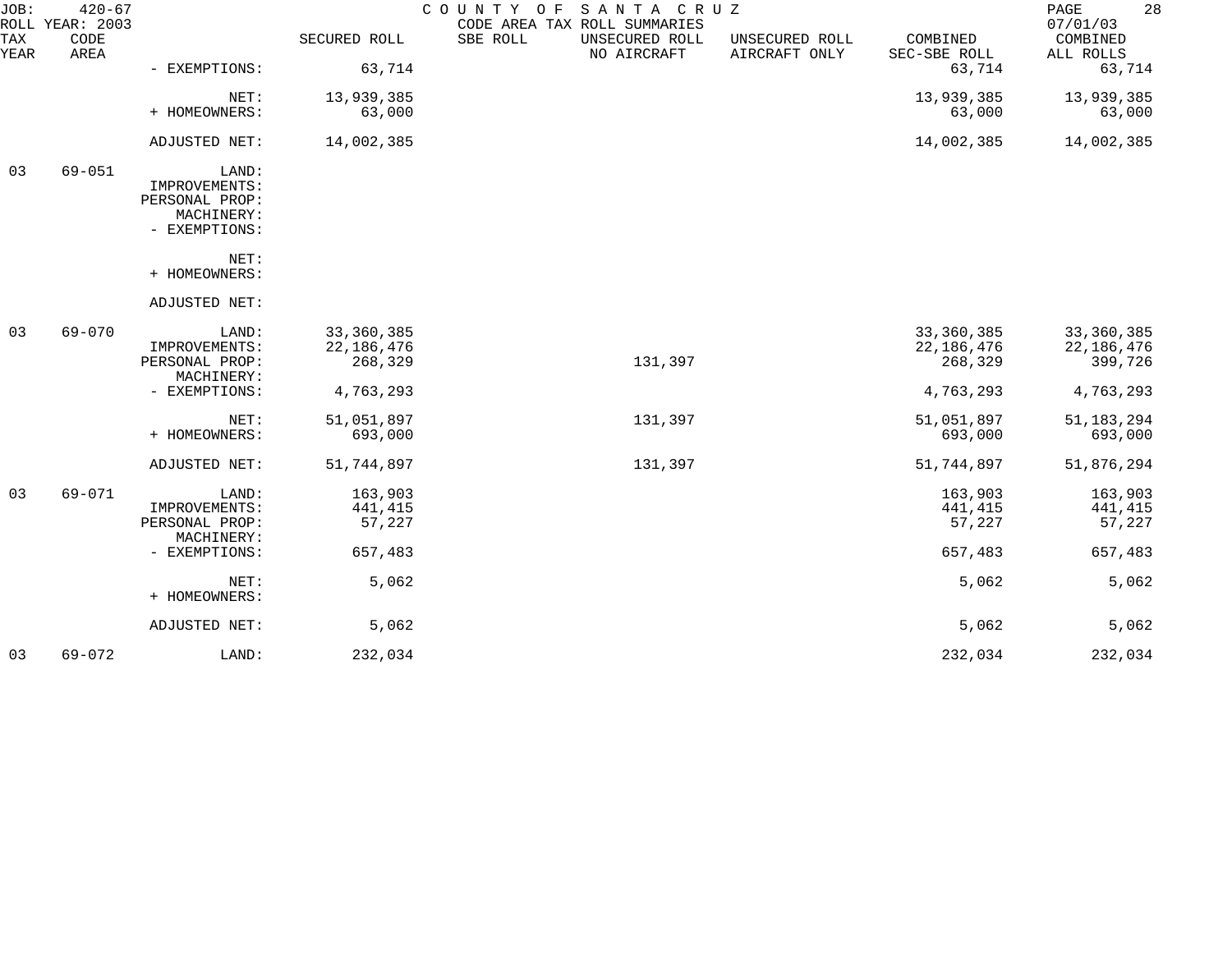| JOB:        | $420 - 67$<br>ROLL YEAR: 2003 |                                                                         |                          | COUNTY OF SANTA CRUZ<br>CODE AREA TAX ROLL SUMMARIES |                                 |                          | 29<br>PAGE<br>07/01/03             |
|-------------|-------------------------------|-------------------------------------------------------------------------|--------------------------|------------------------------------------------------|---------------------------------|--------------------------|------------------------------------|
| TAX<br>YEAR | CODE<br>AREA                  |                                                                         | SECURED ROLL             | SBE ROLL<br>UNSECURED ROLL<br>NO AIRCRAFT            | UNSECURED ROLL<br>AIRCRAFT ONLY | COMBINED<br>SEC-SBE ROLL | COMBINED<br>ALL ROLLS              |
|             |                               | IMPROVEMENTS:<br>PERSONAL PROP:<br>MACHINERY:                           | 248,895                  |                                                      |                                 | 248,895                  | 248,895                            |
|             |                               | - EXEMPTIONS:                                                           | 17,204                   |                                                      |                                 | 17,204                   | 17,204                             |
|             |                               | NET:                                                                    | 463,725                  |                                                      |                                 | 463,725                  | 463,725                            |
|             |                               | + HOMEOWNERS:                                                           | 14,000                   |                                                      |                                 | 14,000                   | 14,000                             |
|             |                               | ADJUSTED NET:                                                           | 477,725                  |                                                      |                                 | 477,725                  | 477,725                            |
| 03          | $69 - 074$                    | LAND:<br>IMPROVEMENTS:<br>PERSONAL PROP:<br>MACHINERY:                  | 45,585                   |                                                      |                                 | 45,585                   | 45,585                             |
|             |                               | - EXEMPTIONS:                                                           | 45,585                   |                                                      |                                 | 45,585                   | 45,585                             |
|             |                               | NET:<br>+ HOMEOWNERS:                                                   |                          |                                                      |                                 |                          |                                    |
|             |                               | ADJUSTED NET:                                                           |                          |                                                      |                                 |                          |                                    |
| 03          | $69 - 075$                    | LAND:<br>IMPROVEMENTS:<br>PERSONAL PROP:<br>MACHINERY:<br>- EXEMPTIONS: | 247,642<br>83,217        |                                                      |                                 | 247,642<br>83,217        | 247,642<br>83,217                  |
|             |                               | NET:<br>+ HOMEOWNERS:                                                   | 330,859                  |                                                      |                                 | 330,859                  | 330,859                            |
|             |                               | ADJUSTED NET:                                                           | 330,859                  |                                                      |                                 | 330,859                  | 330,859                            |
| 03          | 69-077                        | LAND:<br>IMPROVEMENTS:<br>PERSONAL PROP:<br>MACHINERY:                  | 19,969,844<br>17,569,636 | 44,525                                               |                                 | 19,969,844<br>17,569,636 | 19,969,844<br>17,569,636<br>44,525 |
|             |                               | - EXEMPTIONS:                                                           | 955,415                  |                                                      |                                 | 955,415                  | 955,415                            |
|             |                               | NET:<br>+ HOMEOWNERS:                                                   | 36,584,065<br>810,600    | 44,525                                               |                                 | 36,584,065<br>810,600    | 36,628,590<br>810,600              |
|             |                               | ADJUSTED NET:                                                           | 37, 394, 665             | 44,525                                               |                                 | 37, 394, 665             | 37, 439, 190                       |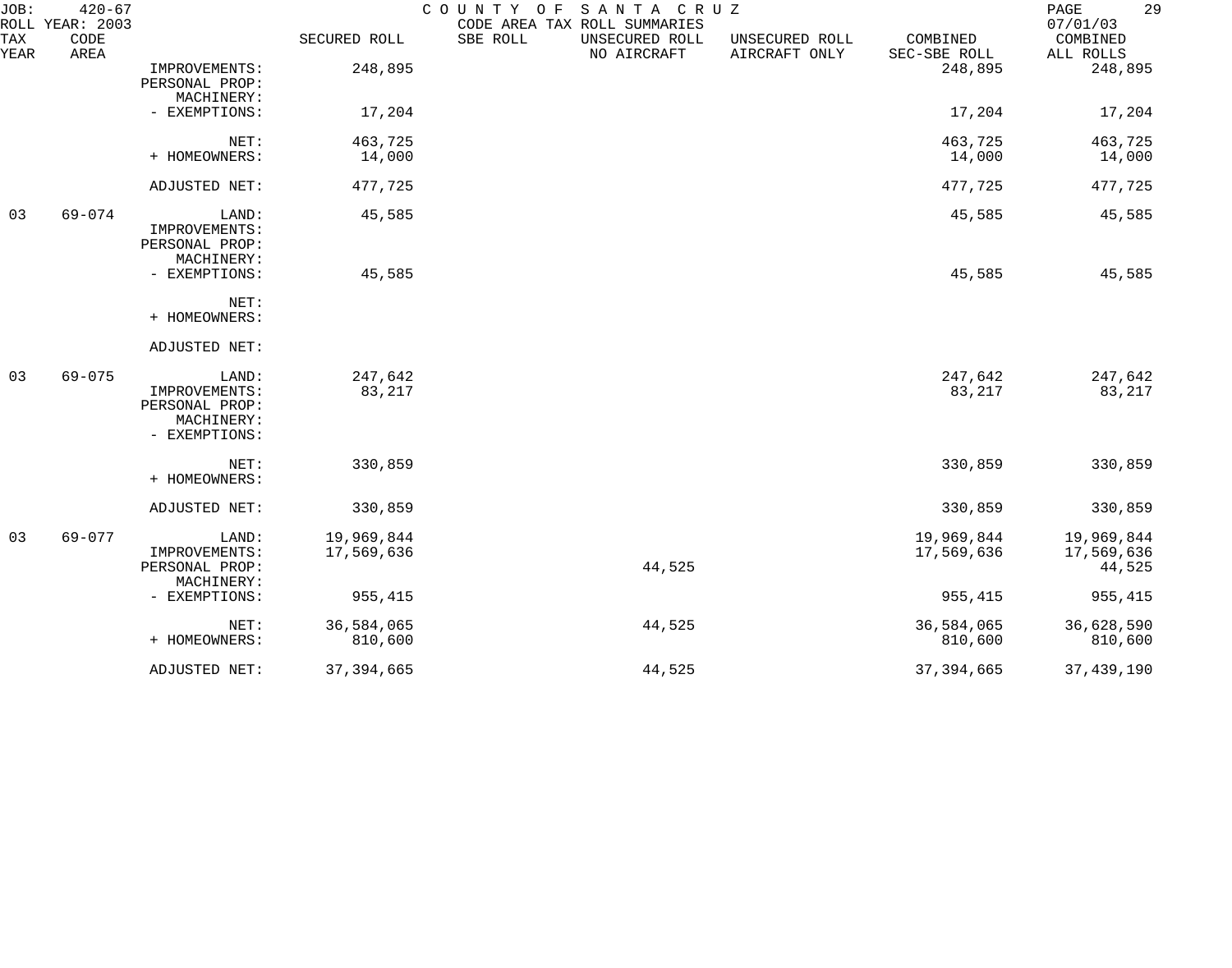| JOB:<br>ROLL | $420 - 67$<br>YEAR: 2003 |                |              | COUNTY OF | SANTA CRUZ<br>CODE AREA TAX ROLL SUMMARIES |                                 |                          | 30<br>PAGE<br>07/01/03 |
|--------------|--------------------------|----------------|--------------|-----------|--------------------------------------------|---------------------------------|--------------------------|------------------------|
| TAX<br>YEAR  | CODE<br>AREA             |                | SECURED ROLL | SBE ROLL  | UNSECURED ROLL<br>NO AIRCRAFT              | UNSECURED ROLL<br>AIRCRAFT ONLY | COMBINED<br>SEC-SBE ROLL | COMBINED<br>ALL ROLLS  |
| 03           | $69 - 078$               | LAND:          |              |           |                                            |                                 |                          |                        |
|              |                          | IMPROVEMENTS:  |              |           |                                            |                                 |                          |                        |
|              |                          | PERSONAL PROP: |              |           |                                            |                                 |                          |                        |
|              |                          | MACHINERY:     |              |           |                                            |                                 |                          |                        |
|              |                          | - EXEMPTIONS:  |              |           |                                            |                                 |                          |                        |
|              |                          | NET:           |              |           |                                            |                                 |                          |                        |
|              |                          | + HOMEOWNERS:  |              |           |                                            |                                 |                          |                        |
|              |                          | ADJUSTED NET:  |              |           |                                            |                                 |                          |                        |
| 03           | 69-079                   | LAND:          | 61,744       |           |                                            |                                 | 61,744                   | 61,744                 |
|              |                          | IMPROVEMENTS:  | 4,276        |           |                                            |                                 | 4,276                    | 4,276                  |
|              |                          | PERSONAL PROP: |              |           |                                            |                                 |                          |                        |
|              |                          | MACHINERY:     |              |           |                                            |                                 |                          |                        |
|              |                          | - EXEMPTIONS:  |              |           |                                            |                                 |                          |                        |
|              |                          | NET:           | 66,020       |           |                                            |                                 | 66,020                   | 66,020                 |
|              |                          | + HOMEOWNERS:  |              |           |                                            |                                 |                          |                        |
|              |                          | ADJUSTED NET:  | 66,020       |           |                                            |                                 | 66,020                   | 66,020                 |
| 03           | $69 - 087$               | LAND:          | 4,283,525    |           |                                            |                                 | 4,283,525                | 4,283,525              |
|              |                          | IMPROVEMENTS:  | 4,161,266    |           |                                            |                                 | 4,161,266                | 4,161,266              |
|              |                          | PERSONAL PROP: |              |           |                                            |                                 |                          |                        |
|              |                          | MACHINERY:     |              |           |                                            |                                 |                          |                        |
|              |                          | - EXEMPTIONS:  | 182,000      |           |                                            |                                 | 182,000                  | 182,000                |
|              |                          | NET:           | 8,262,791    |           |                                            |                                 | 8,262,791                | 8,262,791              |
|              |                          | + HOMEOWNERS:  | 182,000      |           |                                            |                                 | 182,000                  | 182,000                |
|              |                          | ADJUSTED NET:  | 8,444,791    |           |                                            |                                 | 8,444,791                | 8,444,791              |
| 03           | $69 - 089$               | LAND:          | 6,063,011    |           |                                            |                                 | 6,063,011                | 6,063,011              |
|              |                          | IMPROVEMENTS:  | 6,292,038    |           |                                            |                                 | 6,292,038                | 6,292,038              |
|              |                          | PERSONAL PROP: |              |           |                                            |                                 |                          |                        |
|              |                          | MACHINERY:     |              |           |                                            |                                 |                          |                        |
|              |                          | - EXEMPTIONS:  | 249,089      |           |                                            |                                 | 249,089                  | 249,089                |
|              |                          | NET:           | 12,105,960   |           |                                            |                                 | 12,105,960               | 12,105,960             |
|              |                          | + HOMEOWNERS:  | 245,000      |           |                                            |                                 | 245,000                  | 245,000                |
|              |                          | ADJUSTED NET:  | 12,350,960   |           |                                            |                                 | 12,350,960               | 12,350,960             |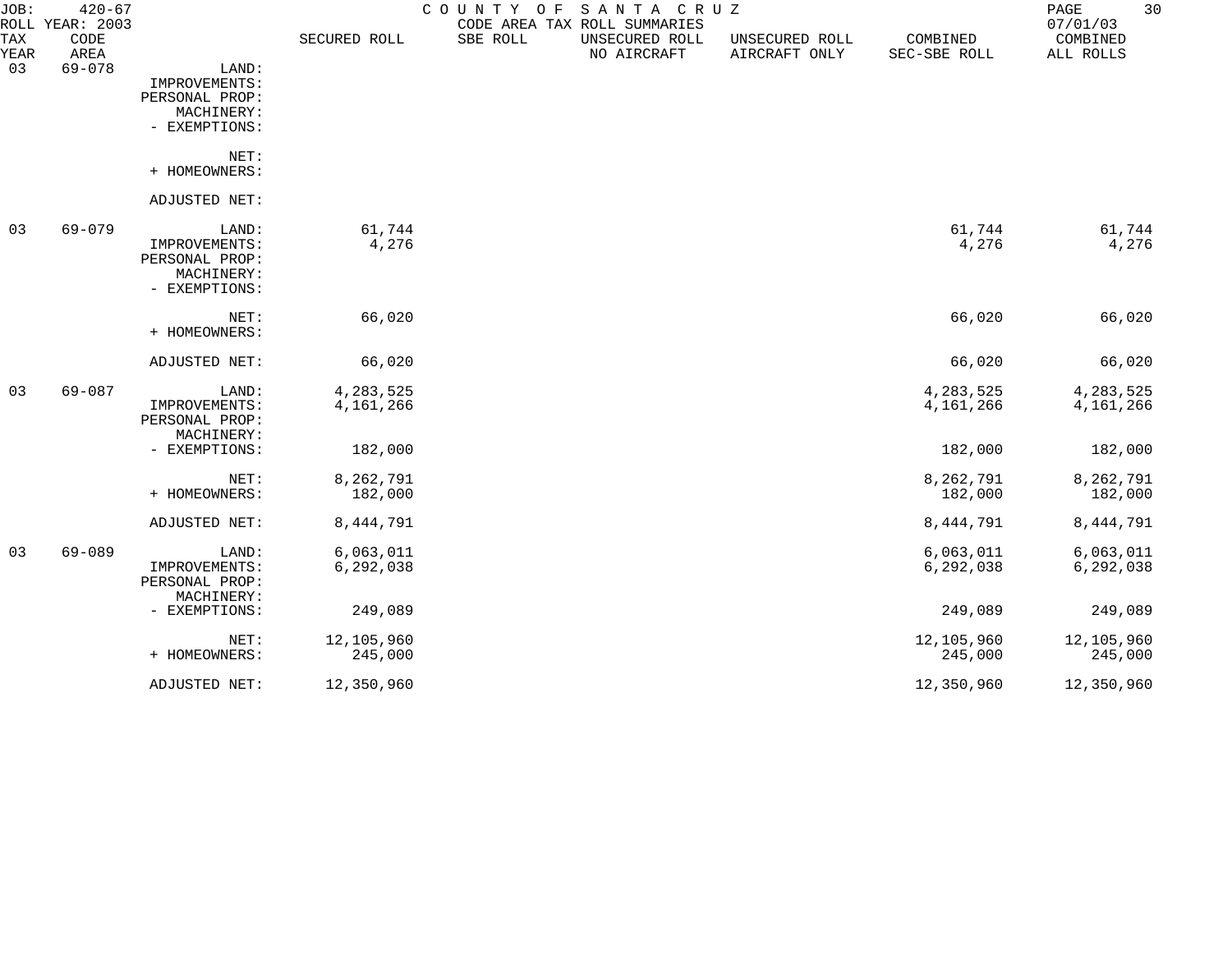| JOB:        | $420 - 67$<br>ROLL YEAR: 2003 |                                                                         |                        | COUNTY OF SANTA CRUZ | CODE AREA TAX ROLL SUMMARIES  |                                 |                          | 31<br>PAGE<br>07/01/03 |
|-------------|-------------------------------|-------------------------------------------------------------------------|------------------------|----------------------|-------------------------------|---------------------------------|--------------------------|------------------------|
| TAX<br>YEAR | CODE<br>AREA                  |                                                                         | SECURED ROLL           | SBE ROLL             | UNSECURED ROLL<br>NO AIRCRAFT | UNSECURED ROLL<br>AIRCRAFT ONLY | COMBINED<br>SEC-SBE ROLL | COMBINED<br>ALL ROLLS  |
| 03          | $69 - 090$                    | LAND:<br>IMPROVEMENTS:<br>PERSONAL PROP:<br>MACHINERY:                  | 2,070,838<br>1,275,228 |                      |                               |                                 | 2,070,838<br>1,275,228   | 2,070,838<br>1,275,228 |
|             |                               | - EXEMPTIONS:                                                           | 21,000                 |                      |                               |                                 | 21,000                   | 21,000                 |
|             |                               | NET:<br>+ HOMEOWNERS:                                                   | 3,325,066<br>21,000    |                      |                               |                                 | 3,325,066<br>21,000      | 3,325,066<br>21,000    |
|             |                               | ADJUSTED NET:                                                           | 3,346,066              |                      |                               |                                 | 3,346,066                | 3,346,066              |
| 03          | $69 - 091$                    | LAND:<br>IMPROVEMENTS:<br>PERSONAL PROP:<br>MACHINERY:<br>- EXEMPTIONS: |                        |                      |                               |                                 |                          |                        |
|             |                               | NET:<br>+ HOMEOWNERS:                                                   |                        |                      |                               |                                 |                          |                        |
|             |                               | ADJUSTED NET:                                                           |                        |                      |                               |                                 |                          |                        |
| 03          | 69-104                        | LAND:<br>IMPROVEMENTS:<br>PERSONAL PROP:<br>MACHINERY:<br>- EXEMPTIONS: |                        |                      |                               |                                 |                          |                        |
|             |                               | NET:<br>+ HOMEOWNERS:                                                   |                        |                      |                               |                                 |                          |                        |
|             |                               | ADJUSTED NET:                                                           |                        |                      |                               |                                 |                          |                        |
| 03          | $69 - 106$                    | LAND:<br>IMPROVEMENTS:<br>PERSONAL PROP:<br>MACHINERY:                  | 740,182<br>1,050,839   |                      |                               |                                 | 740,182<br>1,050,839     | 740,182<br>1,050,839   |
|             |                               | - EXEMPTIONS:                                                           | 56,000                 |                      |                               |                                 | 56,000                   | 56,000                 |
|             |                               | NET:                                                                    | 1,735,021              |                      |                               |                                 | 1,735,021                | 1,735,021              |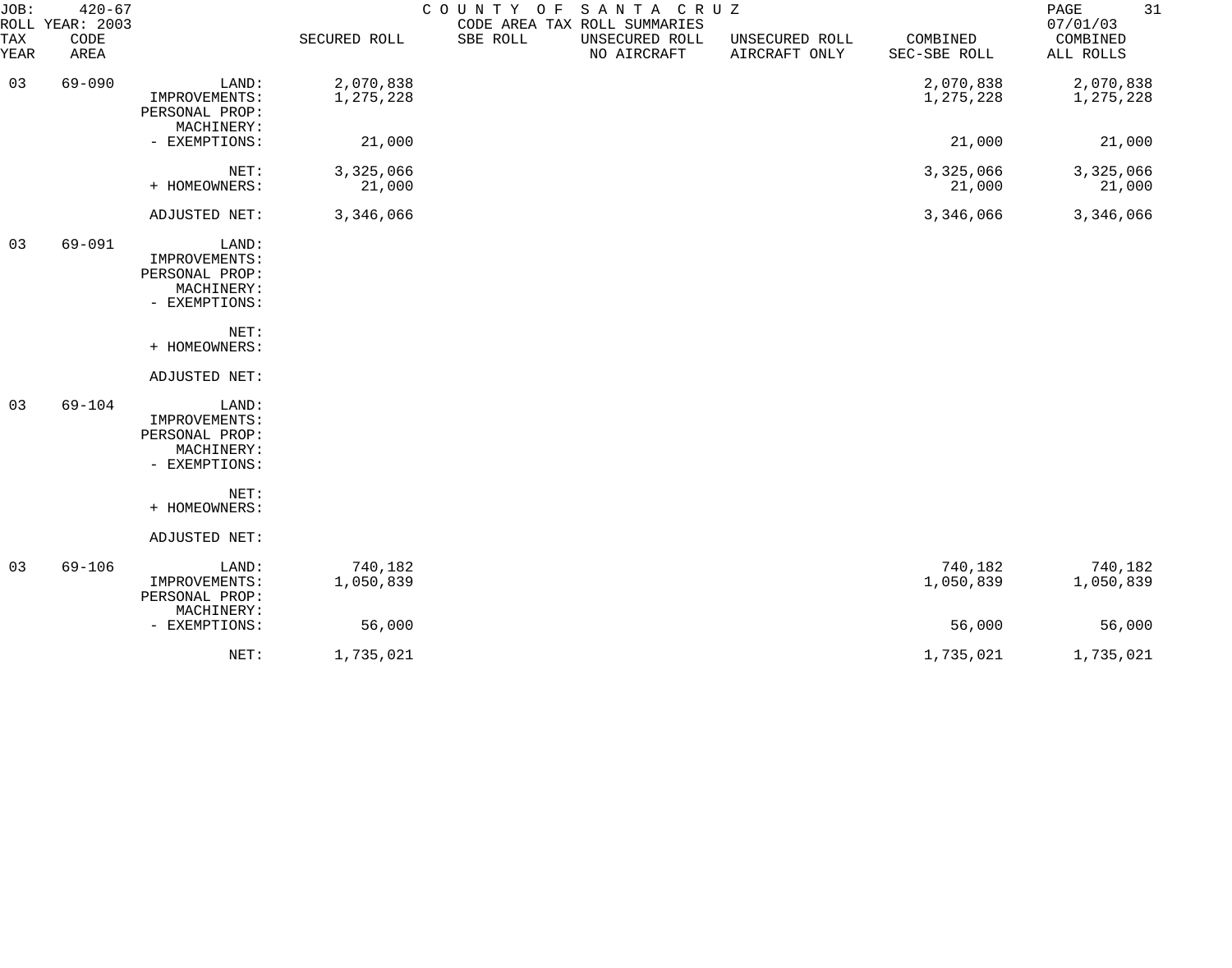| JOB:               | $420 - 67$<br>ROLL YEAR: 2003 |                                                                         |                                    | COUNTY OF           | SANTA CRUZ<br>CODE AREA TAX ROLL SUMMARIES |                                 |                                    | 32<br>PAGE<br>07/01/03              |
|--------------------|-------------------------------|-------------------------------------------------------------------------|------------------------------------|---------------------|--------------------------------------------|---------------------------------|------------------------------------|-------------------------------------|
| <b>TAX</b><br>YEAR | CODE<br>AREA                  |                                                                         | SECURED ROLL                       | SBE ROLL            | UNSECURED ROLL<br>NO AIRCRAFT              | UNSECURED ROLL<br>AIRCRAFT ONLY | COMBINED<br>SEC-SBE ROLL           | COMBINED<br>ALL ROLLS               |
|                    |                               | + HOMEOWNERS:                                                           | 56,000                             |                     |                                            |                                 | 56,000                             | 56,000                              |
|                    |                               | ADJUSTED NET:                                                           | 1,791,021                          |                     |                                            |                                 | 1,791,021                          | 1,791,021                           |
| 03                 | $69 - 107$                    | LAND:<br>IMPROVEMENTS:<br>PERSONAL PROP:<br>MACHINERY:<br>- EXEMPTIONS: |                                    |                     |                                            |                                 |                                    |                                     |
|                    |                               | NET:<br>+ HOMEOWNERS:                                                   |                                    |                     |                                            |                                 |                                    |                                     |
|                    |                               | ADJUSTED NET:                                                           |                                    |                     |                                            |                                 |                                    |                                     |
| 03                 | $69 - 108$                    | LAND:<br>IMPROVEMENTS:<br>PERSONAL PROP:<br>MACHINERY:                  | 31,005,723<br>33,007,521<br>72,675 | 25,000              | 78,650<br>398,667                          |                                 | 31,030,723<br>33,007,521<br>72,675 | 31,030,723<br>33,086,171<br>471,342 |
|                    |                               | - EXEMPTIONS:                                                           | 2,035,623                          |                     |                                            |                                 | 2,035,623                          | 2,035,623                           |
|                    |                               | NET:<br>+ HOMEOWNERS:                                                   | 62,050,296<br>875,000              | 25,000              | 477,317                                    |                                 | 62,075,296<br>875,000              | 62,552,613<br>875,000               |
|                    |                               | ADJUSTED NET:                                                           | 62,925,296                         |                     | 477,317                                    |                                 | 62,950,296                         | 63, 427, 613                        |
| 03                 | 69-112                        | LAND:<br>IMPROVEMENTS:<br>PERSONAL PROP:<br>MACHINERY:<br>- EXEMPTIONS: |                                    | 114<br>86<br>49     |                                            |                                 | 114<br>86<br>49                    | 114<br>86<br>49                     |
|                    |                               | NET:<br>+ HOMEOWNERS:                                                   |                                    | 249                 |                                            |                                 | 249                                | 249                                 |
|                    |                               | ADJUSTED NET:                                                           |                                    |                     |                                            |                                 | 249                                | 249                                 |
| 03                 | 69-117                        | LAND:<br>IMPROVEMENTS:<br>PERSONAL PROP:<br>MACHINERY:                  | 1,119,409<br>463,389               | 1,251<br>939<br>537 |                                            |                                 | 1,120,660<br>464,328<br>537        | 1,120,660<br>464,328<br>537         |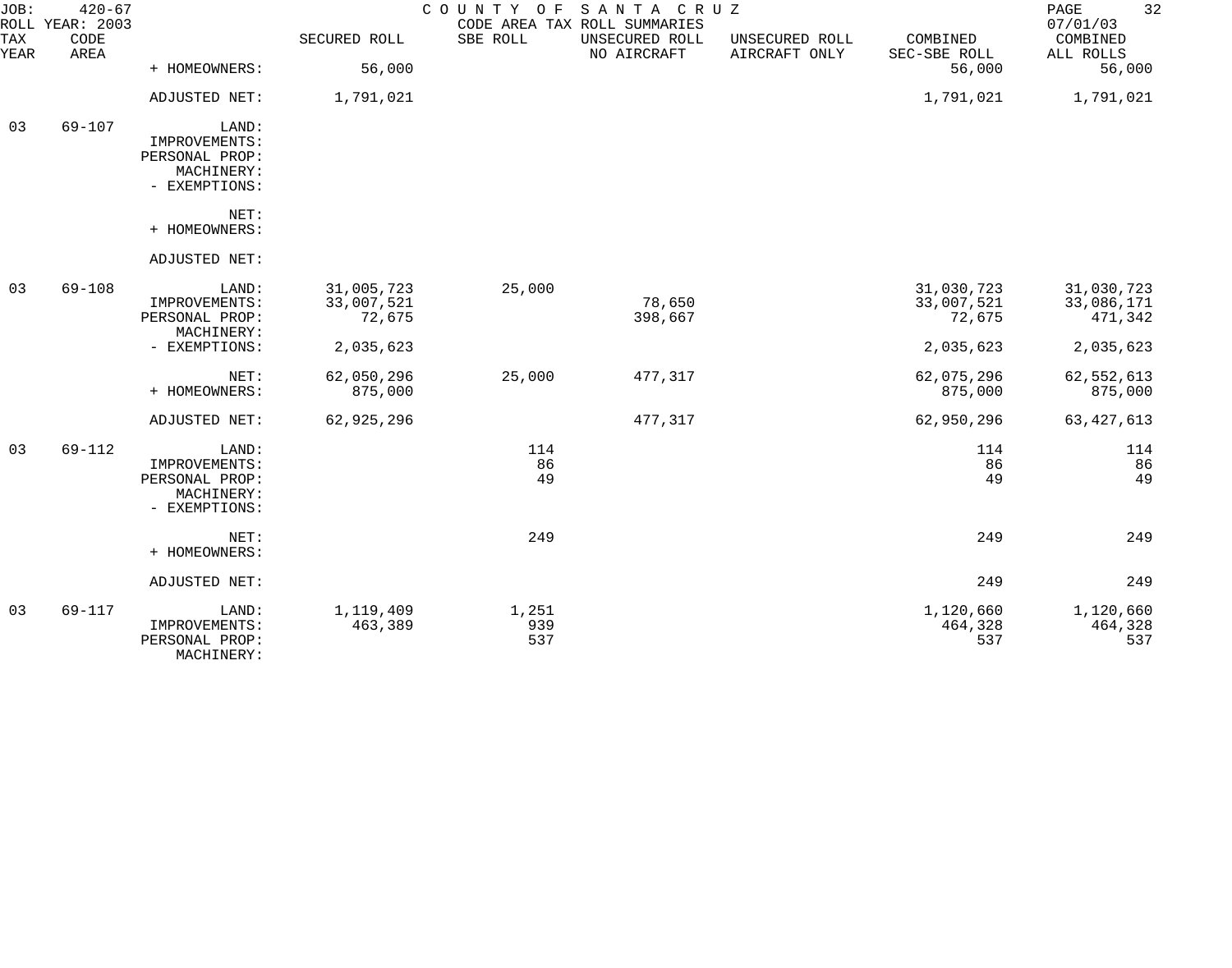| JOB:<br>TAX | $420 - 67$<br>ROLL YEAR: 2003<br>CODE |                                                                         | SECURED ROLL        | COUNTY OF SANTA CRUZ<br>SBE ROLL | CODE AREA TAX ROLL SUMMARIES<br>UNSECURED ROLL | UNSECURED ROLL | COMBINED               | 33<br>PAGE<br>07/01/03<br>COMBINED |
|-------------|---------------------------------------|-------------------------------------------------------------------------|---------------------|----------------------------------|------------------------------------------------|----------------|------------------------|------------------------------------|
| YEAR        | AREA                                  | - EXEMPTIONS:                                                           | 14,000              |                                  | NO AIRCRAFT                                    | AIRCRAFT ONLY  | SEC-SBE ROLL<br>14,000 | ALL ROLLS<br>14,000                |
|             |                                       | NET:<br>+ HOMEOWNERS:                                                   | 1,568,798<br>14,000 | 2,727                            |                                                |                | 1,571,525<br>14,000    | 1,571,525<br>14,000                |
|             |                                       | ADJUSTED NET:                                                           | 1,582,798           |                                  |                                                |                | 1,585,525              | 1,585,525                          |
| 03          | 69-129                                | LAND:<br>IMPROVEMENTS:<br>PERSONAL PROP:<br>MACHINERY:<br>- EXEMPTIONS: |                     | 200<br>150<br>86                 |                                                |                | 200<br>150<br>86       | 200<br>150<br>86                   |
|             |                                       | NET:<br>+ HOMEOWNERS:                                                   |                     | 436                              |                                                |                | 436                    | 436                                |
|             |                                       | ADJUSTED NET:                                                           |                     |                                  |                                                |                | 436                    | 436                                |
| 03          | $69 - 130$                            | LAND:<br>IMPROVEMENTS:<br>PERSONAL PROP:<br>MACHINERY:<br>- EXEMPTIONS: |                     |                                  |                                                |                |                        |                                    |
|             |                                       | NET:<br>+ HOMEOWNERS:                                                   |                     |                                  |                                                |                |                        |                                    |
|             |                                       | ADJUSTED NET:                                                           |                     |                                  |                                                |                |                        |                                    |
| 03          | 69-131                                | LAND:<br>IMPROVEMENTS:<br>PERSONAL PROP:<br>MACHINERY:<br>- EXEMPTIONS: | 174,964             | 559<br>420<br>240                |                                                |                | 175,523<br>420<br>240  | 175,523<br>420<br>240              |
|             |                                       | NET:<br>+ HOMEOWNERS:                                                   | 174,964             | 1,219                            |                                                |                | 176,183                | 176,183                            |
|             |                                       | ADJUSTED NET:                                                           | 174,964             |                                  |                                                |                | 176,183                | 176,183                            |
| 03          | $69 - 132$                            | LAND:                                                                   | 6,680,585           |                                  |                                                |                | 6,680,585              | 6,680,585                          |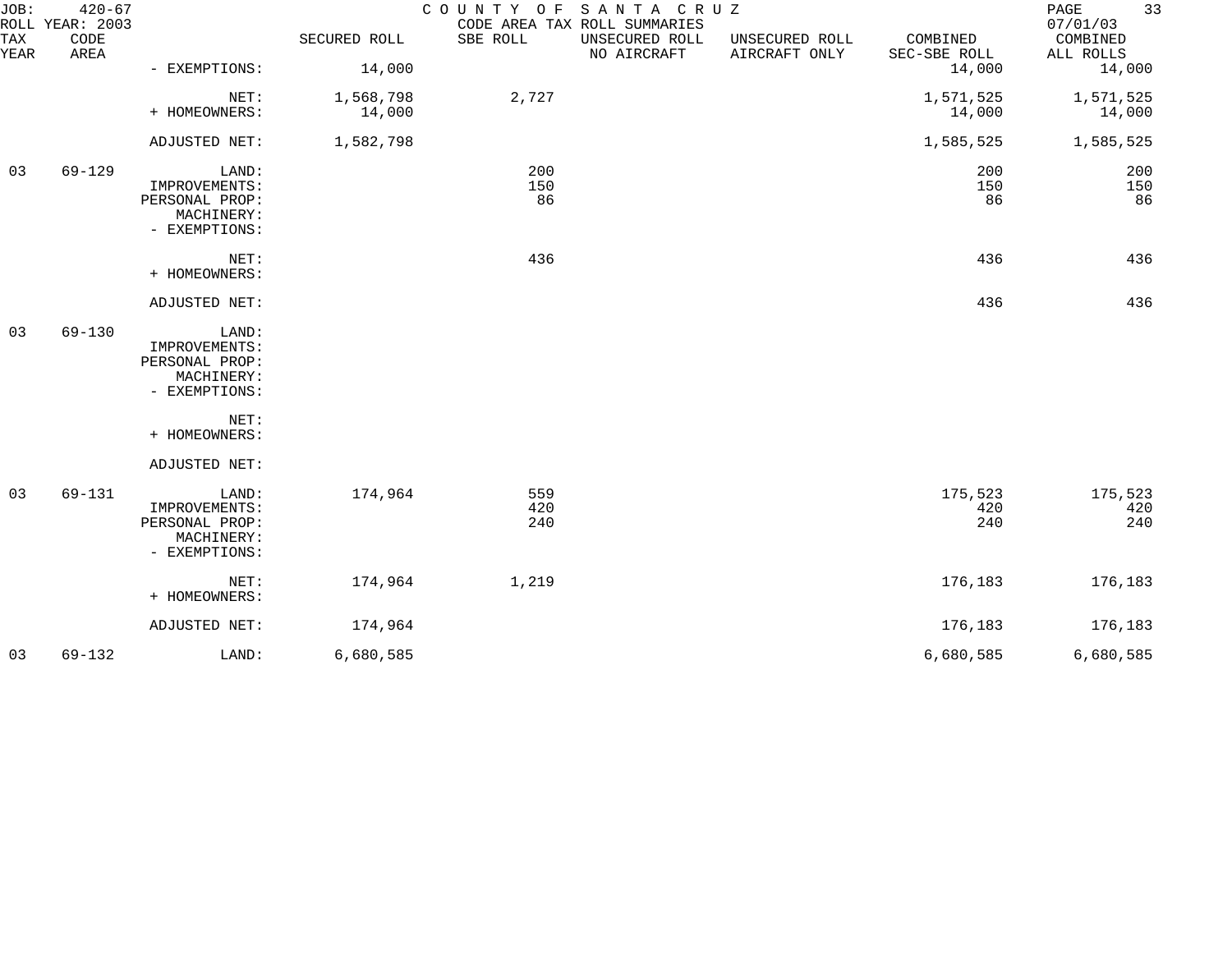| JOB:        | $420 - 67$<br>ROLL YEAR: 2003 |                                                        |                        | SANTA CRUZ<br>COUNTY OF<br>CODE AREA TAX ROLL SUMMARIES |                                 |                          | 34<br>PAGE<br>07/01/03          |
|-------------|-------------------------------|--------------------------------------------------------|------------------------|---------------------------------------------------------|---------------------------------|--------------------------|---------------------------------|
| TAX<br>YEAR | CODE<br>AREA                  |                                                        | SECURED ROLL           | SBE ROLL<br>UNSECURED ROLL<br>NO AIRCRAFT               | UNSECURED ROLL<br>AIRCRAFT ONLY | COMBINED<br>SEC-SBE ROLL | COMBINED<br>ALL ROLLS           |
|             |                               | IMPROVEMENTS:<br>PERSONAL PROP:                        | 5,205,052              | 15,604                                                  |                                 | 5,205,052                | 5,205,052<br>15,604             |
|             |                               | MACHINERY:<br>- EXEMPTIONS:                            | 182,000                |                                                         |                                 | 182,000                  | 182,000                         |
|             |                               | NET:<br>+ HOMEOWNERS:                                  | 11,703,637<br>182,000  | 15,604                                                  |                                 | 11,703,637<br>182,000    | 11,719,241<br>182,000           |
|             |                               | ADJUSTED NET:                                          | 11,885,637             | 15,604                                                  |                                 | 11,885,637               | 11,901,241                      |
| 03          | $69 - 135$                    | LAND:<br>IMPROVEMENTS:<br>PERSONAL PROP:<br>MACHINERY: | 7,621,146<br>7,477,458 |                                                         |                                 | 7,621,146<br>7,477,458   | 7,621,146<br>7,477,458          |
|             |                               | - EXEMPTIONS:                                          | 288,125                |                                                         |                                 | 288,125                  | 288,125                         |
|             |                               | NET:<br>+ HOMEOWNERS:                                  | 14,810,479<br>287,000  |                                                         |                                 | 14,810,479<br>287,000    | 14,810,479<br>287,000           |
|             |                               | ADJUSTED NET:                                          | 15,097,479             |                                                         |                                 | 15,097,479               | 15,097,479                      |
| 03          | $69 - 136$                    | LAND:<br>IMPROVEMENTS:<br>PERSONAL PROP:<br>MACHINERY: | 1,500,002<br>1,239,405 |                                                         |                                 | 1,500,002<br>1,239,405   | 1,500,002<br>1,239,405          |
|             |                               | - EXEMPTIONS:                                          | 35,861                 |                                                         |                                 | 35,861                   | 35,861                          |
|             |                               | NET:<br>+ HOMEOWNERS:                                  | 2,703,546<br>35,000    |                                                         |                                 | 2,703,546<br>35,000      | 2,703,546<br>35,000             |
|             |                               | ADJUSTED NET:                                          | 2,738,546              |                                                         |                                 | 2,738,546                | 2,738,546                       |
| 03          | $69 - 140$                    | LAND:<br>IMPROVEMENTS:<br>PERSONAL PROP:<br>MACHINERY: | 5,467,893<br>5,911,357 | 6,000                                                   |                                 | 5,467,893<br>5,911,357   | 5,467,893<br>5,911,357<br>6,000 |
|             |                               | - EXEMPTIONS:                                          | 175,671                |                                                         |                                 | 175,671                  | 175,671                         |
|             |                               | NET:<br>+ HOMEOWNERS:                                  | 11,203,579<br>175,000  | 6,000                                                   |                                 | 11,203,579<br>175,000    | 11,209,579<br>175,000           |
|             |                               | ADJUSTED NET:                                          | 11,378,579             | 6,000                                                   |                                 | 11,378,579               | 11,384,579                      |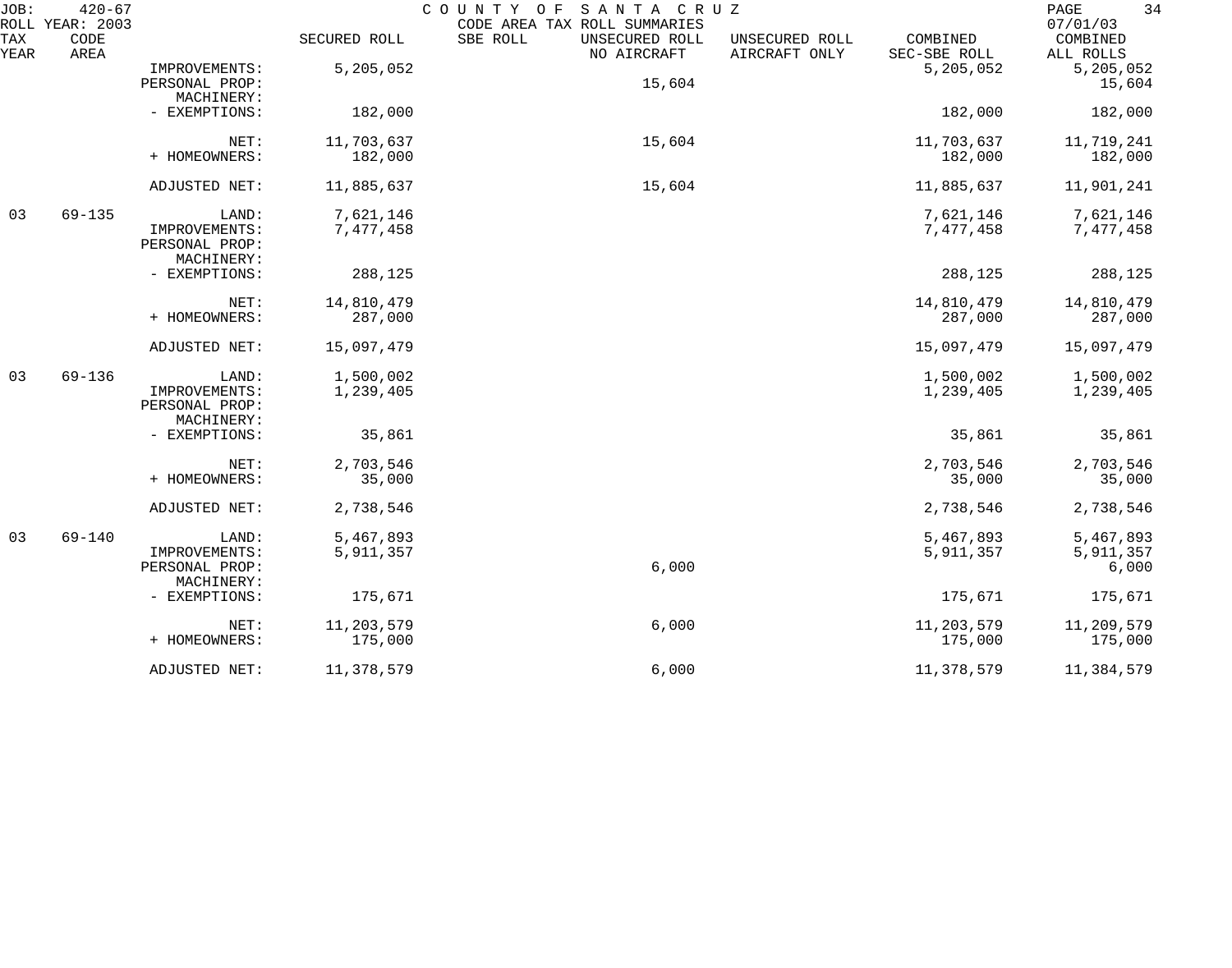| JOB:        | $420 - 67$<br>ROLL YEAR: 2003 |                                                                         |                      | COUNTY OF<br>SANTA CRUZ<br>CODE AREA TAX ROLL SUMMARIES |                                 |                          | 35<br>$\mathop{\mathrm{PAGE}}$<br>07/01/03 |
|-------------|-------------------------------|-------------------------------------------------------------------------|----------------------|---------------------------------------------------------|---------------------------------|--------------------------|--------------------------------------------|
| TAX<br>YEAR | CODE<br>AREA                  |                                                                         | SECURED ROLL         | SBE ROLL<br>UNSECURED ROLL<br>NO AIRCRAFT               | UNSECURED ROLL<br>AIRCRAFT ONLY | COMBINED<br>SEC-SBE ROLL | COMBINED<br>ALL ROLLS                      |
| 03          | $69 - 141$                    | LAND:                                                                   | 4,018,263            |                                                         |                                 | 4,018,263                | 4,018,263                                  |
|             |                               | IMPROVEMENTS:<br>PERSONAL PROP:<br>MACHINERY:                           | 5,777,212            | 76,454                                                  |                                 | 5,777,212                | 5,853,666                                  |
|             |                               | - EXEMPTIONS:                                                           | 7,000                |                                                         |                                 | 7,000                    | 7,000                                      |
|             |                               | NET:<br>+ HOMEOWNERS:                                                   | 9,788,475<br>7,000   | 76,454                                                  |                                 | 9,788,475<br>7,000       | 9,864,929<br>7,000                         |
|             |                               | ADJUSTED NET:                                                           | 9,795,475            | 76,454                                                  |                                 | 9,795,475                | 9,871,929                                  |
| 03          | $69 - 149$                    | LAND:<br>IMPROVEMENTS:<br>PERSONAL PROP:<br>MACHINERY:<br>- EXEMPTIONS: |                      |                                                         |                                 |                          |                                            |
|             |                               | NET:<br>+ HOMEOWNERS:                                                   |                      |                                                         |                                 |                          |                                            |
|             |                               | ADJUSTED NET:                                                           |                      |                                                         |                                 |                          |                                            |
| 03          | $69 - 150$                    | LAND:<br>IMPROVEMENTS:<br>PERSONAL PROP:<br>MACHINERY:                  | 736,671<br>1,112,650 |                                                         |                                 | 736,671<br>1,112,650     | 736,671<br>1,112,650                       |
|             |                               | - EXEMPTIONS:                                                           | 14,000               |                                                         |                                 | 14,000                   | 14,000                                     |
|             |                               | NET:<br>+ HOMEOWNERS:                                                   | 1,835,321<br>14,000  |                                                         |                                 | 1,835,321<br>14,000      | 1,835,321<br>14,000                        |
|             |                               | ADJUSTED NET:                                                           | 1,849,321            |                                                         |                                 | 1,849,321                | 1,849,321                                  |
| 03          | $69 - 152$                    | LAND:<br>IMPROVEMENTS:<br>PERSONAL PROP:<br>MACHINERY:<br>- EXEMPTIONS: |                      |                                                         |                                 |                          |                                            |
|             |                               | NET:                                                                    |                      |                                                         |                                 |                          |                                            |

+ HOMEOWNERS:

ADJUSTED NET: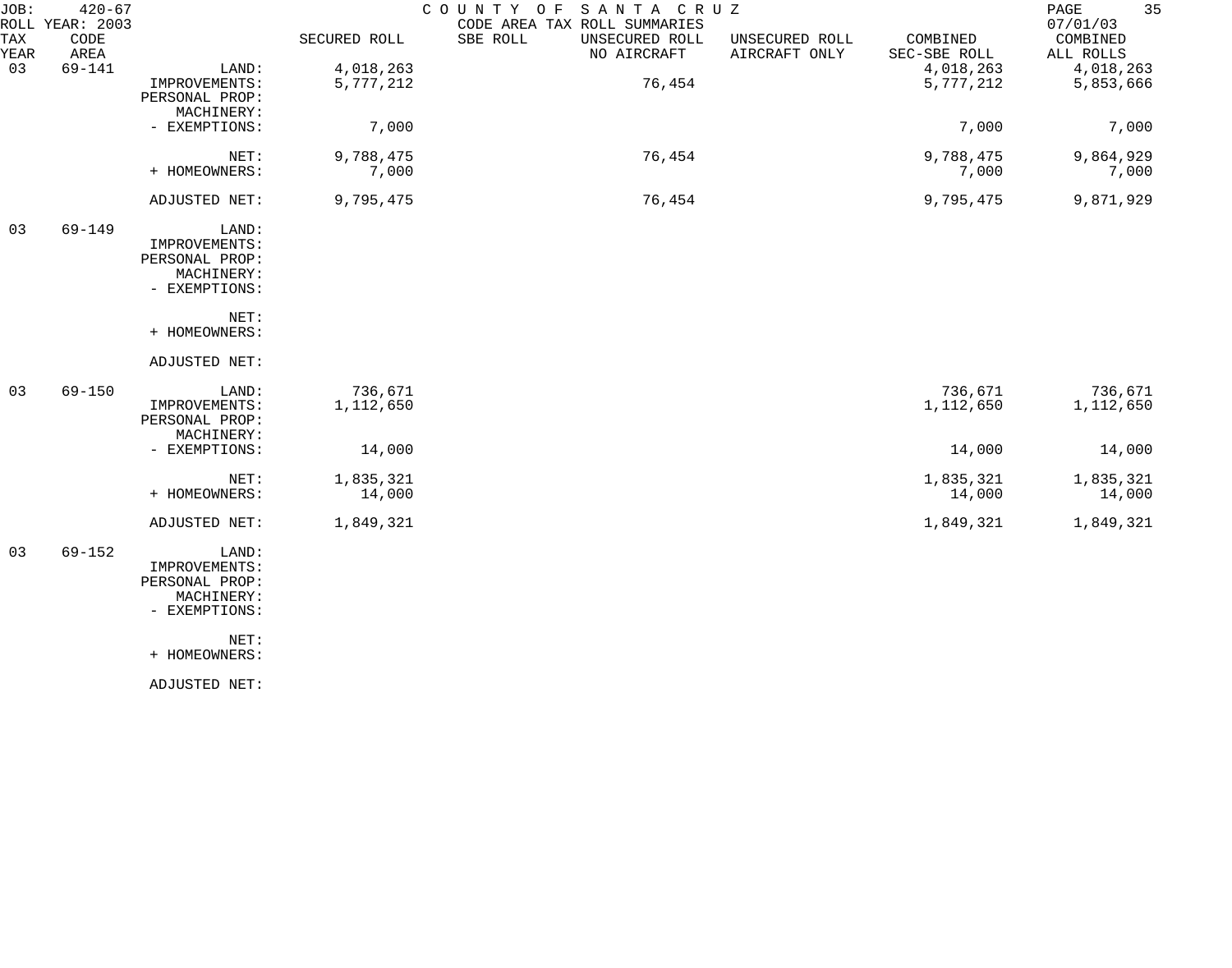| JOB:<br>TAX | $420 - 67$<br>ROLL YEAR: 2003<br>CODE |                                                                         | SECURED ROLL                    | SANTA CRUZ<br>COUNTY OF<br>CODE AREA TAX ROLL SUMMARIES<br>SBE ROLL<br>UNSECURED ROLL | UNSECURED ROLL | COMBINED                        | 36<br>$\mathop{\mathrm{PAGE}}$<br>07/01/03<br>COMBINED |
|-------------|---------------------------------------|-------------------------------------------------------------------------|---------------------------------|---------------------------------------------------------------------------------------|----------------|---------------------------------|--------------------------------------------------------|
| YEAR        | AREA                                  |                                                                         |                                 | NO AIRCRAFT                                                                           | AIRCRAFT ONLY  | SEC-SBE ROLL                    | ALL ROLLS                                              |
| 03          | $69 - 165$                            | LAND:<br>IMPROVEMENTS:<br>PERSONAL PROP:                                | 4,468,171<br>2,442,086<br>7,172 |                                                                                       |                | 4,468,171<br>2,442,086<br>7,172 | 4,468,171<br>2,442,086<br>7,172                        |
|             |                                       | MACHINERY:<br>- EXEMPTIONS:                                             | 22,020                          |                                                                                       |                | 22,020                          | 22,020                                                 |
|             |                                       | NET:<br>+ HOMEOWNERS:                                                   | 6,895,409<br>21,000             |                                                                                       |                | 6,895,409<br>21,000             | 6,895,409<br>21,000                                    |
|             |                                       | ADJUSTED NET:                                                           | 6,916,409                       |                                                                                       |                | 6,916,409                       | 6,916,409                                              |
| 03          | $69 - 167$                            | LAND:<br>IMPROVEMENTS:<br>PERSONAL PROP:<br>MACHINERY:                  | 3,019,023<br>3,843,091          | 81,282                                                                                |                | 3,019,023<br>3,843,091          | 3,019,023<br>3,843,091<br>81,282                       |
|             |                                       | - EXEMPTIONS:                                                           | 78,761                          |                                                                                       |                | 78,761                          | 78,761                                                 |
|             |                                       | NET:<br>+ HOMEOWNERS:                                                   | 6,783,353<br>77,000             | 81,282                                                                                |                | 6,783,353<br>77,000             | 6,864,635<br>77,000                                    |
|             |                                       | ADJUSTED NET:                                                           | 6,860,353                       | 81,282                                                                                |                | 6,860,353                       | 6,941,635                                              |
| 03          | $69 - 169$                            | LAND:<br>IMPROVEMENTS:<br>PERSONAL PROP:<br>MACHINERY:<br>- EXEMPTIONS: | 1,487,754<br>868,275            |                                                                                       |                | 1,487,754<br>868,275            | 1,487,754<br>868,275                                   |
|             |                                       | NET:<br>+ HOMEOWNERS:                                                   | 2,356,029                       |                                                                                       |                | 2,356,029                       | 2,356,029                                              |
|             |                                       | ADJUSTED NET:                                                           | 2,356,029                       |                                                                                       |                | 2,356,029                       | 2,356,029                                              |
| 03          | $69 - 180$                            | LAND:<br>IMPROVEMENTS:<br>PERSONAL PROP:<br>MACHINERY:<br>- EXEMPTIONS: | 116,461                         |                                                                                       |                | 116,461                         | 116,461                                                |
|             |                                       | NET:                                                                    | 116,461                         |                                                                                       |                | 116,461                         | 116,461                                                |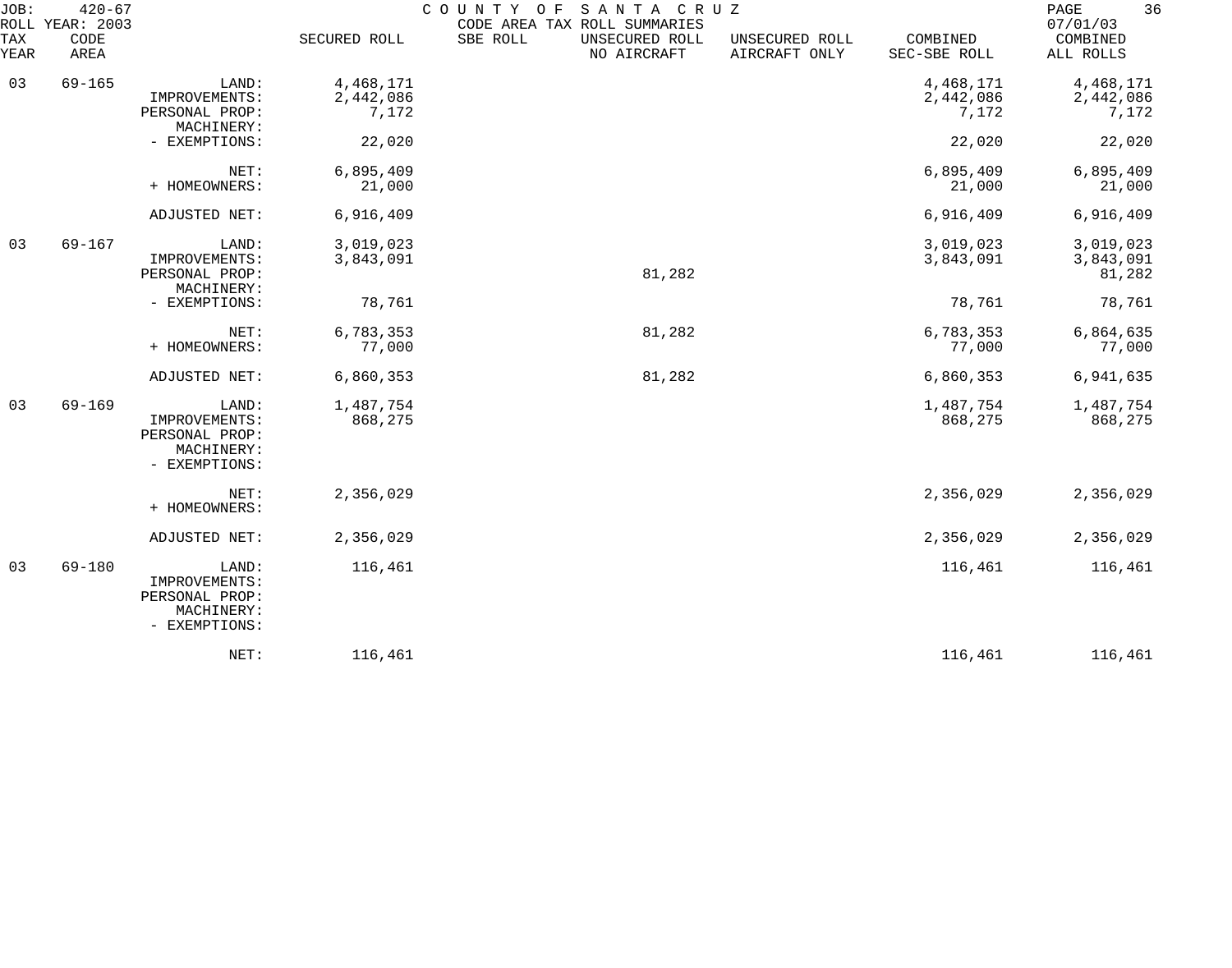| JOB:<br>ROLL | $420 - 67$<br>YEAR: 2003 |                                                                         |                          | COUNTY OF                 | SANTA CRUZ<br>CODE AREA TAX ROLL SUMMARIES |                                 |                           | 37<br>PAGE<br>07/01/03    |
|--------------|--------------------------|-------------------------------------------------------------------------|--------------------------|---------------------------|--------------------------------------------|---------------------------------|---------------------------|---------------------------|
| TAX<br>YEAR  | CODE<br>AREA             |                                                                         | SECURED ROLL             | SBE ROLL                  | UNSECURED ROLL<br>NO AIRCRAFT              | UNSECURED ROLL<br>AIRCRAFT ONLY | COMBINED<br>SEC-SBE ROLL  | COMBINED<br>ALL ROLLS     |
|              |                          | + HOMEOWNERS:                                                           |                          |                           |                                            |                                 |                           |                           |
|              |                          | ADJUSTED NET:                                                           | 116,461                  |                           |                                            |                                 | 116,461                   | 116,461                   |
| 03           | 69-184                   | LAND:<br>IMPROVEMENTS:<br>PERSONAL PROP:<br>MACHINERY:<br>- EXEMPTIONS: |                          | 18,276<br>13,721<br>7,855 |                                            |                                 | 18,276<br>13,721<br>7,855 | 18,276<br>13,721<br>7,855 |
|              |                          | NET:<br>+ HOMEOWNERS:                                                   |                          | 39,852                    |                                            |                                 | 39,852                    | 39,852                    |
|              |                          | ADJUSTED NET:                                                           |                          |                           |                                            |                                 | 39,852                    | 39,852                    |
| 03           | $69 - 187$               | LAND:<br>IMPROVEMENTS:<br>PERSONAL PROP:<br>MACHINERY:                  | 3, 165, 111<br>6,930,371 |                           |                                            |                                 | 3, 165, 111<br>6,930,371  | 3, 165, 111<br>6,930,371  |
|              |                          | - EXEMPTIONS:                                                           | 4,363,219                |                           |                                            |                                 | 4,363,219                 | 4,363,219                 |
|              |                          | NET:<br>+ HOMEOWNERS:                                                   | 5,732,263<br>91,000      |                           |                                            |                                 | 5,732,263<br>91,000       | 5,732,263<br>91,000       |
|              |                          | ADJUSTED NET:                                                           | 5,823,263                |                           |                                            |                                 | 5,823,263                 | 5,823,263                 |
| 03           | $69 - 190$               | LAND:<br>IMPROVEMENTS:<br>PERSONAL PROP:<br>MACHINERY:<br>- EXEMPTIONS: | 23,041                   |                           |                                            |                                 | 23,041                    | 23,041                    |
|              |                          | NET:<br>+ HOMEOWNERS:                                                   | 23,041                   |                           |                                            |                                 | 23,041                    | 23,041                    |
|              |                          | ADJUSTED NET:                                                           | 23,041                   |                           |                                            |                                 | 23,041                    | 23,041                    |
| 03           | 69-192                   | LAND:<br>IMPROVEMENTS:<br>PERSONAL PROP:<br>MACHINERY:                  | 1,137,302<br>1,081,608   |                           |                                            |                                 | 1,137,302<br>1,081,608    | 1,137,302<br>1,081,608    |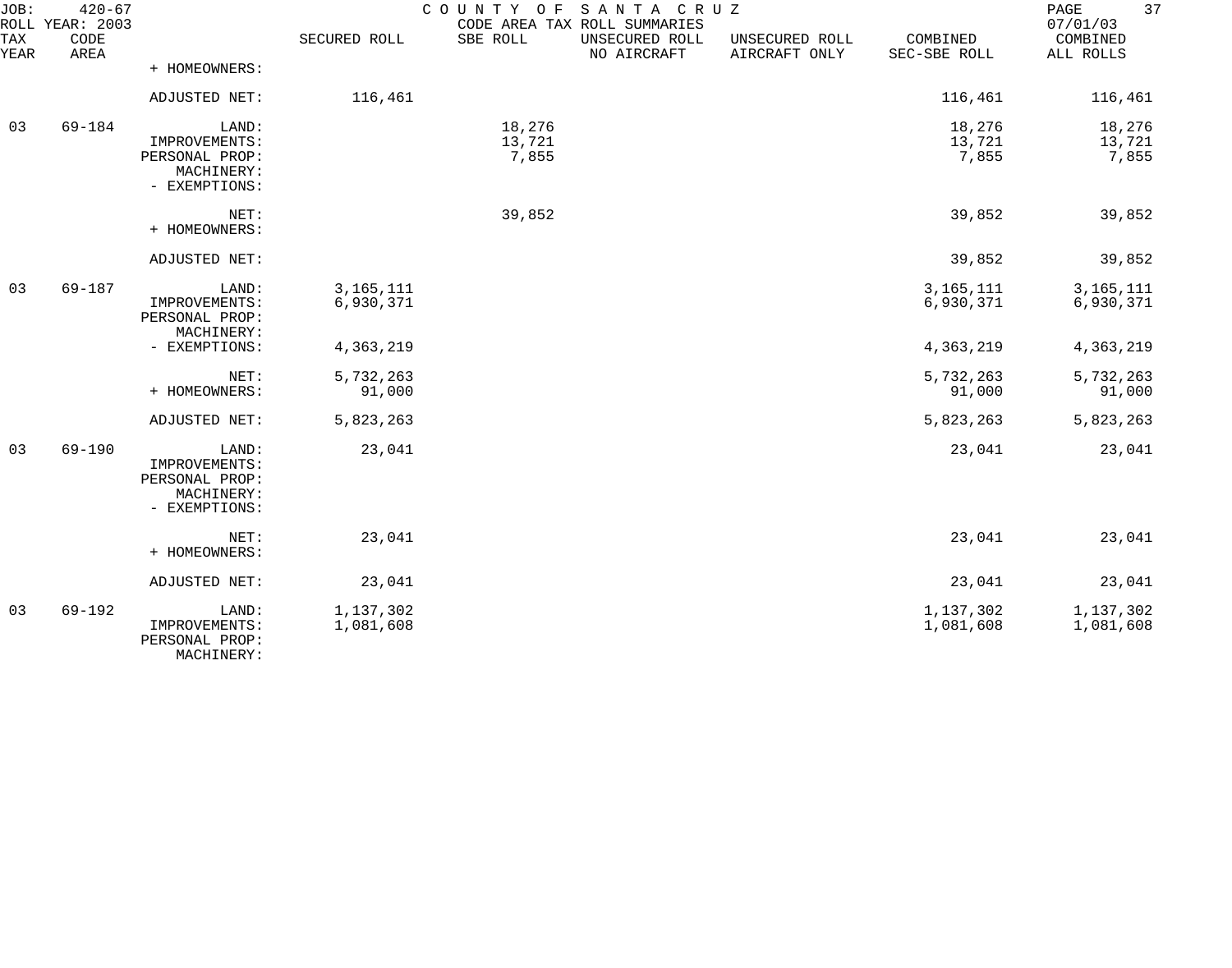| JOB:        | $420 - 67$<br>ROLL YEAR: 2003 |                                                                         |              | SANTA CRUZ<br>COUNTY OF<br>CODE AREA TAX ROLL SUMMARIES |                                 |                          | 38<br>PAGE<br>07/01/03       |
|-------------|-------------------------------|-------------------------------------------------------------------------|--------------|---------------------------------------------------------|---------------------------------|--------------------------|------------------------------|
| TAX<br>YEAR | CODE<br>AREA                  |                                                                         | SECURED ROLL | SBE ROLL<br>UNSECURED ROLL<br>NO AIRCRAFT               | UNSECURED ROLL<br>AIRCRAFT ONLY | COMBINED<br>SEC-SBE ROLL | COMBINED<br>ALL ROLLS        |
|             |                               | - EXEMPTIONS:                                                           | 120          |                                                         |                                 | 120                      | 120                          |
|             |                               | NET:<br>+ HOMEOWNERS:                                                   | 2, 218, 790  |                                                         |                                 | 2,218,790                | 2, 218, 790                  |
|             |                               | ADJUSTED NET:                                                           | 2,218,790    |                                                         |                                 | 2,218,790                | 2, 218, 790                  |
| 03          | $69 - 193$                    | LAND:<br>IMPROVEMENTS:<br>PERSONAL PROP:<br>MACHINERY:<br>- EXEMPTIONS: | 223,287      |                                                         |                                 | 223,287                  | 223,287                      |
|             |                               | NET:<br>+ HOMEOWNERS:                                                   | 223,287      |                                                         |                                 | 223,287                  | 223,287                      |
|             |                               | ADJUSTED NET:                                                           | 223,287      |                                                         |                                 | 223,287                  | 223,287                      |
| 03          | $69 - 203$                    | LAND:<br>IMPROVEMENTS:<br>PERSONAL PROP:<br>MACHINERY:<br>- EXEMPTIONS: |              | 178,534<br>385,328<br>11,094                            |                                 |                          | 178,534<br>385,328<br>11,094 |
|             |                               | NET:<br>+ HOMEOWNERS:                                                   |              | 574,956                                                 |                                 |                          | 574,956                      |
|             |                               | ADJUSTED NET:                                                           |              | 574,956                                                 |                                 |                          | 574,956                      |
| 03          | $69 - 210$                    | LAND:<br>IMPROVEMENTS:<br>PERSONAL PROP:<br>MACHINERY:                  |              | 4,851<br>39,648                                         |                                 |                          | 4,851<br>39,648              |
|             |                               | - EXEMPTIONS:                                                           |              | 7,000                                                   |                                 |                          | 7,000                        |
|             |                               | NET:<br>+ HOMEOWNERS:                                                   |              | 37,499<br>7,000                                         |                                 |                          | 37,499<br>7,000              |
|             |                               | ADJUSTED NET:                                                           |              | 44,499                                                  |                                 |                          | 44,499                       |
| 03          | $69 - 211$                    | LAND:                                                                   |              |                                                         |                                 |                          |                              |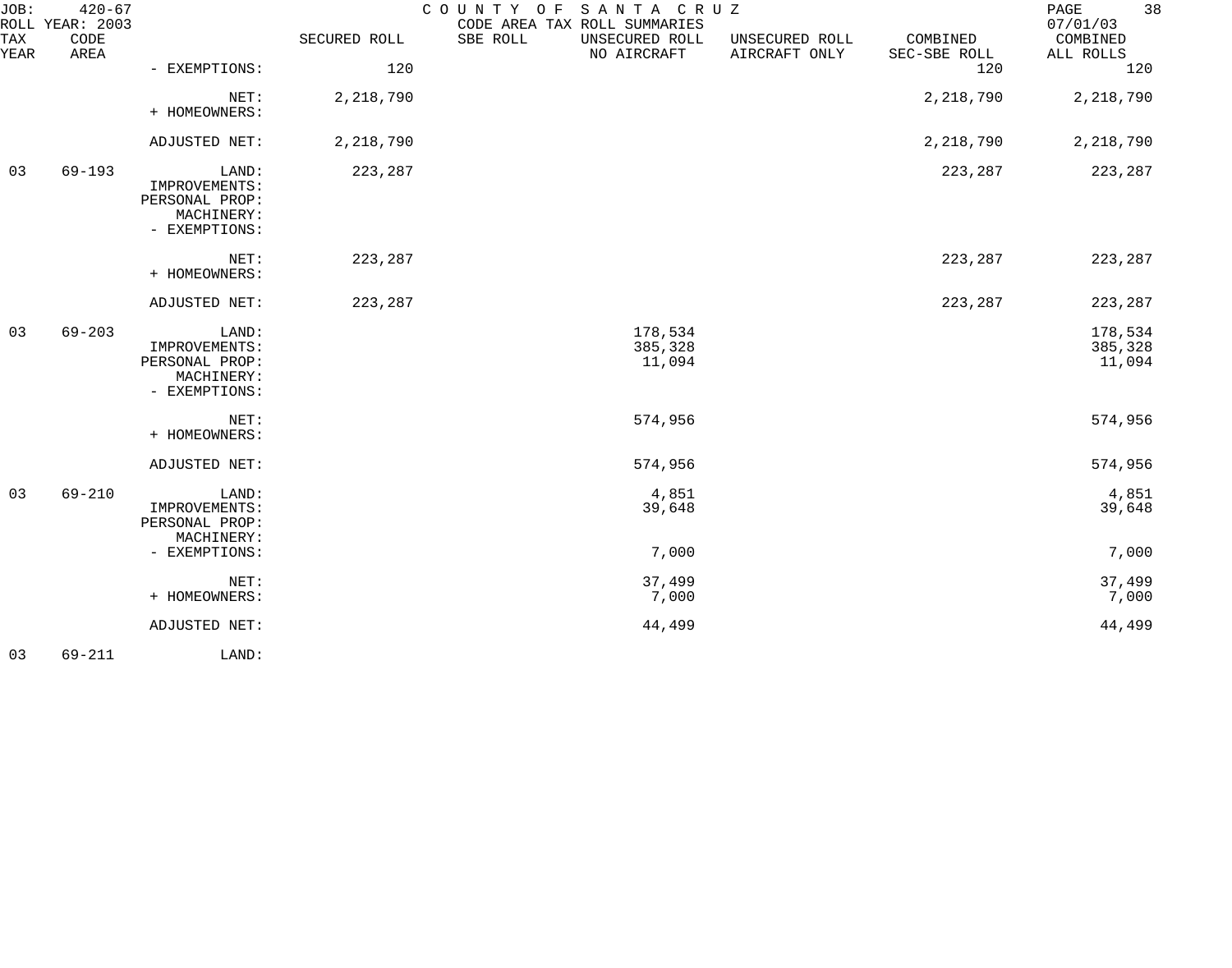| JOB:        | $420 - 67$<br>ROLL YEAR: 2003 |                              |              | COUNTY<br>O F<br>SANTA CRUZ<br>CODE AREA TAX ROLL SUMMARIES |                                 |                          | 39<br>PAGE<br>07/01/03 |
|-------------|-------------------------------|------------------------------|--------------|-------------------------------------------------------------|---------------------------------|--------------------------|------------------------|
| TAX<br>YEAR | CODE<br>AREA                  |                              | SECURED ROLL | SBE ROLL<br>UNSECURED ROLL<br>NO AIRCRAFT                   | UNSECURED ROLL<br>AIRCRAFT ONLY | COMBINED<br>SEC-SBE ROLL | COMBINED<br>ALL ROLLS  |
|             |                               | IMPROVEMENTS:                |              |                                                             |                                 |                          |                        |
|             |                               | PERSONAL PROP:               |              |                                                             |                                 |                          |                        |
|             |                               | MACHINERY:                   |              |                                                             |                                 |                          |                        |
|             |                               | - EXEMPTIONS:                |              |                                                             |                                 |                          |                        |
|             |                               | NET:                         |              |                                                             |                                 |                          |                        |
|             |                               | + HOMEOWNERS:                |              |                                                             |                                 |                          |                        |
|             |                               | ADJUSTED NET:                |              |                                                             |                                 |                          |                        |
| 03          | $69 - 215$                    | LAND:                        | 3, 139, 492  |                                                             |                                 | 3, 139, 492              | 3, 139, 492            |
|             |                               | IMPROVEMENTS:                | 3,806,484    |                                                             |                                 | 3,806,484                | 3,806,484              |
|             |                               | PERSONAL PROP:               |              |                                                             |                                 |                          |                        |
|             |                               | MACHINERY:<br>- EXEMPTIONS:  | 189,545      |                                                             |                                 | 189,545                  | 189,545                |
|             |                               |                              |              |                                                             |                                 |                          |                        |
|             |                               | NET:                         | 6,756,431    |                                                             |                                 | 6,756,431                | 6,756,431              |
|             |                               | + HOMEOWNERS:                | 133,000      |                                                             |                                 | 133,000                  | 133,000                |
|             |                               | ADJUSTED NET:                | 6,889,431    |                                                             |                                 | 6,889,431                | 6,889,431              |
| 03          | $69 - 216$                    | LAND:                        | 12, 239, 297 |                                                             |                                 | 12,239,297               | 12,239,297             |
|             |                               | IMPROVEMENTS:                | 11,078,461   |                                                             |                                 | 11,078,461               | 11,078,461             |
|             |                               | PERSONAL PROP:               |              | 34,819                                                      |                                 |                          | 34,819                 |
|             |                               | MACHINERY:<br>- EXEMPTIONS:  | 509,197      |                                                             |                                 | 509,197                  | 509,197                |
|             |                               |                              |              |                                                             |                                 |                          |                        |
|             |                               | NET:                         | 22,808,561   | 34,819                                                      |                                 | 22,808,561               | 22,843,380             |
|             |                               | + HOMEOWNERS:                | 434,000      |                                                             |                                 | 434,000                  | 434,000                |
|             |                               | ADJUSTED NET:                | 23, 242, 561 | 34,819                                                      |                                 | 23, 242, 561             | 23, 277, 380           |
| 03          | $69 - 250$                    | LAND:                        | 79,172,955   |                                                             |                                 | 79,172,955               | 79,172,955             |
|             |                               | IMPROVEMENTS:                | 81,840,583   |                                                             |                                 | 81,840,583               | 81,840,583             |
|             |                               | PERSONAL PROP:<br>MACHINERY: | 88,445       | 337,006                                                     |                                 | 88,445                   | 425,451                |
|             |                               | - EXEMPTIONS:                | 2,589,876    |                                                             |                                 | 2,589,876                | 2,589,876              |
|             |                               | NET:                         | 158,512,107  | 337,006                                                     |                                 | 158,512,107              | 158,849,113            |
|             |                               | + HOMEOWNERS:                | 2,380,000    |                                                             |                                 | 2,380,000                | 2,380,000              |
|             |                               | ADJUSTED NET:                | 160,892,107  | 337,006                                                     |                                 | 160,892,107              | 161, 229, 113          |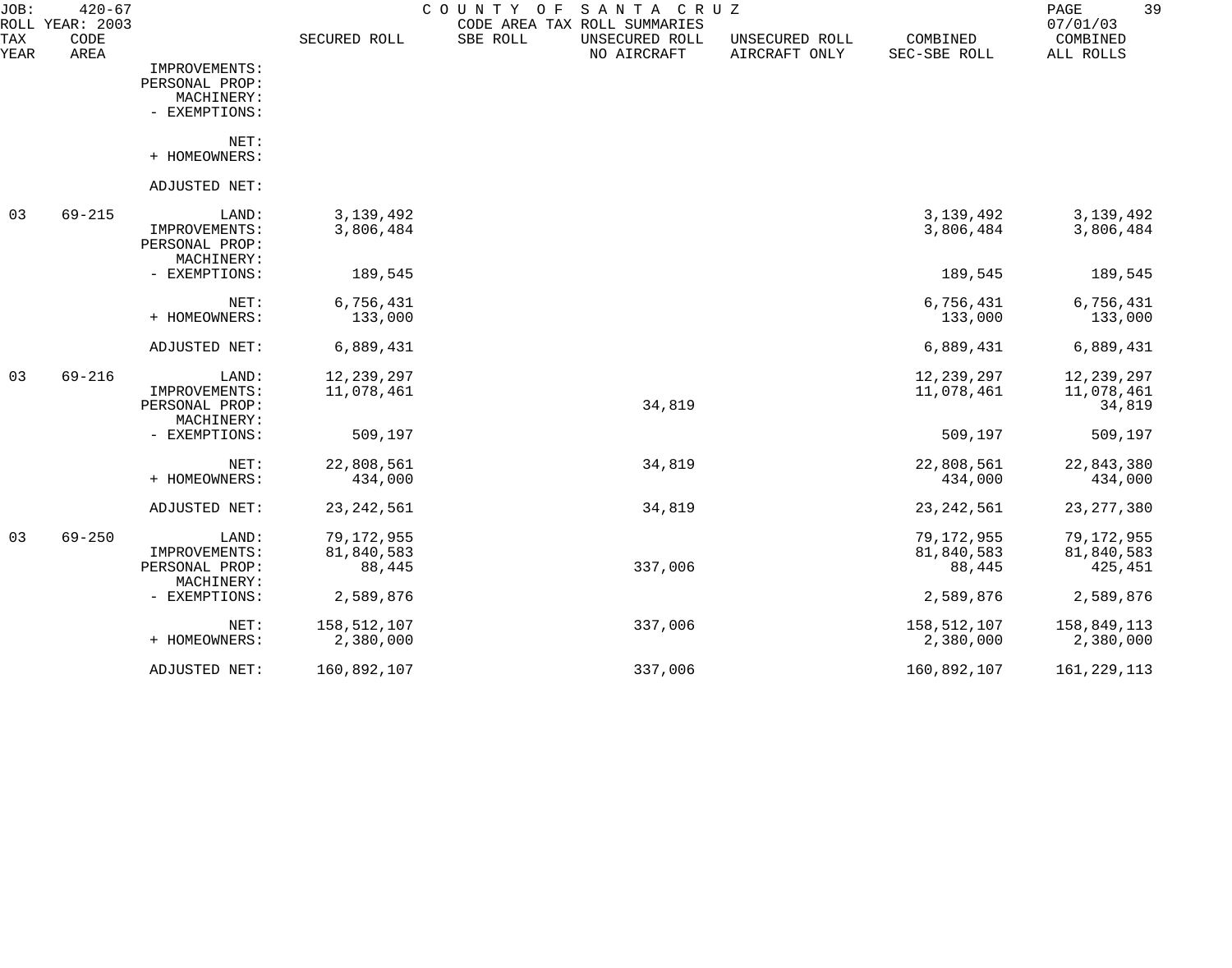| JOB:        | $420 - 67$<br>ROLL YEAR: 2003 |                              |              | COUNTY OF<br>SANTA CRUZ<br>CODE AREA TAX ROLL SUMMARIES |                                 |                          | 40<br>PAGE<br>07/01/03 |
|-------------|-------------------------------|------------------------------|--------------|---------------------------------------------------------|---------------------------------|--------------------------|------------------------|
| TAX<br>YEAR | CODE<br>AREA                  |                              | SECURED ROLL | SBE ROLL<br>UNSECURED ROLL<br>NO AIRCRAFT               | UNSECURED ROLL<br>AIRCRAFT ONLY | COMBINED<br>SEC-SBE ROLL | COMBINED<br>ALL ROLLS  |
| 03          | $69 - 251$                    | LAND:                        | 1,597,302    |                                                         |                                 | 1,597,302                | 1,597,302              |
|             |                               | IMPROVEMENTS:                | 3, 214, 557  |                                                         |                                 | 3, 214, 557              | 3, 214, 557            |
|             |                               | PERSONAL PROP:               |              | 16,697                                                  |                                 |                          | 16,697                 |
|             |                               | MACHINERY:                   |              |                                                         |                                 |                          |                        |
|             |                               | - EXEMPTIONS:                | 28,583       |                                                         |                                 | 28,583                   | 28,583                 |
|             |                               | NET:                         | 4,783,276    | 16,697                                                  |                                 | 4,783,276                | 4,799,973              |
|             |                               | + HOMEOWNERS:                | 28,000       |                                                         |                                 | 28,000                   | 28,000                 |
|             |                               | ADJUSTED NET:                | 4,811,276    | 16,697                                                  |                                 | 4,811,276                | 4,827,973              |
| 03          | $69 - 252$                    | LAND:                        |              |                                                         |                                 |                          |                        |
|             |                               | IMPROVEMENTS:                |              |                                                         |                                 |                          |                        |
|             |                               | PERSONAL PROP:               |              |                                                         |                                 |                          |                        |
|             |                               | MACHINERY:                   |              |                                                         |                                 |                          |                        |
|             |                               | - EXEMPTIONS:                |              |                                                         |                                 |                          |                        |
|             |                               | NET:                         |              |                                                         |                                 |                          |                        |
|             |                               | + HOMEOWNERS:                |              |                                                         |                                 |                          |                        |
|             |                               | ADJUSTED NET:                |              |                                                         |                                 |                          |                        |
| 03          | $69 - 253$                    | LAND:                        | 41,742,479   |                                                         |                                 | 41,742,479               | 41,742,479             |
|             |                               | IMPROVEMENTS:                | 46, 377, 622 | 128,897                                                 |                                 | 46, 377, 622             | 46,506,519             |
|             |                               | PERSONAL PROP:               | 70,901       | 735,740                                                 |                                 | 70,901                   | 806,641                |
|             |                               | MACHINERY:                   |              |                                                         |                                 |                          |                        |
|             |                               | - EXEMPTIONS:                | 2,268,930    |                                                         |                                 | 2,268,930                | 2,268,930              |
|             |                               | NET:                         | 85, 922, 072 | 864,637                                                 |                                 | 85, 922, 072             | 86,786,709             |
|             |                               | + HOMEOWNERS:                | 2,268,000    |                                                         |                                 | 2,268,000                | 2,268,000              |
|             |                               | ADJUSTED NET:                | 88,190,072   | 864,637                                                 |                                 | 88,190,072               | 89,054,709             |
| 03          | $69 - 254$                    | LAND:                        | 2,967,251    |                                                         |                                 | 2,967,251                | 2,967,251              |
|             |                               | IMPROVEMENTS:                | 3,106,321    | 80,989                                                  |                                 | 3,106,321                | 3,187,310              |
|             |                               | PERSONAL PROP:<br>MACHINERY: | 61,024       | 98,726                                                  |                                 | 61,024                   | 159,750                |
|             |                               | - EXEMPTIONS:                | 653,966      |                                                         |                                 | 653,966                  | 653,966                |
|             |                               | NET:                         | 5,480,630    | 179,715                                                 |                                 | 5,480,630                | 5,660,345              |
|             |                               | + HOMEOWNERS:                | 42,000       |                                                         |                                 | 42,000                   | 42,000                 |
|             |                               | ADJUSTED NET:                | 5,522,630    | 179,715                                                 |                                 | 5,522,630                | 5,702,345              |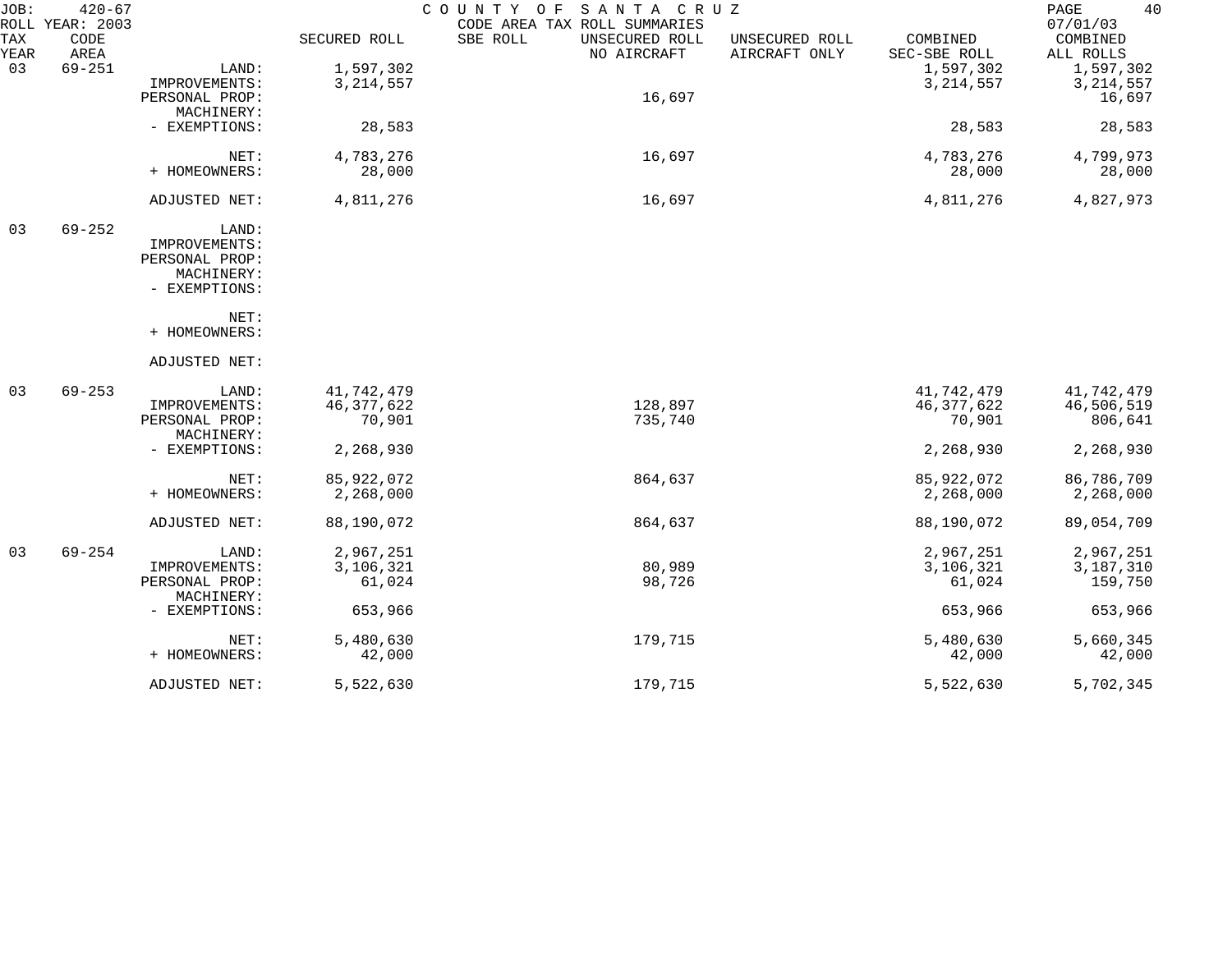| JOB:        | $420 - 67$<br>ROLL YEAR: 2003 |                              |               | COUNTY OF SANTA CRUZ<br>CODE AREA TAX ROLL SUMMARIES |                                 |                          | 41<br>PAGE<br>07/01/03 |
|-------------|-------------------------------|------------------------------|---------------|------------------------------------------------------|---------------------------------|--------------------------|------------------------|
| TAX<br>YEAR | CODE<br>AREA                  |                              | SECURED ROLL  | SBE ROLL<br>UNSECURED ROLL<br>NO AIRCRAFT            | UNSECURED ROLL<br>AIRCRAFT ONLY | COMBINED<br>SEC-SBE ROLL | COMBINED<br>ALL ROLLS  |
| 03          | $69 - 255$                    | LAND:                        | 114, 343, 136 | 1,218,251                                            |                                 | 114, 343, 136            | 115,561,387            |
|             |                               | IMPROVEMENTS:                | 117,829,079   | 148,721                                              |                                 | 117,829,079              | 117,977,800            |
|             |                               | PERSONAL PROP:<br>MACHINERY: | 65,309        | 781,543                                              |                                 | 65,309                   | 846,852                |
|             |                               | - EXEMPTIONS:                | 15,596,585    |                                                      |                                 | 15,596,585               | 15,596,585             |
|             |                               | NET:                         | 216,640,939   | 2, 148, 515                                          |                                 | 216,640,939              | 218,789,454            |
|             |                               | + HOMEOWNERS:                | 6,431,600     |                                                      |                                 | 6,431,600                | 6,431,600              |
|             |                               | ADJUSTED NET:                | 223,072,539   | 2, 148, 515                                          |                                 | 223,072,539              | 225, 221, 054          |
| 03          | $69 - 256$                    | LAND:                        | 6, 253, 372   |                                                      |                                 | 6, 253, 372              | 6, 253, 372            |
|             |                               | IMPROVEMENTS:                | 13,087,631    |                                                      |                                 | 13,087,631               | 13,087,631             |
|             |                               | PERSONAL PROP:<br>MACHINERY: | 26,329        | 900,438                                              |                                 | 26,329                   | 926,767                |
|             |                               | - EXEMPTIONS:                | 1,143,305     |                                                      |                                 | 1,143,305                | 1,143,305              |
|             |                               | NET:                         | 18, 224, 027  | 900,438                                              |                                 | 18, 224, 027             | 19, 124, 465           |
|             |                               | + HOMEOWNERS:                | 574,000       |                                                      |                                 | 574,000                  | 574,000                |
|             |                               | ADJUSTED NET:                | 18,798,027    | 900,438                                              |                                 | 18,798,027               | 19,698,465             |
| 03          | $69 - 257$                    | LAND:                        | 23, 231, 722  |                                                      |                                 | 23, 231, 722             | 23, 231, 722           |
|             |                               | IMPROVEMENTS:                | 21,699,215    |                                                      |                                 | 21,699,215               | 21,699,215             |
|             |                               | PERSONAL PROP:<br>MACHINERY: | 7,111         | 81,573                                               |                                 | 7,111                    | 88,684                 |
|             |                               | - EXEMPTIONS:                | 1,430,193     |                                                      |                                 | 1,430,193                | 1,430,193              |
|             |                               | NET:                         | 43,507,855    | 81,573                                               |                                 | 43,507,855               | 43,589,428             |
|             |                               | + HOMEOWNERS:                | 1,330,000     |                                                      |                                 | 1,330,000                | 1,330,000              |
|             |                               | ADJUSTED NET:                | 44,837,855    | 81,573                                               |                                 | 44,837,855               | 44, 919, 428           |
| 03          | $69 - 258$                    | LAND:                        | 253, 573, 617 | 36,397                                               |                                 | 253, 573, 617            | 253,610,014            |
|             |                               | IMPROVEMENTS:                | 216,985,710   | 3, 374, 297                                          |                                 | 216,985,710              | 220,360,007            |
|             |                               | PERSONAL PROP:               | 7,993,940     | 10,999,001                                           |                                 | 7,993,940                | 18,992,941             |
|             |                               | MACHINERY:                   | 48,770        |                                                      |                                 | 48,770                   | 48,770                 |
|             |                               | - EXEMPTIONS:                | 18,551,047    |                                                      |                                 | 18,551,047               | 18,551,047             |
|             |                               | NET:                         | 460,050,990   | 14,409,695                                           |                                 | 460,050,990              | 474,460,685            |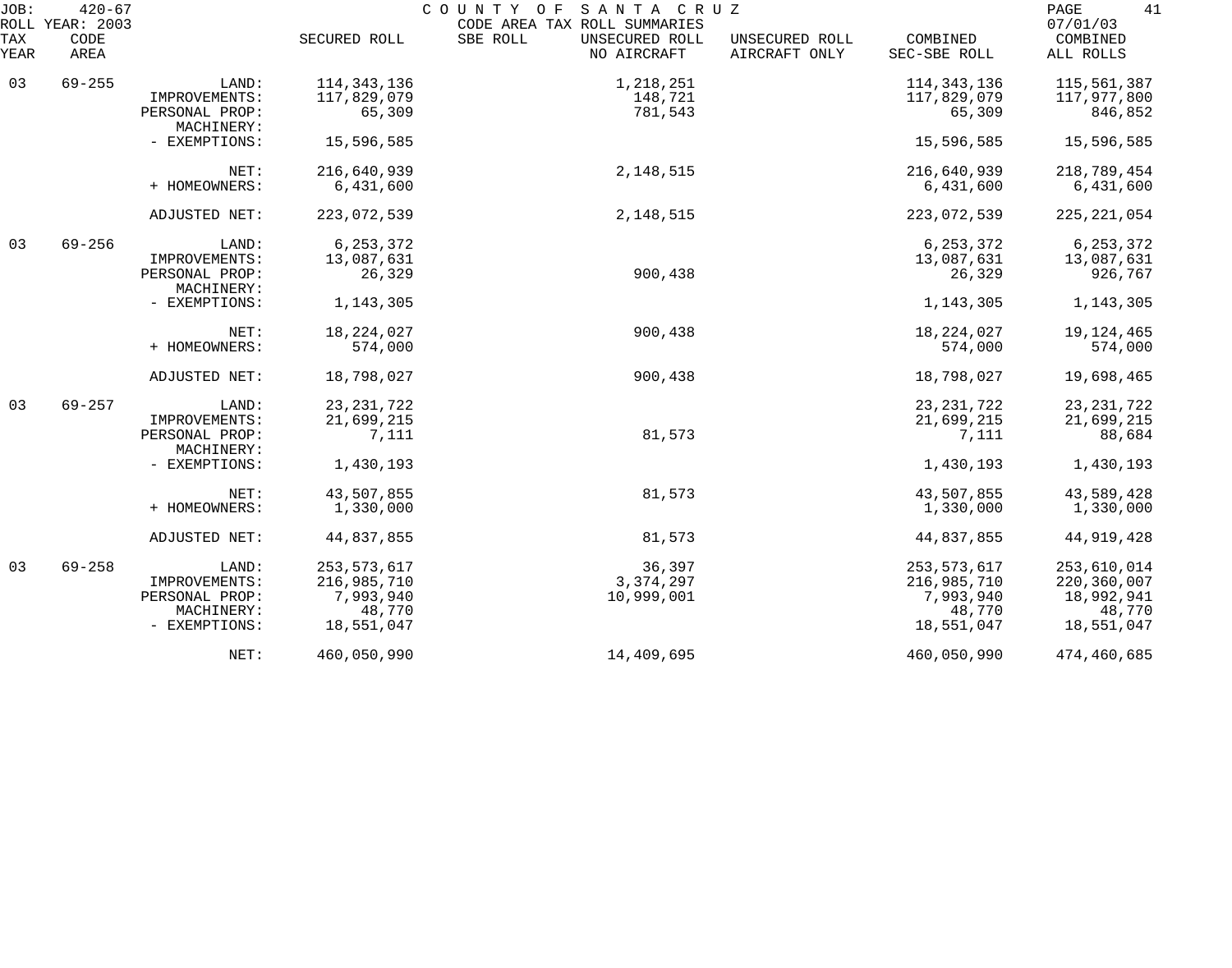| JOB:        | $420 - 67$<br>ROLL YEAR: 2003 | COUNTY OF<br>SANTA CRUZ<br>CODE AREA TAX ROLL SUMMARIES |               |                                           |                                 |                          |                                   |  |  |  |
|-------------|-------------------------------|---------------------------------------------------------|---------------|-------------------------------------------|---------------------------------|--------------------------|-----------------------------------|--|--|--|
| TAX<br>YEAR | CODE<br>AREA                  |                                                         | SECURED ROLL  | SBE ROLL<br>UNSECURED ROLL<br>NO AIRCRAFT | UNSECURED ROLL<br>AIRCRAFT ONLY | COMBINED<br>SEC-SBE ROLL | 07/01/03<br>COMBINED<br>ALL ROLLS |  |  |  |
|             |                               | + HOMEOWNERS:                                           | 5,527,200     |                                           |                                 | 5,527,200                | 5,527,200                         |  |  |  |
|             |                               | ADJUSTED NET:                                           | 465,578,190   |                                           | 14,409,695                      | 465,578,190              | 479,987,885                       |  |  |  |
| 03          | $69 - 259$                    | LAND:                                                   | 15,305,904    |                                           |                                 | 15,305,904               | 15,305,904                        |  |  |  |
|             |                               | IMPROVEMENTS:                                           | 12, 416, 552  |                                           | 30,205                          | 12,416,552               | 12,446,757                        |  |  |  |
|             |                               | PERSONAL PROP:<br>MACHINERY:                            | 40,759        |                                           | 237,247                         | 40,759                   | 278,006                           |  |  |  |
|             |                               | - EXEMPTIONS:                                           | 4,497,100     |                                           | 197,432                         | 4,497,100                | 4,694,532                         |  |  |  |
|             |                               | NET:                                                    | 23, 266, 115  |                                           | 70,020                          | 23, 266, 115             | 23, 336, 135                      |  |  |  |
|             |                               | + HOMEOWNERS:                                           | 266,000       |                                           |                                 | 266,000                  | 266,000                           |  |  |  |
|             |                               | ADJUSTED NET:                                           | 23,532,115    |                                           | 70,020                          | 23, 532, 115             | 23,602,135                        |  |  |  |
| 03          | $69 - 260$                    | LAND:                                                   | 1, 115, 186   |                                           |                                 | 1, 115, 186              | 1,115,186                         |  |  |  |
|             |                               | IMPROVEMENTS:                                           | 419,581       |                                           |                                 | 419,581                  | 419,581                           |  |  |  |
|             |                               | PERSONAL PROP:                                          |               |                                           | 163,970                         |                          | 163,970                           |  |  |  |
|             |                               | MACHINERY:                                              |               |                                           |                                 |                          |                                   |  |  |  |
|             |                               | - EXEMPTIONS:                                           | 16,956        |                                           |                                 | 16,956                   | 16,956                            |  |  |  |
|             |                               | NET:                                                    | 1,517,811     |                                           | 163,970                         | 1,517,811                | 1,681,781                         |  |  |  |
|             |                               | + HOMEOWNERS:                                           | 7,000         |                                           |                                 | 7,000                    | 7,000                             |  |  |  |
|             |                               | ADJUSTED NET:                                           | 1,524,811     |                                           | 163,970                         | 1,524,811                | 1,688,781                         |  |  |  |
| 03          | $69 - 261$                    | LAND:                                                   | 137,009,394   |                                           |                                 | 137,009,394              | 137,009,394                       |  |  |  |
|             |                               | IMPROVEMENTS:                                           | 91, 255, 149  |                                           | 427,973                         | 91, 255, 149             | 91,683,122                        |  |  |  |
|             |                               | PERSONAL PROP:<br>MACHINERY:                            | 139,292       |                                           | 73,939                          | 139,292                  | 213,231                           |  |  |  |
|             |                               | - EXEMPTIONS:                                           | 268,141       |                                           |                                 | 268,141                  | 268,141                           |  |  |  |
|             |                               | NET:                                                    | 228, 135, 694 |                                           | 501,912                         | 228, 135, 694            | 228,637,606                       |  |  |  |
|             |                               | + HOMEOWNERS:                                           | 266,000       |                                           |                                 | 266,000                  | 266,000                           |  |  |  |
|             |                               | ADJUSTED NET:                                           | 228, 401, 694 |                                           | 501,912                         | 228,401,694              | 228,903,606                       |  |  |  |
| 03          | $69 - 262$                    | LAND:                                                   | 172, 324, 351 | 7,088                                     | 13,020                          | 172, 331, 439            | 172, 344, 459                     |  |  |  |
|             |                               | IMPROVEMENTS:                                           | 144,268,790   | 5,321                                     | 515,555                         | 144, 274, 111            | 144,789,666                       |  |  |  |
|             |                               | PERSONAL PROP:                                          | 535,673       | 3,046                                     | 7,449,795                       | 538,719                  | 7,988,514                         |  |  |  |
|             |                               | MACHINERY:                                              | 170,407       |                                           |                                 | 170,407                  | 170,407                           |  |  |  |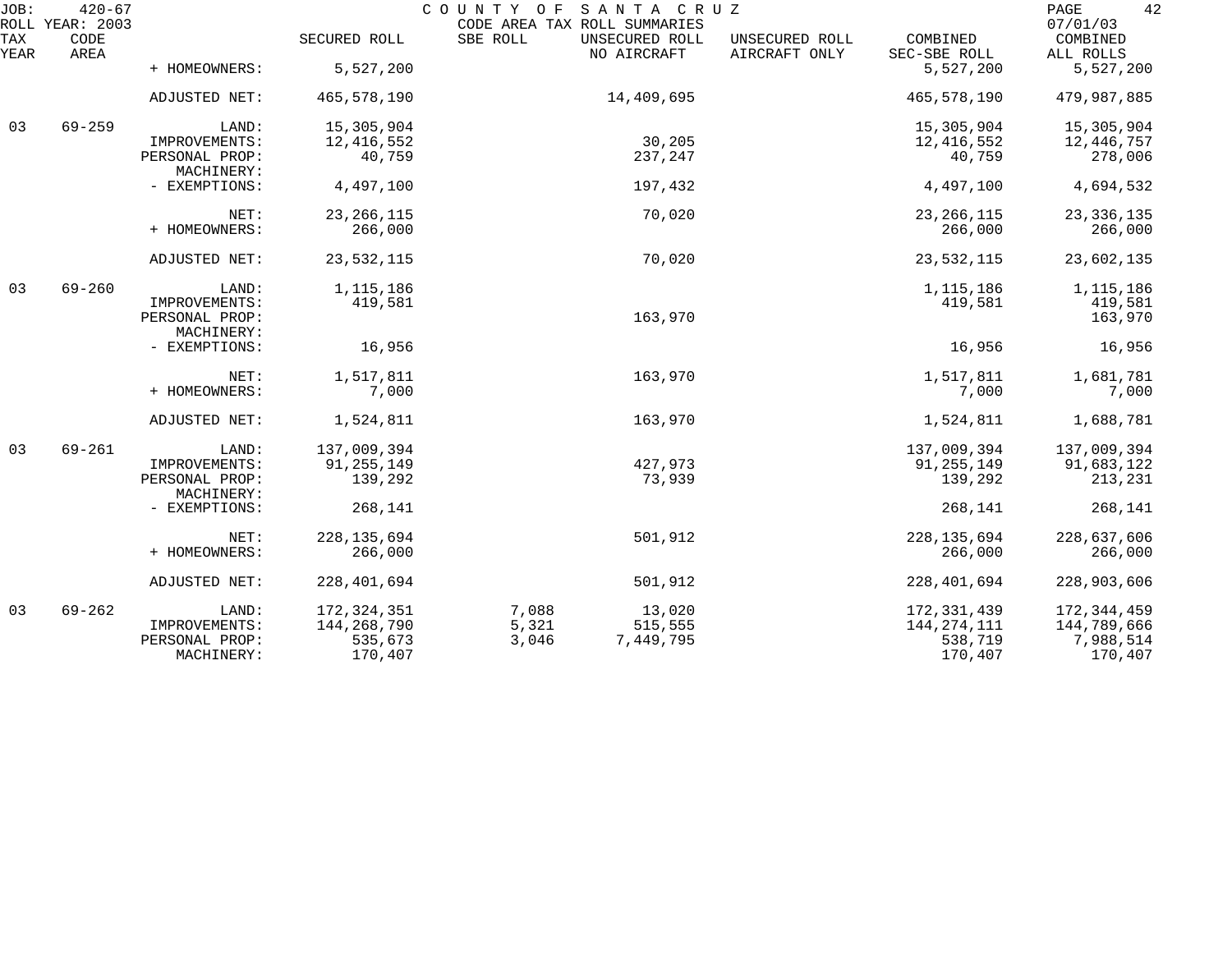| JOB:        | $420 - 67$<br>ROLL YEAR: 2003 |                                 |                        | SANTA CRUZ<br>COUNTY OF<br>CODE AREA TAX ROLL SUMMARIES |                                 |                          | 43<br>PAGE<br>07/01/03   |
|-------------|-------------------------------|---------------------------------|------------------------|---------------------------------------------------------|---------------------------------|--------------------------|--------------------------|
| TAX<br>YEAR | CODE<br>AREA                  |                                 | SECURED ROLL           | SBE ROLL<br>UNSECURED ROLL<br>NO AIRCRAFT               | UNSECURED ROLL<br>AIRCRAFT ONLY | COMBINED<br>SEC-SBE ROLL | COMBINED<br>ALL ROLLS    |
|             |                               | - EXEMPTIONS:                   | 17,624,781             |                                                         |                                 | 17,624,781               | 17,624,781               |
|             |                               | NET:                            | 299,674,440            | 15,455<br>7,978,370                                     |                                 | 299,689,895              | 307,668,265              |
|             |                               | + HOMEOWNERS:                   | 4,369,181              |                                                         |                                 | 4,369,181                | 4,369,181                |
|             |                               | ADJUSTED NET:                   | 304,043,621            | 7,978,370                                               |                                 | 304,059,076              | 312,037,446              |
| 03          | $69 - 263$                    | LAND:<br>IMPROVEMENTS:          | 7,616,501<br>9,347,351 |                                                         |                                 | 7,616,501<br>9,347,351   | 7,616,501<br>9,347,351   |
|             |                               | PERSONAL PROP:                  |                        | 106,030                                                 |                                 |                          | 106,030                  |
|             |                               | MACHINERY:<br>- EXEMPTIONS:     | 175,265                |                                                         |                                 | 175,265                  | 175,265                  |
|             |                               | NET:                            | 16,788,587             | 106,030                                                 |                                 | 16,788,587               | 16,894,617               |
|             |                               | + HOMEOWNERS:                   | 175,000                |                                                         |                                 | 175,000                  | 175,000                  |
|             |                               | ADJUSTED NET:                   | 16,963,587             | 106,030                                                 |                                 | 16,963,587               | 17,069,617               |
| 03          | $69 - 264$                    | LAND:                           | 112,390,560            |                                                         |                                 | 112,390,560              | 112,390,560              |
|             |                               | IMPROVEMENTS:<br>PERSONAL PROP: | 109,756,846<br>76,399  | 68,671<br>1,454,918                                     |                                 | 109,756,846<br>76,399    | 109,825,517<br>1,531,317 |
|             |                               | MACHINERY:                      |                        |                                                         |                                 |                          |                          |
|             |                               | - EXEMPTIONS:                   | 7,952,310              | 6,420                                                   |                                 | 7,952,310                | 7,958,730                |
|             |                               | NET:                            | 214, 271, 495          | 1,517,169                                               |                                 | 214, 271, 495            | 215,788,664              |
|             |                               | + HOMEOWNERS:                   | 2,807,000              |                                                         |                                 | 2,807,000                | 2,807,000                |
|             |                               | ADJUSTED NET:                   | 217,078,495            | 1,517,169                                               |                                 | 217,078,495              | 218,595,664              |
| 03          | $69 - 265$                    | LAND:                           | 29,510,358             | 19,402                                                  |                                 | 29,510,358               | 29,529,760               |
|             |                               | IMPROVEMENTS:                   | 29,993,112             | 81,671                                                  |                                 | 29,993,112               | 30,074,783               |
|             |                               | PERSONAL PROP:                  | 20,688                 | 326,693                                                 |                                 | 20,688                   | 347,381                  |
|             |                               | MACHINERY:                      |                        |                                                         |                                 |                          |                          |
|             |                               | - EXEMPTIONS:                   | 855,152                |                                                         |                                 | 855,152                  | 855,152                  |
|             |                               | NET:                            | 58,669,006             | 427,766                                                 |                                 | 58,669,006               | 59,096,772               |
|             |                               | + HOMEOWNERS:                   | 854,000                |                                                         |                                 | 854,000                  | 854,000                  |
|             |                               | ADJUSTED NET:                   | 59,523,006             | 427,766                                                 |                                 | 59,523,006               | 59,950,772               |
| 03          | $69 - 266$                    | LAND:                           | 41,168,853             |                                                         |                                 | 41, 168, 853             | 41,168,853               |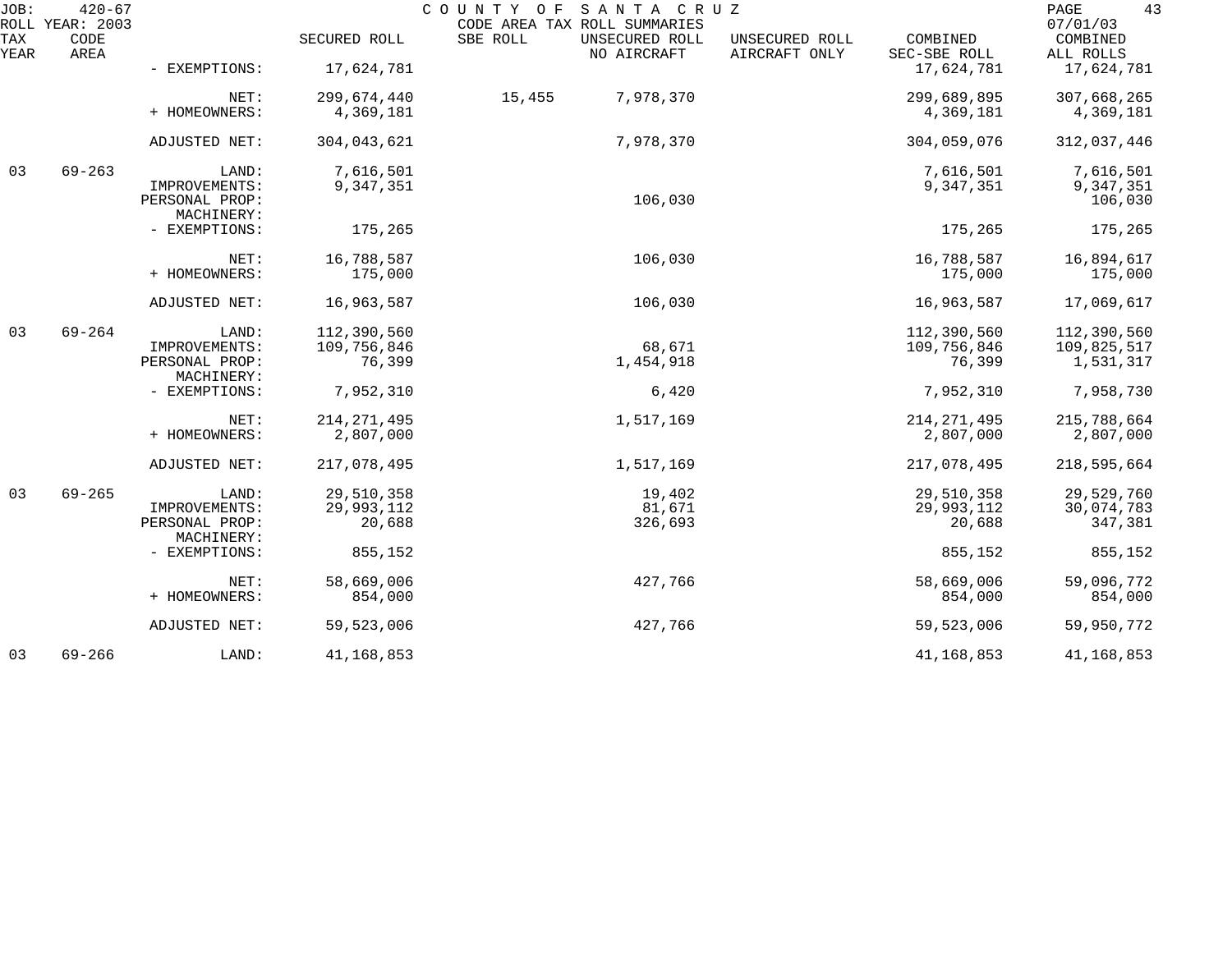| JOB:        | $420 - 67$<br>ROLL YEAR: 2003 |                              |               | COUNTY OF | SANTA CRUZ<br>CODE AREA TAX ROLL SUMMARIES |                                 |                          | 44<br>PAGE<br>07/01/03 |
|-------------|-------------------------------|------------------------------|---------------|-----------|--------------------------------------------|---------------------------------|--------------------------|------------------------|
| TAX<br>YEAR | CODE<br>AREA                  |                              | SECURED ROLL  | SBE ROLL  | UNSECURED ROLL<br>NO AIRCRAFT              | UNSECURED ROLL<br>AIRCRAFT ONLY | COMBINED<br>SEC-SBE ROLL | COMBINED<br>ALL ROLLS  |
|             |                               | IMPROVEMENTS:                | 30,470,231    |           |                                            |                                 | 30,470,231               | 30,470,231             |
|             |                               | PERSONAL PROP:<br>MACHINERY: | 33,628        |           | 62,666                                     |                                 | 33,628                   | 96,294                 |
|             |                               | - EXEMPTIONS:                | 848,268       |           |                                            |                                 | 848,268                  | 848,268                |
|             |                               | NET:                         | 70,824,444    |           | 62,666                                     |                                 | 70,824,444               | 70,887,110             |
|             |                               | + HOMEOWNERS:                | 756,000       |           |                                            |                                 | 756,000                  | 756,000                |
|             |                               | ADJUSTED NET:                | 71,580,444    |           | 62,666                                     |                                 | 71,580,444               | 71,643,110             |
| 03          | $69 - 267$                    | LAND:                        | 231,024,371   | 32        | 1,991,134                                  |                                 | 231,024,403              | 233,015,537            |
|             |                               | IMPROVEMENTS:                | 203, 458, 136 | 24        | 348,570                                    |                                 | 203, 458, 160            | 203,806,730            |
|             |                               | PERSONAL PROP:<br>MACHINERY: | 12,284        | 14        | 1,163,620                                  |                                 | 12,298                   | 1,175,918              |
|             |                               | - EXEMPTIONS:                | 5,943,737     |           |                                            |                                 | 5,943,737                | 5,943,737              |
|             |                               | NET:                         | 428,551,054   | 70        | 3,503,324                                  |                                 | 428,551,124              | 432,054,448            |
|             |                               | + HOMEOWNERS:                | 3,906,000     |           |                                            |                                 | 3,906,000                | 3,906,000              |
|             |                               | ADJUSTED NET:                | 432, 457, 054 |           | 3,503,324                                  |                                 | 432, 457, 124            | 435,960,448            |
| 03          | $69 - 268$                    | LAND:                        | 83,765,709    |           |                                            |                                 | 83,765,709               | 83,765,709             |
|             |                               | IMPROVEMENTS:                | 59,657,998    |           |                                            |                                 | 59,657,998               | 59,657,998             |
|             |                               | PERSONAL PROP:               | 3,250,170     |           | 248,047                                    |                                 | 3,250,170                | 3,498,217              |
|             |                               | MACHINERY:                   | 149,237       |           |                                            |                                 | 149,237                  | 149,237                |
|             |                               | - EXEMPTIONS:                | 196,000       |           |                                            |                                 | 196,000                  | 196,000                |
|             |                               | NET:                         | 146,627,114   |           | 248,047                                    |                                 | 146,627,114              | 146,875,161            |
|             |                               | + HOMEOWNERS:                | 196,000       |           |                                            |                                 | 196,000                  | 196,000                |
|             |                               | ADJUSTED NET:                | 146,823,114   |           | 248,047                                    |                                 | 146,823,114              | 147,071,161            |
| 03          | $69 - 270$                    | LAND:                        | 185,878,829   | 20,773    | 59,687                                     |                                 | 185,899,602              | 185,959,289            |
|             |                               | IMPROVEMENTS:                | 153, 397, 853 | 15,595    | 143,109                                    |                                 | 153, 413, 448            | 153,556,557            |
|             |                               | PERSONAL PROP:<br>MACHINERY: | 503,482       | 8,928     | 772,332                                    |                                 | 512,410                  | 1,284,742              |
|             |                               | - EXEMPTIONS:                | 5,661,841     |           | 7,000                                      |                                 | 5,661,841                | 5,668,841              |
|             |                               | NET:                         | 334, 118, 323 | 45,296    | 968,128                                    |                                 | 334, 163, 619            | 335, 131, 747          |
|             |                               | + HOMEOWNERS:                | 4,533,200     |           | 7,000                                      |                                 | 4,533,200                | 4,540,200              |
|             |                               | ADJUSTED NET:                | 338,651,523   |           | 975,128                                    |                                 | 338,696,819              | 339,671,947            |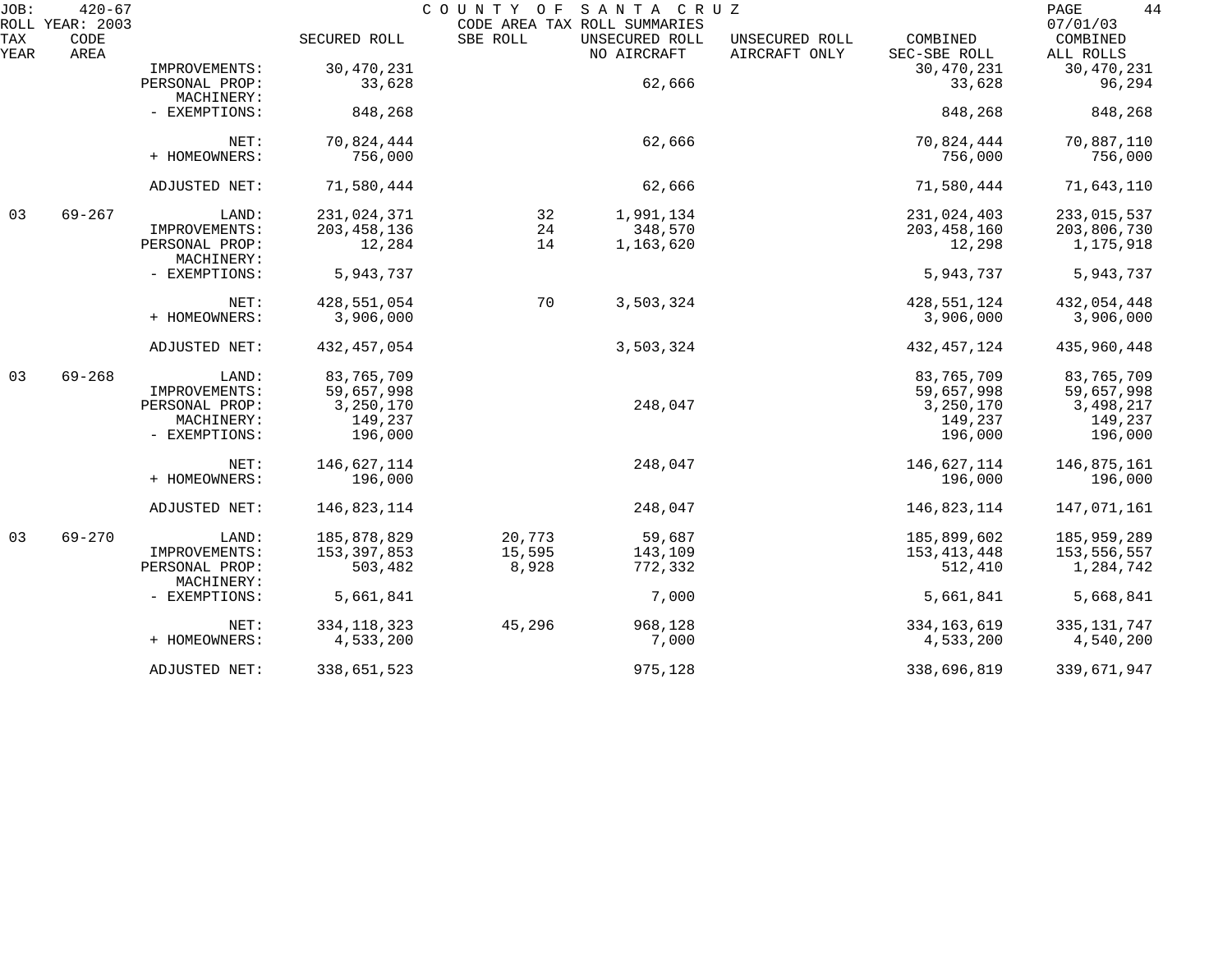| JOB:        | $420 - 67$<br>ROLL YEAR: 2003 |                              |               | COUNTY OF | SANTA CRUZ<br>CODE AREA TAX ROLL SUMMARIES |                                 |                          | 45<br>PAGE<br>07/01/03 |
|-------------|-------------------------------|------------------------------|---------------|-----------|--------------------------------------------|---------------------------------|--------------------------|------------------------|
| TAX<br>YEAR | CODE<br>AREA                  |                              | SECURED ROLL  | SBE ROLL  | UNSECURED ROLL<br>NO AIRCRAFT              | UNSECURED ROLL<br>AIRCRAFT ONLY | COMBINED<br>SEC-SBE ROLL | COMBINED<br>ALL ROLLS  |
| 03          | $69 - 271$                    | LAND:                        | 4, 443, 125   |           |                                            |                                 | 4, 443, 125              | 4, 443, 125            |
|             |                               | IMPROVEMENTS:                | 4,504,379     |           |                                            |                                 | 4,504,379                | 4,504,379              |
|             |                               | PERSONAL PROP:               |               |           |                                            |                                 |                          |                        |
|             |                               | MACHINERY:                   |               |           |                                            |                                 |                          |                        |
|             |                               | - EXEMPTIONS:                | 98,000        |           |                                            |                                 | 98,000                   | 98,000                 |
|             |                               | NET:                         | 8,849,504     |           |                                            |                                 | 8,849,504                | 8,849,504              |
|             |                               | + HOMEOWNERS:                | 98,000        |           |                                            |                                 | 98,000                   | 98,000                 |
|             |                               | ADJUSTED NET:                | 8,947,504     |           |                                            |                                 | 8,947,504                | 8,947,504              |
| 03          | $69 - 272$                    | LAND:                        | 15,703,617    |           |                                            |                                 | 15,703,617               | 15,703,617             |
|             |                               | IMPROVEMENTS:                | 8,716,305     |           |                                            |                                 | 8,716,305                | 8,716,305              |
|             |                               | PERSONAL PROP:               |               |           | 5,000                                      |                                 |                          | 5,000                  |
|             |                               | MACHINERY:                   |               |           |                                            |                                 |                          |                        |
|             |                               | - EXEMPTIONS:                | 719,600       |           |                                            |                                 | 719,600                  | 719,600                |
|             |                               | NET:                         | 23,700,322    |           | 5,000                                      |                                 | 23,700,322               | 23,705,322             |
|             |                               | + HOMEOWNERS:                | 719,600       |           |                                            |                                 | 719,600                  | 719,600                |
|             |                               | ADJUSTED NET:                | 24, 419, 922  |           | 5,000                                      |                                 | 24, 419, 922             | 24, 424, 922           |
| 03          | $69 - 273$                    | LAND:                        | 899,611,502   | 144,426   | 2,334,592                                  |                                 | 899,755,928              | 902,090,520            |
|             |                               | IMPROVEMENTS:                | 698,674,534   | 38,834    | 5,424,430                                  |                                 | 698,713,368              | 704, 137, 798          |
|             |                               | PERSONAL PROP:               | 1,603,932     | 22,231    | 14,623,581                                 |                                 | 1,626,163                | 16, 249, 744           |
|             |                               | MACHINERY:                   | 298,723       |           |                                            |                                 | 298,723                  | 298,723                |
|             |                               | - EXEMPTIONS:                | 30,660,093    |           | 1,016,020                                  |                                 | 30,660,093               | 31,676,113             |
|             |                               | NET:                         | 1,569,528,598 | 205,491   | 21,366,583                                 |                                 | 1,569,734,089            | 1,591,100,672          |
|             |                               | + HOMEOWNERS:                | 17,983,000    |           |                                            |                                 | 17,983,000               | 17,983,000             |
|             |                               | ADJUSTED NET:                | 1,587,511,598 |           | 21,366,583                                 |                                 | 1,587,717,089            | 1,609,083,672          |
| 03          | $69 - 274$                    | LAND:                        | 14,295,645    |           |                                            |                                 | 14, 295, 645             | 14,295,645             |
|             |                               | IMPROVEMENTS:                | 16,878,975    |           |                                            |                                 | 16,878,975               | 16,878,975             |
|             |                               | PERSONAL PROP:<br>MACHINERY: |               |           | 42,210                                     |                                 |                          | 42,210                 |
|             |                               | - EXEMPTIONS:                | 343,000       |           |                                            |                                 | 343,000                  | 343,000                |
|             |                               | NET:                         | 30,831,620    |           | 42,210                                     |                                 | 30,831,620               | 30,873,830             |
|             |                               | + HOMEOWNERS:                | 343,000       |           |                                            |                                 | 343,000                  | 343,000                |
|             |                               | ADJUSTED NET:                | 31, 174, 620  |           | 42,210                                     |                                 | 31, 174, 620             | 31, 216, 830           |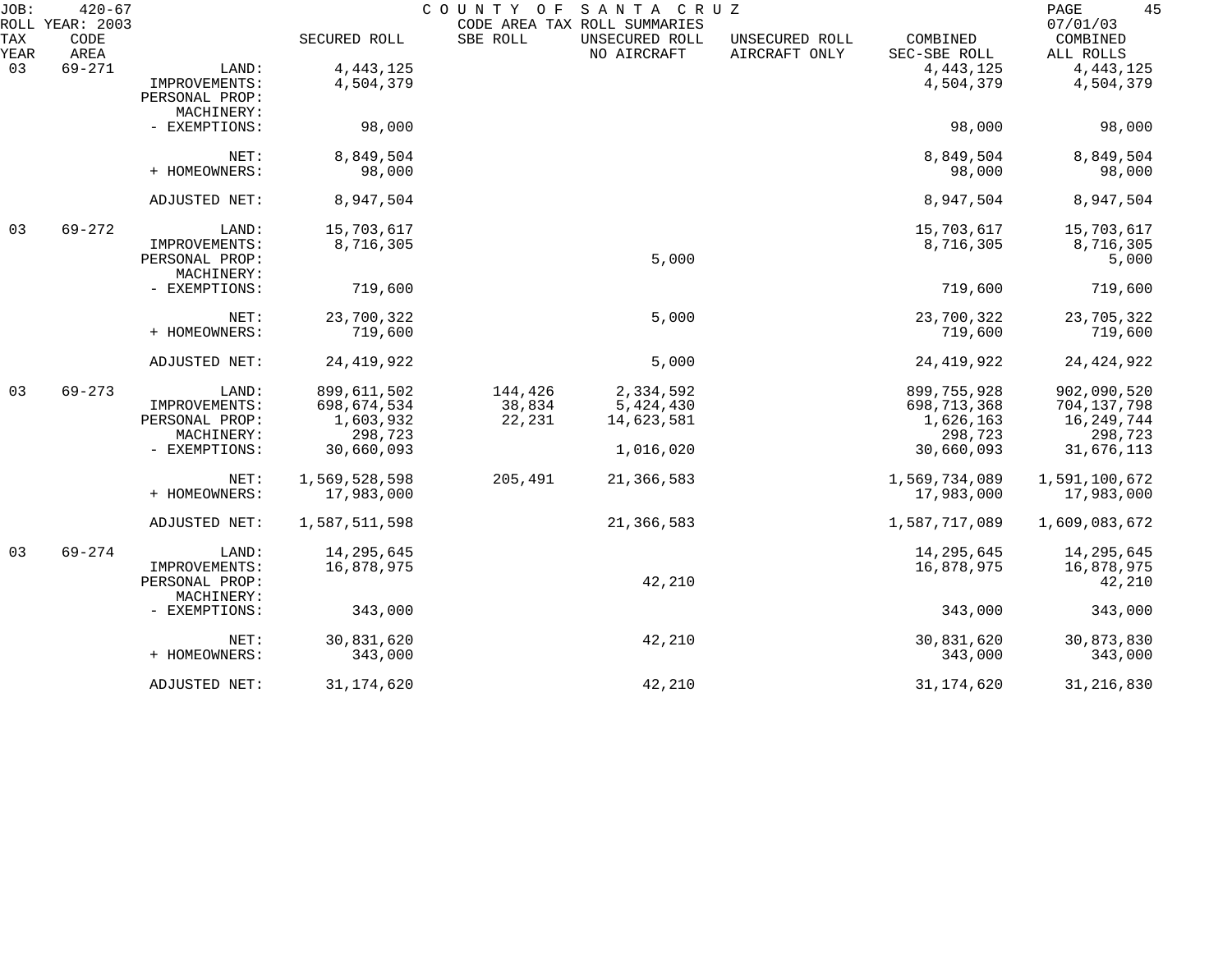| JOB:<br>ROLL | $420 - 67$<br>YEAR: 2003 |                                                                |               | COUNTY OF | SANTA CRUZ<br>CODE AREA TAX ROLL SUMMARIES |                                 |                          | 46<br>PAGE<br>07/01/03 |
|--------------|--------------------------|----------------------------------------------------------------|---------------|-----------|--------------------------------------------|---------------------------------|--------------------------|------------------------|
| TAX<br>YEAR  | CODE<br>AREA             |                                                                | SECURED ROLL  | SBE ROLL  | UNSECURED ROLL<br>NO AIRCRAFT              | UNSECURED ROLL<br>AIRCRAFT ONLY | COMBINED<br>SEC-SBE ROLL | COMBINED<br>ALL ROLLS  |
| 03           | $69 - 275$               | LAND:                                                          | 98,859,234    | 47,313    |                                            |                                 | 98,906,547               | 98,906,547             |
|              |                          | IMPROVEMENTS:                                                  | 86, 253, 311  | 35,521    | 9,878                                      |                                 | 86, 288, 832             | 86,298,710             |
|              |                          | PERSONAL PROP:                                                 | 3,900         | 20,335    | 410,696                                    |                                 | 24,235                   | 434,931                |
|              |                          | MACHINERY:<br>- EXEMPTIONS:                                    | 2,859,964     |           |                                            |                                 | 2,859,964                | 2,859,964              |
|              |                          |                                                                |               |           |                                            |                                 |                          |                        |
|              |                          | NET:                                                           | 182, 256, 481 | 103,169   | 420,574                                    |                                 | 182, 359, 650            | 182,780,224            |
|              |                          | + HOMEOWNERS:                                                  | 2,685,200     |           |                                            |                                 | 2,685,200                | 2,685,200              |
|              |                          | ADJUSTED NET:                                                  | 184, 941, 681 |           | 420,574                                    |                                 | 185,044,850              | 185,465,424            |
| 03           | $69 - 276$               | LAND:                                                          | 631,562       |           |                                            |                                 | 631,562                  | 631,562                |
|              |                          | IMPROVEMENTS:<br>PERSONAL PROP:<br>MACHINERY:<br>- EXEMPTIONS: | 435,047       |           |                                            |                                 | 435,047                  | 435,047                |
|              |                          | NET:                                                           | 1,066,609     |           |                                            |                                 | 1,066,609                | 1,066,609              |
|              |                          | + HOMEOWNERS:                                                  |               |           |                                            |                                 |                          |                        |
|              |                          | ADJUSTED NET:                                                  | 1,066,609     |           |                                            |                                 | 1,066,609                | 1,066,609              |
| 03           | $69 - 277$               | LAND:                                                          | 9,082,647     |           |                                            |                                 | 9,082,647                | 9,082,647              |
|              |                          | IMPROVEMENTS:                                                  | 6,845,357     |           |                                            |                                 | 6,845,357                | 6,845,357              |
|              |                          | PERSONAL PROP:<br>MACHINERY:                                   |               |           | 30,000                                     |                                 |                          | 30,000                 |
|              |                          | - EXEMPTIONS:                                                  | 273,861       |           |                                            |                                 | 273,861                  | 273,861                |
|              |                          | NET:                                                           | 15,654,143    |           | 30,000                                     |                                 | 15,654,143               | 15,684,143             |
|              |                          | + HOMEOWNERS:                                                  | 273,000       |           |                                            |                                 | 273,000                  | 273,000                |
|              |                          | ADJUSTED NET:                                                  | 15,927,143    |           | 30,000                                     |                                 | 15,927,143               | 15,957,143             |
| 03           | $69 - 278$               | LAND:                                                          | 61, 237, 695  |           | 17,010                                     |                                 | 61, 237, 695             | 61, 254, 705           |
|              |                          | IMPROVEMENTS:                                                  | 52,971,634    |           | 17,010                                     |                                 | 52,971,634               | 52,988,644             |
|              |                          | PERSONAL PROP:                                                 | 16,500        |           | 165,264                                    |                                 | 16,500                   | 181,764                |
|              |                          | MACHINERY:                                                     |               |           |                                            |                                 |                          |                        |
|              |                          | - EXEMPTIONS:                                                  | 724,590       |           |                                            |                                 | 724,590                  | 724,590                |
|              |                          | NET:                                                           | 113,501,239   |           | 199,284                                    |                                 | 113,501,239              | 113,700,523            |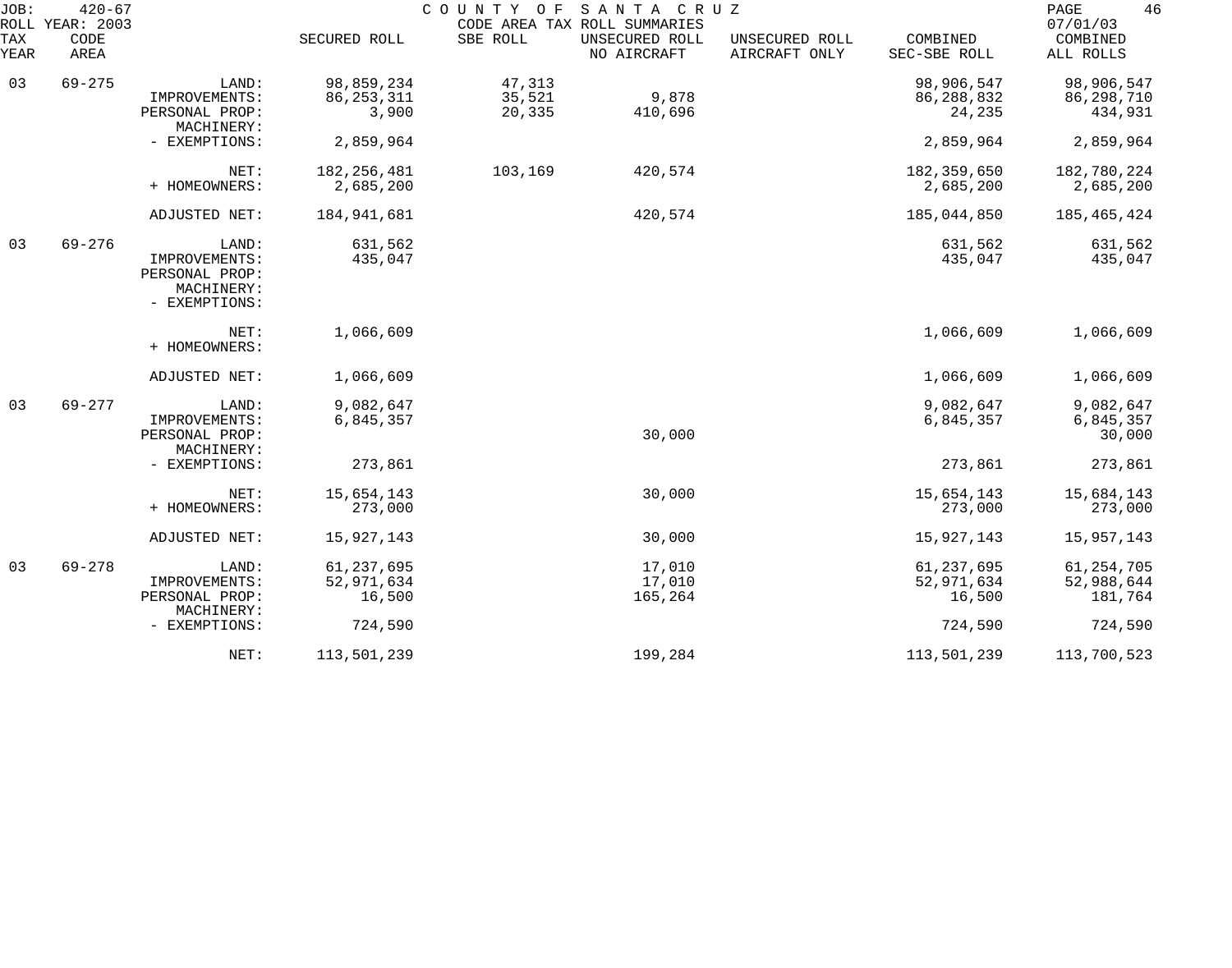| JOB:        | $420 - 67$<br>ROLL YEAR: 2003 |                                               |                         | COUNTY OF       | SANTA CRUZ<br>CODE AREA TAX ROLL SUMMARIES |                                 |                          | 47<br>PAGE<br>07/01/03    |
|-------------|-------------------------------|-----------------------------------------------|-------------------------|-----------------|--------------------------------------------|---------------------------------|--------------------------|---------------------------|
| TAX<br>YEAR | CODE<br>AREA                  |                                               | SECURED ROLL            | SBE ROLL        | UNSECURED ROLL<br>NO AIRCRAFT              | UNSECURED ROLL<br>AIRCRAFT ONLY | COMBINED<br>SEC-SBE ROLL | COMBINED<br>ALL ROLLS     |
|             |                               | + HOMEOWNERS:                                 | 721,000                 |                 |                                            |                                 | 721,000                  | 721,000                   |
|             |                               | ADJUSTED NET:                                 | 114, 222, 239           |                 | 199,284                                    |                                 | 114, 222, 239            | 114, 421, 523             |
| 03          | $69 - 279$                    | LAND:                                         | 7,460,726               |                 |                                            |                                 | 7,460,726                | 7,460,726                 |
|             |                               | IMPROVEMENTS:<br>PERSONAL PROP:<br>MACHINERY: | 10,589,110<br>45,782    |                 |                                            |                                 | 10,589,110<br>45,782     | 10,589,110<br>45,782      |
|             |                               | - EXEMPTIONS:                                 | 2,560,897               |                 |                                            |                                 | 2,560,897                | 2,560,897                 |
|             |                               | NET:                                          | 15,534,721              |                 |                                            |                                 | 15,534,721               | 15,534,721                |
|             |                               | + HOMEOWNERS:                                 | 70,000                  |                 |                                            |                                 | 70,000                   | 70,000                    |
|             |                               | ADJUSTED NET:                                 | 15,604,721              |                 |                                            |                                 | 15,604,721               | 15,604,721                |
| 03          | $69 - 280$                    | LAND:                                         | 80,710,745              | 1,629           |                                            |                                 | 80, 712, 374             | 80,712,374                |
|             |                               | IMPROVEMENTS:<br>PERSONAL PROP:<br>MACHINERY: | 73,914,663              | 1,223<br>700    | 55,993                                     |                                 | 73,915,886<br>700        | 73,915,886<br>56,693      |
|             |                               | - EXEMPTIONS:                                 | 3,534,674               |                 |                                            |                                 | 3,534,674                | 3,534,674                 |
|             |                               | NET:                                          | 151,090,734             | 3,552           | 55,993                                     |                                 | 151,094,286              | 151,150,279               |
|             |                               | + HOMEOWNERS:                                 | 2,462,600               |                 |                                            |                                 | 2,462,600                | 2,462,600                 |
|             |                               | ADJUSTED NET:                                 | 153,553,334             |                 | 55,993                                     |                                 | 153,556,886              | 153,612,879               |
| 03          | $69 - 281$                    | LAND:                                         | 23,952,872              |                 |                                            |                                 | 23,952,872               | 23,952,872                |
|             |                               | IMPROVEMENTS:<br>PERSONAL PROP:               | 20,386,729<br>13,417    |                 | 20,799                                     |                                 | 20,386,729<br>13,417     | 20,386,729<br>34,216      |
|             |                               | MACHINERY:                                    |                         |                 |                                            |                                 |                          |                           |
|             |                               | - EXEMPTIONS:                                 | 531,157                 |                 |                                            |                                 | 531,157                  | 531,157                   |
|             |                               | NET:                                          | 43,821,861              |                 | 20,799                                     |                                 | 43,821,861               | 43,842,660                |
|             |                               | + HOMEOWNERS:                                 | 518,000                 |                 |                                            |                                 | 518,000                  | 518,000                   |
|             |                               | ADJUSTED NET:                                 | 44,339,861              |                 | 20,799                                     |                                 | 44, 339, 861             | 44,360,660                |
| 03          | $69 - 282$                    | LAND:                                         | 41, 423, 967            | 19,933          | 54,763                                     |                                 | 41, 443, 900             | 41,498,663                |
|             |                               | IMPROVEMENTS:<br>PERSONAL PROP:               | 37,870,850<br>1,842,136 | 11,211<br>6,418 | 228,890<br>2,004,344                       |                                 | 37,882,061<br>1,848,554  | 38, 110, 951<br>3,852,898 |
|             |                               | MACHINERY:                                    | 40,890                  |                 |                                            |                                 | 40,890                   | 40,890                    |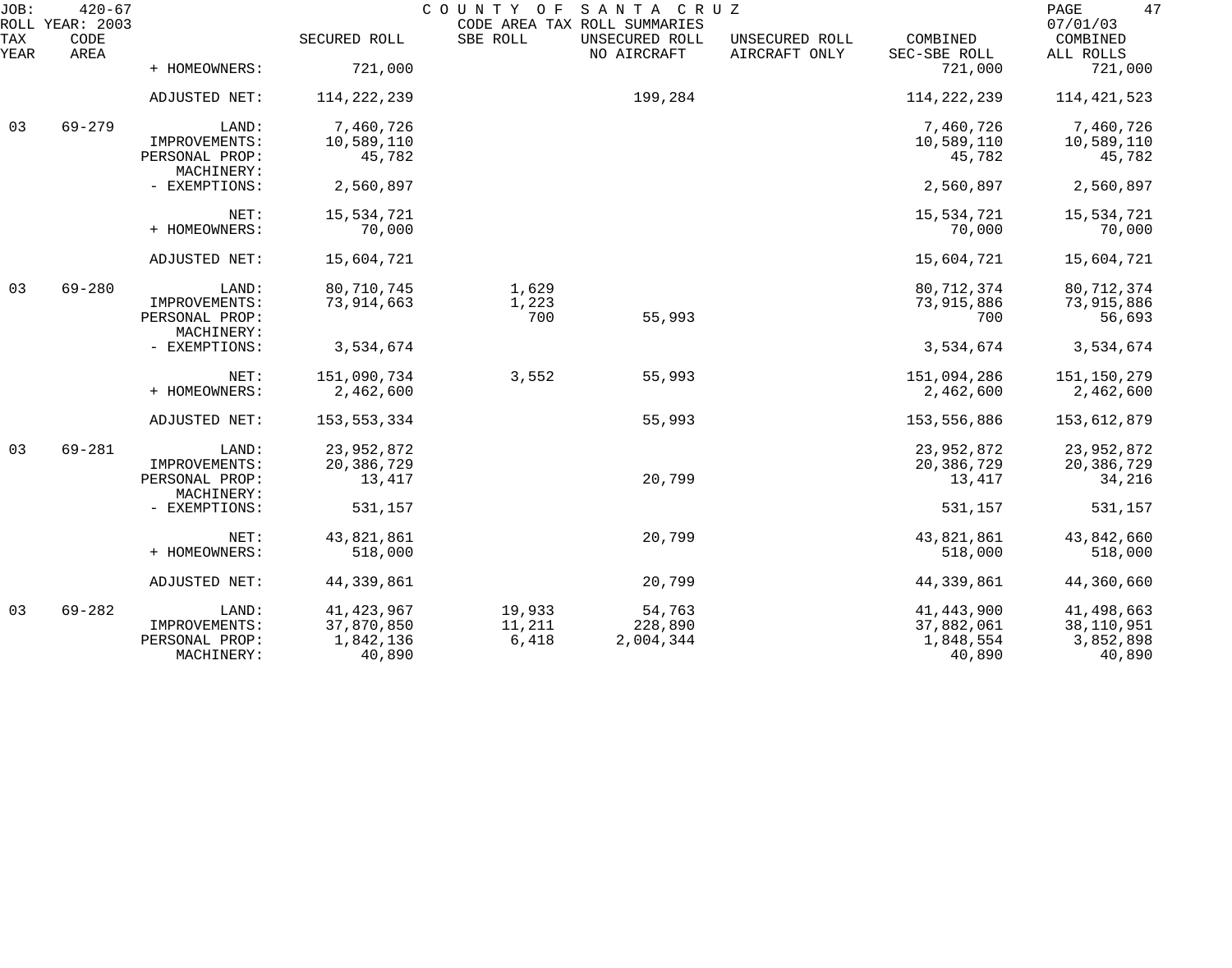| $420 - 67$   |                                                                         |                             |                         |                               |                                 |                               | 48<br>PAGE<br>07/01/03        |
|--------------|-------------------------------------------------------------------------|-----------------------------|-------------------------|-------------------------------|---------------------------------|-------------------------------|-------------------------------|
| CODE<br>AREA |                                                                         | SECURED ROLL                | SBE ROLL                | UNSECURED ROLL<br>NO AIRCRAFT | UNSECURED ROLL<br>AIRCRAFT ONLY | COMBINED<br>SEC-SBE ROLL      | COMBINED<br>ALL ROLLS         |
|              |                                                                         |                             |                         |                               |                                 |                               | 349,643                       |
|              | NET:<br>+ HOMEOWNERS:                                                   | 80,828,200<br>343,000       | 37,562                  | 2,287,997                     |                                 | 80,865,762<br>343,000         | 83, 153, 759<br>343,000       |
|              | ADJUSTED NET:                                                           | 81,171,200                  |                         | 2,287,997                     |                                 | 81,208,762                    | 83,496,759                    |
| $69 - 283$   | LAND:<br>IMPROVEMENTS:<br>PERSONAL PROP:<br>MACHINERY:<br>- EXEMPTIONS: |                             | 763<br>573<br>328       |                               |                                 | 763<br>573<br>328             | 763<br>573<br>328             |
|              | NET:<br>+ HOMEOWNERS:                                                   |                             | 1,664                   |                               |                                 | 1,664                         | 1,664                         |
|              | ADJUSTED NET:                                                           |                             |                         |                               |                                 | 1,664                         | 1,664                         |
| $69 - 284$   | LAND:<br>IMPROVEMENTS:<br>PERSONAL PROP:                                | 986,053<br>1,077,466        | 7,905<br>5,935<br>3,398 |                               |                                 | 993,958<br>1,083,401<br>3,398 | 993,958<br>1,083,401<br>3,398 |
|              | - EXEMPTIONS:                                                           | 49,034                      |                         |                               |                                 | 49,034                        | 49,034                        |
|              | NET:<br>+ HOMEOWNERS:                                                   | 2,014,485<br>42,000         | 17,238                  |                               |                                 | 2,031,723<br>42,000           | 2,031,723<br>42,000           |
|              | ADJUSTED NET:                                                           | 2,056,485                   |                         |                               |                                 | 2,073,723                     | 2,073,723                     |
| $69 - 285$   | LAND:<br>IMPROVEMENTS:<br>PERSONAL PROP:<br>MACHINERY:<br>- EXEMPTIONS: |                             |                         |                               |                                 |                               |                               |
|              | NET:<br>+ HOMEOWNERS:                                                   |                             |                         |                               |                                 |                               |                               |
|              | ADJUSTED NET:                                                           |                             |                         |                               |                                 |                               |                               |
| $69 - 286$   | LAND:                                                                   | 195,711                     |                         |                               |                                 | 195,711                       | 195,711                       |
|              | ROLL YEAR: 2003                                                         | - EXEMPTIONS:<br>MACHINERY: | 349,643                 | COUNTY OF                     | CODE AREA TAX ROLL SUMMARIES    | SANTA CRUZ                    | 349,643                       |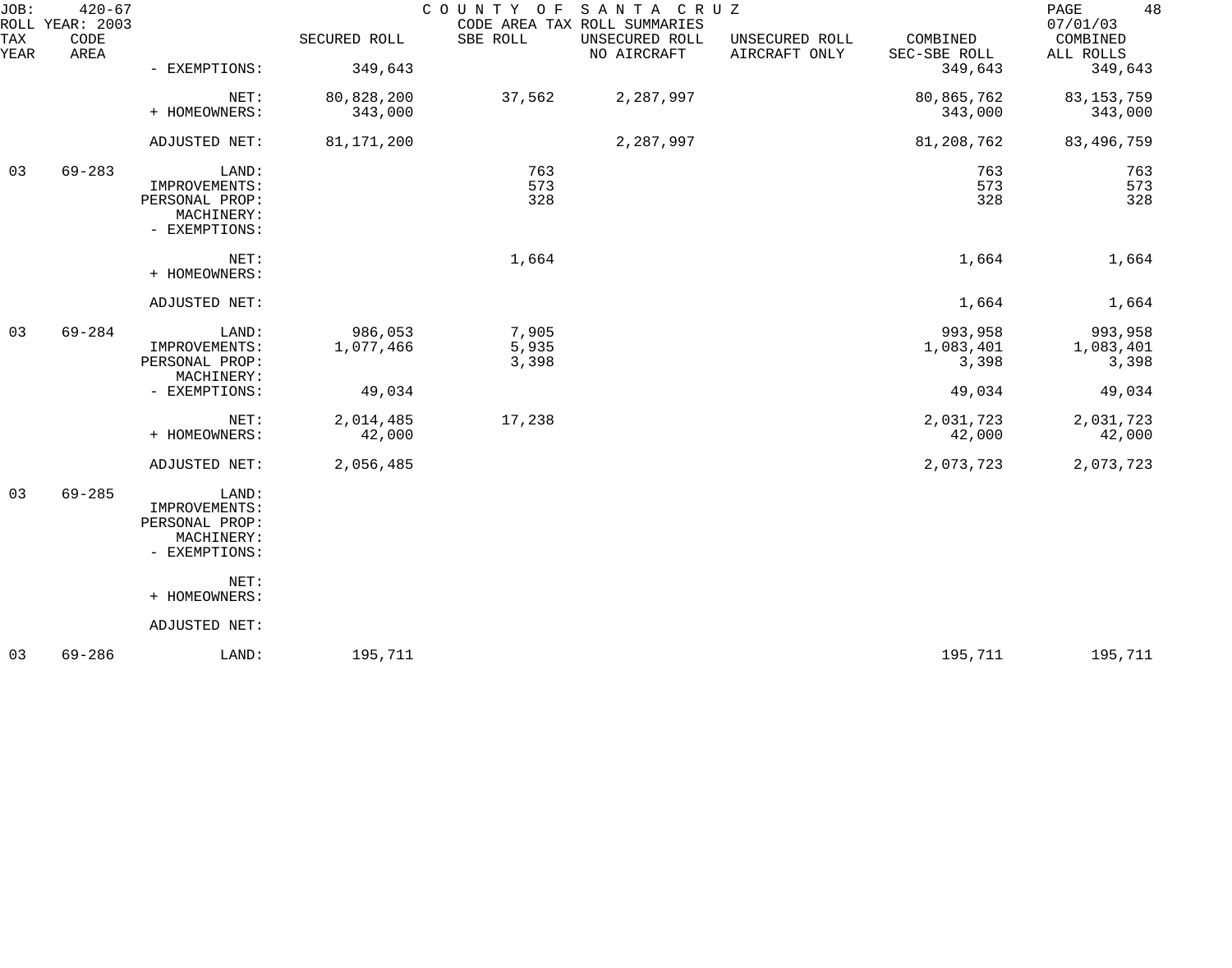| JOB:        | $420 - 67$<br>ROLL YEAR: 2003 |                                                                         |              | COUNTY OF | SANTA CRUZ<br>CODE AREA TAX ROLL SUMMARIES |                                 |                          | 49<br>PAGE<br>07/01/03 |
|-------------|-------------------------------|-------------------------------------------------------------------------|--------------|-----------|--------------------------------------------|---------------------------------|--------------------------|------------------------|
| TAX<br>YEAR | CODE<br>AREA                  |                                                                         | SECURED ROLL | SBE ROLL  | UNSECURED ROLL<br>NO AIRCRAFT              | UNSECURED ROLL<br>AIRCRAFT ONLY | COMBINED<br>SEC-SBE ROLL | COMBINED<br>ALL ROLLS  |
|             |                               | IMPROVEMENTS:<br>PERSONAL PROP:<br>MACHINERY:<br>- EXEMPTIONS:          | 502,000      |           |                                            |                                 | 502,000                  | 502,000                |
|             |                               | NET:<br>+ HOMEOWNERS:                                                   | 697,711      |           |                                            |                                 | 697,711                  | 697,711                |
|             |                               | ADJUSTED NET:                                                           | 697,711      |           |                                            |                                 | 697,711                  | 697,711                |
| 03          | 69-287                        | LAND:<br>IMPROVEMENTS:<br>PERSONAL PROP:<br>MACHINERY:<br>- EXEMPTIONS: |              |           |                                            |                                 |                          |                        |
|             |                               | NET:<br>+ HOMEOWNERS:                                                   |              |           |                                            |                                 |                          |                        |
|             |                               | ADJUSTED NET:                                                           |              |           |                                            |                                 |                          |                        |
| 03          | $69 - 288$                    | LAND:<br>IMPROVEMENTS:<br>PERSONAL PROP:<br>MACHINERY:<br>- EXEMPTIONS: |              |           |                                            |                                 |                          |                        |
|             |                               | NET:<br>+ HOMEOWNERS:                                                   |              |           |                                            |                                 |                          |                        |
|             |                               | ADJUSTED NET:                                                           |              |           |                                            |                                 |                          |                        |
| 03          | $69 - 289$                    | LAND:<br>IMPROVEMENTS:<br>PERSONAL PROP:<br>MACHINERY:<br>- EXEMPTIONS: |              |           |                                            |                                 |                          |                        |
|             |                               | NET:<br>+ HOMEOWNERS:                                                   |              |           |                                            |                                 |                          |                        |
|             |                               | ADJUSTED NET:                                                           |              |           |                                            |                                 |                          |                        |
|             |                               |                                                                         |              |           |                                            |                                 |                          |                        |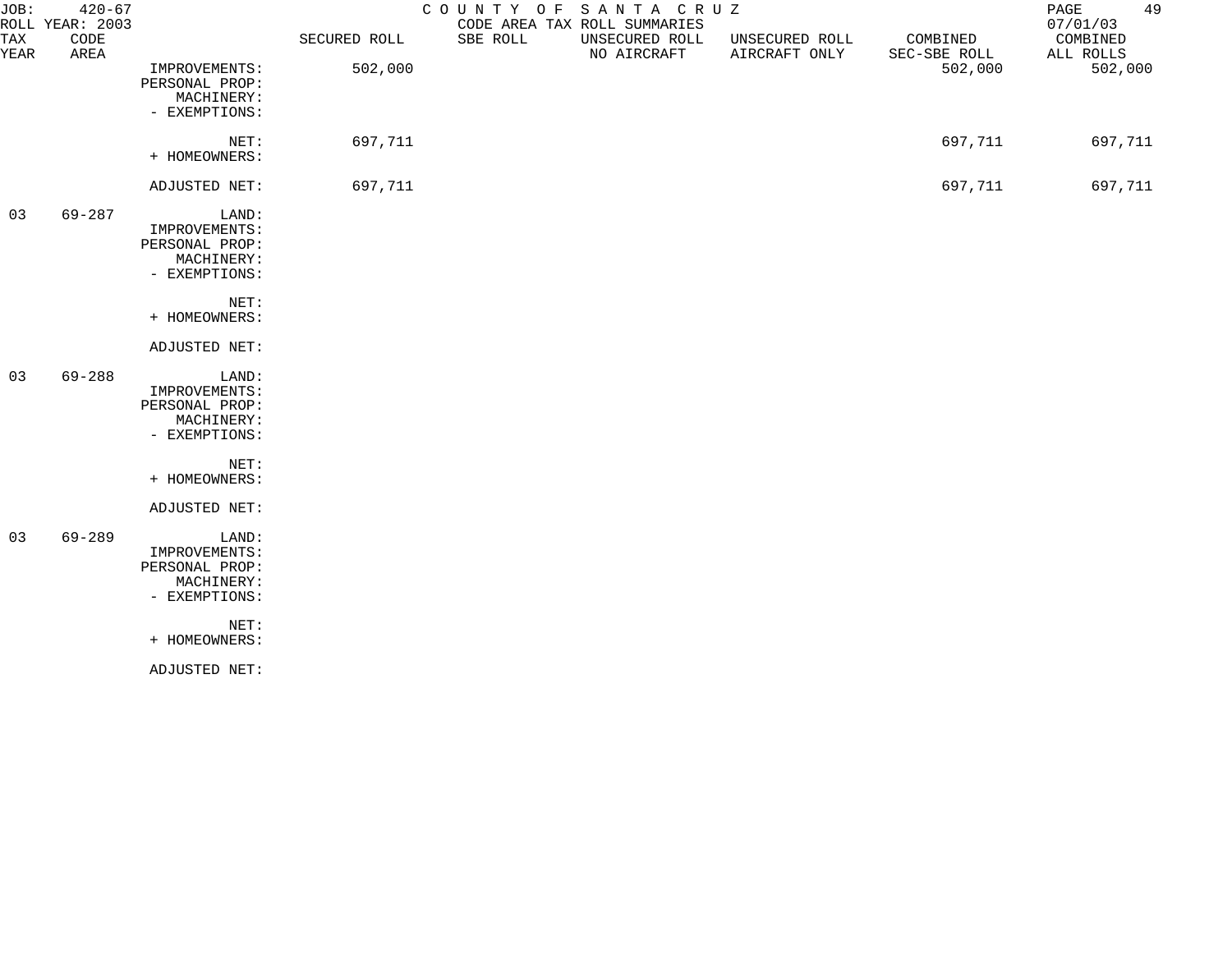| JOB:        | $420 - 67$<br>ROLL YEAR: 2003 |                                 |               | COUNTY OF SANTA CRUZ<br>CODE AREA TAX ROLL SUMMARIES |                               |                                 |                          | 50<br>PAGE<br>07/01/03 |
|-------------|-------------------------------|---------------------------------|---------------|------------------------------------------------------|-------------------------------|---------------------------------|--------------------------|------------------------|
| TAX<br>YEAR | CODE<br>AREA                  |                                 | SECURED ROLL  | SBE ROLL                                             | UNSECURED ROLL<br>NO AIRCRAFT | UNSECURED ROLL<br>AIRCRAFT ONLY | COMBINED<br>SEC-SBE ROLL | COMBINED<br>ALL ROLLS  |
| 03          | $73 - 001$                    | LAND:                           | 85,004,480    |                                                      |                               |                                 | 85,004,480               | 85,004,480             |
|             |                               | IMPROVEMENTS:                   | 83, 435, 359  |                                                      |                               |                                 | 83, 435, 359             | 83, 435, 359           |
|             |                               | PERSONAL PROP:                  | 129,153       |                                                      | 672,194                       |                                 |                          | 801,347                |
|             |                               | MACHINERY:                      |               |                                                      |                               |                                 | 129,153                  |                        |
|             |                               | - EXEMPTIONS:                   | 3,843,530     |                                                      |                               |                                 | 3,843,530                | 3,843,530              |
|             |                               | NET:                            | 164,725,462   |                                                      | 672,194                       |                                 | 164,725,462              | 165, 397, 656          |
|             |                               | + HOMEOWNERS:                   | 2,427,600     |                                                      |                               |                                 | 2,427,600                | 2,427,600              |
|             |                               | ADJUSTED NET:                   | 167, 153, 062 |                                                      | 672,194                       |                                 | 167, 153, 062            | 167,825,256            |
| 03          | $73 - 002$                    | LAND:                           | 431,896       |                                                      |                               |                                 | 431,896                  | 431,896                |
|             |                               | IMPROVEMENTS:                   | 418,583       |                                                      |                               |                                 | 418,583                  | 418,583                |
|             |                               | PERSONAL PROP:                  |               |                                                      |                               |                                 |                          |                        |
|             |                               | MACHINERY:                      |               |                                                      |                               |                                 |                          |                        |
|             |                               | - EXEMPTIONS:                   | 14,000        |                                                      |                               |                                 | 14,000                   | 14,000                 |
|             |                               | NET:                            | 836,479       |                                                      |                               |                                 | 836,479                  | 836,479                |
|             |                               | + HOMEOWNERS:                   | 14,000        |                                                      |                               |                                 | 14,000                   | 14,000                 |
|             |                               | ADJUSTED NET:                   | 850,479       |                                                      |                               |                                 | 850,479                  | 850,479                |
| 03          | $73 - 003$                    | LAND:                           | 82,496        |                                                      |                               |                                 | 82,496                   | 82,496                 |
|             |                               | IMPROVEMENTS:<br>PERSONAL PROP: | 389,285       |                                                      |                               |                                 | 389,285                  | 389,285                |
|             |                               | MACHINERY:                      |               |                                                      |                               |                                 |                          |                        |
|             |                               | - EXEMPTIONS:                   | 14,000        |                                                      |                               |                                 | 14,000                   | 14,000                 |
|             |                               | NET:                            | 457,781       |                                                      |                               |                                 | 457,781                  | 457,781                |
|             |                               | + HOMEOWNERS:                   | 14,000        |                                                      |                               |                                 | 14,000                   | 14,000                 |
|             |                               | ADJUSTED NET:                   | 471,781       |                                                      |                               |                                 | 471,781                  | 471,781                |
| 03          | $73 - 004$                    | LAND:                           | 584,573       |                                                      |                               |                                 | 584,573                  | 584,573                |
|             |                               | IMPROVEMENTS:                   | 730,124       |                                                      |                               |                                 | 730,124                  | 730,124                |
|             |                               | PERSONAL PROP:<br>MACHINERY:    |               |                                                      |                               |                                 |                          |                        |
|             |                               | - EXEMPTIONS:                   | 21,000        |                                                      |                               |                                 | 21,000                   | 21,000                 |
|             |                               | NET:                            | 1,293,697     |                                                      |                               |                                 | 1,293,697                | 1,293,697              |
|             |                               | + HOMEOWNERS:                   | 21,000        |                                                      |                               |                                 | 21,000                   | 21,000                 |
|             |                               | ADJUSTED NET:                   | 1,314,697     |                                                      |                               |                                 | 1,314,697                | 1,314,697              |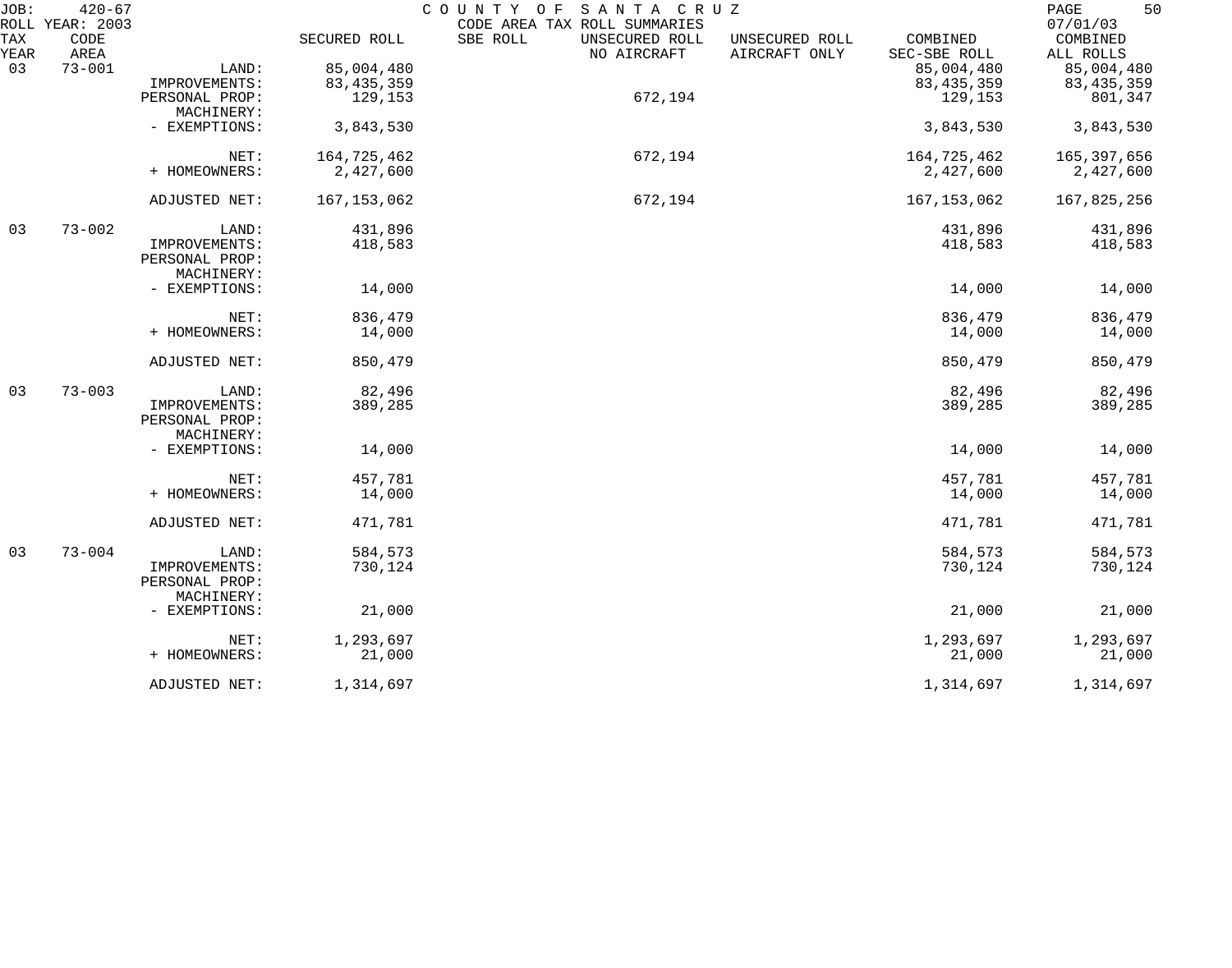| JOB:<br>ROLL | $420 - 67$<br>YEAR: 2003 |                                                                         |                                  | COUNTY OF | SANTA CRUZ<br>CODE AREA TAX ROLL SUMMARIES |                                 |                                  | 51<br>PAGE<br>07/01/03           |
|--------------|--------------------------|-------------------------------------------------------------------------|----------------------------------|-----------|--------------------------------------------|---------------------------------|----------------------------------|----------------------------------|
| TAX<br>YEAR  | CODE<br>AREA             |                                                                         | SECURED ROLL                     | SBE ROLL  | UNSECURED ROLL<br>NO AIRCRAFT              | UNSECURED ROLL<br>AIRCRAFT ONLY | COMBINED<br>SEC-SBE ROLL         | COMBINED<br>ALL ROLLS            |
| 03           | $73 - 005$               | LAND:<br>IMPROVEMENTS:<br>PERSONAL PROP:<br>MACHINERY:<br>- EXEMPTIONS: | 79,528<br>44,648                 |           |                                            |                                 | 79,528<br>44,648                 | 79,528<br>44,648                 |
|              |                          | NET:<br>+ HOMEOWNERS:                                                   | 124,176                          |           |                                            |                                 | 124,176                          | 124,176                          |
|              |                          | ADJUSTED NET:                                                           | 124,176                          |           |                                            |                                 | 124,176                          | 124,176                          |
| 03           | $79 - 001$               | LAND:<br>IMPROVEMENTS:<br>PERSONAL PROP:<br>MACHINERY:                  | 3, 311, 013<br>3, 272, 527       |           |                                            |                                 | 3, 311, 013<br>3, 272, 527       | 3, 311, 013<br>3, 272, 527       |
|              |                          | - EXEMPTIONS:                                                           | 113,278                          |           |                                            |                                 | 113,278                          | 113,278                          |
|              |                          | NET:<br>+ HOMEOWNERS:                                                   | 6,470,262<br>112,000             |           |                                            |                                 | 6,470,262<br>112,000             | 6,470,262<br>112,000             |
|              |                          | ADJUSTED NET:                                                           | 6,582,262                        |           |                                            |                                 | 6,582,262                        | 6,582,262                        |
| 03           | $79 - 002$               | LAND:<br>IMPROVEMENTS:<br>PERSONAL PROP:<br>MACHINERY:<br>- EXEMPTIONS: |                                  |           |                                            |                                 |                                  |                                  |
|              |                          | NET:<br>+ HOMEOWNERS:                                                   |                                  |           |                                            |                                 |                                  |                                  |
|              |                          | ADJUSTED NET:                                                           |                                  |           |                                            |                                 |                                  |                                  |
| 03           | $79 - 004$               | LAND:<br>IMPROVEMENTS:<br>PERSONAL PROP:<br>MACHINERY:                  | 9,093,311<br>6,418,842<br>23,647 |           |                                            |                                 | 9,093,311<br>6,418,842<br>23,647 | 9,093,311<br>6,418,842<br>23,647 |
|              |                          | - EXEMPTIONS:                                                           | 242,229                          |           |                                            |                                 | 242,229                          | 242,229                          |
|              |                          | NET:                                                                    | 15, 293, 571                     |           |                                            |                                 | 15, 293, 571                     | 15, 293, 571                     |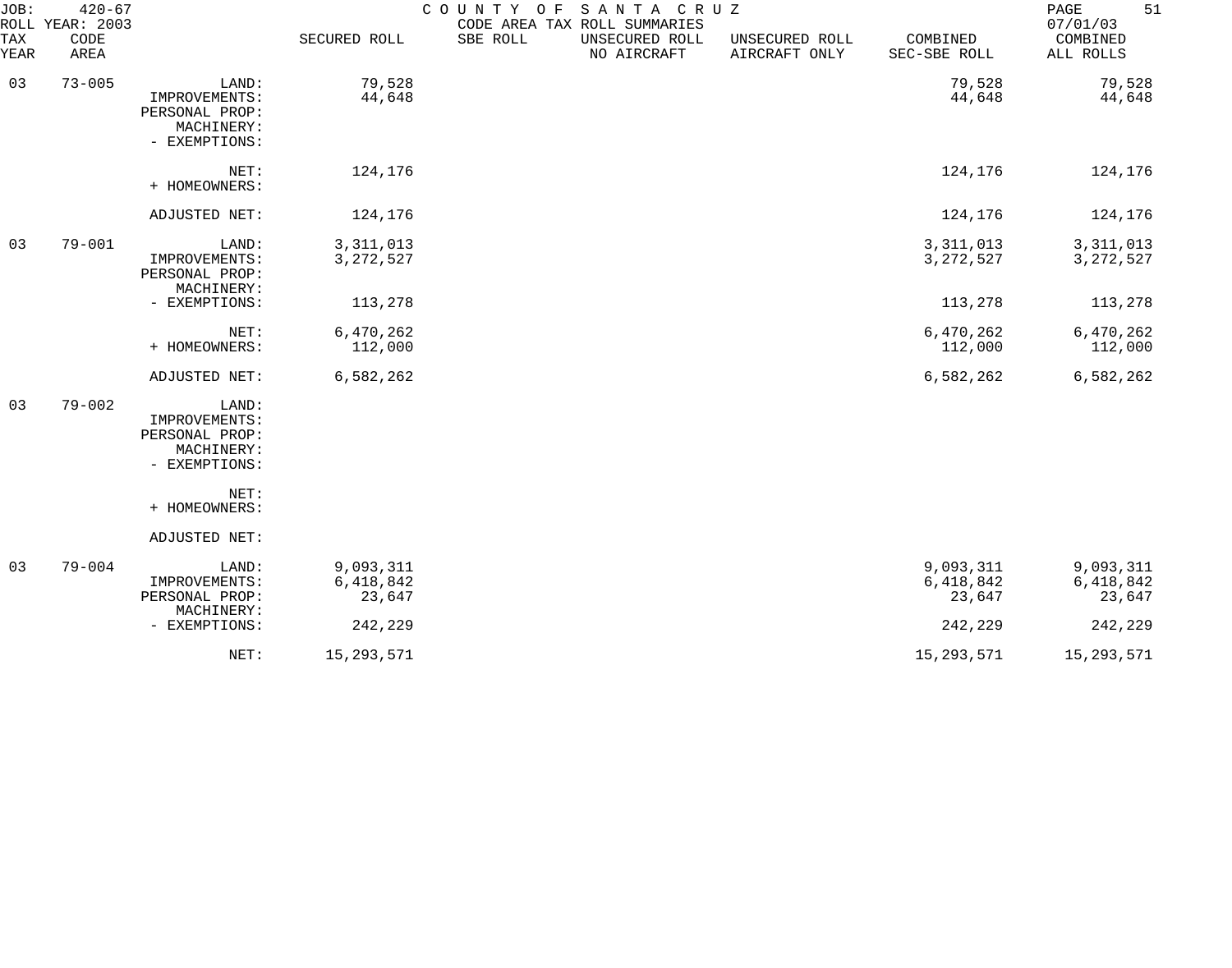| JOB:        | $420 - 67$<br>ROLL YEAR: 2003 |                                               |              | COUNTY OF<br>CODE AREA TAX ROLL SUMMARIES | SANTA CRUZ                    |                                 |                          | 52<br>PAGE<br>07/01/03 |
|-------------|-------------------------------|-----------------------------------------------|--------------|-------------------------------------------|-------------------------------|---------------------------------|--------------------------|------------------------|
| TAX<br>YEAR | CODE<br>AREA                  |                                               | SECURED ROLL | SBE ROLL                                  | UNSECURED ROLL<br>NO AIRCRAFT | UNSECURED ROLL<br>AIRCRAFT ONLY | COMBINED<br>SEC-SBE ROLL | COMBINED<br>ALL ROLLS  |
|             |                               | + HOMEOWNERS:                                 | 238,000      |                                           |                               |                                 | 238,000                  | 238,000                |
|             |                               | ADJUSTED NET:                                 | 15,531,571   |                                           |                               |                                 | 15,531,571               | 15,531,571             |
| 03          | $79 - 012$                    | LAND:                                         | 901,803      |                                           |                               |                                 | 901,803                  | 901,803                |
|             |                               | IMPROVEMENTS:<br>PERSONAL PROP:<br>MACHINERY: | 737,238      |                                           |                               |                                 | 737,238                  | 737,238                |
|             |                               | - EXEMPTIONS:                                 | 7,000        |                                           |                               |                                 | 7,000                    | 7,000                  |
|             |                               | NET:                                          | 1,632,041    |                                           |                               |                                 | 1,632,041                | 1,632,041              |
|             |                               | + HOMEOWNERS:                                 | 7,000        |                                           |                               |                                 | 7,000                    | 7,000                  |
|             |                               | ADJUSTED NET:                                 | 1,639,041    |                                           |                               |                                 | 1,639,041                | 1,639,041              |
| 03          | $79 - 014$                    | LAND:                                         | 2,543,629    |                                           |                               |                                 | 2,543,629                | 2,543,629              |
|             |                               | IMPROVEMENTS:<br>PERSONAL PROP:<br>MACHINERY: | 2,025,865    |                                           |                               |                                 | 2,025,865                | 2,025,865              |
|             |                               | - EXEMPTIONS:                                 | 30,673       |                                           |                               |                                 | 30,673                   | 30,673                 |
|             |                               | NET:                                          | 4,538,821    |                                           |                               |                                 | 4,538,821                | 4,538,821              |
|             |                               | + HOMEOWNERS:                                 | 28,000       |                                           |                               |                                 | 28,000                   | 28,000                 |
|             |                               | ADJUSTED NET:                                 | 4,566,821    |                                           |                               |                                 | 4,566,821                | 4,566,821              |
| 03          | $79 - 030$                    | LAND:                                         | 11, 283, 269 |                                           |                               |                                 | 11, 283, 269             | 11,283,269             |
|             |                               | IMPROVEMENTS:<br>PERSONAL PROP:               | 11,677,920   |                                           | 18,050                        |                                 | 11,677,920               | 11,677,920<br>18,050   |
|             |                               | MACHINERY:                                    |              |                                           |                               |                                 |                          |                        |
|             |                               | - EXEMPTIONS:                                 | 334,832      |                                           |                               |                                 | 334,832                  | 334,832                |
|             |                               | NET:                                          | 22,626,357   |                                           | 18,050                        |                                 | 22,626,357               | 22,644,407             |
|             |                               | + HOMEOWNERS:                                 | 334,600      |                                           |                               |                                 | 334,600                  | 334,600                |
|             |                               | ADJUSTED NET:                                 | 22,960,957   |                                           | 18,050                        |                                 | 22,960,957               | 22,979,007             |
| 03          | $79 - 031$                    | LAND:                                         | 17,496,032   |                                           |                               |                                 | 17,496,032               | 17,496,032             |
|             |                               | IMPROVEMENTS:<br>PERSONAL PROP:<br>MACHINERY: | 19,592,596   |                                           | 61,446                        |                                 | 19,592,596               | 19,592,596<br>61,446   |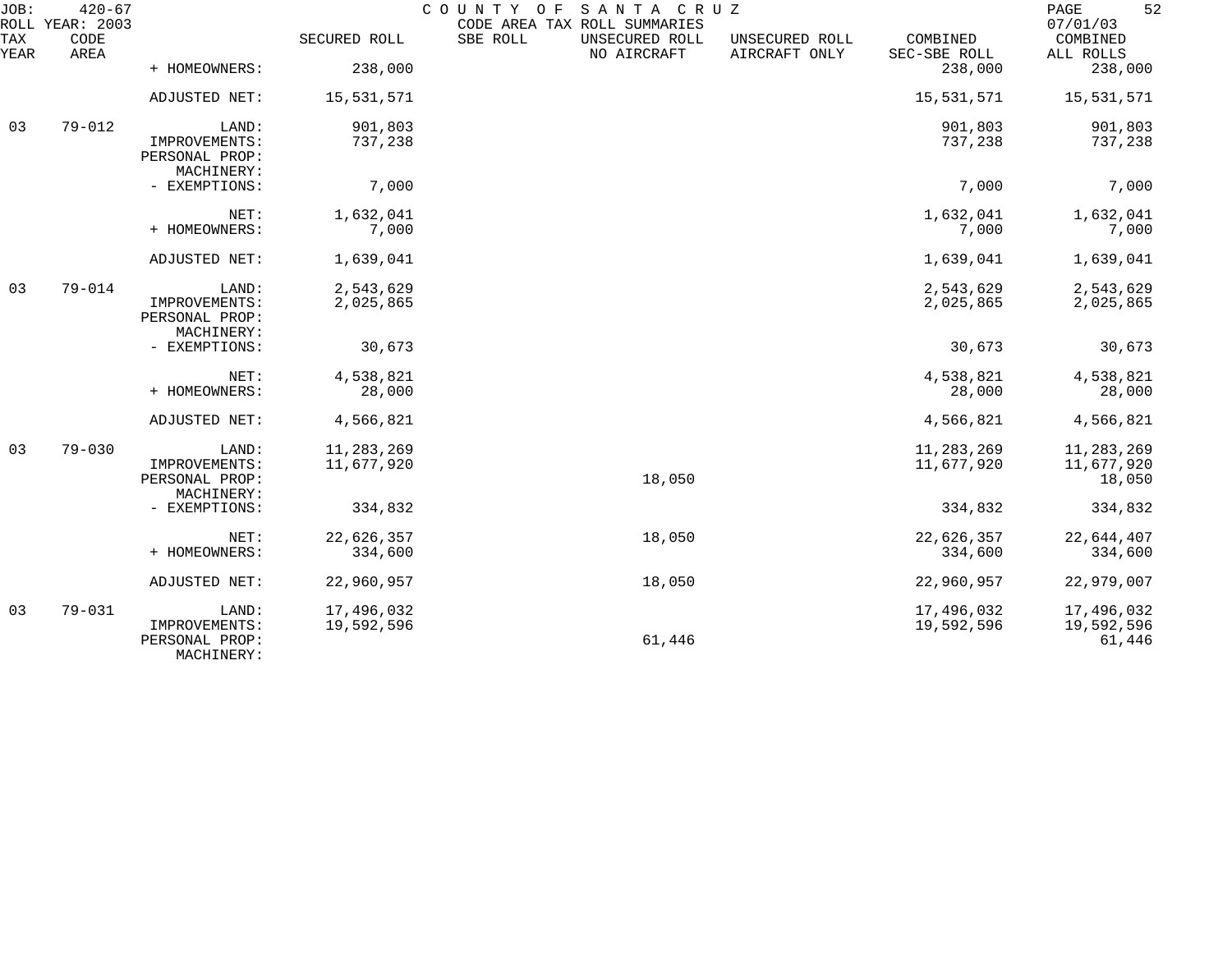| JOB:        | $420 - 67$<br>ROLL YEAR: 2003 |                              |               | COUNTY OF SANTA CRUZ<br>CODE AREA TAX ROLL SUMMARIES |                                 |                          | 53<br>PAGE<br>07/01/03 |
|-------------|-------------------------------|------------------------------|---------------|------------------------------------------------------|---------------------------------|--------------------------|------------------------|
| TAX<br>YEAR | CODE<br>AREA                  |                              | SECURED ROLL  | SBE ROLL<br>UNSECURED ROLL<br>NO AIRCRAFT            | UNSECURED ROLL<br>AIRCRAFT ONLY | COMBINED<br>SEC-SBE ROLL | COMBINED<br>ALL ROLLS  |
|             |                               | - EXEMPTIONS:                | 534,356       |                                                      |                                 | 534,356                  | 534,356                |
|             |                               | NET:                         | 36, 554, 272  | 61,446                                               |                                 | 36, 554, 272             | 36,615,718             |
|             |                               | + HOMEOWNERS:                | 532,000       |                                                      |                                 | 532,000                  | 532,000                |
|             |                               | ADJUSTED NET:                | 37,086,272    | 61,446                                               |                                 | 37,086,272               | 37, 147, 718           |
| 03          | $79 - 032$                    | LAND:                        | 207, 327, 377 |                                                      |                                 | 207, 327, 377            | 207, 327, 377          |
|             |                               | IMPROVEMENTS:                | 197, 225, 850 | 72,459                                               |                                 | 197, 225, 850            | 197,298,309            |
|             |                               | PERSONAL PROP:<br>MACHINERY: | 4,700         | 720,657                                              |                                 | 4,700                    | 725,357                |
|             |                               | - EXEMPTIONS:                | 6,256,256     |                                                      |                                 | 6, 256, 256              | 6,256,256              |
|             |                               | NET:                         | 398, 301, 671 | 793,116                                              |                                 | 398,301,671              | 399,094,787            |
|             |                               | + HOMEOWNERS:                | 5,101,600     |                                                      |                                 | 5,101,600                | 5,101,600              |
|             |                               |                              |               |                                                      |                                 |                          |                        |
|             |                               | ADJUSTED NET:                | 403, 403, 271 | 793,116                                              |                                 | 403, 403, 271            | 404,196,387            |
| 03          | $79 - 033$                    | LAND:                        | 13, 161, 738  |                                                      |                                 | 13, 161, 738             | 13, 161, 738           |
|             |                               | IMPROVEMENTS:                | 13,568,726    |                                                      |                                 | 13,568,726               | 13,568,726             |
|             |                               | PERSONAL PROP:               |               | 49,580                                               |                                 |                          | 49,580                 |
|             |                               | MACHINERY:                   |               |                                                      |                                 |                          |                        |
|             |                               | - EXEMPTIONS:                | 362,775       |                                                      |                                 | 362,775                  | 362,775                |
|             |                               |                              |               |                                                      |                                 |                          |                        |
|             |                               | NET:                         | 26, 367, 689  | 49,580                                               |                                 | 26, 367, 689             | 26, 417, 269           |
|             |                               | + HOMEOWNERS:                | 362,600       |                                                      |                                 | 362,600                  | 362,600                |
|             |                               | ADJUSTED NET:                | 26,730,289    | 49,580                                               |                                 | 26,730,289               | 26,779,869             |
| 03          | $79 - 034$                    | LAND:                        | 1,189,603     |                                                      |                                 | 1,189,603                | 1,189,603              |
|             |                               | IMPROVEMENTS:                | 1,604,612     |                                                      |                                 | 1,604,612                | 1,604,612              |
|             |                               | PERSONAL PROP:               |               | 18,571                                               |                                 |                          | 18,571                 |
|             |                               | MACHINERY:                   |               |                                                      |                                 |                          |                        |
|             |                               | - EXEMPTIONS:                | 35,000        |                                                      |                                 | 35,000                   | 35,000                 |
|             |                               | NET:                         | 2,759,215     | 18,571                                               |                                 | 2,759,215                | 2,777,786              |
|             |                               | + HOMEOWNERS:                | 35,000        |                                                      |                                 | 35,000                   | 35,000                 |
|             |                               | ADJUSTED NET:                | 2,794,215     | 18,571                                               |                                 | 2,794,215                | 2,812,786              |
| 03          | $79 - 035$                    | LAND:                        | 2,103,386     |                                                      |                                 | 2,103,386                | 2,103,386              |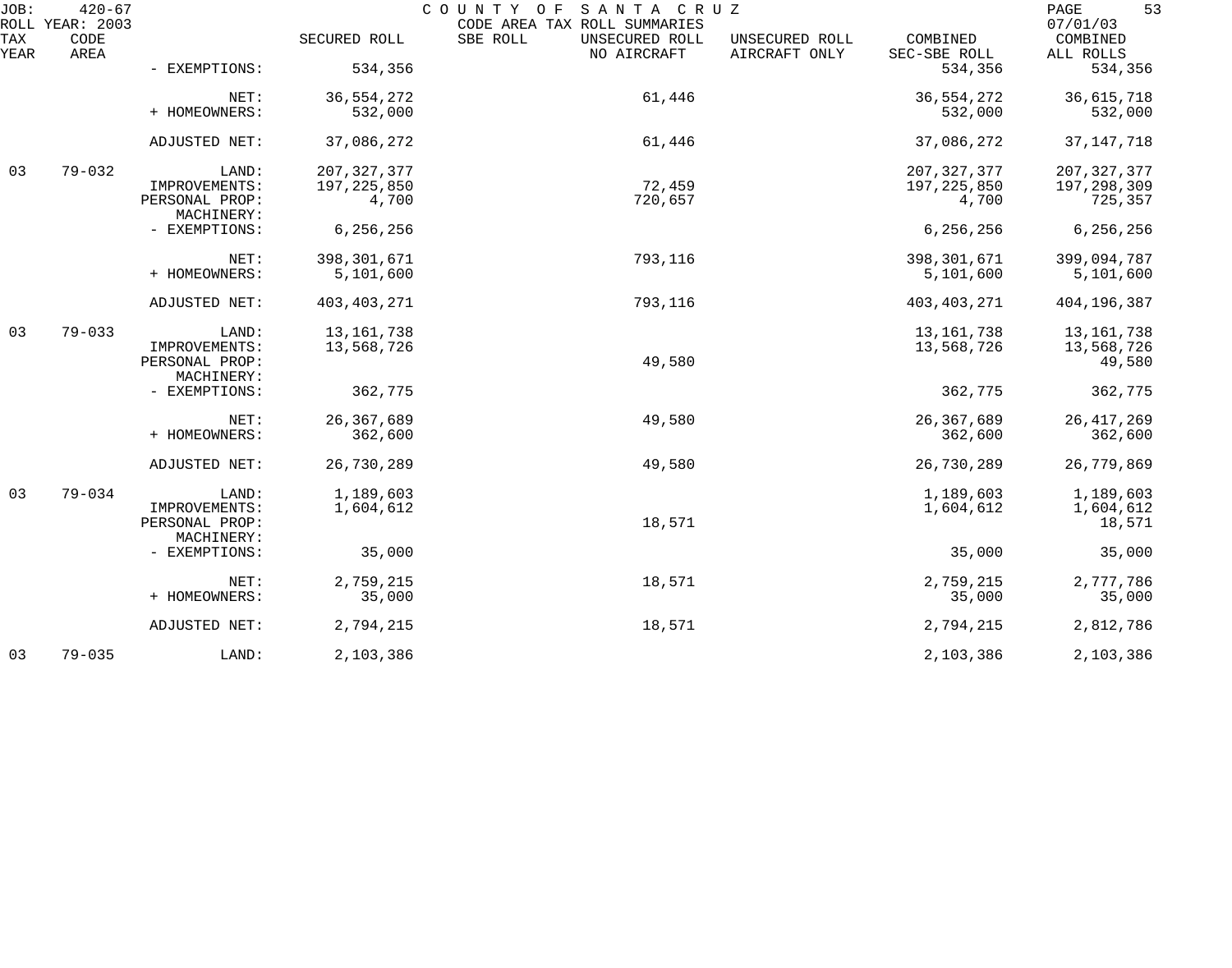| JOB:        | $420 - 67$<br>ROLL YEAR: 2003 |                                                        |                    | COUNTY OF<br>CODE AREA TAX ROLL SUMMARIES | SANTA CRUZ                    |                                 |                          | 54<br>PAGE<br>07/01/03 |
|-------------|-------------------------------|--------------------------------------------------------|--------------------|-------------------------------------------|-------------------------------|---------------------------------|--------------------------|------------------------|
| TAX<br>YEAR | CODE<br>AREA                  |                                                        | SECURED ROLL       | SBE ROLL                                  | UNSECURED ROLL<br>NO AIRCRAFT | UNSECURED ROLL<br>AIRCRAFT ONLY | COMBINED<br>SEC-SBE ROLL | COMBINED<br>ALL ROLLS  |
|             |                               | IMPROVEMENTS:<br>PERSONAL PROP:<br>MACHINERY:          | 1,269,053          |                                           |                               |                                 | 1,269,053                | 1,269,053              |
|             |                               | - EXEMPTIONS:                                          | 56,500             |                                           |                               |                                 | 56,500                   | 56,500                 |
|             |                               | NET:                                                   | 3, 315, 939        |                                           |                               |                                 | 3, 315, 939              | 3, 315, 939            |
|             |                               | + HOMEOWNERS:                                          | 56,000             |                                           |                               |                                 | 56,000                   | 56,000                 |
|             |                               | ADJUSTED NET:                                          | 3,371,939          |                                           |                               |                                 | 3,371,939                | 3, 371, 939            |
| 03          | $79 - 036$                    | LAND:<br>IMPROVEMENTS:<br>PERSONAL PROP:<br>MACHINERY: | 123,171<br>518,278 |                                           |                               |                                 | 123,171<br>518,278       | 123,171<br>518,278     |
|             |                               | - EXEMPTIONS:                                          | 14,000             |                                           |                               |                                 | 14,000                   | 14,000                 |
|             |                               | NET:<br>+ HOMEOWNERS:                                  | 627,449<br>14,000  |                                           |                               |                                 | 627,449<br>14,000        | 627,449<br>14,000      |
|             |                               | ADJUSTED NET:                                          | 641,449            |                                           |                               |                                 | 641,449                  | 641,449                |
| 03          | $79 - 037$                    | LAND:<br>IMPROVEMENTS:<br>PERSONAL PROP:<br>MACHINERY: | 157,170<br>213,337 |                                           |                               |                                 | 157,170<br>213,337       | 157,170<br>213,337     |
|             |                               | - EXEMPTIONS:                                          | 7,000              |                                           |                               |                                 | 7,000                    | 7,000                  |
|             |                               | NET:<br>+ HOMEOWNERS:                                  | 363,507<br>7,000   |                                           |                               |                                 | 363,507<br>7,000         | 363,507<br>7,000       |
|             |                               | ADJUSTED NET:                                          | 370,507            |                                           |                               |                                 | 370,507                  | 370,507                |
| 03          | $82 - 003$                    | LAND:<br>IMPROVEMENTS:<br>PERSONAL PROP:               |                    |                                           |                               |                                 |                          |                        |

 MACHINERY: - EXEMPTIONS:

NET:

+ HOMEOWNERS:

ADJUSTED NET: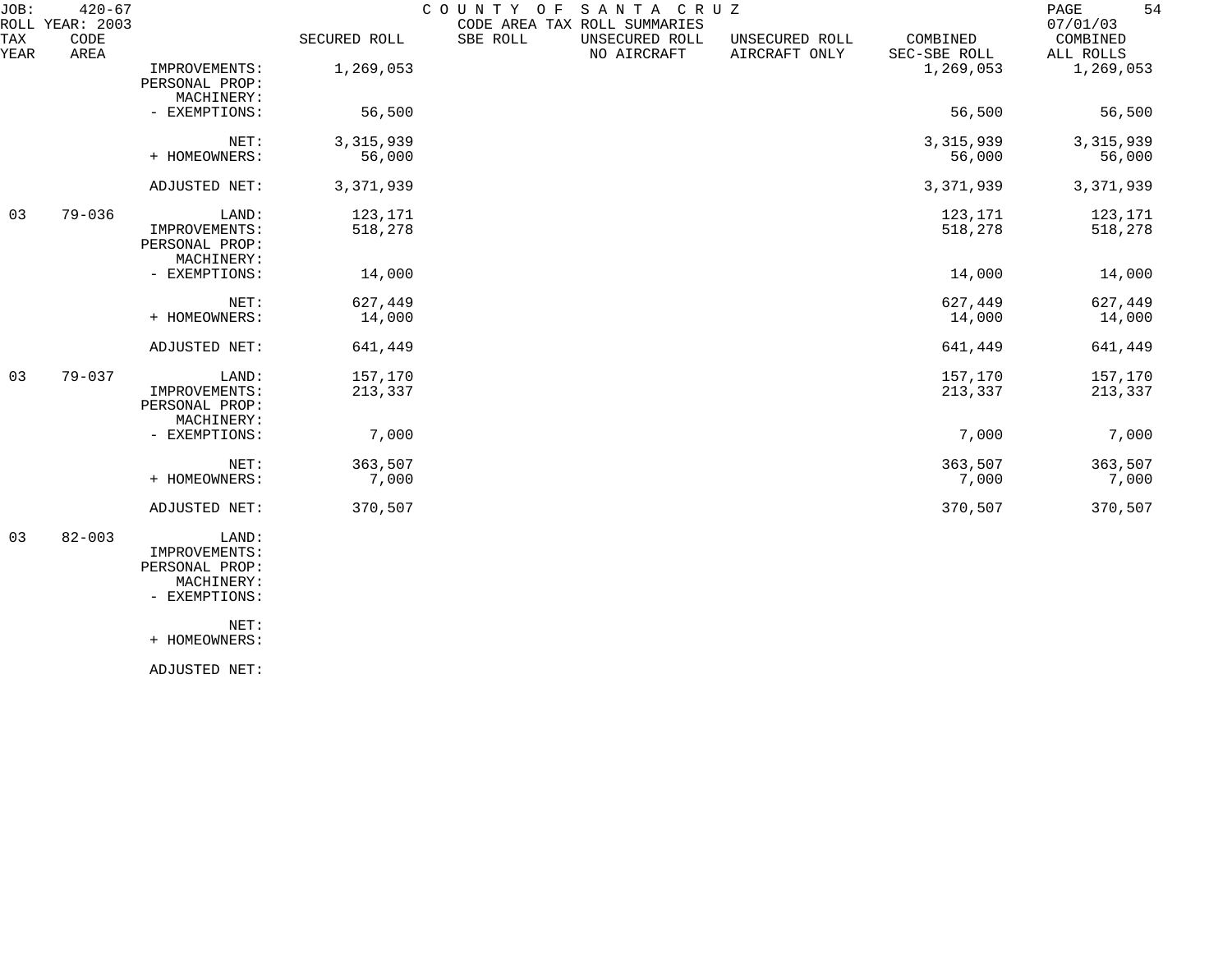| JOB: | $420 - 67$      |                |               | COUNTY OF SANTA CRUZ |                              |                |               | 55<br>PAGE    |
|------|-----------------|----------------|---------------|----------------------|------------------------------|----------------|---------------|---------------|
|      | ROLL YEAR: 2003 |                |               |                      | CODE AREA TAX ROLL SUMMARIES |                |               | 07/01/03      |
| TAX  | CODE            |                | SECURED ROLL  | SBE ROLL             | UNSECURED ROLL               | UNSECURED ROLL | COMBINED      | COMBINED      |
| YEAR | AREA            |                |               |                      | NO AIRCRAFT                  | AIRCRAFT ONLY  | SEC-SBE ROLL  | ALL ROLLS     |
| 03   | $82 - 040$      | LAND:          | 983, 594, 589 | 277,214              | 2,765,055                    |                | 983, 871, 803 | 986,636,858   |
|      |                 | IMPROVEMENTS:  | 792, 417, 497 | 23,659               | 4,506,307                    |                | 792, 441, 156 | 796,947,463   |
|      |                 | PERSONAL PROP: | 3,385,762     | 13,544               | 16,321,194                   |                | 3,399,306     | 19,720,500    |
|      |                 | MACHINERY:     | 295,206       |                      |                              |                | 295,206       | 295,206       |
|      |                 | - EXEMPTIONS:  | 42, 456, 897  |                      | 1,068,812                    |                | 42,456,897    | 43,525,709    |
|      |                 | NET:           | 1,737,236,157 | 314,417              | 22,523,744                   |                | 1,737,550,574 | 1,760,074,318 |
|      |                 | + HOMEOWNERS:  | 22,641,891    |                      |                              |                | 22,641,891    | 22,641,891    |
|      |                 | ADJUSTED NET:  | 1,759,878,048 |                      | 22,523,744                   |                | 1,760,192,465 | 1,782,716,209 |
| 03   | $83 - 002$      | LAND:          | 8,661,144     |                      |                              |                | 8,661,144     | 8,661,144     |
|      |                 | IMPROVEMENTS:  | 7,723,762     |                      | 102,879                      |                | 7,723,762     | 7,826,641     |
|      |                 | PERSONAL PROP: |               |                      | 1,129,828                    |                |               | 1,129,828     |
|      |                 | MACHINERY:     |               |                      |                              |                |               |               |
|      |                 | - EXEMPTIONS:  | 315,758       |                      |                              |                | 315,758       | 315,758       |
|      |                 | NET:           | 16,069,148    |                      | 1,232,707                    |                | 16,069,148    | 17,301,855    |
|      |                 | + HOMEOWNERS:  | 231,000       |                      |                              |                | 231,000       | 231,000       |
|      |                 | ADJUSTED NET:  | 16,300,148    |                      | 1,232,707                    |                | 16,300,148    | 17,532,855    |
| 03   | $83 - 010$      | LAND:          | 67,708,900    |                      |                              |                | 67,708,900    | 67,708,900    |
|      |                 | IMPROVEMENTS:  | 65, 457, 843  |                      | 2,449,119                    |                | 65, 457, 843  | 67,906,962    |
|      |                 | PERSONAL PROP: | 120,417       |                      | 333,323                      |                | 120,417       | 453,740       |
|      |                 | MACHINERY:     |               |                      |                              |                |               |               |
|      |                 | - EXEMPTIONS:  | 3,484,028     |                      |                              |                | 3,484,028     | 3,484,028     |
|      |                 | NET:           | 129,803,132   |                      | 2,782,442                    |                | 129,803,132   | 132,585,574   |
|      |                 | + HOMEOWNERS:  | 1,908,200     |                      |                              |                | 1,908,200     | 1,908,200     |
|      |                 |                |               |                      |                              |                |               |               |
|      |                 | ADJUSTED NET:  | 131,711,332   |                      | 2,782,442                    |                | 131,711,332   | 134,493,774   |
|      |                 |                |               |                      |                              |                |               |               |

 03 86-000 LAND: IMPROVEMENTS: PERSONAL PROP: MACHINERY:

- EXEMPTIONS:

NET:

+ HOMEOWNERS:

ADJUSTED NET: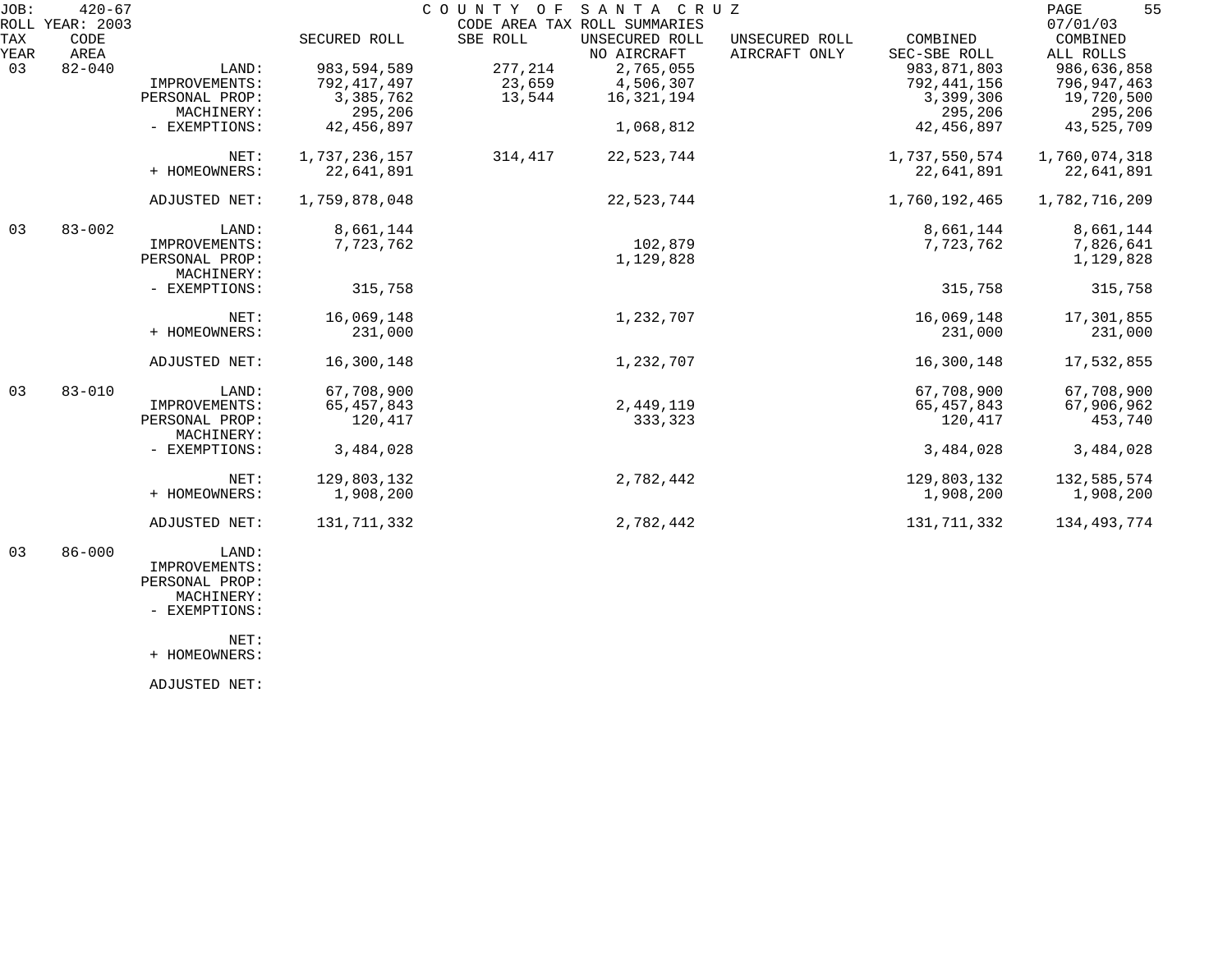| JOB:        | $420 - 67$<br>ROLL YEAR: 2003 |                              |              | COUNTY OF | SANTA CRUZ<br>CODE AREA TAX ROLL SUMMARIES |                                 |                          | 56<br>PAGE<br>07/01/03 |
|-------------|-------------------------------|------------------------------|--------------|-----------|--------------------------------------------|---------------------------------|--------------------------|------------------------|
| TAX<br>YEAR | CODE<br>AREA                  |                              | SECURED ROLL | SBE ROLL  | UNSECURED ROLL<br>NO AIRCRAFT              | UNSECURED ROLL<br>AIRCRAFT ONLY | COMBINED<br>SEC-SBE ROLL | COMBINED<br>ALL ROLLS  |
| 03          | $86 - 003$                    | LAND:                        | 5,660,196    |           |                                            |                                 | 5,660,196                | 5,660,196              |
|             |                               | IMPROVEMENTS:                | 5,073,989    |           | 326,932                                    |                                 | 5,073,989                | 5,400,921              |
|             |                               | PERSONAL PROP:<br>MACHINERY: | 7,000        |           | 274,700                                    |                                 | 7,000                    | 281,700                |
|             |                               | - EXEMPTIONS:                | 241,157      |           |                                            |                                 | 241,157                  | 241,157                |
|             |                               | NET:                         | 10,500,028   |           | 601,632                                    |                                 | 10,500,028               | 11,101,660             |
|             |                               | + HOMEOWNERS:                | 208,662      |           |                                            |                                 | 208,662                  | 208,662                |
|             |                               | ADJUSTED NET:                | 10,708,690   |           | 601,632                                    |                                 | 10,708,690               | 11,310,322             |
| 03          | $86 - 020$                    | LAND:                        | 3,410,699    | 5,903     |                                            |                                 | 3,416,602                | 3,416,602              |
|             |                               | IMPROVEMENTS:                | 2,761,928    | 4,432     | 159,587                                    |                                 | 2,766,360                | 2,925,947              |
|             |                               | PERSONAL PROP:<br>MACHINERY: |              | 2,537     | 330,410                                    |                                 | 2,537                    | 332,947                |
|             |                               | - EXEMPTIONS:                | 207,324      |           |                                            |                                 | 207,324                  | 207,324                |
|             |                               | NET:                         | 5,965,303    | 12,872    | 489,997                                    |                                 | 5,978,175                | 6,468,172              |
|             |                               | + HOMEOWNERS:                | 172,686      |           |                                            |                                 | 172,686                  | 172,686                |
|             |                               | ADJUSTED NET:                | 6,137,989    |           | 489,997                                    |                                 | 6,150,861                | 6,640,858              |
| 03          | $86 - 021$                    | LAND:                        | 596,694      | 663       |                                            |                                 | 597,357                  | 597,357                |
|             |                               | IMPROVEMENTS:                | 996,302      | 498       |                                            |                                 | 996,800                  | 996,800                |
|             |                               | PERSONAL PROP:               | 7,020,636    | 285       |                                            |                                 | 7,020,921                | 7,020,921              |
|             |                               | MACHINERY:                   | 54,745,033   |           |                                            |                                 | 54,745,033               | 54,745,033             |
|             |                               | - EXEMPTIONS:                | 205,902      |           |                                            |                                 | 205,902                  | 205,902                |
|             |                               | NET:                         | 63, 152, 763 | 1,446     |                                            |                                 | 63, 154, 209             | 63, 154, 209           |
|             |                               | + HOMEOWNERS:                |              |           |                                            |                                 |                          |                        |
|             |                               | ADJUSTED NET:                | 63, 152, 763 |           |                                            |                                 | 63, 154, 209             | 63, 154, 209           |
| 03          | $86 - 022$                    | LAND:                        | 24,057,642   | 64,657    | 26,308                                     |                                 | 24, 122, 299             | 24, 148, 607           |
|             |                               | IMPROVEMENTS:                | 14,964,028   | 1,995     | 7,840,117                                  |                                 | 14,966,023               | 22,806,140             |
|             |                               | PERSONAL PROP:<br>MACHINERY: | 90,301       | 1,142     | 2,546,084                                  |                                 | 91,443                   | 2,637,527              |
|             |                               | - EXEMPTIONS:                | 5,632,182    |           |                                            |                                 | 5,632,182                | 5,632,182              |
|             |                               | NET:                         | 33, 479, 789 | 67,794    | 10,412,509                                 |                                 | 33, 547, 583             | 43,960,092             |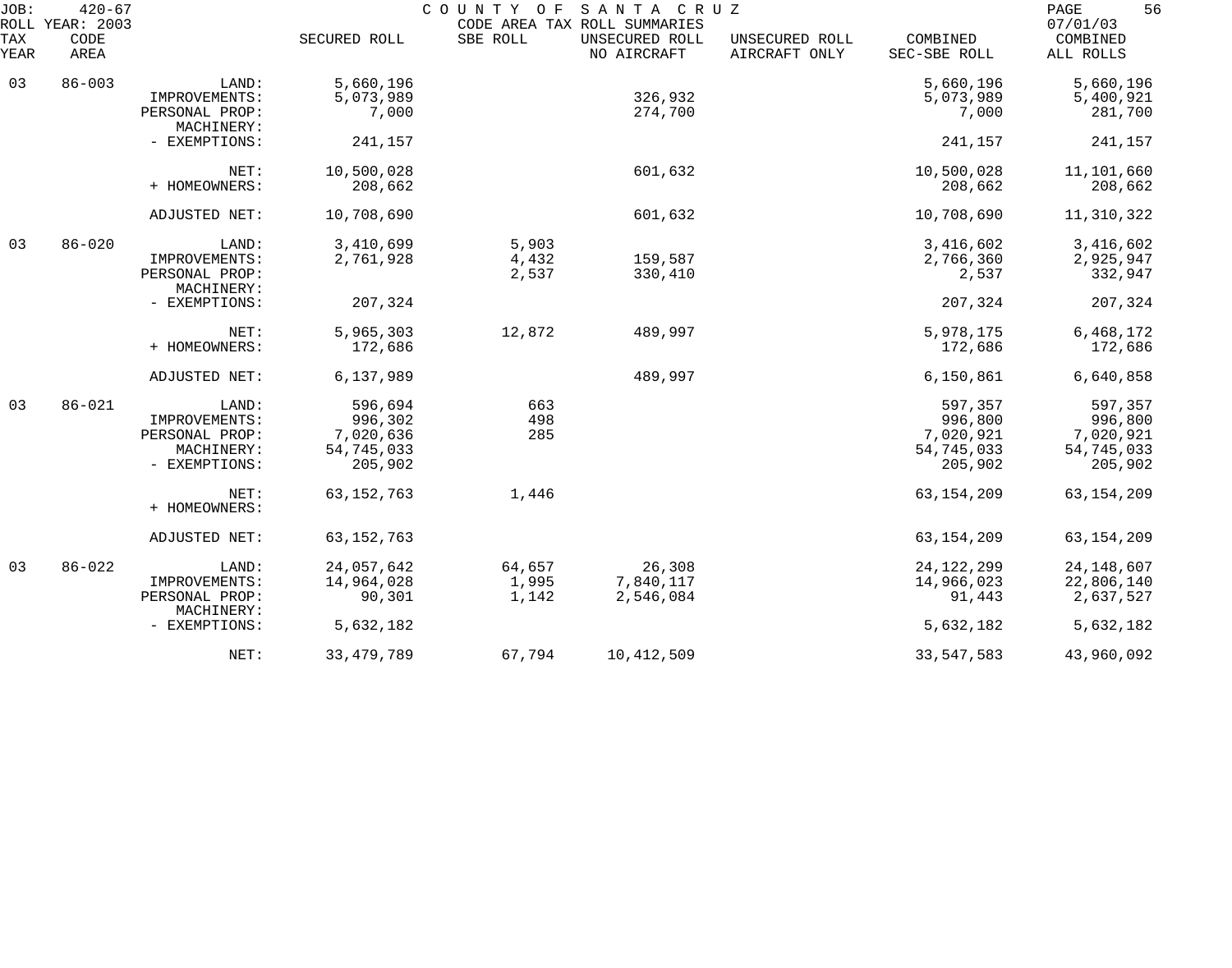| JOB:        | $420 - 67$<br>ROLL YEAR: 2003 |                                               |              | COUNTY OF<br>SANTA CRUZ<br>CODE AREA TAX ROLL SUMMARIES |                                 |                          | 57<br>PAGE<br>07/01/03 |
|-------------|-------------------------------|-----------------------------------------------|--------------|---------------------------------------------------------|---------------------------------|--------------------------|------------------------|
| TAX<br>YEAR | CODE<br>AREA                  |                                               | SECURED ROLL | SBE ROLL<br>UNSECURED ROLL<br>NO AIRCRAFT               | UNSECURED ROLL<br>AIRCRAFT ONLY | COMBINED<br>SEC-SBE ROLL | COMBINED<br>ALL ROLLS  |
|             |                               | + HOMEOWNERS:                                 | 350,000      |                                                         |                                 | 350,000                  | 350,000                |
|             |                               | ADJUSTED NET:                                 | 33,829,789   | 10,412,509                                              |                                 | 33,897,583               | 44,310,092             |
| 03          | $86 - 023$                    | LAND:                                         | 4,024,763    |                                                         |                                 | 4,024,763                | 4,024,763              |
|             |                               | IMPROVEMENTS:                                 | 2,070,021    |                                                         |                                 | 2,070,021                | 2,070,021              |
|             |                               | PERSONAL PROP:<br>MACHINERY:                  | 102,913      |                                                         |                                 | 102,913                  | 102,913                |
|             |                               | - EXEMPTIONS:                                 | 548,889      |                                                         |                                 | 548,889                  | 548,889                |
|             |                               | NET:                                          | 5,648,808    |                                                         |                                 | 5,648,808                | 5,648,808              |
|             |                               | + HOMEOWNERS:                                 | 91,000       |                                                         |                                 | 91,000                   | 91,000                 |
|             |                               | ADJUSTED NET:                                 | 5,739,808    |                                                         |                                 | 5,739,808                | 5,739,808              |
| 03          | $90 - 004$                    | LAND:                                         | 783,082      |                                                         |                                 | 783,082                  | 783,082                |
|             |                               | IMPROVEMENTS:<br>PERSONAL PROP:<br>MACHINERY: | 906,074      |                                                         |                                 | 906,074                  | 906,074                |
|             |                               | - EXEMPTIONS:                                 | 36,061       |                                                         |                                 | 36,061                   | 36,061                 |
|             |                               | NET:                                          | 1,653,095    |                                                         |                                 | 1,653,095                | 1,653,095              |
|             |                               | + HOMEOWNERS:                                 | 35,000       |                                                         |                                 | 35,000                   | 35,000                 |
|             |                               | ADJUSTED NET:                                 | 1,688,095    |                                                         |                                 | 1,688,095                | 1,688,095              |
| 03          | $90 - 008$                    | LAND:                                         | 3, 374, 335  | 395,710                                                 |                                 | 3, 374, 335              | 3,770,045              |
|             |                               | IMPROVEMENTS:                                 | 6,941,398    | 3,908,420                                               |                                 | 6,941,398                | 10,849,818             |
|             |                               | PERSONAL PROP:                                | 1,921,377    | 15,041                                                  |                                 | 1,921,377                | 1,936,418              |
|             |                               | MACHINERY:                                    | 1,442,914    |                                                         |                                 | 1,442,914                | 1,442,914              |
|             |                               | - EXEMPTIONS:                                 | 1,459,928    |                                                         |                                 | 1,459,928                | 1,459,928              |
|             |                               | NET:                                          | 12,220,096   | 4,319,171                                               |                                 | 12,220,096               | 16,539,267             |
|             |                               | + HOMEOWNERS:                                 |              |                                                         |                                 |                          |                        |
|             |                               | ADJUSTED NET:                                 | 12,220,096   | 4,319,171                                               |                                 | 12,220,096               | 16,539,267             |
| 03          | $90 - 009$                    | LAND:                                         | 371,359      |                                                         |                                 | 371,359                  | 371,359                |
|             |                               | IMPROVEMENTS:<br>PERSONAL PROP:<br>MACHINERY: | 96,900       | 5,700                                                   |                                 | 96,900                   | 96,900<br>5,700        |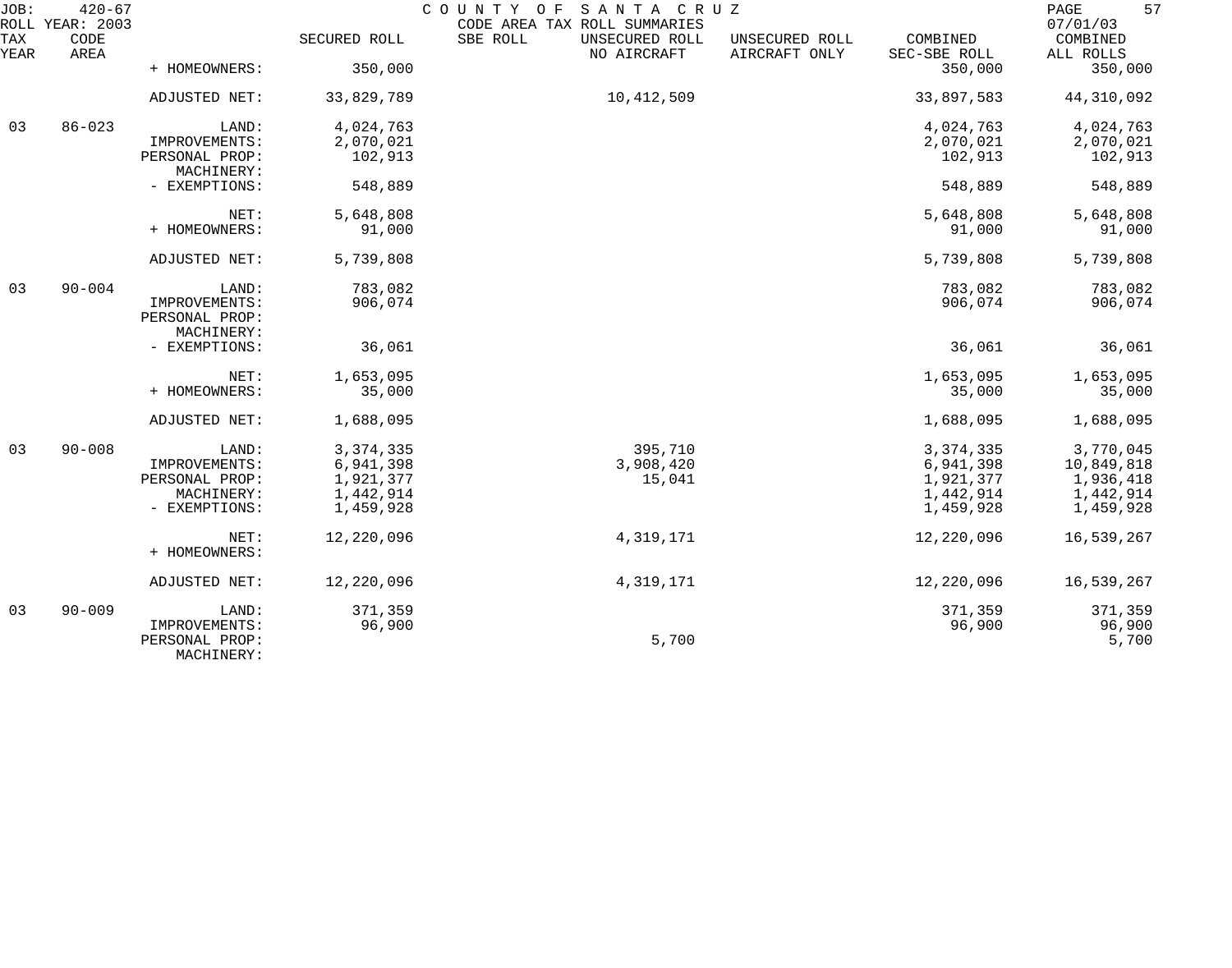| JOB:        | $420 - 67$<br>ROLL YEAR: 2003 |                                                                         |                                                                | COUNTY OF                  | SANTA CRUZ<br>CODE AREA TAX ROLL SUMMARIES |                                 |                                                                | 58<br>PAGE<br>07/01/03                                             |
|-------------|-------------------------------|-------------------------------------------------------------------------|----------------------------------------------------------------|----------------------------|--------------------------------------------|---------------------------------|----------------------------------------------------------------|--------------------------------------------------------------------|
| TAX<br>YEAR | CODE<br>AREA                  |                                                                         | SECURED ROLL                                                   | SBE ROLL                   | UNSECURED ROLL<br>NO AIRCRAFT              | UNSECURED ROLL<br>AIRCRAFT ONLY | COMBINED<br>SEC-SBE ROLL                                       | COMBINED<br>ALL ROLLS                                              |
|             |                               | - EXEMPTIONS:                                                           | 466                                                            |                            |                                            |                                 | 466                                                            | 466                                                                |
|             |                               | NET:<br>+ HOMEOWNERS:                                                   | 467,793                                                        |                            | 5,700                                      |                                 | 467,793                                                        | 473,493                                                            |
|             |                               | ADJUSTED NET:                                                           | 467,793                                                        |                            | 5,700                                      |                                 | 467,793                                                        | 473,493                                                            |
| 03          | $90 - 010$                    | LAND:<br>IMPROVEMENTS:<br>PERSONAL PROP:<br>MACHINERY:<br>- EXEMPTIONS: | 182,722,843<br>174,675,420<br>3,806,030<br>7,005<br>25,406,607 | 44,029<br>26,878<br>23,072 | 2,529,535<br>1,519,243<br>4,936,044        |                                 | 182,766,872<br>174,702,298<br>3,829,102<br>7,005<br>25,406,607 | 185, 296, 407<br>176, 221, 541<br>8,765,146<br>7,005<br>25,406,607 |
|             |                               | NET:<br>+ HOMEOWNERS:                                                   | 335,804,691<br>6, 212, 128                                     | 93,979                     | 8,984,822                                  |                                 | 335,898,670<br>6, 212, 128                                     | 344,883,492<br>6, 212, 128                                         |
|             |                               | ADJUSTED NET:                                                           | 342,016,819                                                    |                            | 8,984,822                                  |                                 | 342, 110, 798                                                  | 351,095,620                                                        |
| 03          | $90 - 011$                    | LAND:<br>IMPROVEMENTS:<br>PERSONAL PROP:<br>MACHINERY:                  | 2, 255, 329<br>2,485,983                                       |                            | 14,000                                     |                                 | 2, 255, 329<br>2,485,983                                       | 2, 255, 329<br>2,485,983<br>14,000                                 |
|             |                               | - EXEMPTIONS:                                                           | 89,267                                                         |                            |                                            |                                 | 89,267                                                         | 89,267                                                             |
|             |                               | NET:<br>+ HOMEOWNERS:                                                   | 4,652,045<br>70,000                                            |                            | 14,000                                     |                                 | 4,652,045<br>70,000                                            | 4,666,045<br>70,000                                                |
|             |                               | ADJUSTED NET:                                                           | 4,722,045                                                      |                            | 14,000                                     |                                 | 4,722,045                                                      | 4,736,045                                                          |
| 03          | $90 - 014$                    | LAND:<br>IMPROVEMENTS:<br>PERSONAL PROP:                                | 1,019,294<br>102,500                                           |                            |                                            |                                 | 1,019,294<br>102,500                                           | 1,019,294<br>102,500                                               |
|             |                               | MACHINERY:<br>- EXEMPTIONS:                                             | 9,218                                                          |                            |                                            |                                 | 9,218                                                          | 9,218                                                              |
|             |                               | NET:<br>+ HOMEOWNERS:                                                   | 1,112,576<br>7,000                                             |                            |                                            |                                 | 1,112,576<br>7,000                                             | 1,112,576<br>7,000                                                 |
|             |                               | ADJUSTED NET:                                                           | 1,119,576                                                      |                            |                                            |                                 | 1,119,576                                                      | 1,119,576                                                          |
| 03          | $90 - 015$                    | LAND:                                                                   | 3,642,426                                                      |                            |                                            |                                 | 3,642,426                                                      | 3,642,426                                                          |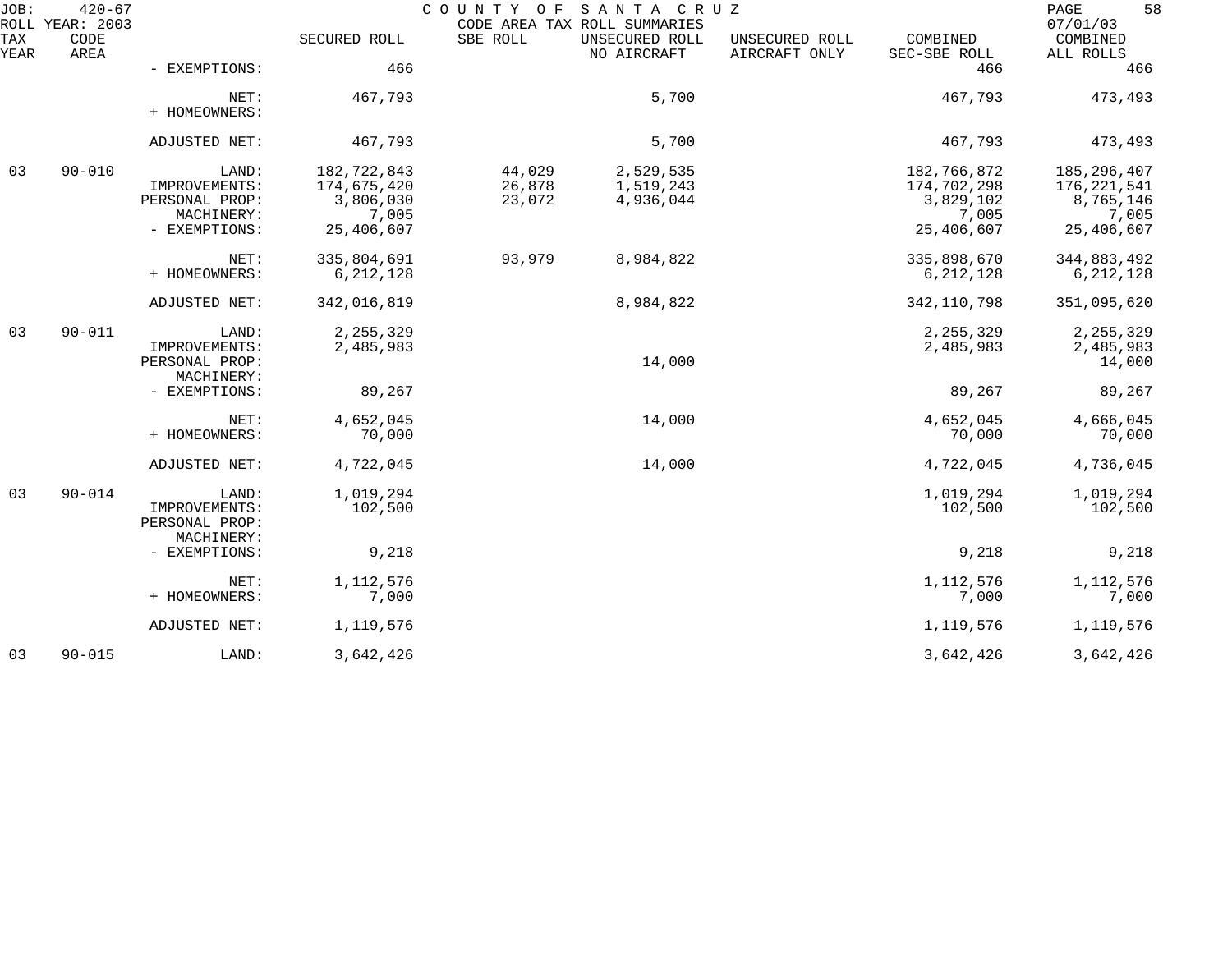| JOB:        | $420 - 67$<br>ROLL YEAR: 2003 |                                                        |                          | COUNTY OF | SANTA CRUZ<br>CODE AREA TAX ROLL SUMMARIES |                                 |                          | 59<br>PAGE<br>07/01/03             |
|-------------|-------------------------------|--------------------------------------------------------|--------------------------|-----------|--------------------------------------------|---------------------------------|--------------------------|------------------------------------|
| TAX<br>YEAR | CODE<br>AREA                  |                                                        | SECURED ROLL             | SBE ROLL  | UNSECURED ROLL<br>NO AIRCRAFT              | UNSECURED ROLL<br>AIRCRAFT ONLY | COMBINED<br>SEC-SBE ROLL | COMBINED<br>ALL ROLLS              |
|             |                               | IMPROVEMENTS:<br>PERSONAL PROP:<br>MACHINERY:          | 3,458,950                |           |                                            |                                 | 3,458,950                | 3,458,950                          |
|             |                               | - EXEMPTIONS:                                          | 67,536                   |           |                                            |                                 | 67,536                   | 67,536                             |
|             |                               | NET:<br>+ HOMEOWNERS:                                  | 7,033,840<br>63,000      |           |                                            |                                 | 7,033,840<br>63,000      | 7,033,840<br>63,000                |
|             |                               | ADJUSTED NET:                                          | 7,096,840                |           |                                            |                                 | 7,096,840                | 7,096,840                          |
| 03          | $90 - 017$                    | LAND:<br>IMPROVEMENTS:<br>PERSONAL PROP:<br>MACHINERY: | 640                      |           |                                            |                                 | 640                      | 640                                |
|             |                               | - EXEMPTIONS:                                          | 640                      |           |                                            |                                 | 640                      | 640                                |
|             |                               | NET:<br>+ HOMEOWNERS:                                  |                          |           |                                            |                                 |                          |                                    |
|             |                               | ADJUSTED NET:                                          |                          |           |                                            |                                 |                          |                                    |
| 03          | $90 - 019$                    | LAND:<br>IMPROVEMENTS:<br>PERSONAL PROP:<br>MACHINERY: | 216,863<br>118,223       |           |                                            |                                 | 216,863<br>118,223       | 216,863<br>118,223                 |
|             |                               | - EXEMPTIONS:                                          | 7,000                    |           |                                            |                                 | 7,000                    | 7,000                              |
|             |                               | NET:<br>+ HOMEOWNERS:                                  | 328,086<br>7,000         |           |                                            |                                 | 328,086<br>7,000         | 328,086<br>7,000                   |
|             |                               | ADJUSTED NET:                                          | 335,086                  |           |                                            |                                 | 335,086                  | 335,086                            |
| 03          | $90 - 020$                    | LAND:<br>IMPROVEMENTS:<br>PERSONAL PROP:<br>MACHINERY: | 41,660,727<br>32,005,396 |           | 1,986<br>93,643                            |                                 | 41,660,727<br>32,005,396 | 41,660,727<br>32,007,382<br>93,643 |
|             |                               | - EXEMPTIONS:                                          | 3, 147, 411              |           |                                            |                                 | 3, 147, 411              | 3, 147, 411                        |
|             |                               | NET:<br>+ HOMEOWNERS:                                  | 70,518,712<br>2,063,600  |           | 95,629                                     |                                 | 70,518,712<br>2,063,600  | 70,614,341<br>2,063,600            |
|             |                               | ADJUSTED NET:                                          | 72,582,312               |           | 95,629                                     |                                 | 72,582,312               | 72,677,941                         |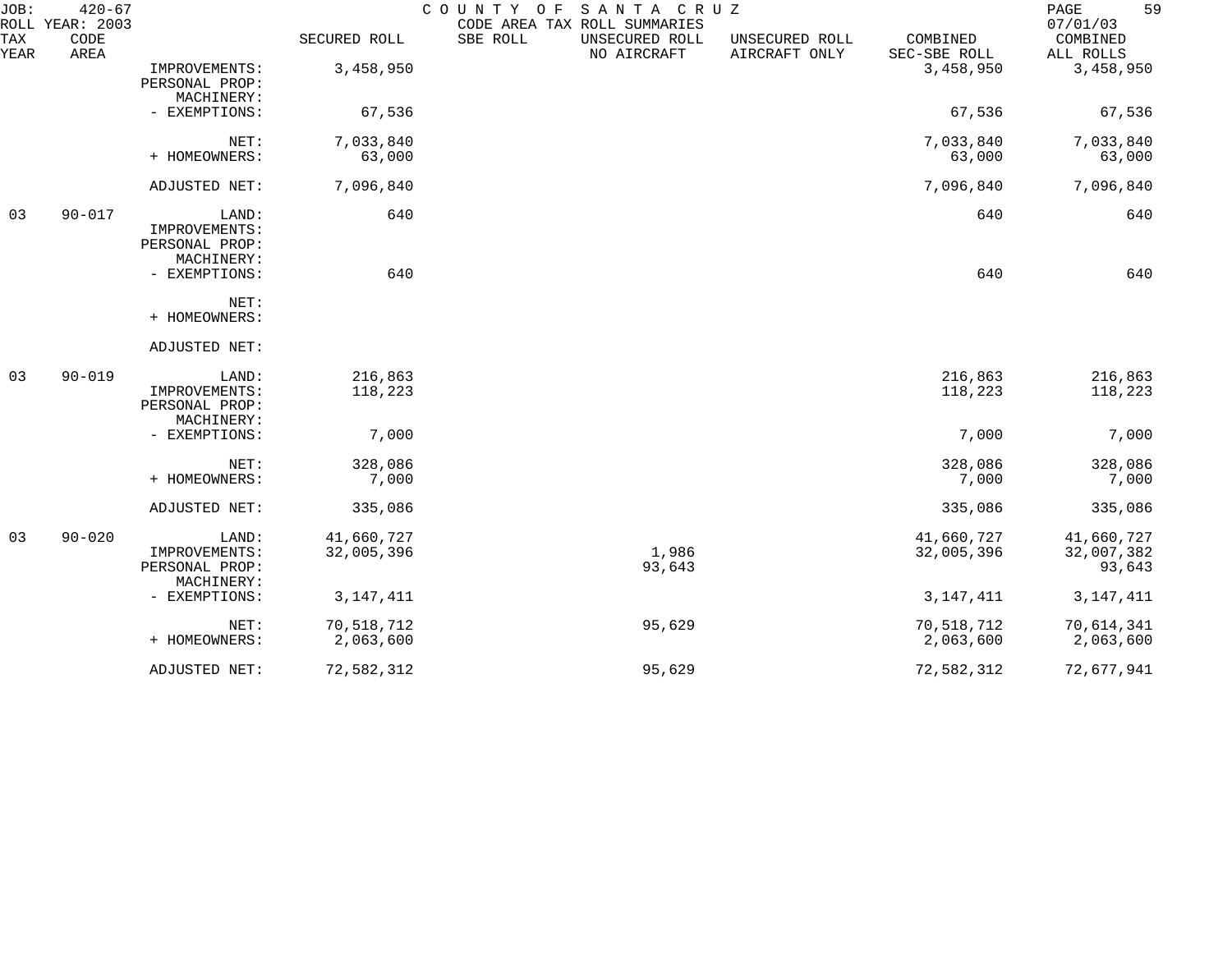| JOB:        | $420 - 67$<br>ROLL YEAR: 2003 |                |              | COUNTY OF<br>SANTA CRUZ<br>CODE AREA TAX ROLL SUMMARIES |                                                             | 60<br>PAGE<br>07/01/03 |
|-------------|-------------------------------|----------------|--------------|---------------------------------------------------------|-------------------------------------------------------------|------------------------|
| TAX<br>YEAR | CODE<br>AREA                  |                | SECURED ROLL | SBE ROLL<br>UNSECURED ROLL<br>NO AIRCRAFT               | COMBINED<br>UNSECURED ROLL<br>AIRCRAFT ONLY<br>SEC-SBE ROLL | COMBINED<br>ALL ROLLS  |
| 03          | $90 - 024$                    | LAND:          | 2,514,107    |                                                         | 2,514,107                                                   | 2,514,107              |
|             |                               | IMPROVEMENTS:  | 2,994,273    |                                                         | 2,994,273                                                   | 2,994,273              |
|             |                               | PERSONAL PROP: |              |                                                         |                                                             |                        |
|             |                               | MACHINERY:     |              |                                                         |                                                             |                        |
|             |                               | - EXEMPTIONS:  | 1,463,041    |                                                         | 1,463,041                                                   | 1,463,041              |
|             |                               | NET:           | 4,045,339    |                                                         | 4,045,339                                                   | 4,045,339              |
|             |                               | + HOMEOWNERS:  | 91,000       |                                                         | 91,000                                                      | 91,000                 |
|             |                               | ADJUSTED NET:  | 4,136,339    |                                                         | 4,136,339                                                   | 4,136,339              |
| 03          | $90 - 026$                    | LAND:          | 10,322,979   |                                                         | 10,322,979                                                  | 10,322,979             |
|             |                               | IMPROVEMENTS:  | 11,081,247   |                                                         | 11,081,247                                                  | 11,081,247             |
|             |                               | PERSONAL PROP: |              | 191,078                                                 |                                                             | 191,078                |
|             |                               | MACHINERY:     |              |                                                         |                                                             |                        |
|             |                               | - EXEMPTIONS:  | 420,798      |                                                         | 420,798                                                     | 420,798                |
|             |                               | NET:           | 20,983,428   | 191,078                                                 | 20,983,428                                                  | 21, 174, 506           |
|             |                               | + HOMEOWNERS:  | 418,600      |                                                         | 418,600                                                     | 418,600                |
|             |                               | ADJUSTED NET:  | 21,402,028   | 191,078                                                 | 21,402,028                                                  | 21,593,106             |
| 03          | $90 - 029$                    | LAND:          | 1,123,520    |                                                         | 1,123,520                                                   | 1,123,520              |
|             |                               | IMPROVEMENTS:  | 1,494,098    |                                                         | 1,494,098                                                   | 1,494,098              |
|             |                               | PERSONAL PROP: |              |                                                         |                                                             |                        |
|             |                               | MACHINERY:     |              |                                                         |                                                             |                        |
|             |                               | - EXEMPTIONS:  | 63,000       |                                                         | 63,000                                                      | 63,000                 |
|             |                               | NET:           | 2,554,618    |                                                         | 2,554,618                                                   | 2,554,618              |
|             |                               | + HOMEOWNERS:  | 63,000       |                                                         | 63,000                                                      | 63,000                 |
|             |                               | ADJUSTED NET:  | 2,617,618    |                                                         | 2,617,618                                                   | 2,617,618              |
| 03          | $90 - 031$                    | LAND:          | 118,781,337  |                                                         | 118,781,337                                                 | 118,781,337            |
|             |                               | IMPROVEMENTS:  | 120,571,953  | 208,103                                                 | 120,571,953                                                 | 120,780,056            |
|             |                               | PERSONAL PROP: | 559,923      | 740,469                                                 | 559,923                                                     | 1,300,392              |
|             |                               | MACHINERY:     | 21,558       |                                                         | 21,558                                                      | 21,558                 |
|             |                               | - EXEMPTIONS:  | 8,094,672    | 81,235                                                  | 8,094,672                                                   | 8,175,907              |
|             |                               | NET:           | 231,840,099  | 867,337                                                 | 231,840,099                                                 | 232,707,436            |
|             |                               | + HOMEOWNERS:  | 4,758,600    |                                                         | 4,758,600                                                   | 4,758,600              |
|             |                               | ADJUSTED NET:  | 236,598,699  | 867,337                                                 | 236,598,699                                                 | 237,466,036            |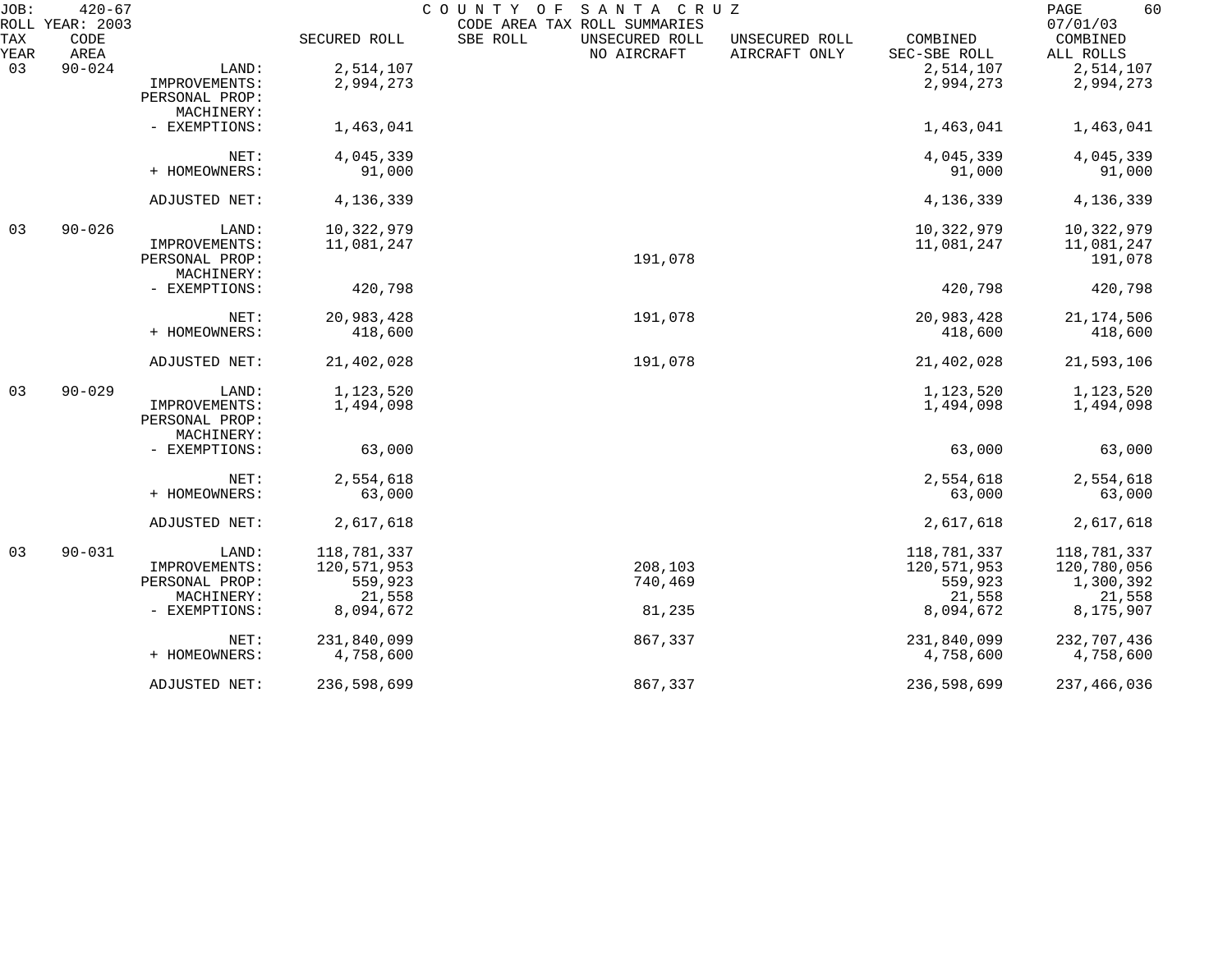| JOB:<br>ROLL | $420 - 67$<br>YEAR: 2003 |                                                                         |                          | COUNTY OF | SANTA CRUZ<br>CODE AREA TAX ROLL SUMMARIES |                                 |                          | 61<br>PAGE<br>07/01/03              |
|--------------|--------------------------|-------------------------------------------------------------------------|--------------------------|-----------|--------------------------------------------|---------------------------------|--------------------------|-------------------------------------|
| TAX<br>YEAR  | CODE<br>AREA             |                                                                         | SECURED ROLL             | SBE ROLL  | UNSECURED ROLL<br>NO AIRCRAFT              | UNSECURED ROLL<br>AIRCRAFT ONLY | COMBINED<br>SEC-SBE ROLL | COMBINED<br>ALL ROLLS               |
| 03           | $90 - 032$               | LAND:<br>IMPROVEMENTS:<br>PERSONAL PROP:<br>MACHINERY:<br>- EXEMPTIONS: | 39,646                   |           |                                            |                                 | 39,646                   | 39,646                              |
|              |                          | NET:<br>+ HOMEOWNERS:                                                   | 39,646                   |           |                                            |                                 | 39,646                   | 39,646                              |
|              |                          | ADJUSTED NET:                                                           | 39,646                   |           |                                            |                                 | 39,646                   | 39,646                              |
| 03           | $90 - 033$               | LAND:<br>IMPROVEMENTS:<br>PERSONAL PROP:<br>MACHINERY:                  | 590,035<br>631,968       |           |                                            |                                 | 590,035<br>631,968       | 590,035<br>631,968                  |
|              |                          | - EXEMPTIONS:                                                           | 39,056                   |           |                                            |                                 | 39,056                   | 39,056                              |
|              |                          | NET:<br>+ HOMEOWNERS:                                                   | 1,182,947<br>14,000      |           |                                            |                                 | 1,182,947<br>14,000      | 1,182,947<br>14,000                 |
|              |                          | ADJUSTED NET:                                                           | 1,196,947                |           |                                            |                                 | 1,196,947                | 1,196,947                           |
| 03           | $90 - 036$               | LAND:<br>IMPROVEMENTS:<br>PERSONAL PROP:<br>MACHINERY:                  | 7,017                    |           |                                            |                                 | 7,017                    | 7,017                               |
|              |                          | - EXEMPTIONS:                                                           | 291                      |           |                                            |                                 | 291                      | 291                                 |
|              |                          | NET:<br>+ HOMEOWNERS:                                                   | 6,726                    |           |                                            |                                 | 6,726                    | 6,726                               |
|              |                          | ADJUSTED NET:                                                           | 6,726                    |           |                                            |                                 | 6,726                    | 6,726                               |
| 03           | $90 - 037$               | LAND:<br>IMPROVEMENTS:<br>PERSONAL PROP:<br>MACHINERY:                  | 29,830,353<br>31,886,682 |           | 277,261                                    |                                 | 29,830,353<br>31,886,682 | 29,830,353<br>31,886,682<br>277,261 |
|              |                          | - EXEMPTIONS:                                                           | 1,192,272                |           |                                            |                                 | 1,192,272                | 1,192,272                           |
|              |                          | NET:                                                                    | 60,524,763               |           | 277,261                                    |                                 | 60,524,763               | 60,802,024                          |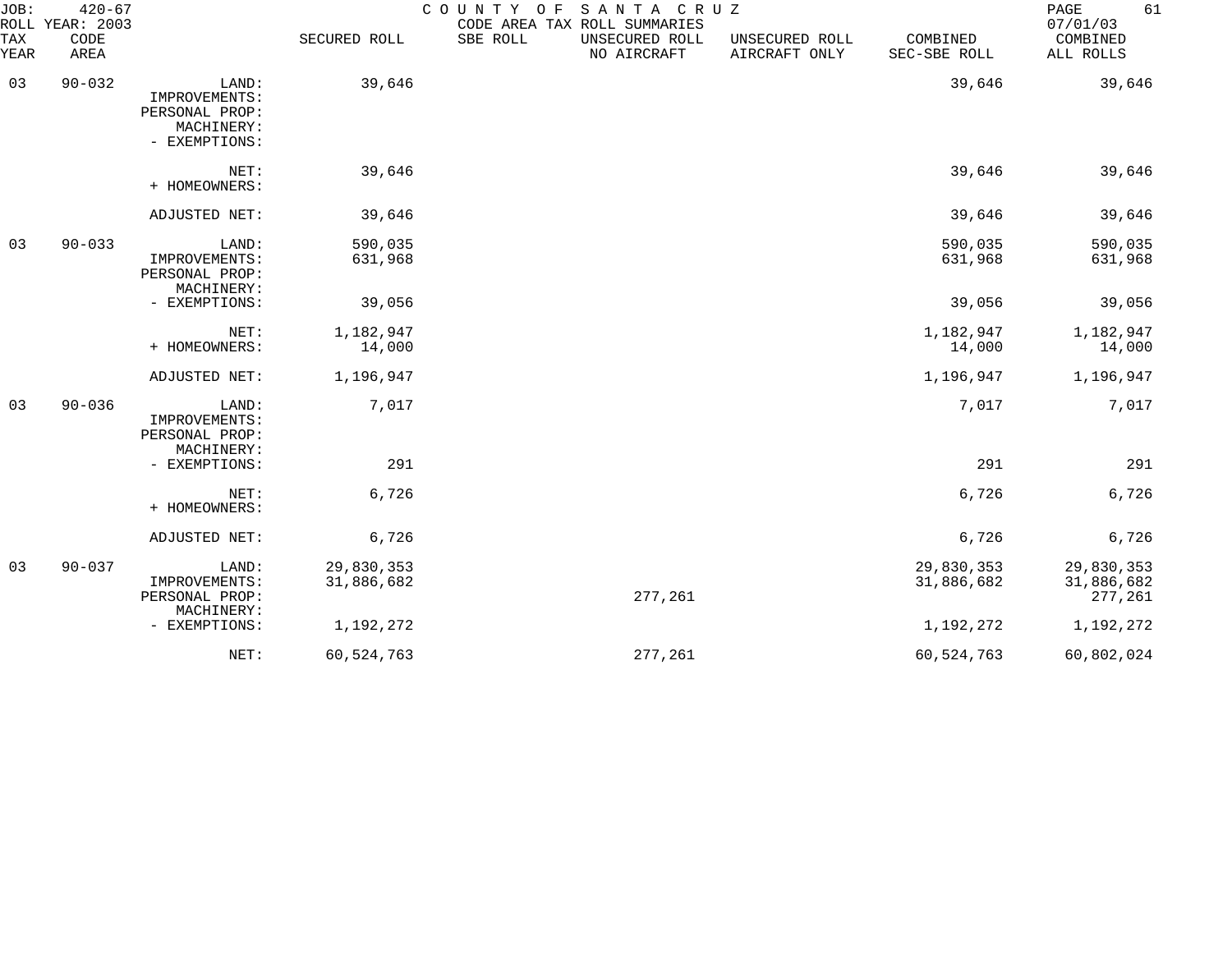| JOB:        | $420 - 67$<br>ROLL YEAR: 2003 |                                               |                        | COUNTY OF<br>CODE AREA TAX ROLL SUMMARIES | SANTA CRUZ                    |                                 |                          | 62<br>$\mathop{\mathrm{PAGE}}$<br>07/01/03 |
|-------------|-------------------------------|-----------------------------------------------|------------------------|-------------------------------------------|-------------------------------|---------------------------------|--------------------------|--------------------------------------------|
| TAX<br>YEAR | CODE<br>AREA                  |                                               | SECURED ROLL           | SBE ROLL                                  | UNSECURED ROLL<br>NO AIRCRAFT | UNSECURED ROLL<br>AIRCRAFT ONLY | COMBINED<br>SEC-SBE ROLL | COMBINED<br>ALL ROLLS                      |
|             |                               | + HOMEOWNERS:                                 | 980,000                |                                           |                               |                                 | 980,000                  | 980,000                                    |
|             |                               | ADJUSTED NET:                                 | 61,504,763             |                                           | 277,261                       |                                 | 61,504,763               | 61,782,024                                 |
| 03          | $90 - 042$                    | LAND:                                         | 4,996,089              |                                           |                               |                                 | 4,996,089                | 4,996,089                                  |
|             |                               | IMPROVEMENTS:<br>PERSONAL PROP:<br>MACHINERY: | 5,015,205              |                                           | 14,000                        |                                 | 5,015,205                | 5,015,205<br>14,000                        |
|             |                               | - EXEMPTIONS:                                 | 205,772                |                                           |                               |                                 | 205,772                  | 205,772                                    |
|             |                               | NET:                                          | 9,805,522              |                                           | 14,000                        |                                 | 9,805,522                | 9,819,522                                  |
|             |                               | + HOMEOWNERS:                                 | 203,000                |                                           |                               |                                 | 203,000                  | 203,000                                    |
|             |                               | ADJUSTED NET:                                 | 10,008,522             |                                           | 14,000                        |                                 | 10,008,522               | 10,022,522                                 |
| 03          | $90 - 044$                    | LAND:                                         | 1,929,899              |                                           |                               |                                 | 1,929,899                | 1,929,899                                  |
|             |                               | IMPROVEMENTS:<br>PERSONAL PROP:<br>MACHINERY: | 2,923,234              |                                           | 19,700                        |                                 | 2,923,234                | 2,923,234<br>19,700                        |
|             |                               | - EXEMPTIONS:                                 | 116,985                |                                           | 18,912                        |                                 | 116,985                  | 135,897                                    |
|             |                               | NET:                                          | 4,736,148              |                                           | 788                           |                                 | 4,736,148                | 4,736,936                                  |
|             |                               | + HOMEOWNERS:                                 | 112,000                |                                           |                               |                                 | 112,000                  | 112,000                                    |
|             |                               | ADJUSTED NET:                                 | 4,848,148              |                                           | 788                           |                                 | 4,848,148                | 4,848,936                                  |
| 03          | $90 - 045$                    | LAND:                                         | 60,974,952             | 36,750                                    |                               |                                 | 61,011,702               | 61,011,702                                 |
|             |                               | IMPROVEMENTS:<br>PERSONAL PROP:               | 60, 118, 151<br>22,000 | 22,434<br>19,258                          | 2,935,631<br>1,195,981        |                                 | 60,140,585<br>41,258     | 63,076,216<br>1,237,239                    |
|             |                               | MACHINERY:                                    |                        |                                           |                               |                                 |                          |                                            |
|             |                               | - EXEMPTIONS:                                 | 4,080,161              |                                           |                               |                                 | 4,080,161                | 4,080,161                                  |
|             |                               | NET:                                          | 117,034,942            | 78,442                                    | 4, 131, 612                   |                                 | 117, 113, 384            | 121,244,996                                |
|             |                               | + HOMEOWNERS:                                 | 2,188,200              |                                           |                               |                                 | 2,188,200                | 2,188,200                                  |
|             |                               | ADJUSTED NET:                                 | 119, 223, 142          |                                           | 4, 131, 612                   |                                 | 119,301,584              | 123, 433, 196                              |
| 03          | $90 - 046$                    | LAND:                                         | 9,528,991              |                                           |                               |                                 | 9,528,991                | 9,528,991                                  |
|             |                               | IMPROVEMENTS:<br>PERSONAL PROP:<br>MACHINERY: | 9,577,488<br>1,500     |                                           | 401<br>95,858                 |                                 | 9,577,488<br>1,500       | 9,577,889<br>97,358                        |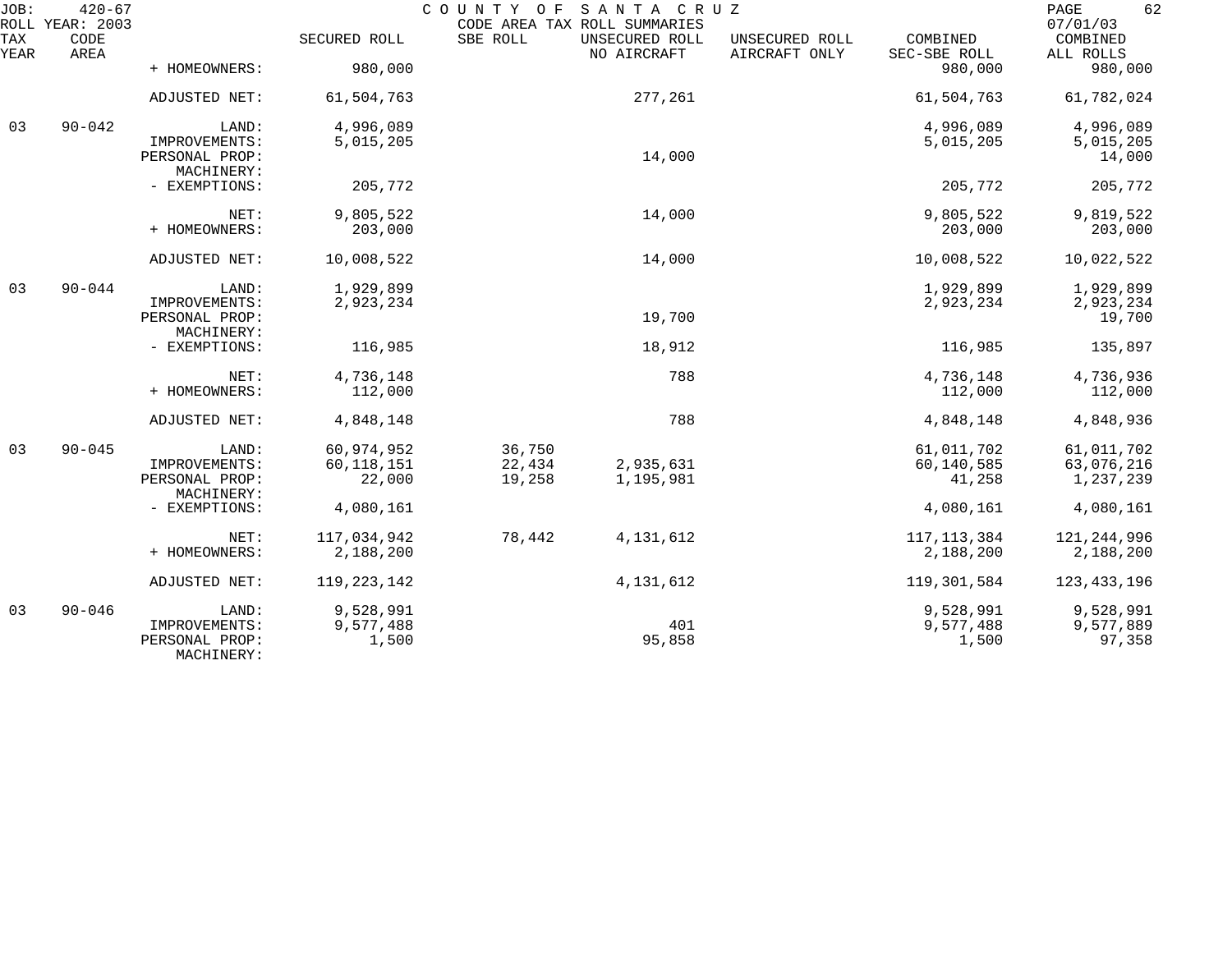| JOB:        | $420 - 67$<br>ROLL YEAR: 2003 |                                               |              | SANTA CRUZ<br>COUNTY OF<br>CODE AREA TAX ROLL SUMMARIES |                                 |                          | 63<br>PAGE<br>07/01/03 |
|-------------|-------------------------------|-----------------------------------------------|--------------|---------------------------------------------------------|---------------------------------|--------------------------|------------------------|
| TAX<br>YEAR | CODE<br>AREA                  |                                               | SECURED ROLL | SBE ROLL<br>UNSECURED ROLL<br>NO AIRCRAFT               | UNSECURED ROLL<br>AIRCRAFT ONLY | COMBINED<br>SEC-SBE ROLL | COMBINED<br>ALL ROLLS  |
|             |                               | - EXEMPTIONS:                                 | 404,302      |                                                         |                                 | 404,302                  | 404,302                |
|             |                               | NET:                                          | 18,703,677   | 96,259                                                  |                                 | 18,703,677               | 18,799,936             |
|             |                               | + HOMEOWNERS:                                 | 399,000      |                                                         |                                 | 399,000                  | 399,000                |
|             |                               | ADJUSTED NET:                                 | 19,102,677   | 96,259                                                  |                                 | 19,102,677               | 19,198,936             |
| 03          | $90 - 047$                    | LAND:                                         | 1,485,999    |                                                         |                                 | 1,485,999                | 1,485,999              |
|             |                               | IMPROVEMENTS:<br>PERSONAL PROP:<br>MACHINERY: | 1,033,281    |                                                         |                                 | 1,033,281                | 1,033,281              |
|             |                               | - EXEMPTIONS:                                 | 15,739       |                                                         |                                 | 15,739                   | 15,739                 |
|             |                               | NET:                                          | 2,503,541    |                                                         |                                 | 2,503,541                | 2,503,541              |
|             |                               | + HOMEOWNERS:                                 | 14,000       |                                                         |                                 | 14,000                   | 14,000                 |
|             |                               | ADJUSTED NET:                                 | 2,517,541    |                                                         |                                 | 2,517,541                | 2,517,541              |
| 03          | $90 - 048$                    | LAND:                                         | 4,557,982    |                                                         |                                 | 4,557,982                | 4,557,982              |
|             |                               | IMPROVEMENTS:                                 | 6, 199, 613  |                                                         |                                 | 6, 199, 613              | 6,199,613              |
|             |                               | PERSONAL PROP:<br>MACHINERY:                  | 18,732       | 9,500                                                   |                                 | 18,732                   | 28,232                 |
|             |                               | - EXEMPTIONS:                                 | 778,896      |                                                         |                                 | 778,896                  | 778,896                |
|             |                               | NET:                                          | 9,997,431    | 9,500                                                   |                                 | 9,997,431                | 10,006,931             |
|             |                               | + HOMEOWNERS:                                 | 196,000      |                                                         |                                 | 196,000                  | 196,000                |
|             |                               | ADJUSTED NET:                                 | 10,193,431   | 9,500                                                   |                                 | 10,193,431               | 10,202,931             |
| 03          | $90 - 049$                    | LAND:                                         | 5,830,401    |                                                         |                                 | 5,830,401                | 5,830,401              |
|             |                               | IMPROVEMENTS:<br>PERSONAL PROP:<br>MACHINERY: | 5,328,884    |                                                         |                                 | 5,328,884                | 5,328,884              |
|             |                               | - EXEMPTIONS:                                 | 168,000      |                                                         |                                 | 168,000                  | 168,000                |
|             |                               | NET:                                          | 10,991,285   |                                                         |                                 | 10,991,285               | 10,991,285             |
|             |                               | + HOMEOWNERS:                                 | 168,000      |                                                         |                                 | 168,000                  | 168,000                |
|             |                               | ADJUSTED NET:                                 | 11, 159, 285 |                                                         |                                 | 11, 159, 285             | 11,159,285             |
| 03          | $90 - 050$                    | LAND:                                         | 1,894,135    |                                                         |                                 | 1,894,135                | 1,894,135              |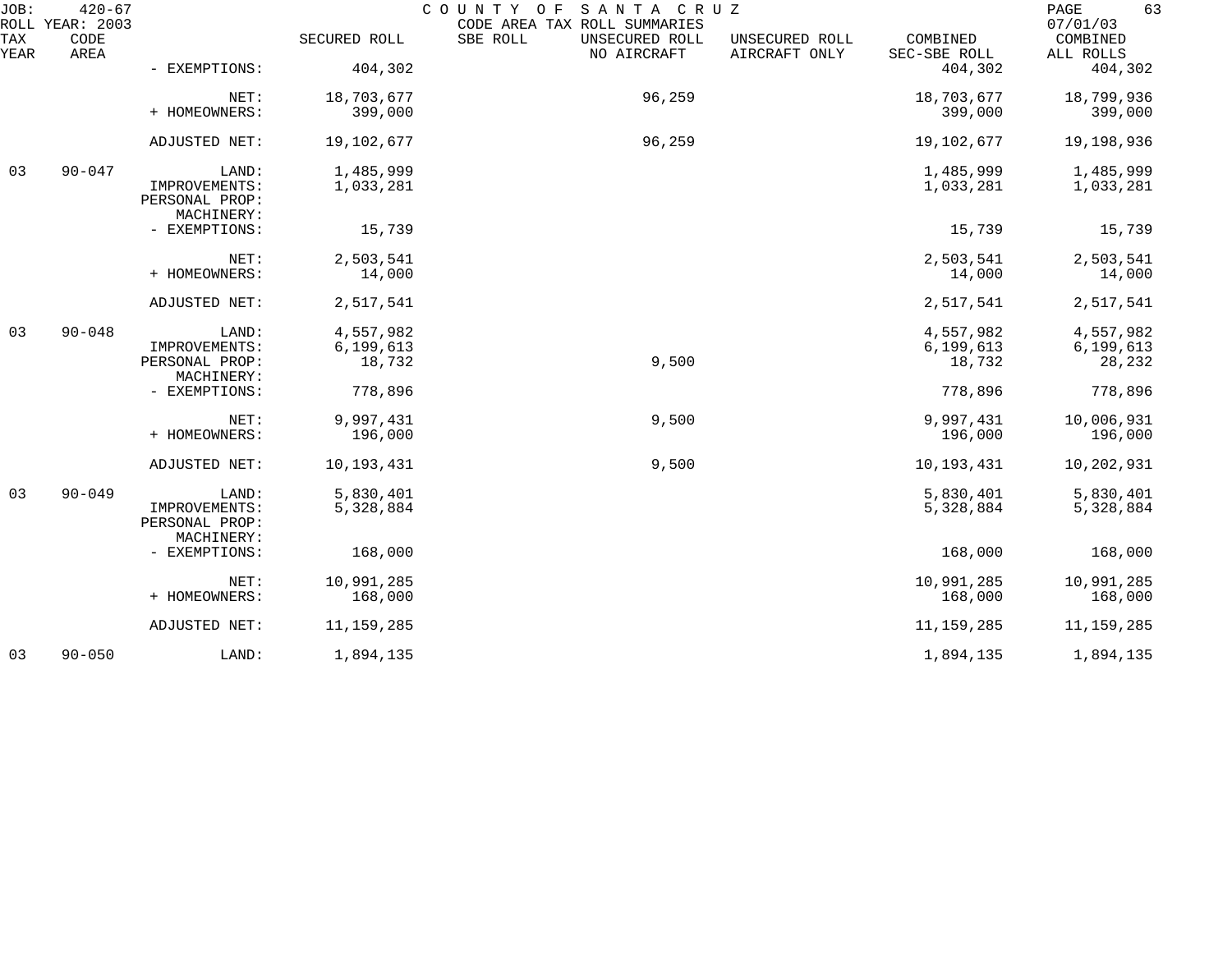| JOB:        | $420 - 67$<br>ROLL YEAR: 2003 |                                                                         |                        | COUNTY OF | SANTA CRUZ<br>CODE AREA TAX ROLL SUMMARIES |                                 |                          | 64<br>PAGE<br>07/01/03          |
|-------------|-------------------------------|-------------------------------------------------------------------------|------------------------|-----------|--------------------------------------------|---------------------------------|--------------------------|---------------------------------|
| TAX<br>YEAR | CODE<br>AREA                  |                                                                         | SECURED ROLL           | SBE ROLL  | UNSECURED ROLL<br>NO AIRCRAFT              | UNSECURED ROLL<br>AIRCRAFT ONLY | COMBINED<br>SEC-SBE ROLL | COMBINED<br>ALL ROLLS           |
|             |                               | IMPROVEMENTS:<br>PERSONAL PROP:<br>MACHINERY:                           | 1,619,735              |           |                                            |                                 | 1,619,735                | 1,619,735                       |
|             |                               | - EXEMPTIONS:                                                           | 56,000                 |           |                                            |                                 | 56,000                   | 56,000                          |
|             |                               | NET:<br>+ HOMEOWNERS:                                                   | 3,457,870<br>56,000    |           |                                            |                                 | 3,457,870<br>56,000      | 3,457,870<br>56,000             |
|             |                               | ADJUSTED NET:                                                           | 3,513,870              |           |                                            |                                 | 3,513,870                | 3,513,870                       |
| 03          | $90 - 053$                    | LAND:<br>IMPROVEMENTS:<br>PERSONAL PROP:<br>MACHINERY:                  | 959,450<br>892,395     |           |                                            |                                 | 959,450<br>892,395       | 959,450<br>892,395              |
|             |                               | - EXEMPTIONS:                                                           | 22,269                 |           |                                            |                                 | 22,269                   | 22,269                          |
|             |                               | NET:<br>+ HOMEOWNERS:                                                   | 1,829,576<br>21,000    |           |                                            |                                 | 1,829,576<br>21,000      | 1,829,576<br>21,000             |
|             |                               | ADJUSTED NET:                                                           | 1,850,576              |           |                                            |                                 | 1,850,576                | 1,850,576                       |
| 03          | $90 - 055$                    | LAND:<br>IMPROVEMENTS:<br>PERSONAL PROP:<br>MACHINERY:<br>- EXEMPTIONS: | 70,190<br>256,403      |           |                                            |                                 | 70,190<br>256,403        | 70,190<br>256,403               |
|             |                               | NET:<br>+ HOMEOWNERS:                                                   | 326,593                |           |                                            |                                 | 326,593                  | 326,593                         |
|             |                               | ADJUSTED NET:                                                           | 326,593                |           |                                            |                                 | 326,593                  | 326,593                         |
| 03          | $90 - 057$                    | LAND:<br>IMPROVEMENTS:<br>PERSONAL PROP:<br>MACHINERY:                  | 3,852,479<br>3,884,211 |           | 8,000                                      |                                 | 3,852,479<br>3,884,211   | 3,852,479<br>3,884,211<br>8,000 |
|             |                               | - EXEMPTIONS:                                                           | 214,410                |           |                                            |                                 | 214,410                  | 214,410                         |
|             |                               | NET:<br>+ HOMEOWNERS:                                                   | 7,522,280<br>210,000   |           | 8,000                                      |                                 | 7,522,280<br>210,000     | 7,530,280<br>210,000            |
|             |                               | ADJUSTED NET:                                                           | 7,732,280              |           | 8,000                                      |                                 | 7,732,280                | 7,740,280                       |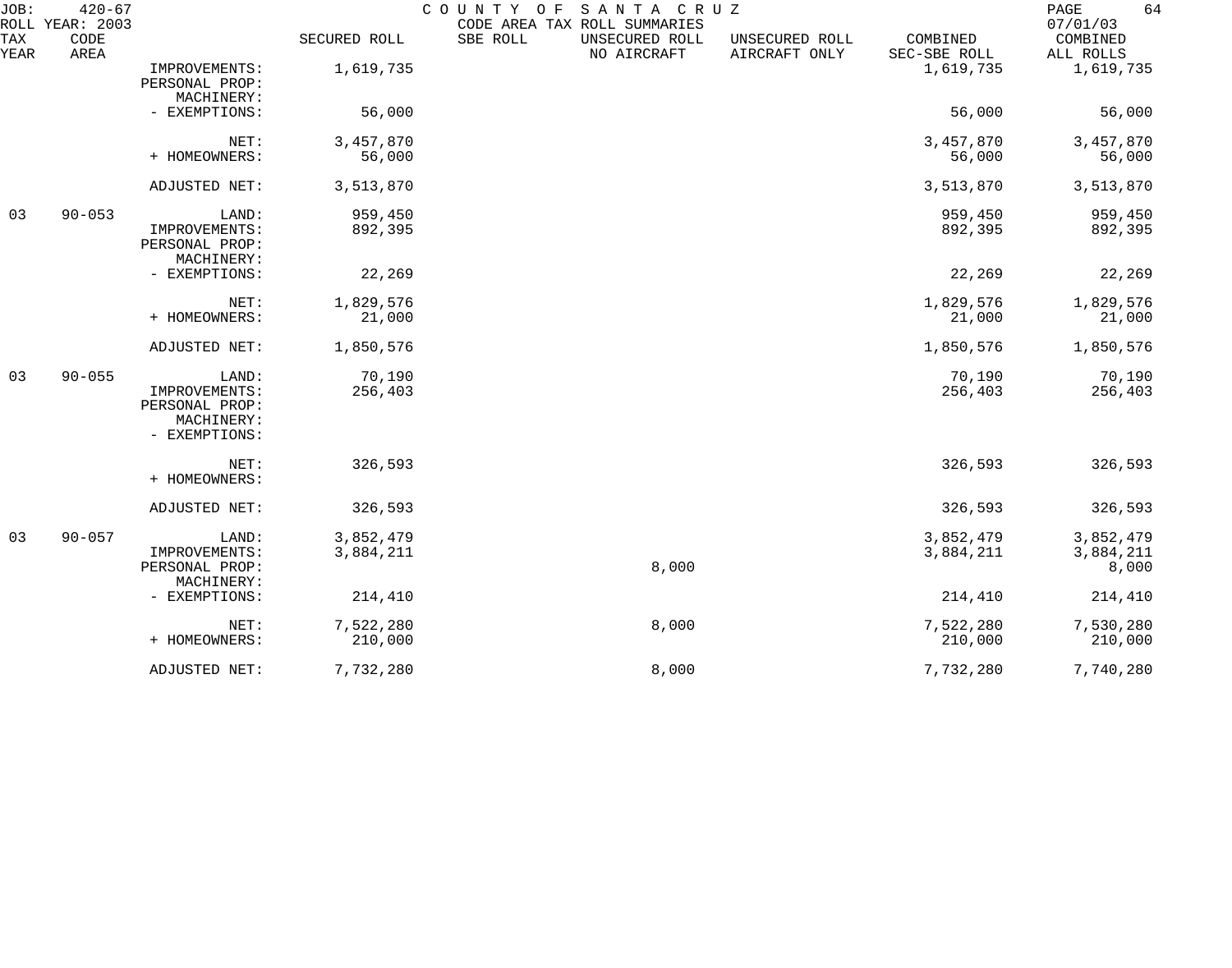| JOB:        | $420 - 67$<br>ROLL YEAR: 2003 |                              |              | COUNTY OF<br>SANTA CRUZ<br>CODE AREA TAX ROLL SUMMARIES |                                 |                          | 65<br>PAGE<br>07/01/03 |
|-------------|-------------------------------|------------------------------|--------------|---------------------------------------------------------|---------------------------------|--------------------------|------------------------|
| TAX<br>YEAR | CODE<br>AREA                  |                              | SECURED ROLL | SBE ROLL<br>UNSECURED ROLL<br>NO AIRCRAFT               | UNSECURED ROLL<br>AIRCRAFT ONLY | COMBINED<br>SEC-SBE ROLL | COMBINED<br>ALL ROLLS  |
| 03          | $90 - 058$                    | LAND:                        | 2,349,109    |                                                         |                                 | 2,349,109                | 2,349,109              |
|             |                               | IMPROVEMENTS:                | 3,051,522    |                                                         |                                 | 3,051,522                | 3,051,522              |
|             |                               | PERSONAL PROP:               |              |                                                         |                                 |                          |                        |
|             |                               | MACHINERY:                   |              |                                                         |                                 |                          |                        |
|             |                               | - EXEMPTIONS:                | 198,000      |                                                         |                                 | 198,000                  | 198,000                |
|             |                               | NET:                         | 5,202,631    |                                                         |                                 | 5,202,631                | 5,202,631              |
|             |                               | + HOMEOWNERS:                | 98,000       |                                                         |                                 | 98,000                   | 98,000                 |
|             |                               | ADJUSTED NET:                | 5,300,631    |                                                         |                                 | 5,300,631                | 5,300,631              |
| 03          | $90 - 059$                    | LAND:                        | 1,605,658    |                                                         |                                 | 1,605,658                | 1,605,658              |
|             |                               | IMPROVEMENTS:                | 1,478,857    |                                                         |                                 | 1,478,857                | 1,478,857              |
|             |                               | PERSONAL PROP:               |              |                                                         |                                 |                          |                        |
|             |                               | MACHINERY:                   |              |                                                         |                                 |                          |                        |
|             |                               | - EXEMPTIONS:                | 65,936       |                                                         |                                 | 65,936                   | 65,936                 |
|             |                               | NET:                         | 3,018,579    |                                                         |                                 | 3,018,579                | 3,018,579              |
|             |                               | + HOMEOWNERS:                | 56,000       |                                                         |                                 | 56,000                   | 56,000                 |
|             |                               | ADJUSTED NET:                | 3,074,579    |                                                         |                                 | 3,074,579                | 3,074,579              |
| 03          | $90 - 062$                    | LAND:                        | 3, 163, 311  |                                                         |                                 | 3, 163, 311              | 3, 163, 311            |
|             |                               | IMPROVEMENTS:                | 2,183,288    |                                                         |                                 | 2,183,288                | 2,183,288              |
|             |                               | PERSONAL PROP:               |              |                                                         |                                 |                          |                        |
|             |                               | MACHINERY:                   |              |                                                         |                                 |                          |                        |
|             |                               | - EXEMPTIONS:                | 56,000       |                                                         |                                 | 56,000                   | 56,000                 |
|             |                               | NET:                         | 5,290,599    |                                                         |                                 | 5,290,599                | 5,290,599              |
|             |                               | + HOMEOWNERS:                | 56,000       |                                                         |                                 | 56,000                   | 56,000                 |
|             |                               | ADJUSTED NET:                | 5,346,599    |                                                         |                                 | 5,346,599                | 5,346,599              |
| 03          | $90 - 063$                    | LAND:                        | 4,499,083    |                                                         |                                 | 4,499,083                | 4,499,083              |
|             |                               | IMPROVEMENTS:                | 3,904,436    |                                                         |                                 | 3,904,436                | 3,904,436              |
|             |                               | PERSONAL PROP:<br>MACHINERY: | 12,879       | 59,000                                                  |                                 | 12,879                   | 71,879                 |
|             |                               | - EXEMPTIONS:                | 112,118      |                                                         |                                 | 112,118                  | 112,118                |
|             |                               | NET:                         | 8,304,280    | 59,000                                                  |                                 | 8,304,280                | 8,363,280              |
|             |                               | + HOMEOWNERS:                | 112,000      |                                                         |                                 | 112,000                  | 112,000                |
|             |                               | ADJUSTED NET:                | 8,416,280    | 59,000                                                  |                                 | 8,416,280                | 8,475,280              |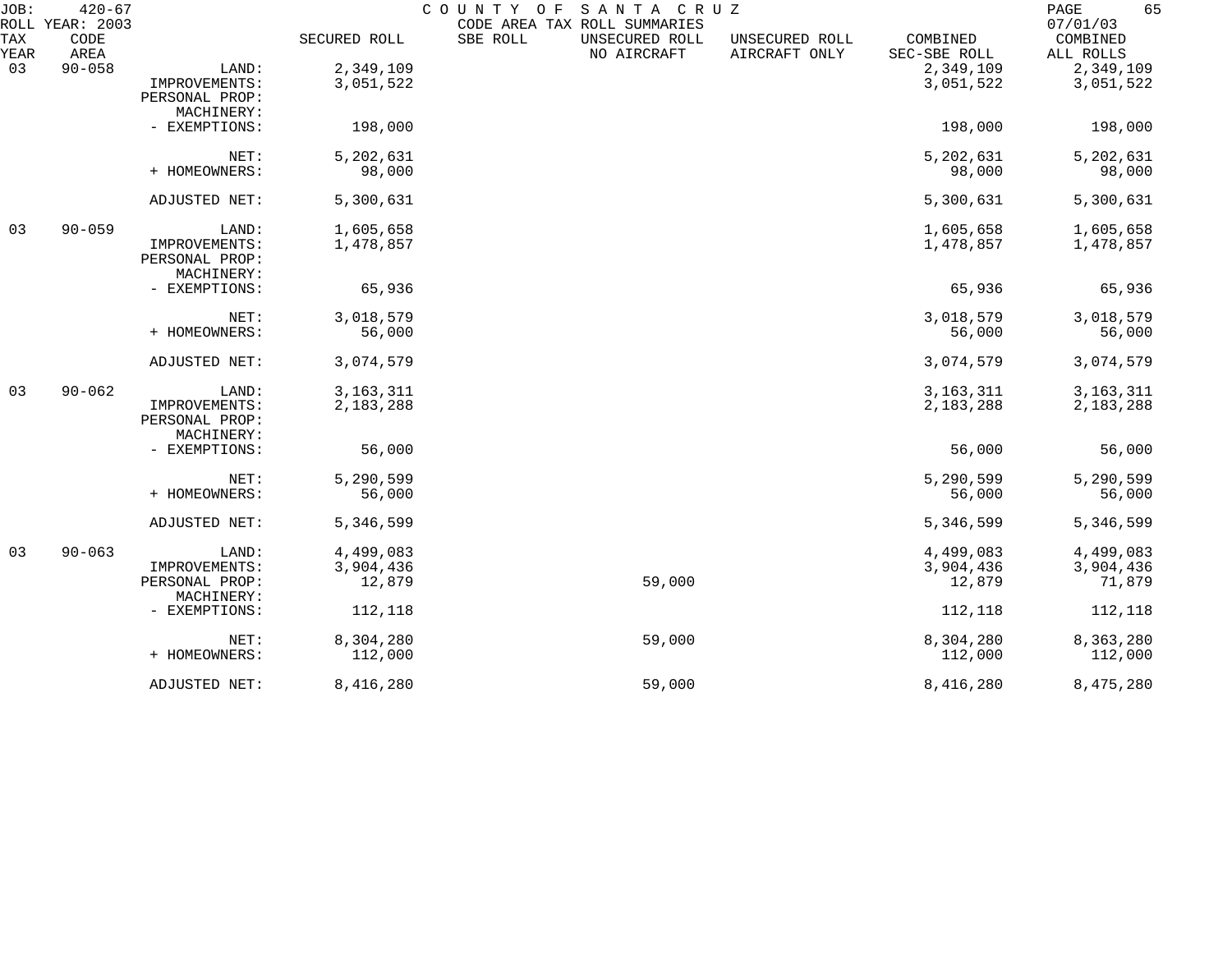| JOB:<br>ROLL | $420 - 67$<br>YEAR: 2003 |                                                        |                                       | COUNTY<br>O F | SANTA CRUZ<br>CODE AREA TAX ROLL SUMMARIES |                                 |                                       | PAGE<br>66<br>07/01/03                    |
|--------------|--------------------------|--------------------------------------------------------|---------------------------------------|---------------|--------------------------------------------|---------------------------------|---------------------------------------|-------------------------------------------|
| TAX<br>YEAR  | CODE<br>AREA             |                                                        | SECURED ROLL                          | SBE ROLL      | UNSECURED ROLL<br>NO AIRCRAFT              | UNSECURED ROLL<br>AIRCRAFT ONLY | COMBINED<br>SEC-SBE ROLL              | COMBINED<br>ALL ROLLS                     |
| 03           | $90 - 071$               | LAND:<br>IMPROVEMENTS:<br>PERSONAL PROP:<br>MACHINERY: | 4,292,364<br>2,687,780                |               |                                            |                                 | 4,292,364<br>2,687,780                | 4,292,364<br>2,687,780                    |
|              |                          | - EXEMPTIONS:                                          | 168,612                               |               |                                            |                                 | 168,612                               | 168,612                                   |
|              |                          | NET:<br>+ HOMEOWNERS:                                  | 6,811,532<br>145,600                  |               |                                            |                                 | 6,811,532<br>145,600                  | 6,811,532<br>145,600                      |
|              |                          | ADJUSTED NET:                                          | 6,957,132                             |               |                                            |                                 | 6,957,132                             | 6,957,132                                 |
| 03           | $90 - 072$               | LAND:<br>IMPROVEMENTS:<br>PERSONAL PROP:<br>MACHINERY: | 1,020                                 |               |                                            |                                 | 1,020                                 | 1,020                                     |
|              |                          | - EXEMPTIONS:                                          | 1,020                                 |               |                                            |                                 | 1,020                                 | 1,020                                     |
|              |                          | NET:<br>+ HOMEOWNERS:                                  |                                       |               |                                            |                                 |                                       |                                           |
|              |                          | ADJUSTED NET:                                          |                                       |               |                                            |                                 |                                       |                                           |
| 03           | $90 - 100$               | LAND:<br>IMPROVEMENTS:<br>PERSONAL PROP:<br>MACHINERY: | 69, 432, 019<br>72,741,876<br>143,881 |               | 9,565<br>420,124                           |                                 | 69, 432, 019<br>72,741,876<br>143,881 | 69, 432, 019<br>72,751,441<br>564,005     |
|              |                          | - EXEMPTIONS:                                          | 4,958,192                             |               |                                            |                                 | 4,958,192                             | 4,958,192                                 |
|              |                          | NET:<br>+ HOMEOWNERS:                                  | 137, 359, 584<br>2,931,600            |               | 429,689                                    |                                 | 137,359,584<br>2,931,600              | 137,789,273<br>2,931,600                  |
|              |                          | ADJUSTED NET:                                          | 140, 291, 184                         |               | 429,689                                    |                                 | 140,291,184                           | 140,720,873                               |
| 03           | $90 - 101$               | LAND:<br>IMPROVEMENTS:<br>PERSONAL PROP:               | 109,102,911<br>99, 431, 478<br>81,223 |               | 853,040<br>2,426,708                       |                                 | 109,102,911<br>99, 431, 478<br>81,223 | 109,102,911<br>100, 284, 518<br>2,507,931 |
|              |                          | MACHINERY:<br>- EXEMPTIONS:                            | 4,951,672                             |               |                                            |                                 | 4,951,672                             | 4,951,672                                 |
|              |                          | NET:                                                   | 203,663,940                           |               | 3, 279, 748                                |                                 | 203,663,940                           | 206, 943, 688                             |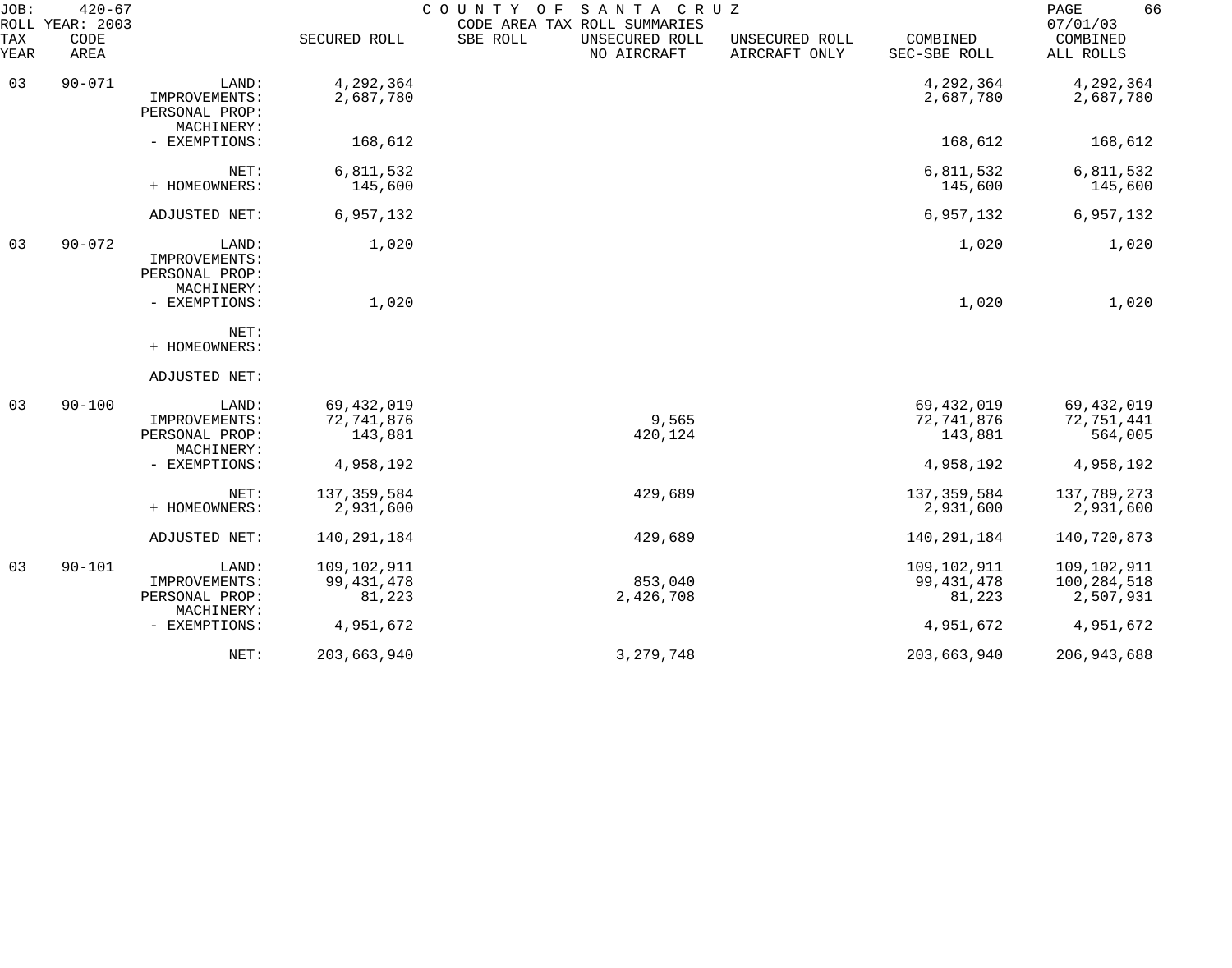| JOB:        | $420 - 67$<br>ROLL YEAR: 2003 |                                               |                          | SANTA CRUZ<br>COUNTY OF<br>CODE AREA TAX ROLL SUMMARIES |                                 |                          | 67<br>PAGE<br>07/01/03   |
|-------------|-------------------------------|-----------------------------------------------|--------------------------|---------------------------------------------------------|---------------------------------|--------------------------|--------------------------|
| TAX<br>YEAR | CODE<br>AREA                  |                                               | SECURED ROLL             | SBE ROLL<br>UNSECURED ROLL<br>NO AIRCRAFT               | UNSECURED ROLL<br>AIRCRAFT ONLY | COMBINED<br>SEC-SBE ROLL | COMBINED<br>ALL ROLLS    |
|             |                               | + HOMEOWNERS:                                 | 3,567,200                |                                                         |                                 | 3,567,200                | 3,567,200                |
|             |                               | ADJUSTED NET:                                 | 207, 231, 140            | 3, 279, 748                                             |                                 | 207, 231, 140            | 210,510,888              |
| 03          | $90 - 102$                    | LAND:                                         | 6,428,541                |                                                         |                                 | 6,428,541                | 6,428,541                |
|             |                               | IMPROVEMENTS:<br>PERSONAL PROP:<br>MACHINERY: | 8,533,176                | 8,000                                                   |                                 | 8,533,176                | 8,533,176<br>8,000       |
|             |                               | - EXEMPTIONS:                                 | 224,172                  |                                                         |                                 | 224,172                  | 224,172                  |
|             |                               | NET:                                          | 14,737,545               | 8,000                                                   |                                 | 14,737,545               | 14,745,545               |
|             |                               | + HOMEOWNERS:                                 | 224,000                  |                                                         |                                 | 224,000                  | 224,000                  |
|             |                               | ADJUSTED NET:                                 | 14,961,545               | 8,000                                                   |                                 | 14,961,545               | 14,969,545               |
| 03          | $90 - 103$                    | LAND:                                         | 230, 575, 057            |                                                         |                                 | 230, 575, 057            | 230, 575, 057            |
|             |                               | IMPROVEMENTS:<br>PERSONAL PROP:               | 206, 543, 565<br>528,012 | 115,260<br>878,891                                      |                                 | 206, 543, 565<br>528,012 | 206,658,825<br>1,406,903 |
|             |                               | MACHINERY:                                    |                          |                                                         |                                 |                          |                          |
|             |                               | - EXEMPTIONS:                                 | 17,191,980               |                                                         |                                 | 17,191,980               | 17,191,980               |
|             |                               | NET:                                          | 420, 454, 654            | 994,151                                                 |                                 | 420, 454, 654            | 421, 448, 805            |
|             |                               | + HOMEOWNERS:                                 | 9,018,800                |                                                         |                                 | 9,018,800                | 9,018,800                |
|             |                               | ADJUSTED NET:                                 | 429, 473, 454            | 994,151                                                 |                                 | 429, 473, 454            | 430, 467, 605            |
| 03          | $90 - 104$                    | LAND:                                         | 27,894,895               |                                                         |                                 | 27,894,895               | 27,894,895               |
|             |                               | IMPROVEMENTS:<br>PERSONAL PROP:               | 26,538,412               | 191,919                                                 | 5,500                           | 26,538,412               | 26,538,412<br>197,419    |
|             |                               | MACHINERY:                                    |                          |                                                         |                                 |                          |                          |
|             |                               | - EXEMPTIONS:                                 | 1,025,817                |                                                         |                                 | 1,025,817                | 1,025,817                |
|             |                               | NET:                                          | 53, 407, 490             | 191,919                                                 | 5,500                           | 53, 407, 490             | 53,604,909               |
|             |                               | + HOMEOWNERS:                                 | 1,001,000                |                                                         |                                 | 1,001,000                | 1,001,000                |
|             |                               | ADJUSTED NET:                                 | 54,408,490               | 191,919                                                 |                                 | 54,408,490               | 54,605,909               |
| 03          | $90 - 105$                    | LAND:                                         | 954,655                  |                                                         |                                 | 954,655                  | 954,655                  |
|             |                               | IMPROVEMENTS:<br>PERSONAL PROP:<br>MACHINERY: | 942,806                  | 5,500                                                   |                                 | 942,806                  | 942,806<br>5,500         |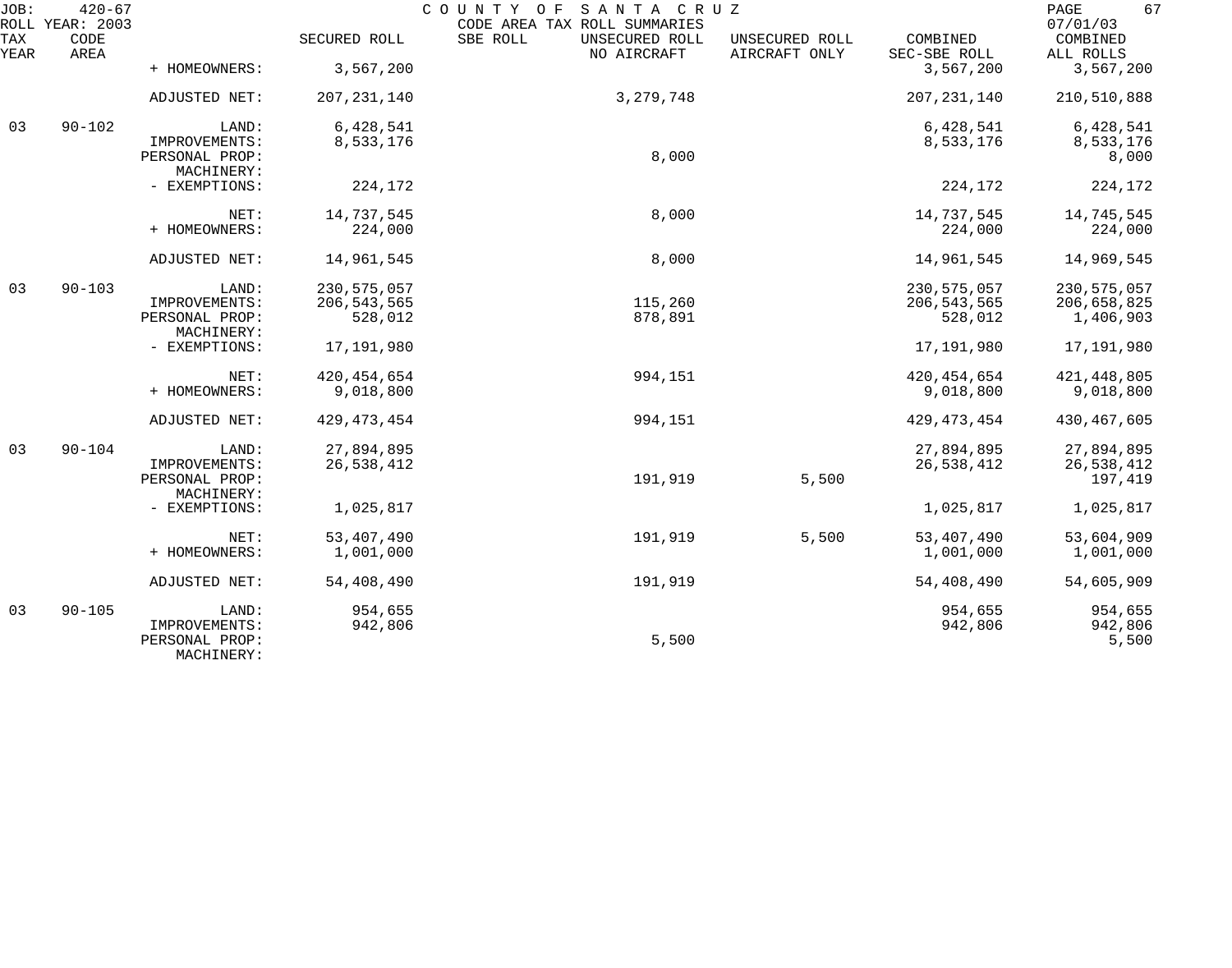| JOB:        | $420 - 67$<br>ROLL YEAR: 2003 |                                 |               | COUNTY OF  | SANTA CRUZ<br>CODE AREA TAX ROLL SUMMARIES |                                 |                          | 68<br>PAGE<br>07/01/03 |
|-------------|-------------------------------|---------------------------------|---------------|------------|--------------------------------------------|---------------------------------|--------------------------|------------------------|
| TAX<br>YEAR | CODE<br>AREA                  |                                 | SECURED ROLL  | SBE ROLL   | UNSECURED ROLL<br>NO AIRCRAFT              | UNSECURED ROLL<br>AIRCRAFT ONLY | COMBINED<br>SEC-SBE ROLL | COMBINED<br>ALL ROLLS  |
|             |                               | - EXEMPTIONS:                   | 62,045        |            |                                            |                                 | 62,045                   | 62,045                 |
|             |                               | NET:                            | 1,835,416     |            | 5,500                                      |                                 | 1,835,416                | 1,840,916              |
|             |                               | + HOMEOWNERS:                   | 56,000        |            |                                            |                                 | 56,000                   | 56,000                 |
|             |                               | ADJUSTED NET:                   | 1,891,416     |            | 5,500                                      |                                 | 1,891,416                | 1,896,916              |
| 03          | $90 - 106$                    | LAND:                           | 509,667       | 683        |                                            |                                 | 510,350                  | 510,350                |
|             |                               | IMPROVEMENTS:<br>PERSONAL PROP: | 511,963       | 417<br>358 |                                            |                                 | 512,380<br>358           | 512,380<br>358         |
|             |                               | MACHINERY:                      |               |            |                                            |                                 |                          |                        |
|             |                               | - EXEMPTIONS:                   | 7,000         |            |                                            |                                 | 7,000                    | 7,000                  |
|             |                               | NET:                            | 1,014,630     | 1,458      |                                            |                                 | 1,016,088                | 1,016,088              |
|             |                               | + HOMEOWNERS:                   | 7,000         |            |                                            |                                 | 7,000                    | 7,000                  |
|             |                               | ADJUSTED NET:                   | 1,021,630     |            |                                            |                                 | 1,023,088                | 1,023,088              |
| 03          | $90 - 107$                    | LAND:                           | 61, 222, 598  | 177,755    |                                            |                                 | 61,400,353               | 61,400,353             |
|             |                               | IMPROVEMENTS:                   | 64,476,580    | 77,989     | 6,028                                      |                                 | 64,554,569               | 64,560,597             |
|             |                               | PERSONAL PROP:<br>MACHINERY:    | 55,556        | 66,945     | 231,229                                    |                                 | 122,501                  | 353,730                |
|             |                               | - EXEMPTIONS:                   | 4,379,346     |            |                                            |                                 | 4,379,346                | 4,379,346              |
|             |                               | NET:                            | 121, 375, 388 | 322,689    | 237,257                                    |                                 | 121,698,077              | 121,935,334            |
|             |                               | + HOMEOWNERS:                   | 2,772,000     |            |                                            |                                 | 2,772,000                | 2,772,000              |
|             |                               | ADJUSTED NET:                   | 124, 147, 388 |            | 237,257                                    |                                 | 124,470,077              | 124,707,334            |
| 03          | $90 - 108$                    | LAND:                           | 31, 342, 466  | 111,769    | 4,227                                      |                                 | 31, 454, 235             | 31,458,462             |
|             |                               | IMPROVEMENTS:                   | 24,550,837    | 37,708     | 5,745                                      |                                 | 24,588,545               | 24,594,290             |
|             |                               | PERSONAL PROP:                  | 719,234       | 32,368     | 172,606                                    |                                 | 751,602                  | 924,208                |
|             |                               | MACHINERY:                      | 1,192,140     |            |                                            |                                 | 1,192,140                | 1,192,140              |
|             |                               | - EXEMPTIONS:                   | 1,620,738     |            |                                            |                                 | 1,620,738                | 1,620,738              |
|             |                               | NET:                            | 56, 183, 939  | 181,845    | 182,578                                    |                                 | 56, 365, 784             | 56, 548, 362           |
|             |                               | + HOMEOWNERS:                   | 908,600       |            |                                            |                                 | 908,600                  | 908,600                |
|             |                               | ADJUSTED NET:                   | 57,092,539    |            | 182,578                                    |                                 | 57, 274, 384             | 57,456,962             |
| 03          | $90 - 109$                    | LAND:                           | 55, 402, 427  |            | 16,564                                     |                                 | 55, 402, 427             | 55, 418, 991           |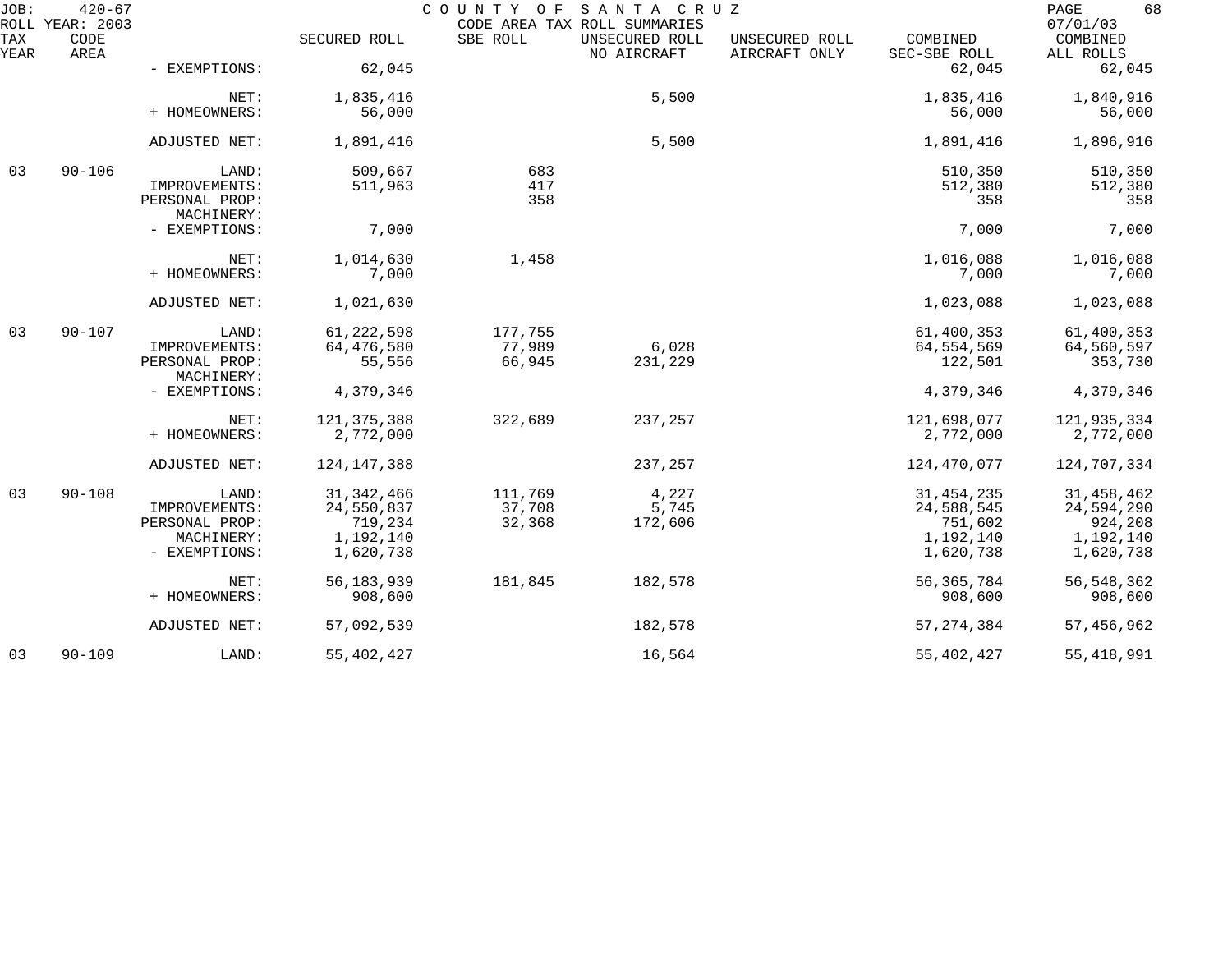| JOB:        | $420 - 67$                      |                                               |              | COUNTY OF<br>SANTA CRUZ                                                   |                                 |                          | 69<br>PAGE                        |
|-------------|---------------------------------|-----------------------------------------------|--------------|---------------------------------------------------------------------------|---------------------------------|--------------------------|-----------------------------------|
| TAX<br>YEAR | ROLL YEAR: 2003<br>CODE<br>AREA |                                               | SECURED ROLL | CODE AREA TAX ROLL SUMMARIES<br>SBE ROLL<br>UNSECURED ROLL<br>NO AIRCRAFT | UNSECURED ROLL<br>AIRCRAFT ONLY | COMBINED<br>SEC-SBE ROLL | 07/01/03<br>COMBINED<br>ALL ROLLS |
|             |                                 | IMPROVEMENTS:                                 | 31, 517, 106 | 16,564                                                                    |                                 | 31, 517, 106             | 31,533,670                        |
|             |                                 | PERSONAL PROP:<br>MACHINERY:                  | 266,807      | 231,926                                                                   |                                 | 266,807                  | 498,733                           |
|             |                                 | - EXEMPTIONS:                                 | 12,715,674   |                                                                           |                                 | 12,715,674               | 12,715,674                        |
|             |                                 | NET:                                          | 74,470,666   | 265,054                                                                   |                                 | 74,470,666               | 74,735,720                        |
|             |                                 | + HOMEOWNERS:                                 | 894,600      |                                                                           |                                 | 894,600                  | 894,600                           |
|             |                                 | ADJUSTED NET:                                 | 75, 365, 266 | 265,054                                                                   |                                 | 75, 365, 266             | 75,630,320                        |
| 03          | $90 - 110$                      | LAND:                                         | 4,814,690    |                                                                           |                                 | 4,814,690                | 4,814,690                         |
|             |                                 | IMPROVEMENTS:                                 | 3,502,369    | 1,216,658                                                                 |                                 | 3,502,369                | 4,719,027                         |
|             |                                 | PERSONAL PROP:<br>MACHINERY:                  |              | 579,526                                                                   |                                 |                          | 579,526                           |
|             |                                 | - EXEMPTIONS:                                 | 108,096      |                                                                           |                                 | 108,096                  | 108,096                           |
|             |                                 | NET:                                          | 8,208,963    | 1,796,184                                                                 |                                 | 8,208,963                | 10,005,147                        |
|             |                                 | + HOMEOWNERS:                                 | 105,000      |                                                                           |                                 | 105,000                  | 105,000                           |
|             |                                 | ADJUSTED NET:                                 | 8,313,963    | 1,796,184                                                                 |                                 | 8,313,963                | 10,110,147                        |
| 03          | $90 - 111$                      | LAND:                                         | 3,686,334    |                                                                           |                                 | 3,686,334                | 3,686,334                         |
|             |                                 | IMPROVEMENTS:<br>PERSONAL PROP:<br>MACHINERY: | 4,362,855    |                                                                           |                                 | 4,362,855                | 4,362,855                         |
|             |                                 | - EXEMPTIONS:                                 | 174,486      |                                                                           |                                 | 174,486                  | 174,486                           |
|             |                                 | NET:                                          | 7,874,703    |                                                                           |                                 | 7,874,703                | 7,874,703                         |
|             |                                 | + HOMEOWNERS:                                 | 168,000      |                                                                           |                                 | 168,000                  | 168,000                           |
|             |                                 | ADJUSTED NET:                                 | 8,042,703    |                                                                           |                                 | 8,042,703                | 8,042,703                         |
| 03          | $90 - 112$                      | LAND:                                         | 5,474,608    |                                                                           |                                 | 5,474,608                | 5,474,608                         |
|             |                                 | IMPROVEMENTS:                                 | 3,875,564    |                                                                           |                                 | 3,875,564                | 3,875,564                         |
|             |                                 | PERSONAL PROP:<br>MACHINERY:                  | 2,000        | 46,994                                                                    |                                 | 2,000                    | 48,994                            |
|             |                                 | - EXEMPTIONS:                                 | 234,308      |                                                                           |                                 | 234,308                  | 234,308                           |
|             |                                 | NET:                                          | 9,117,864    | 46,994                                                                    |                                 | 9,117,864                | 9,164,858                         |
|             |                                 | + HOMEOWNERS:                                 | 231,000      |                                                                           |                                 | 231,000                  | 231,000                           |
|             |                                 | ADJUSTED NET:                                 | 9,348,864    | 46,994                                                                    |                                 | 9,348,864                | 9,395,858                         |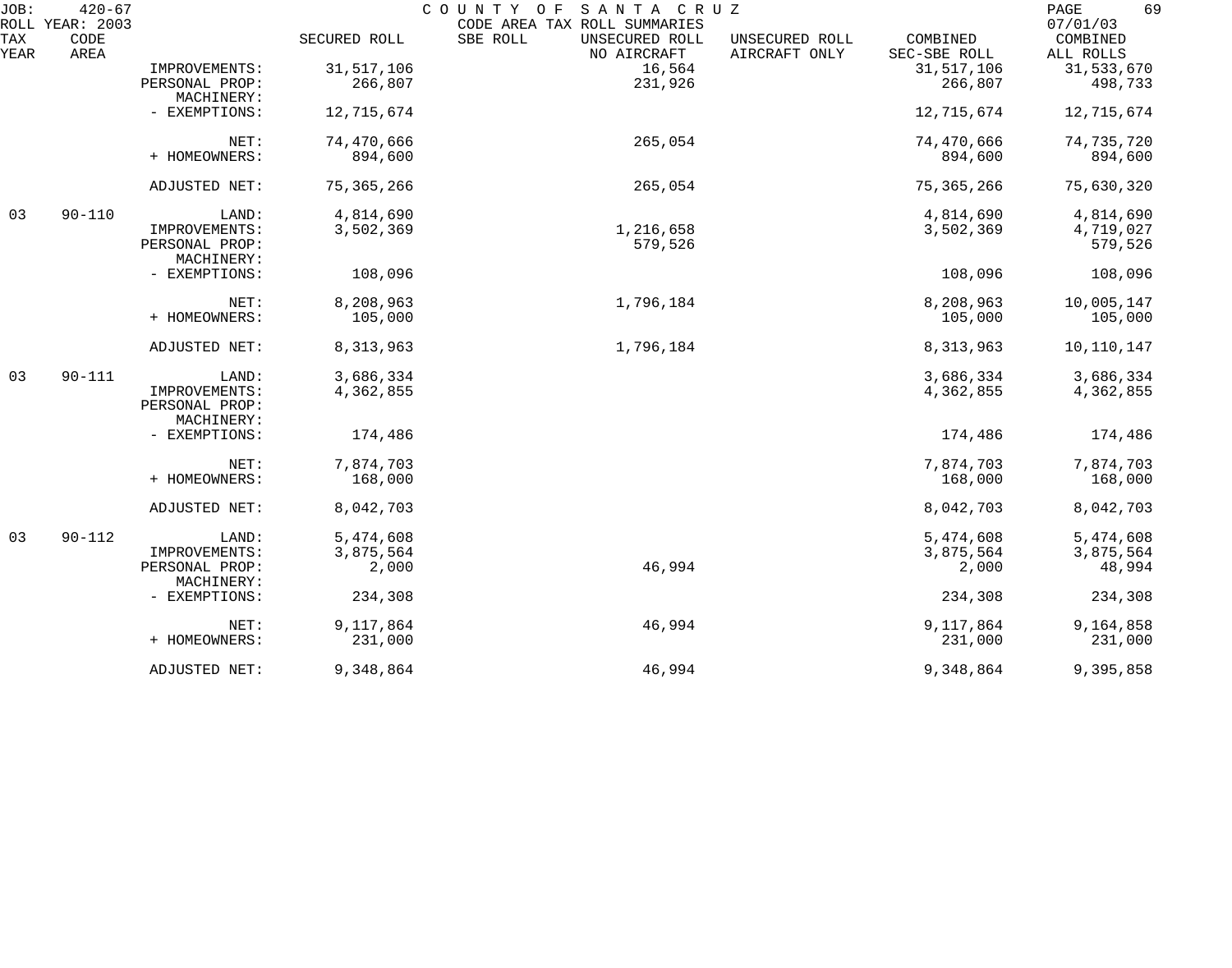| JOB:        | $420 - 67$<br>ROLL YEAR: 2003 |                              |              | COUNTY OF | SANTA CRUZ<br>CODE AREA TAX ROLL SUMMARIES |                                 |                          | 70<br>PAGE<br>07/01/03 |
|-------------|-------------------------------|------------------------------|--------------|-----------|--------------------------------------------|---------------------------------|--------------------------|------------------------|
| TAX<br>YEAR | CODE<br>AREA                  |                              | SECURED ROLL | SBE ROLL  | UNSECURED ROLL<br>NO AIRCRAFT              | UNSECURED ROLL<br>AIRCRAFT ONLY | COMBINED<br>SEC-SBE ROLL | COMBINED<br>ALL ROLLS  |
| 03          | $90 - 113$                    | LAND:                        | 583          |           |                                            |                                 | 583                      | 583                    |
|             |                               | IMPROVEMENTS:                |              |           |                                            |                                 |                          |                        |
|             |                               | PERSONAL PROP:               |              |           |                                            |                                 |                          |                        |
|             |                               | MACHINERY:                   |              |           |                                            |                                 |                          |                        |
|             |                               | - EXEMPTIONS:                | 583          |           |                                            |                                 | 583                      | 583                    |
|             |                               | NET:                         |              |           |                                            |                                 |                          |                        |
|             |                               | + HOMEOWNERS:                |              |           |                                            |                                 |                          |                        |
|             |                               | ADJUSTED NET:                |              |           |                                            |                                 |                          |                        |
| 03          | $92 - 003$                    | LAND:                        | 16,559,953   |           | 21,221                                     |                                 | 16,559,953               | 16,581,174             |
|             |                               | IMPROVEMENTS:                | 32,618,059   |           | 17,368                                     |                                 | 32,618,059               | 32,635,427             |
|             |                               | PERSONAL PROP:               | 60,024       |           | 6,912                                      |                                 | 60,024                   | 66,936                 |
|             |                               | MACHINERY:                   |              |           |                                            |                                 |                          |                        |
|             |                               | - EXEMPTIONS:                | 3, 419, 843  |           | 4,657                                      |                                 | 3, 419, 843              | 3,424,500              |
|             |                               | NET:                         | 45,818,193   |           | 40,844                                     |                                 | 45,818,193               | 45,859,037             |
|             |                               | + HOMEOWNERS:                | 1,462,129    |           | 4,657                                      |                                 | 1,462,129                | 1,466,786              |
|             |                               | ADJUSTED NET:                | 47,280,322   |           | 45,501                                     |                                 | 47,280,322               | 47, 325, 823           |
| 03          | $92 - 004$                    | LAND:                        | 11,935,937   | 30,600    | 530,116                                    |                                 | 11,966,537               | 12,496,653             |
|             |                               | IMPROVEMENTS:                | 9,942,955    | 4,475     | 1,688,322                                  |                                 | 9,947,430                | 11,635,752             |
|             |                               | PERSONAL PROP:               |              | 2,562     | 717,936                                    |                                 | 2,562                    | 720,498                |
|             |                               | MACHINERY:                   |              |           |                                            |                                 |                          |                        |
|             |                               | - EXEMPTIONS:                | 1,155,288    |           |                                            |                                 | 1,155,288                | 1,155,288              |
|             |                               | NET:                         | 20,723,604   | 37,637    | 2,936,374                                  |                                 | 20,761,241               | 23,697,615             |
|             |                               | + HOMEOWNERS:                | 273,000      |           |                                            |                                 | 273,000                  | 273,000                |
|             |                               | ADJUSTED NET:                | 20,996,604   |           | 2,936,374                                  |                                 | 21,034,241               | 23,970,615             |
| 03          | $92 - 006$                    | LAND:                        | 41,586,381   |           | 13,971                                     |                                 | 41,586,381               | 41,600,352             |
|             |                               | IMPROVEMENTS:                | 41,816,565   |           | 46,812                                     |                                 | 41,816,565               | 41,863,377             |
|             |                               | PERSONAL PROP:<br>MACHINERY: | 31,924       |           | 63,519                                     |                                 | 31,924                   | 95,443                 |
|             |                               | - EXEMPTIONS:                | 1,161,183    |           | 5,509                                      |                                 | 1,161,183                | 1,166,692              |
|             |                               | NET:                         | 82, 273, 687 |           | 118,793                                    |                                 | 82, 273, 687             | 82, 392, 480           |
|             |                               | + HOMEOWNERS:                | 1,146,600    |           |                                            |                                 | 1,146,600                | 1,146,600              |
|             |                               | ADJUSTED NET:                | 83, 420, 287 |           | 118,793                                    |                                 | 83, 420, 287             | 83,539,080             |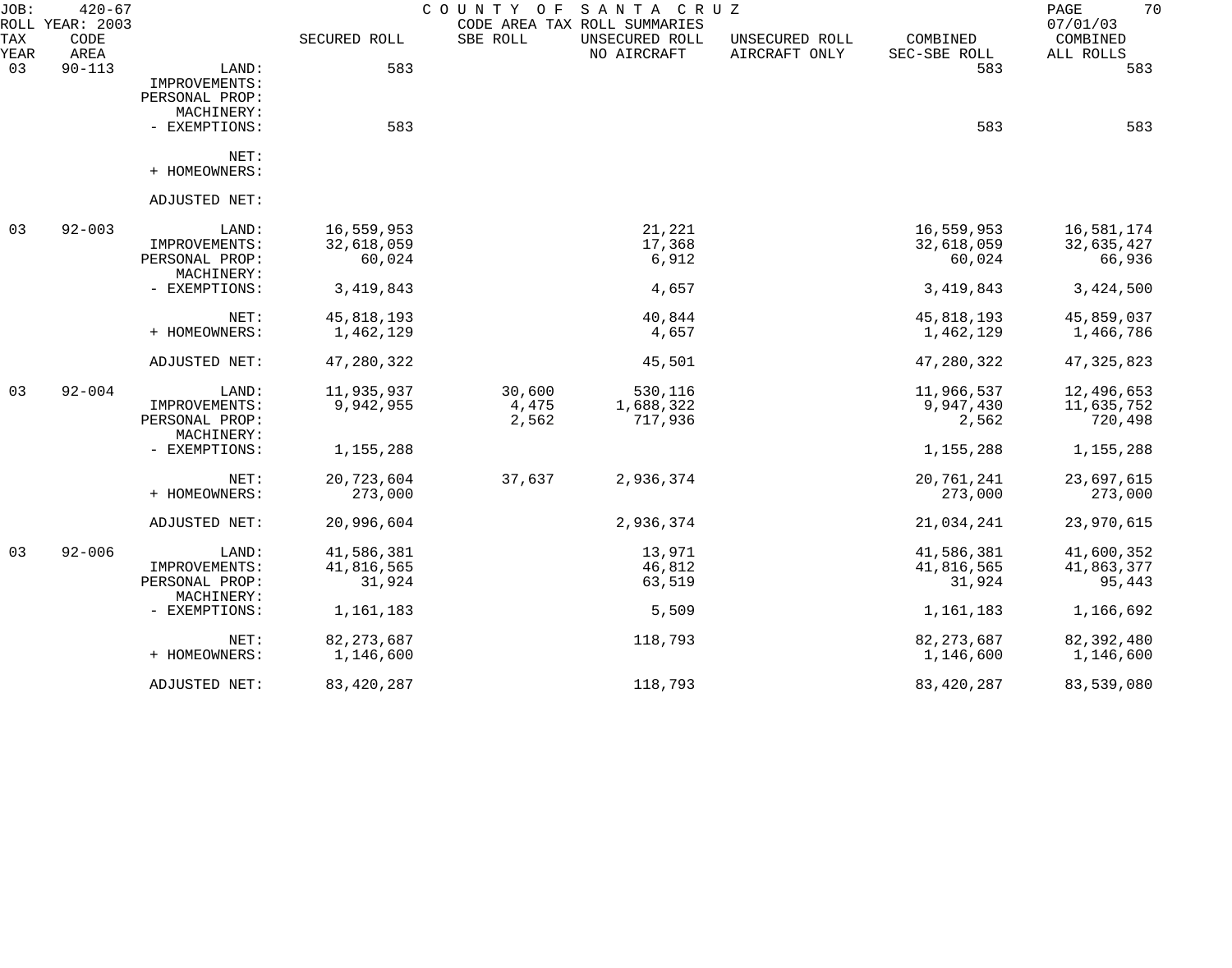| JOB:        | $420 - 67$<br>ROLL YEAR: 2003 |                                                        |                                  | COUNTY OF      | SANTA CRUZ<br>CODE AREA TAX ROLL SUMMARIES |                                 |                                  | 71<br>PAGE<br>07/01/03           |
|-------------|-------------------------------|--------------------------------------------------------|----------------------------------|----------------|--------------------------------------------|---------------------------------|----------------------------------|----------------------------------|
| TAX<br>YEAR | CODE<br>AREA                  |                                                        | SECURED ROLL                     | SBE ROLL       | UNSECURED ROLL<br>NO AIRCRAFT              | UNSECURED ROLL<br>AIRCRAFT ONLY | COMBINED<br>SEC-SBE ROLL         | COMBINED<br>ALL ROLLS            |
| 03          | $92 - 007$                    | LAND:                                                  | 7,193,669                        | 61,711         | 149,171                                    |                                 | 7,255,380                        | 7,404,551                        |
|             |                               | IMPROVEMENTS:<br>PERSONAL PROP:<br>MACHINERY:          | 4,902,957<br>12,814              | 9,393<br>5,377 | 36,154<br>80,489                           |                                 | 4,912,350<br>18,191              | 4,948,504<br>98,680              |
|             |                               | - EXEMPTIONS:                                          | 751,135                          |                |                                            |                                 | 751,135                          | 751,135                          |
|             |                               | NET:<br>+ HOMEOWNERS:                                  | 11,358,305<br>91,000             | 76,481         | 265,814                                    |                                 | 11,434,786<br>91,000             | 11,700,600<br>91,000             |
|             |                               | ADJUSTED NET:                                          | 11,449,305                       |                | 265,814                                    |                                 | 11,525,786                       | 11,791,600                       |
| 03          | $92 - 008$                    | LAND:<br>IMPROVEMENTS:<br>PERSONAL PROP:               | 9,506,774<br>7,243,664<br>10,600 |                | 5,727                                      |                                 | 9,506,774<br>7,243,664<br>10,600 | 9,506,774<br>7,243,664<br>16,327 |
|             |                               | MACHINERY:<br>- EXEMPTIONS:                            | 318,642                          |                |                                            |                                 | 318,642                          | 318,642                          |
|             |                               | NET:<br>+ HOMEOWNERS:                                  | 16, 442, 396<br>308,000          |                | 5,727                                      |                                 | 16, 442, 396<br>308,000          | 16,448,123<br>308,000            |
|             |                               | ADJUSTED NET:                                          | 16,750,396                       |                | 5,727                                      |                                 | 16,750,396                       | 16,756,123                       |
| 03          | $92 - 010$                    | LAND:<br>IMPROVEMENTS:<br>PERSONAL PROP:<br>MACHINERY: | 1,553,500<br>1,327,375           |                |                                            |                                 | 1,553,500<br>1,327,375           | 1,553,500<br>1,327,375           |
|             |                               | - EXEMPTIONS:                                          | 35,000                           |                |                                            |                                 | 35,000                           | 35,000                           |
|             |                               | NET:<br>+ HOMEOWNERS:                                  | 2,845,875<br>35,000              |                |                                            |                                 | 2,845,875<br>35,000              | 2,845,875<br>35,000              |
|             |                               | ADJUSTED NET:                                          | 2,880,875                        |                |                                            |                                 | 2,880,875                        | 2,880,875                        |
| 03          | $92 - 011$                    | LAND:<br>IMPROVEMENTS:<br>PERSONAL PROP:<br>MACHINERY: | 2,304,883<br>2,454,598           |                |                                            |                                 | 2,304,883<br>2,454,598           | 2,304,883<br>2,454,598           |
|             |                               | - EXEMPTIONS:                                          | 112,000                          |                |                                            |                                 | 112,000                          | 112,000                          |
|             |                               | NET:                                                   | 4,647,481                        |                |                                            |                                 | 4,647,481                        | 4,647,481                        |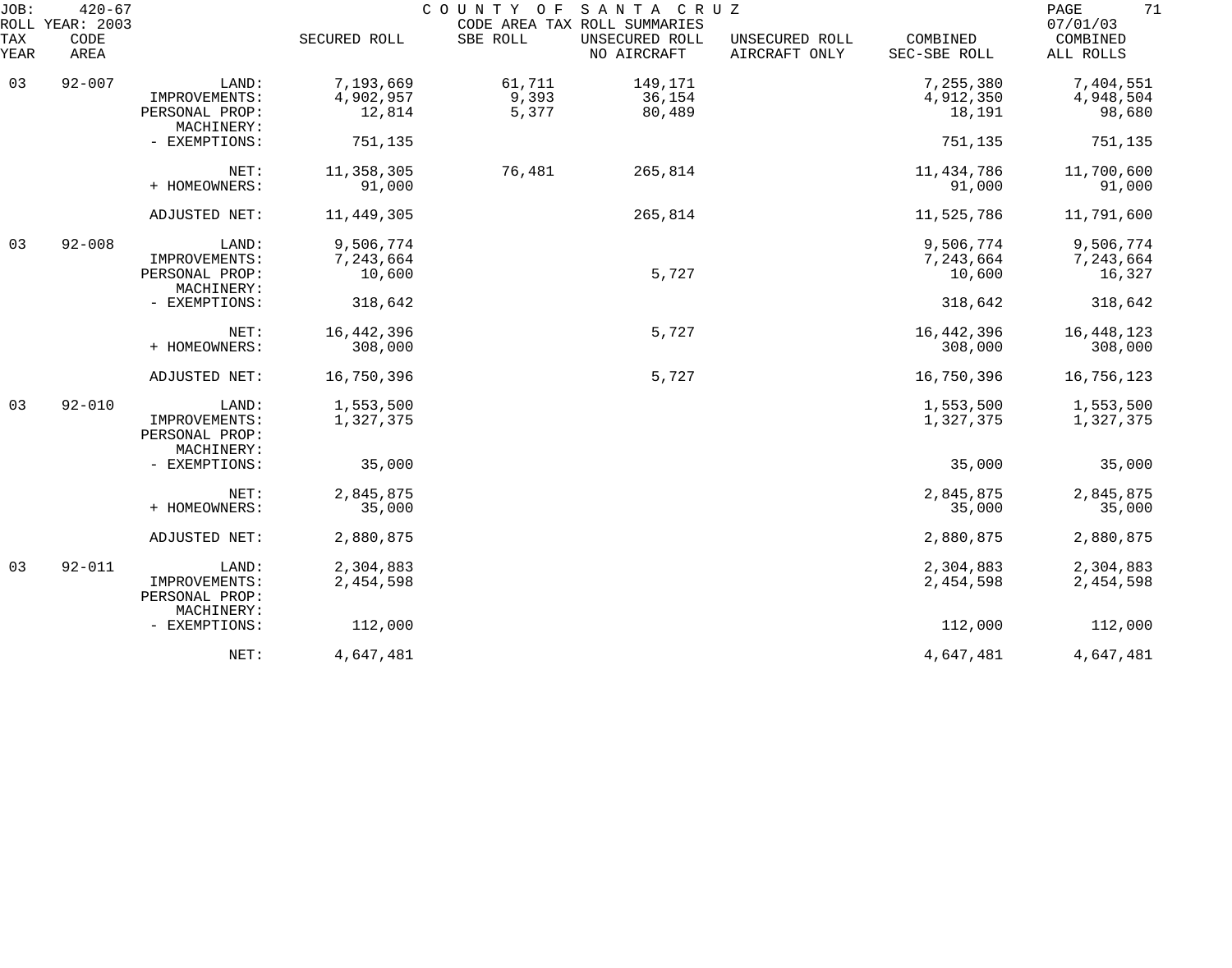| JOB:        | $420 - 67$<br>ROLL YEAR: 2003 |                                               |              | COUNTY OF<br>CODE AREA TAX ROLL SUMMARIES | SANTA CRUZ                    |                                 |                          | 72<br>PAGE<br>07/01/03 |
|-------------|-------------------------------|-----------------------------------------------|--------------|-------------------------------------------|-------------------------------|---------------------------------|--------------------------|------------------------|
| TAX<br>YEAR | CODE<br>AREA                  |                                               | SECURED ROLL | SBE ROLL                                  | UNSECURED ROLL<br>NO AIRCRAFT | UNSECURED ROLL<br>AIRCRAFT ONLY | COMBINED<br>SEC-SBE ROLL | COMBINED<br>ALL ROLLS  |
|             |                               | + HOMEOWNERS:                                 | 112,000      |                                           |                               |                                 | 112,000                  | 112,000                |
|             |                               | ADJUSTED NET:                                 | 4,759,481    |                                           |                               |                                 | 4,759,481                | 4,759,481              |
| 03          | $92 - 012$                    | LAND:                                         | 5,253,980    |                                           |                               |                                 | 5,253,980                | 5,253,980              |
|             |                               | IMPROVEMENTS:<br>PERSONAL PROP:<br>MACHINERY: | 5,595,290    |                                           |                               |                                 | 5,595,290                | 5,595,290              |
|             |                               | - EXEMPTIONS:                                 | 168,118      |                                           |                               |                                 | 168,118                  | 168,118                |
|             |                               | NET:                                          | 10,681,152   |                                           |                               |                                 | 10,681,152               | 10,681,152             |
|             |                               | + HOMEOWNERS:                                 | 168,000      |                                           |                               |                                 | 168,000                  | 168,000                |
|             |                               | ADJUSTED NET:                                 | 10,849,152   |                                           |                               |                                 | 10,849,152               | 10,849,152             |
| 03          | $92 - 013$                    | LAND:                                         | 257,470      |                                           |                               |                                 | 257,470                  | 257,470                |
|             |                               | IMPROVEMENTS:<br>PERSONAL PROP:<br>MACHINERY: | 194,007      |                                           |                               |                                 | 194,007                  | 194,007                |
|             |                               | - EXEMPTIONS:                                 | 7,000        |                                           |                               |                                 | 7,000                    | 7,000                  |
|             |                               | NET:                                          | 444,477      |                                           |                               |                                 | 444,477                  | 444,477                |
|             |                               | + HOMEOWNERS:                                 | 7,000        |                                           |                               |                                 | 7,000                    | 7,000                  |
|             |                               | ADJUSTED NET:                                 | 451,477      |                                           |                               |                                 | 451,477                  | 451,477                |
| 03          | $92 - 014$                    | LAND:                                         | 7,453,638    |                                           |                               |                                 | 7,453,638                | 7,453,638              |
|             |                               | IMPROVEMENTS:                                 | 1,351,650    |                                           | 17,000                        |                                 | 1,351,650                | 1,368,650              |
|             |                               | PERSONAL PROP:<br>MACHINERY:                  |              |                                           | 18,000                        |                                 |                          | 18,000                 |
|             |                               | - EXEMPTIONS:                                 |              |                                           |                               |                                 |                          |                        |
|             |                               | NET:                                          | 8,805,288    |                                           | 35,000                        |                                 | 8,805,288                | 8,840,288              |
|             |                               | + HOMEOWNERS:                                 |              |                                           |                               |                                 |                          |                        |
|             |                               | <b>ADJUSTED NET:</b>                          | 8,805,288    |                                           | 35,000                        |                                 | 8,805,288                | 8,840,288              |
| 03          | $94 - 001$                    | LAND:                                         |              |                                           |                               |                                 |                          |                        |
|             |                               | IMPROVEMENTS:<br>PERSONAL PROP:               |              |                                           |                               |                                 |                          |                        |

MACHINERY: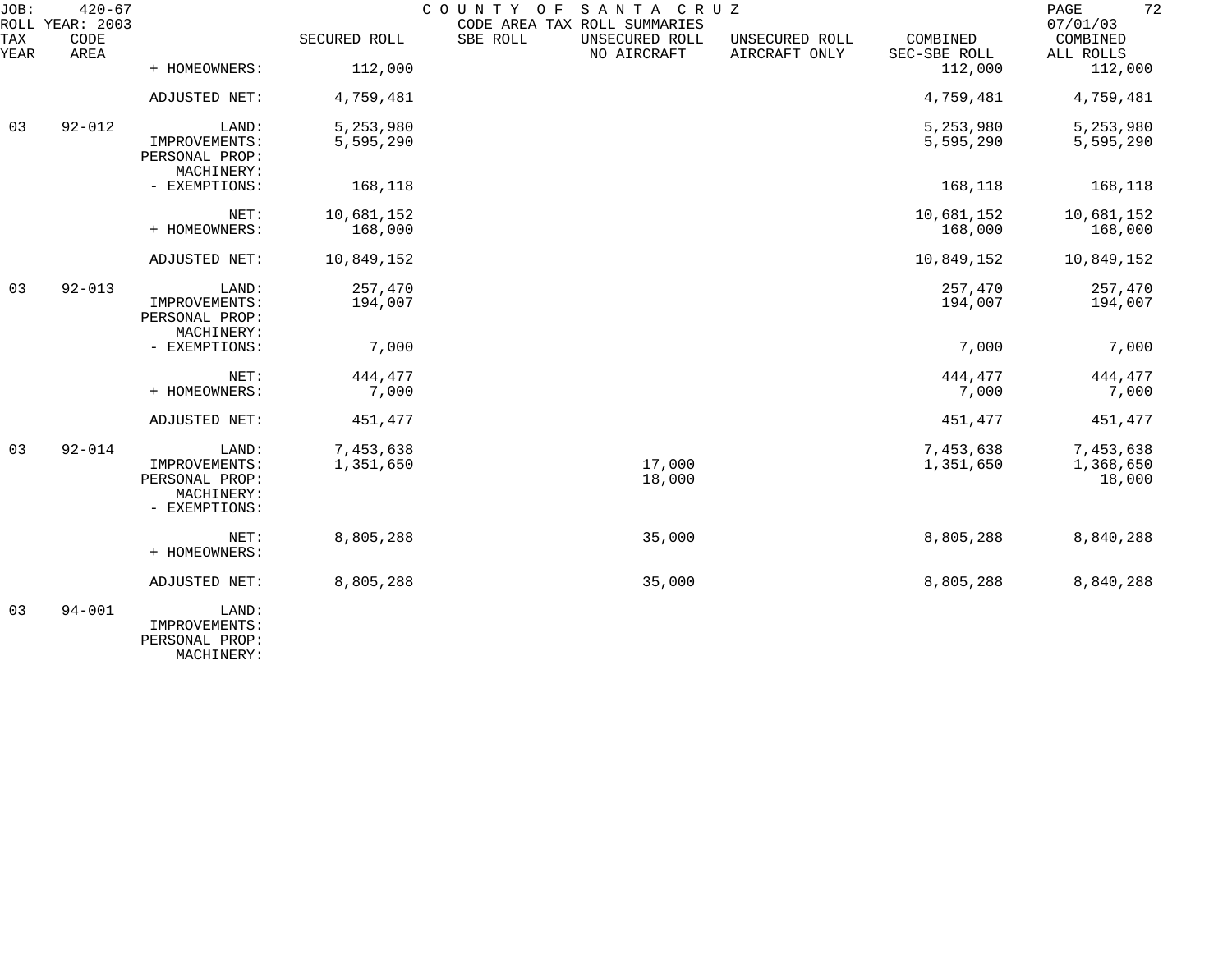| JOB:<br>ROLL | $420 - 67$<br>YEAR: 2003 |                                                                         |                          | SANTA CRUZ<br>COUNTY<br>O F<br>CODE AREA TAX ROLL SUMMARIES |                                 |                          | 73<br>PAGE<br>07/01/03             |
|--------------|--------------------------|-------------------------------------------------------------------------|--------------------------|-------------------------------------------------------------|---------------------------------|--------------------------|------------------------------------|
| TAX<br>YEAR  | CODE<br>AREA             |                                                                         | SECURED ROLL             | SBE ROLL<br>UNSECURED ROLL<br>NO AIRCRAFT                   | UNSECURED ROLL<br>AIRCRAFT ONLY | COMBINED<br>SEC-SBE ROLL | COMBINED<br>ALL ROLLS              |
|              |                          | - EXEMPTIONS:                                                           |                          |                                                             |                                 |                          |                                    |
|              |                          | NET:<br>+ HOMEOWNERS:                                                   |                          |                                                             |                                 |                          |                                    |
|              |                          | ADJUSTED NET:                                                           |                          |                                                             |                                 |                          |                                    |
| 03           | $94 - 003$               | LAND:<br>IMPROVEMENTS:<br>PERSONAL PROP:<br>MACHINERY:                  | 10,064,956<br>11,286,025 | 23,469                                                      |                                 | 10,064,956<br>11,286,025 | 10,064,956<br>11,286,025<br>23,469 |
|              |                          | - EXEMPTIONS:                                                           | 326,663                  |                                                             |                                 | 326,663                  | 326,663                            |
|              |                          | NET:<br>+ HOMEOWNERS:                                                   | 21,024,318<br>322,000    | 23,469                                                      |                                 | 21,024,318<br>322,000    | 21,047,787<br>322,000              |
|              |                          | ADJUSTED NET:                                                           | 21, 346, 318             | 23,469                                                      |                                 | 21, 346, 318             | 21,369,787                         |
| 03           | $94 - 005$               | LAND:<br>IMPROVEMENTS:<br>PERSONAL PROP:<br>MACHINERY:                  | 10,974,820<br>8,486,697  | 5,000                                                       |                                 | 10,974,820<br>8,486,697  | 10,974,820<br>8,486,697<br>5,000   |
|              |                          | - EXEMPTIONS:                                                           | 304,711                  |                                                             |                                 | 304,711                  | 304,711                            |
|              |                          | NET:<br>+ HOMEOWNERS:                                                   | 19,156,806<br>301,000    | 5,000                                                       |                                 | 19,156,806<br>301,000    | 19,161,806<br>301,000              |
|              |                          | ADJUSTED NET:                                                           | 19,457,806               | 5,000                                                       |                                 | 19,457,806               | 19,462,806                         |
| 03           | $94 - 008$               | LAND:<br>IMPROVEMENTS:<br>PERSONAL PROP:<br>MACHINERY:<br>- EXEMPTIONS: |                          |                                                             |                                 |                          |                                    |
|              |                          | NET:<br>+ HOMEOWNERS:                                                   |                          |                                                             |                                 |                          |                                    |
|              |                          | ADJUSTED NET:                                                           |                          |                                                             |                                 |                          |                                    |
| 03           | $94 - 012$               | LAND:                                                                   | 93, 242, 573             |                                                             |                                 | 93, 242, 573             | 93, 242, 573                       |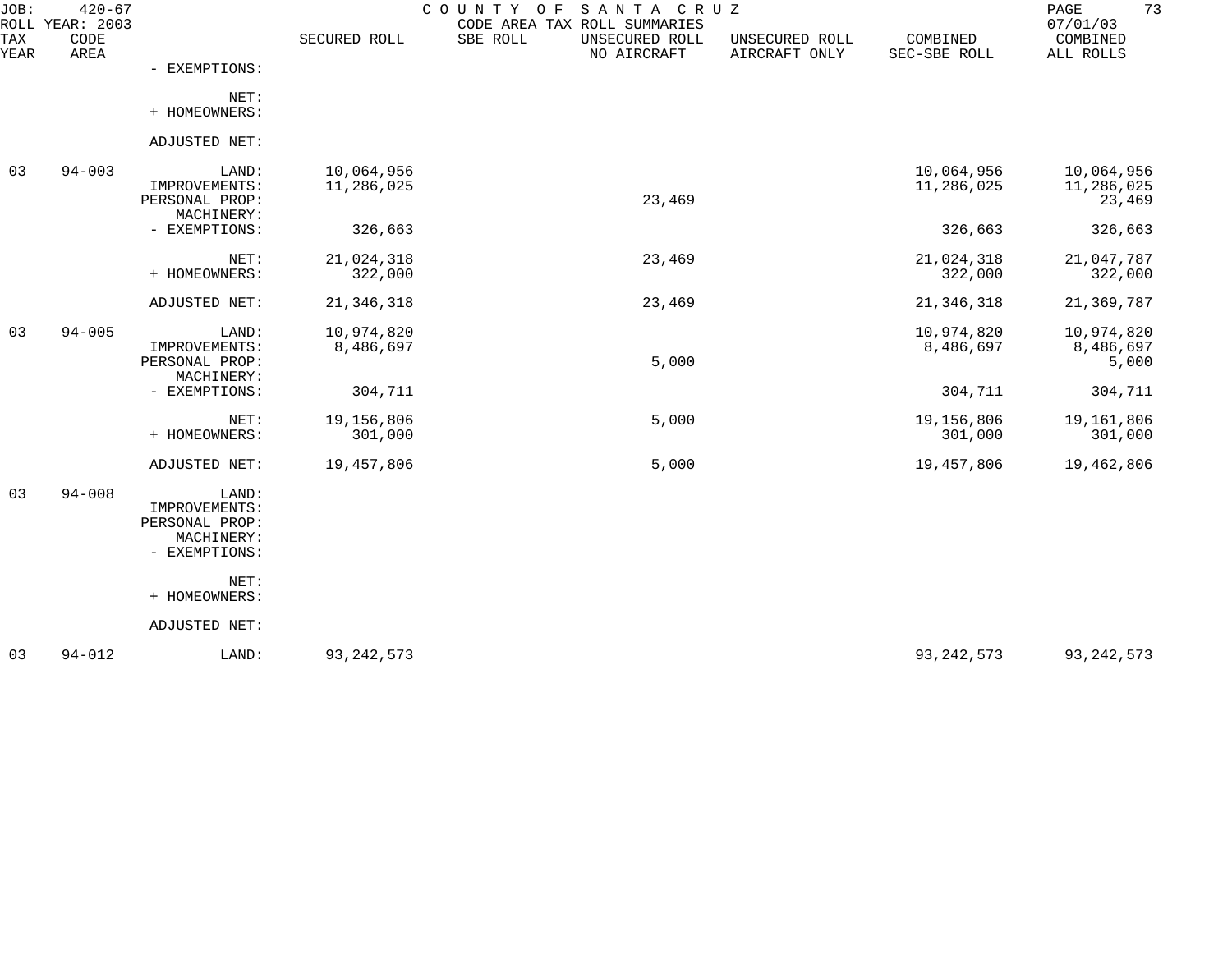| JOB:        | $420 - 67$<br>ROLL YEAR: 2003 |                                               |              | COUNTY OF SANTA CRUZ<br>CODE AREA TAX ROLL SUMMARIES |                                 |                          | 74<br>PAGE<br>07/01/03 |
|-------------|-------------------------------|-----------------------------------------------|--------------|------------------------------------------------------|---------------------------------|--------------------------|------------------------|
| TAX<br>YEAR | CODE<br>AREA                  |                                               | SECURED ROLL | SBE ROLL<br>UNSECURED ROLL<br>NO AIRCRAFT            | UNSECURED ROLL<br>AIRCRAFT ONLY | COMBINED<br>SEC-SBE ROLL | COMBINED<br>ALL ROLLS  |
|             |                               | IMPROVEMENTS:                                 | 90,011,268   | 16,800                                               |                                 | 90,011,268               | 90,028,068             |
|             |                               | PERSONAL PROP:                                | 894,013      | 168,045                                              |                                 | 894,013                  | 1,062,058              |
|             |                               | MACHINERY:                                    | 34,913       |                                                      |                                 | 34,913                   | 34,913                 |
|             |                               | - EXEMPTIONS:                                 | 2,526,777    |                                                      |                                 | 2,526,777                | 2,526,777              |
|             |                               | NET:                                          | 181,655,990  | 184,845                                              |                                 | 181,655,990              | 181,840,835            |
|             |                               | + HOMEOWNERS:                                 | 2,426,200    |                                                      |                                 | 2,426,200                | 2,426,200              |
|             |                               | ADJUSTED NET:                                 | 184,082,190  | 184,845                                              |                                 | 184,082,190              | 184, 267, 035          |
| 03          | $94 - 013$                    | LAND:                                         | 18,791,051   |                                                      |                                 | 18,791,051               | 18,791,051             |
|             |                               | IMPROVEMENTS:                                 | 17,288,626   |                                                      |                                 | 17,288,626               | 17,288,626             |
|             |                               | PERSONAL PROP:<br>MACHINERY:                  |              | 43,000                                               |                                 |                          | 43,000                 |
|             |                               | - EXEMPTIONS:                                 | 682,109      |                                                      |                                 | 682,109                  | 682,109                |
|             |                               | NET:                                          | 35, 397, 568 | 43,000                                               |                                 | 35, 397, 568             | 35,440,568             |
|             |                               | + HOMEOWNERS:                                 | 630,000      |                                                      |                                 | 630,000                  | 630,000                |
|             |                               | ADJUSTED NET:                                 | 36,027,568   | 43,000                                               |                                 | 36,027,568               | 36,070,568             |
| 03          | $94 - 015$                    | LAND:                                         | 445,611      |                                                      |                                 | 445,611                  | 445,611                |
|             |                               | IMPROVEMENTS:<br>PERSONAL PROP:<br>MACHINERY: | 598,124      |                                                      |                                 | 598,124                  | 598,124                |
|             |                               | - EXEMPTIONS:                                 | 7,000        |                                                      |                                 | 7,000                    | 7,000                  |
|             |                               | NET:                                          | 1,036,735    |                                                      |                                 | 1,036,735                | 1,036,735              |
|             |                               | + HOMEOWNERS:                                 | 7,000        |                                                      |                                 | 7,000                    | 7,000                  |
|             |                               | ADJUSTED NET:                                 | 1,043,735    |                                                      |                                 | 1,043,735                | 1,043,735              |
| 03          | $94 - 016$                    | LAND:                                         | 15,450,723   |                                                      |                                 | 15,450,723               | 15,450,723             |
|             |                               | IMPROVEMENTS:<br>PERSONAL PROP:               | 16,198,010   | 80,151                                               |                                 | 16,198,010               | 16,198,010<br>80,151   |
|             |                               | MACHINERY:<br>- EXEMPTIONS:                   | 476,157      |                                                      |                                 | 476,157                  | 476,157                |
|             |                               | NET:                                          | 31, 172, 576 | 80,151                                               |                                 | 31, 172, 576             | 31, 252, 727           |
|             |                               | + HOMEOWNERS:                                 | 474,600      |                                                      |                                 | 474,600                  | 474,600                |
|             |                               | ADJUSTED NET:                                 | 31,647,176   | 80,151                                               |                                 | 31,647,176               | 31,727,327             |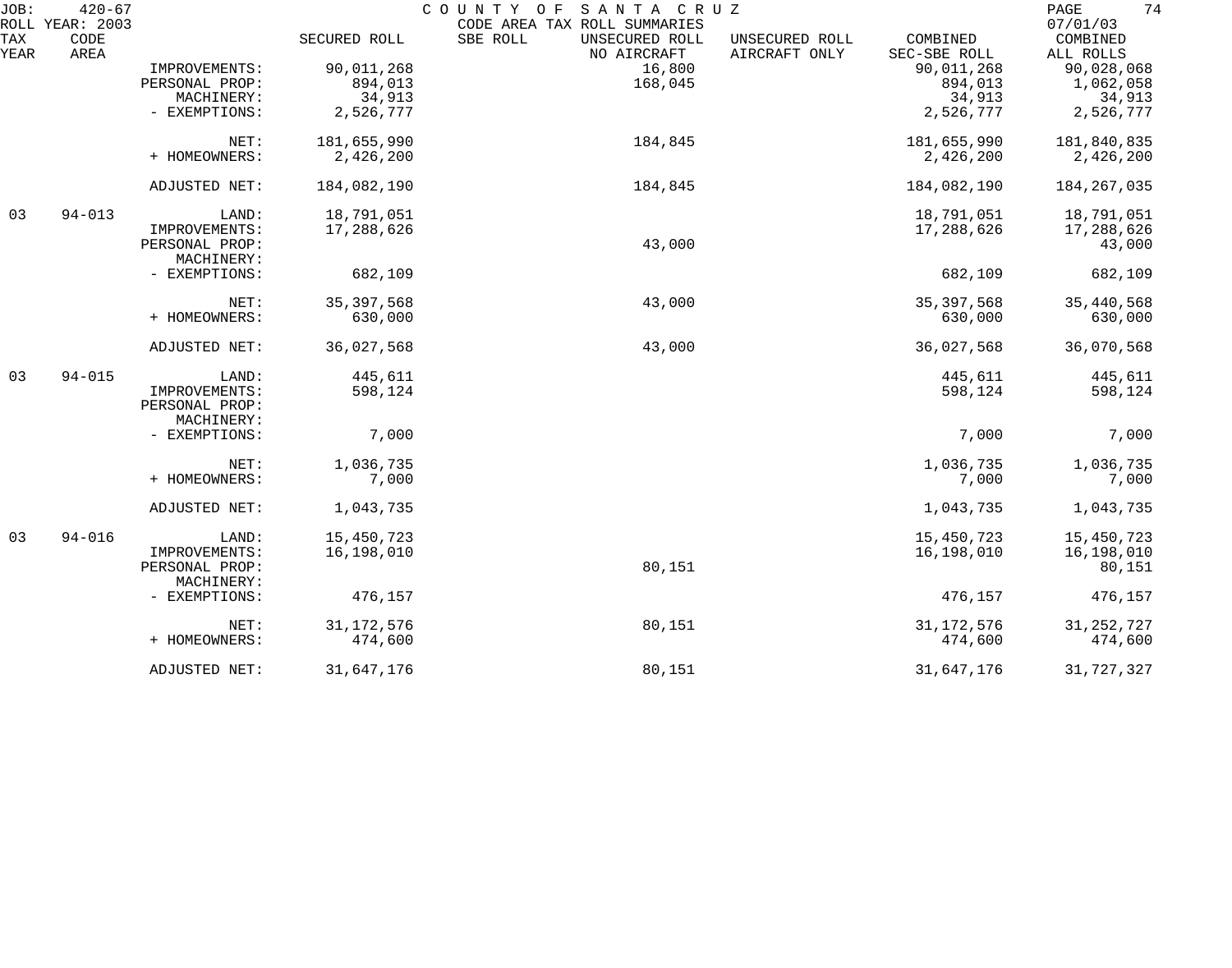| JOB:        | $420 - 67$<br>ROLL YEAR: 2003 |                              |              | COUNTY OF | SANTA CRUZ<br>CODE AREA TAX ROLL SUMMARIES |                                 |                          | 75<br>PAGE<br>07/01/03 |
|-------------|-------------------------------|------------------------------|--------------|-----------|--------------------------------------------|---------------------------------|--------------------------|------------------------|
| TAX<br>YEAR | CODE<br>AREA                  |                              | SECURED ROLL | SBE ROLL  | UNSECURED ROLL<br>NO AIRCRAFT              | UNSECURED ROLL<br>AIRCRAFT ONLY | COMBINED<br>SEC-SBE ROLL | COMBINED<br>ALL ROLLS  |
| 03          | $94 - 017$                    | LAND:                        |              |           |                                            |                                 |                          |                        |
|             |                               | IMPROVEMENTS:                |              |           |                                            |                                 |                          |                        |
|             |                               | PERSONAL PROP:               |              |           |                                            |                                 |                          |                        |
|             |                               | MACHINERY:                   |              |           |                                            |                                 |                          |                        |
|             |                               | - EXEMPTIONS:                |              |           |                                            |                                 |                          |                        |
|             |                               | NET:                         |              |           |                                            |                                 |                          |                        |
|             |                               | + HOMEOWNERS:                |              |           |                                            |                                 |                          |                        |
|             |                               | ADJUSTED NET:                |              |           |                                            |                                 |                          |                        |
| 03          | $94 - 018$                    | LAND:                        | 314,933      |           |                                            |                                 | 314,933                  | 314,933                |
|             |                               | IMPROVEMENTS:                |              |           |                                            |                                 |                          |                        |
|             |                               | PERSONAL PROP:               |              |           |                                            |                                 |                          |                        |
|             |                               | MACHINERY:<br>- EXEMPTIONS:  |              |           |                                            |                                 |                          |                        |
|             |                               |                              |              |           |                                            |                                 |                          |                        |
|             |                               | NET:                         | 314,933      |           |                                            |                                 | 314,933                  | 314,933                |
|             |                               | + HOMEOWNERS:                |              |           |                                            |                                 |                          |                        |
|             |                               | ADJUSTED NET:                | 314,933      |           |                                            |                                 | 314,933                  | 314,933                |
| 03          | $94 - 019$                    | LAND:                        | 2,285,992    |           |                                            |                                 | 2,285,992                | 2,285,992              |
|             |                               | IMPROVEMENTS:                | 2,957,514    |           |                                            |                                 | 2,957,514                | 2,957,514              |
|             |                               | PERSONAL PROP:<br>MACHINERY: |              |           |                                            |                                 |                          |                        |
|             |                               | - EXEMPTIONS:                | 84,000       |           |                                            |                                 | 84,000                   | 84,000                 |
|             |                               | NET:                         | 5,159,506    |           |                                            |                                 | 5,159,506                | 5,159,506              |
|             |                               | + HOMEOWNERS:                | 84,000       |           |                                            |                                 | 84,000                   | 84,000                 |
|             |                               | ADJUSTED NET:                | 5,243,506    |           |                                            |                                 | 5,243,506                | 5, 243, 506            |
| 03          | $94 - 021$                    | LAND:                        |              |           |                                            |                                 |                          |                        |
|             |                               | IMPROVEMENTS:                |              |           |                                            |                                 |                          |                        |
|             |                               | PERSONAL PROP:               |              |           |                                            |                                 |                          |                        |
|             |                               | MACHINERY:                   |              |           |                                            |                                 |                          |                        |

- EXEMPTIONS:

NET:

+ HOMEOWNERS:

ADJUSTED NET: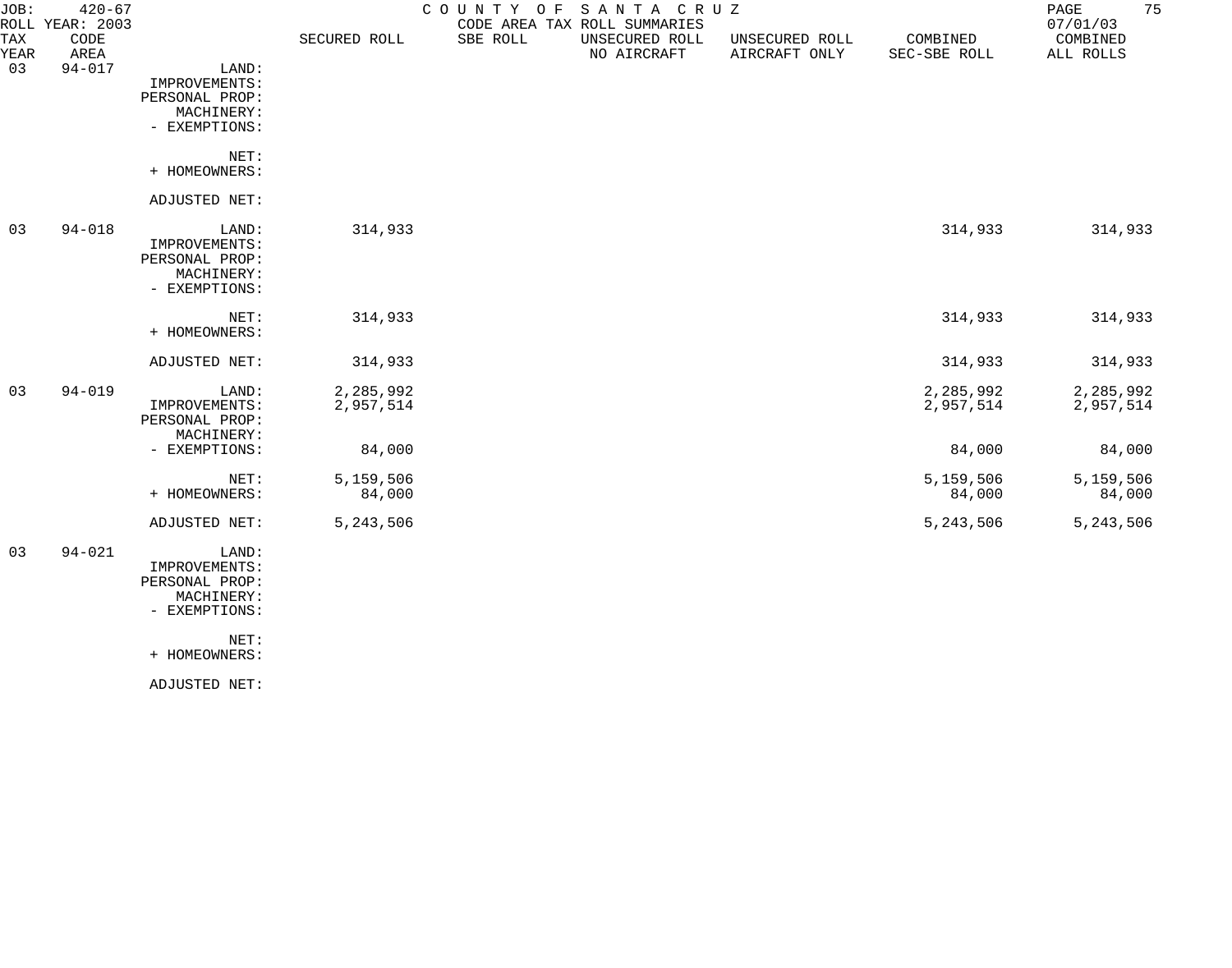| JOB:        | $420 - 67$<br>ROLL YEAR: 2003 |                                                                         |                           | SANTA CRUZ<br>COUNTY OF<br>CODE AREA TAX ROLL SUMMARIES |                                 |                            | 76<br>PAGE<br>07/01/03              |
|-------------|-------------------------------|-------------------------------------------------------------------------|---------------------------|---------------------------------------------------------|---------------------------------|----------------------------|-------------------------------------|
| TAX<br>YEAR | CODE<br>AREA                  |                                                                         | SECURED ROLL              | SBE ROLL<br>UNSECURED ROLL<br>NO AIRCRAFT               | UNSECURED ROLL<br>AIRCRAFT ONLY | COMBINED<br>SEC-SBE ROLL   | COMBINED<br>ALL ROLLS               |
| 03          | $94 - 026$                    | LAND:<br>IMPROVEMENTS:<br>PERSONAL PROP:<br>MACHINERY:                  | 44,296,551<br>44,309,477  | 227,072                                                 |                                 | 44, 296, 551<br>44,309,477 | 44,296,551<br>44,309,477<br>227,072 |
|             |                               | - EXEMPTIONS:                                                           | 1,184,686                 |                                                         |                                 | 1,184,686                  | 1,184,686                           |
|             |                               | NET:<br>+ HOMEOWNERS:                                                   | 87, 421, 342<br>1,176,000 | 227,072                                                 |                                 | 87, 421, 342<br>1,176,000  | 87,648,414<br>1,176,000             |
|             |                               | ADJUSTED NET:                                                           | 88,597,342                | 227,072                                                 |                                 | 88,597,342                 | 88, 824, 414                        |
| 03          | $94 - 028$                    | LAND:<br>IMPROVEMENTS:<br>PERSONAL PROP:<br>MACHINERY:<br>- EXEMPTIONS: | 59,708<br>82,234          |                                                         |                                 | 59,708<br>82,234           | 59,708<br>82,234                    |
|             |                               | NET:<br>+ HOMEOWNERS:                                                   | 141,942                   |                                                         |                                 | 141,942                    | 141,942                             |
|             |                               | ADJUSTED NET:                                                           | 141,942                   |                                                         |                                 | 141,942                    | 141,942                             |
| 03          | $94 - 030$                    | LAND:<br>IMPROVEMENTS:<br>PERSONAL PROP:<br>MACHINERY:                  | 4,602,051<br>4,169,750    | 294,121<br>204,913                                      |                                 | 4,602,051<br>4,169,750     | 4,602,051<br>4, 463, 871<br>204,913 |
|             |                               | - EXEMPTIONS:                                                           | 162,967                   |                                                         |                                 | 162,967                    | 162,967                             |
|             |                               | NET:<br>+ HOMEOWNERS:                                                   | 8,608,834<br>161,000      | 499,034                                                 |                                 | 8,608,834<br>161,000       | 9,107,868<br>161,000                |
|             |                               | ADJUSTED NET:                                                           | 8,769,834                 | 499,034                                                 |                                 | 8,769,834                  | 9,268,868                           |
| 03          | $94 - 031$                    | LAND:<br>IMPROVEMENTS:<br>PERSONAL PROP:<br>MACHINERY:                  | 318,431<br>92,849         |                                                         |                                 | 318,431<br>92,849          | 318,431<br>92,849                   |
|             |                               | - EXEMPTIONS:                                                           | 7,990                     |                                                         |                                 | 7,990                      | 7,990                               |
|             |                               | NET:                                                                    | 403,290                   |                                                         |                                 | 403,290                    | 403,290                             |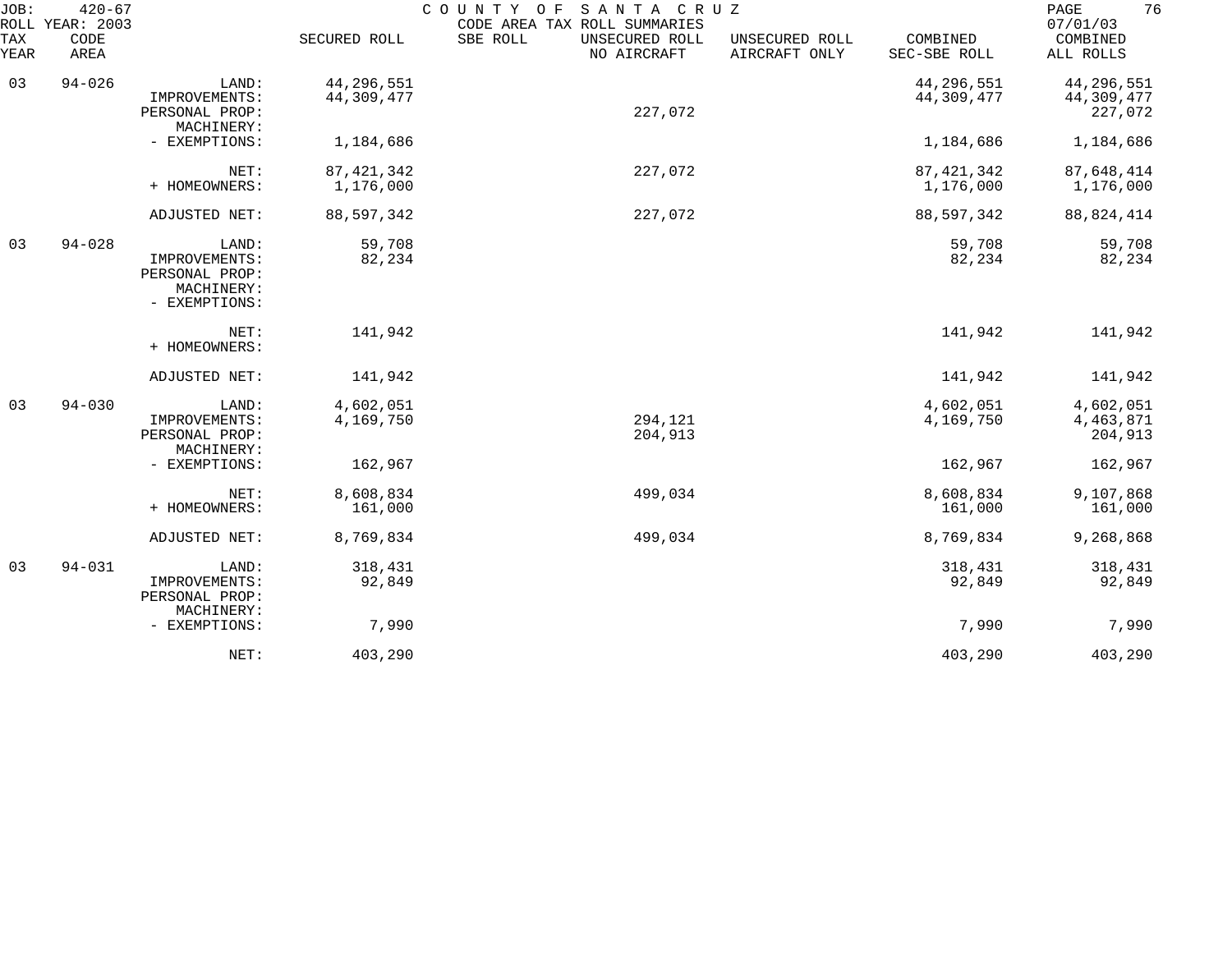| JOB:        | $420 - 67$<br>ROLL YEAR: 2003 |                                               |                   | COUNTY OF<br>CODE AREA TAX ROLL SUMMARIES | SANTA CRUZ                    |                                 |                          | 77<br>PAGE<br>07/01/03 |
|-------------|-------------------------------|-----------------------------------------------|-------------------|-------------------------------------------|-------------------------------|---------------------------------|--------------------------|------------------------|
| TAX<br>YEAR | CODE<br>AREA                  |                                               | SECURED ROLL      | SBE ROLL                                  | UNSECURED ROLL<br>NO AIRCRAFT | UNSECURED ROLL<br>AIRCRAFT ONLY | COMBINED<br>SEC-SBE ROLL | COMBINED<br>ALL ROLLS  |
|             |                               | + HOMEOWNERS:                                 | 7,000             |                                           |                               |                                 | 7,000                    | 7,000                  |
|             |                               | ADJUSTED NET:                                 | 410,290           |                                           |                               |                                 | 410,290                  | 410,290                |
| 03          | $94 - 032$                    | LAND:                                         | 2,991,248         |                                           |                               |                                 | 2,991,248                | 2,991,248              |
|             |                               | IMPROVEMENTS:<br>PERSONAL PROP:<br>MACHINERY: | 2,260,928         |                                           |                               |                                 | 2,260,928                | 2,260,928              |
|             |                               | - EXEMPTIONS:                                 | 93,039            |                                           |                               |                                 | 93,039                   | 93,039                 |
|             |                               | NET:                                          | 5, 159, 137       |                                           |                               |                                 | 5,159,137                | 5, 159, 137            |
|             |                               | + HOMEOWNERS:                                 | 70,000            |                                           |                               |                                 | 70,000                   | 70,000                 |
|             |                               | ADJUSTED NET:                                 | 5,229,137         |                                           |                               |                                 | 5, 229, 137              | 5, 229, 137            |
| 03          | $94 - 040$                    | LAND:<br>IMPROVEMENTS:                        | 633,478<br>34,985 |                                           |                               |                                 | 633,478<br>34,985        | 633,478<br>34,985      |
|             |                               | PERSONAL PROP:<br>MACHINERY:                  |                   |                                           |                               |                                 |                          |                        |
|             |                               | - EXEMPTIONS:                                 |                   |                                           |                               |                                 |                          |                        |
|             |                               | NET:<br>+ HOMEOWNERS:                         | 668,463           |                                           |                               |                                 | 668,463                  | 668,463                |
|             |                               | ADJUSTED NET:                                 | 668,463           |                                           |                               |                                 | 668,463                  | 668,463                |
| 03          | $94 - 041$                    | LAND:                                         | 4,260,403         |                                           |                               |                                 | 4,260,403                | 4,260,403              |
|             |                               | IMPROVEMENTS:<br>PERSONAL PROP:<br>MACHINERY: | 3,236,146         |                                           |                               |                                 | 3,236,146                | 3, 236, 146            |
|             |                               | - EXEMPTIONS:                                 | 84,000            |                                           |                               |                                 | 84,000                   | 84,000                 |
|             |                               | NET:                                          | 7,412,549         |                                           |                               |                                 | 7,412,549                | 7,412,549              |
|             |                               | + HOMEOWNERS:                                 | 84,000            |                                           |                               |                                 | 84,000                   | 84,000                 |
|             |                               | ADJUSTED NET:                                 | 7,496,549         |                                           |                               |                                 | 7,496,549                | 7,496,549              |
| 03          | $94 - 061$                    | LAND:                                         | 3,459,008         |                                           |                               |                                 | 3,459,008                | 3,459,008              |
|             |                               | IMPROVEMENTS:<br>PERSONAL PROP:<br>MACHINERY: | 3, 194, 234       |                                           | 10,181                        |                                 | 3, 194, 234              | 3, 194, 234<br>10,181  |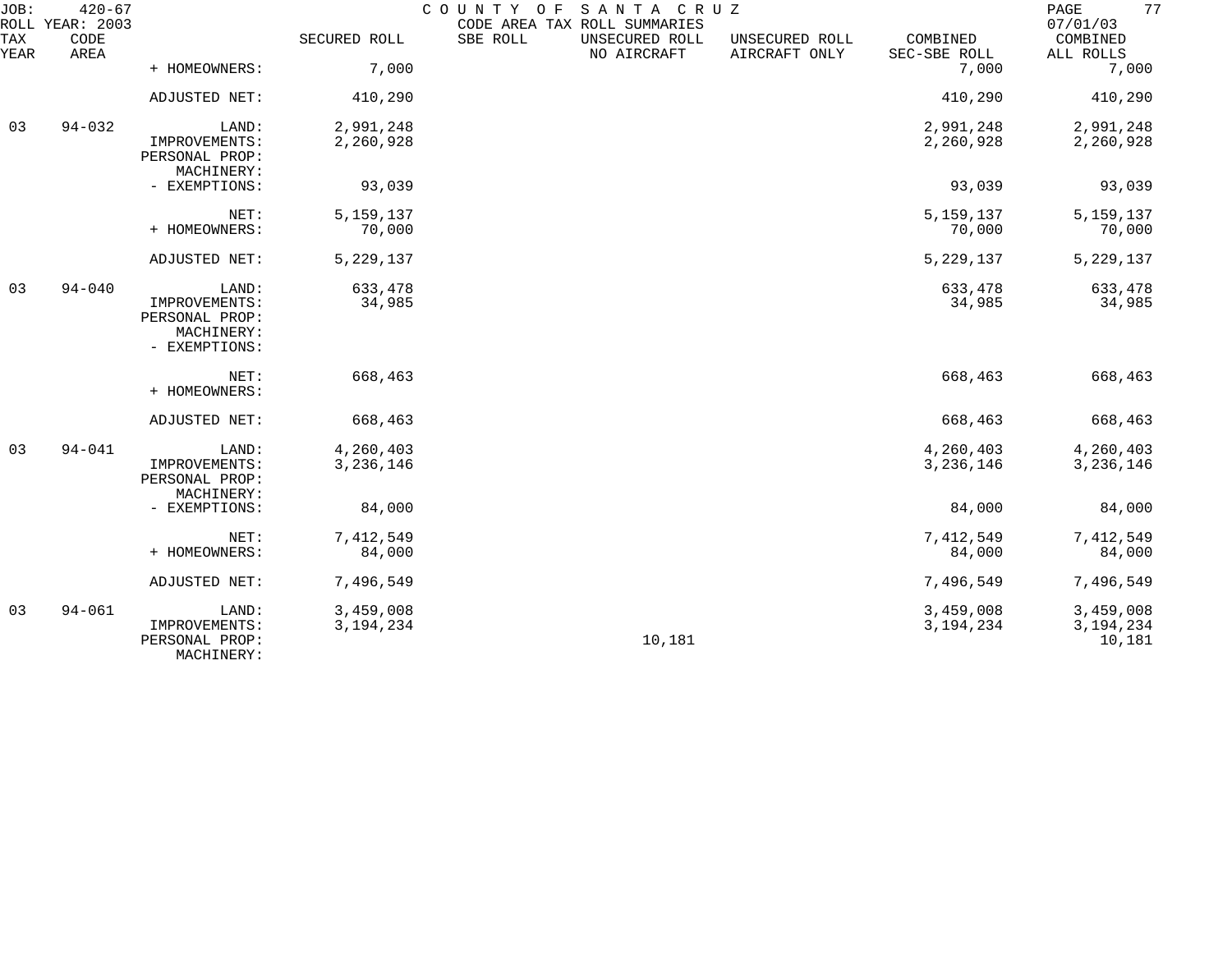| JOB:        | $420 - 67$<br>ROLL YEAR: 2003 |                                               |                          | COUNTY OF SANTA CRUZ<br>CODE AREA TAX ROLL SUMMARIES |                                 |                          | 78<br>PAGE<br>07/01/03   |
|-------------|-------------------------------|-----------------------------------------------|--------------------------|------------------------------------------------------|---------------------------------|--------------------------|--------------------------|
| TAX<br>YEAR | CODE<br>AREA                  |                                               | SECURED ROLL             | SBE ROLL<br>UNSECURED ROLL<br>NO AIRCRAFT            | UNSECURED ROLL<br>AIRCRAFT ONLY | COMBINED<br>SEC-SBE ROLL | COMBINED<br>ALL ROLLS    |
|             |                               | - EXEMPTIONS:                                 | 126,000                  |                                                      |                                 | 126,000                  | 126,000                  |
|             |                               | NET:                                          | 6,527,242                | 10,181                                               |                                 | 6,527,242                | 6,537,423                |
|             |                               | + HOMEOWNERS:                                 | 126,000                  |                                                      |                                 | 126,000                  | 126,000                  |
|             |                               | ADJUSTED NET:                                 | 6,653,242                | 10,181                                               |                                 | 6,653,242                | 6,663,423                |
| 03          | $94 - 062$                    | LAND:                                         | 2,998,981                |                                                      |                                 | 2,998,981                | 2,998,981                |
|             |                               | IMPROVEMENTS:<br>PERSONAL PROP:<br>MACHINERY: | 3, 282, 115              |                                                      |                                 | 3, 282, 115              | 3, 282, 115              |
|             |                               | - EXEMPTIONS:                                 | 85,061                   |                                                      |                                 | 85,061                   | 85,061                   |
|             |                               | NET:                                          | 6, 196, 035              |                                                      |                                 | 6, 196, 035              | 6, 196, 035              |
|             |                               | + HOMEOWNERS:                                 | 84,000                   |                                                      |                                 | 84,000                   | 84,000                   |
|             |                               | ADJUSTED NET:                                 | 6, 280, 035              |                                                      |                                 | 6,280,035                | 6,280,035                |
| 03          | $94 - 063$                    | LAND:                                         | 14,250,948               |                                                      |                                 | 14,250,948               | 14,250,948               |
|             |                               | IMPROVEMENTS:<br>PERSONAL PROP:<br>MACHINERY: | 16,896,977               | 6,285                                                |                                 | 16,896,977               | 16,896,977<br>6,285      |
|             |                               | - EXEMPTIONS:                                 | 435,082                  |                                                      |                                 | 435,082                  | 435,082                  |
|             |                               | NET:<br>+ HOMEOWNERS:                         | 30, 712, 843<br>434,000  | 6,285                                                |                                 | 30,712,843<br>434,000    | 30,719,128<br>434,000    |
|             |                               | ADJUSTED NET:                                 | 31, 146, 843             | 6,285                                                |                                 | 31, 146, 843             | 31, 153, 128             |
|             |                               |                                               |                          |                                                      |                                 |                          |                          |
| 03          | $94 - 064$                    | LAND:<br>IMPROVEMENTS:                        | 3, 212, 348<br>3,527,151 |                                                      |                                 | 3, 212, 348<br>3,527,151 | 3, 212, 348<br>3,527,151 |
|             |                               | PERSONAL PROP:<br>MACHINERY:                  |                          | 58,135                                               |                                 |                          | 58,135                   |
|             |                               | - EXEMPTIONS:                                 | 361,779                  |                                                      |                                 | 361,779                  | 361,779                  |
|             |                               | NET:                                          | 6,377,720                | 58,135                                               |                                 | 6,377,720                | 6,435,855                |
|             |                               | + HOMEOWNERS:                                 | 91,000                   |                                                      |                                 | 91,000                   | 91,000                   |
|             |                               | ADJUSTED NET:                                 | 6,468,720                | 58,135                                               |                                 | 6,468,720                | 6,526,855                |
| 03          | $94 - 065$                    | LAND:                                         | 35, 311, 989             |                                                      |                                 | 35, 311, 989             | 35, 311, 989             |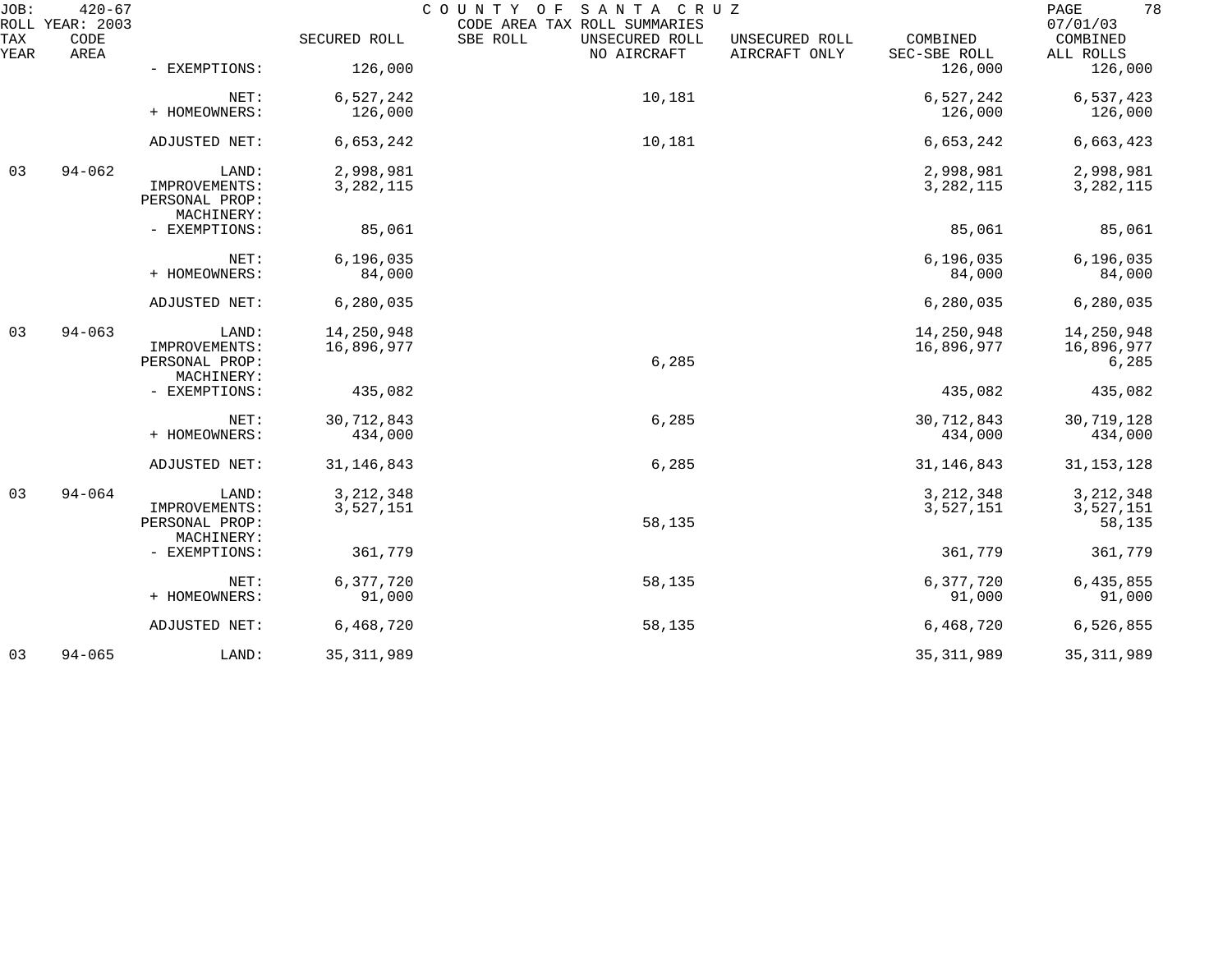| JOB:        | $420 - 67$<br>ROLL YEAR: 2003 |                                               |               | COUNTY OF | SANTA CRUZ<br>CODE AREA TAX ROLL SUMMARIES |                                 |                          | 79<br>PAGE<br>07/01/03  |
|-------------|-------------------------------|-----------------------------------------------|---------------|-----------|--------------------------------------------|---------------------------------|--------------------------|-------------------------|
| TAX<br>YEAR | CODE<br>AREA                  |                                               | SECURED ROLL  | SBE ROLL  | UNSECURED ROLL<br>NO AIRCRAFT              | UNSECURED ROLL<br>AIRCRAFT ONLY | COMBINED<br>SEC-SBE ROLL | COMBINED<br>ALL ROLLS   |
|             |                               | IMPROVEMENTS:<br>PERSONAL PROP:               | 37, 272, 558  |           | 216,341                                    |                                 | 37, 272, 558             | 37, 272, 558<br>216,341 |
|             |                               | MACHINERY:                                    |               |           |                                            |                                 |                          |                         |
|             |                               | - EXEMPTIONS:                                 | 1,007,556     |           |                                            |                                 | 1,007,556                | 1,007,556               |
|             |                               | NET:                                          | 71,576,991    |           | 216,341                                    |                                 | 71,576,991               | 71,793,332              |
|             |                               | + HOMEOWNERS:                                 | 1,001,000     |           |                                            |                                 | 1,001,000                | 1,001,000               |
|             |                               | ADJUSTED NET:                                 | 72,577,991    |           | 216,341                                    |                                 | 72,577,991               | 72,794,332              |
| 03          | $94 - 066$                    | LAND:                                         | 124,039,919   | 50,000    |                                            |                                 | 124,089,919              | 124,089,919             |
|             |                               | IMPROVEMENTS:                                 | 118,705,743   |           | 144,653                                    |                                 | 118,705,743              | 118,850,396             |
|             |                               | PERSONAL PROP:                                | 2,146,806     |           | 1,101,904                                  |                                 | 2,146,806                | 3, 248, 710             |
|             |                               | MACHINERY:                                    | 757,975       |           |                                            |                                 | 757,975                  | 757,975                 |
|             |                               | - EXEMPTIONS:                                 | 8,406,318     |           |                                            |                                 | 8,406,318                | 8,406,318               |
|             |                               | NET:                                          | 237, 244, 125 | 50,000    | 1,246,557                                  |                                 | 237, 294, 125            | 238,540,682             |
|             |                               | + HOMEOWNERS:                                 | 3,519,600     |           |                                            |                                 | 3,519,600                | 3,519,600               |
|             |                               | ADJUSTED NET:                                 | 240, 763, 725 |           | 1,246,557                                  |                                 | 240,813,725              | 242,060,282             |
| 03          | $94 - 067$                    | LAND:                                         | 3, 295, 554   |           |                                            |                                 | 3, 295, 554              | 3, 295, 554             |
|             |                               | IMPROVEMENTS:<br>PERSONAL PROP:<br>MACHINERY: | 1,953,887     |           |                                            |                                 | 1,953,887                | 1,953,887               |
|             |                               | - EXEMPTIONS:                                 | 29,159        |           |                                            |                                 | 29,159                   | 29,159                  |
|             |                               | NET:                                          | 5,220,282     |           |                                            |                                 | 5,220,282                | 5,220,282               |
|             |                               | + HOMEOWNERS:                                 | 28,000        |           |                                            |                                 | 28,000                   | 28,000                  |
|             |                               | ADJUSTED NET:                                 | 5,248,282     |           |                                            |                                 | 5, 248, 282              | 5, 248, 282             |
| 03          | $94 - 068$                    | LAND:                                         | 10,938,269    |           |                                            |                                 | 10,938,269               | 10,938,269              |
|             |                               | IMPROVEMENTS:                                 | 12,973,061    |           |                                            |                                 | 12,973,061               | 12,973,061              |
|             |                               | PERSONAL PROP:                                |               |           | 14,500                                     |                                 |                          | 14,500                  |
|             |                               | MACHINERY:                                    |               |           |                                            |                                 |                          |                         |
|             |                               | - EXEMPTIONS:                                 | 413,455       |           |                                            |                                 | 413,455                  | 413,455                 |
|             |                               | NET:                                          | 23, 497, 875  |           | 14,500                                     |                                 | 23, 497, 875             | 23, 512, 375            |
|             |                               | + HOMEOWNERS:                                 | 406,000       |           |                                            |                                 | 406,000                  | 406,000                 |
|             |                               | ADJUSTED NET:                                 | 23,903,875    |           | 14,500                                     |                                 | 23,903,875               | 23,918,375              |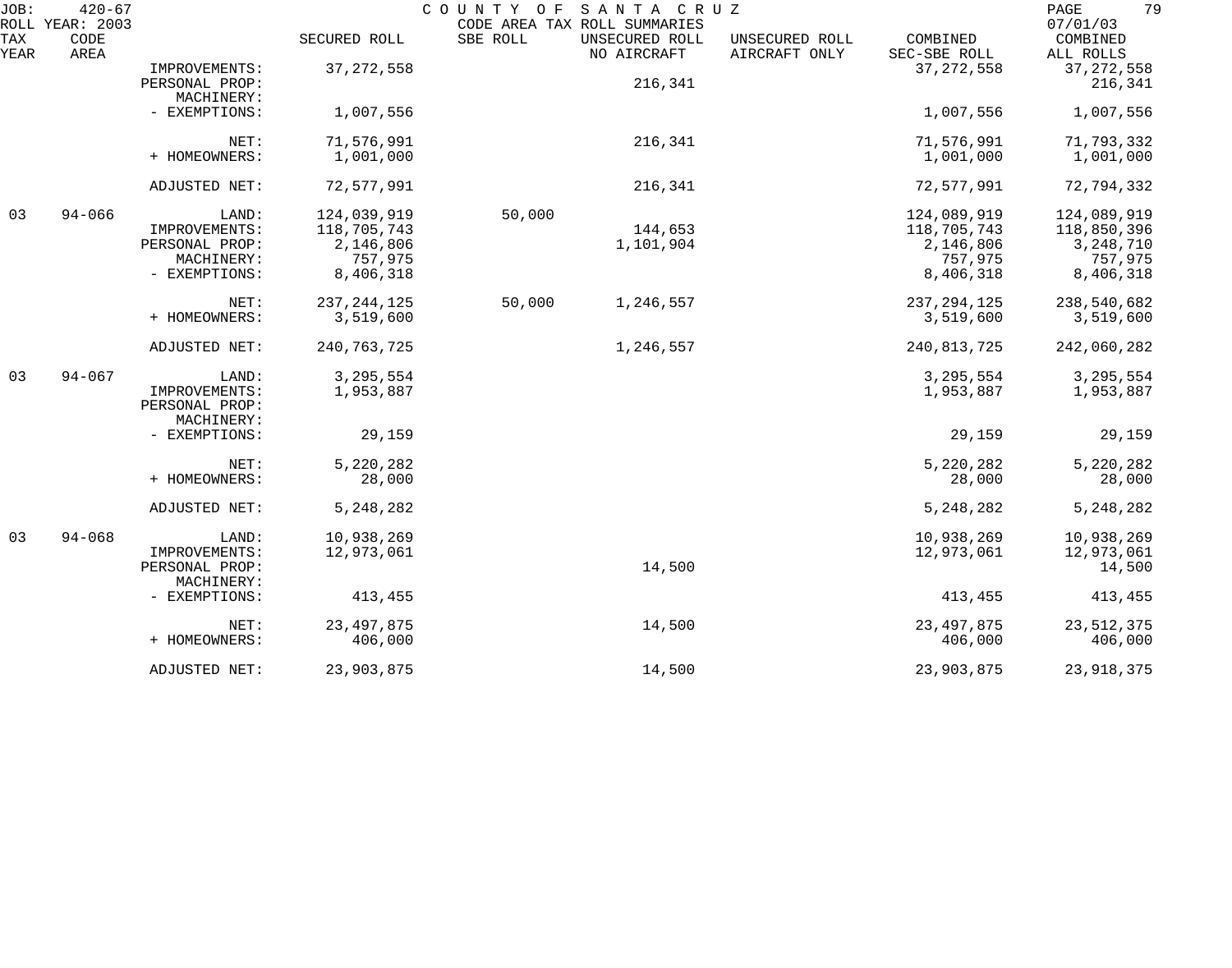| JOB:        | $420 - 67$<br>ROLL YEAR: 2003 |                                                                         |                          | SANTA CRUZ<br>COUNTY OF<br>CODE AREA TAX ROLL SUMMARIES |                                 |                          | 80<br>PAGE<br>07/01/03             |
|-------------|-------------------------------|-------------------------------------------------------------------------|--------------------------|---------------------------------------------------------|---------------------------------|--------------------------|------------------------------------|
| TAX<br>YEAR | CODE<br>AREA                  |                                                                         | SECURED ROLL             | SBE ROLL<br>UNSECURED ROLL<br>NO AIRCRAFT               | UNSECURED ROLL<br>AIRCRAFT ONLY | COMBINED<br>SEC-SBE ROLL | COMBINED<br>ALL ROLLS              |
| 03          | $94 - 069$                    | LAND:<br>IMPROVEMENTS:<br>PERSONAL PROP:<br>MACHINERY:<br>- EXEMPTIONS: | 21,770                   |                                                         |                                 | 21,770                   | 21,770                             |
|             |                               | NET:<br>+ HOMEOWNERS:                                                   | 21,770                   |                                                         |                                 | 21,770                   | 21,770                             |
|             |                               | ADJUSTED NET:                                                           | 21,770                   |                                                         |                                 | 21,770                   | 21,770                             |
| 03          | $96 - 016$                    | LAND:<br>IMPROVEMENTS:<br>PERSONAL PROP:<br>MACHINERY:                  | 116,460<br>131,489       |                                                         |                                 | 116,460<br>131,489       | 116,460<br>131,489                 |
|             |                               | - EXEMPTIONS:                                                           | 7,000                    |                                                         |                                 | 7,000                    | 7,000                              |
|             |                               | NET:<br>+ HOMEOWNERS:                                                   | 240,949<br>7,000         |                                                         |                                 | 240,949<br>7,000         | 240,949<br>7,000                   |
|             |                               | ADJUSTED NET:                                                           | 247,949                  |                                                         |                                 | 247,949                  | 247,949                            |
| 03          | $96 - 019$                    | LAND:<br>IMPROVEMENTS:<br>PERSONAL PROP:<br>MACHINERY:                  | 16,140,071<br>17,069,053 | 69,594                                                  |                                 | 16,140,071<br>17,069,053 | 16,140,071<br>17,069,053<br>69,594 |
|             |                               | - EXEMPTIONS:                                                           | 393,059                  |                                                         |                                 | 393,059                  | 393,059                            |
|             |                               | NET:<br>+ HOMEOWNERS:                                                   | 32,816,065<br>392,000    | 69,594                                                  |                                 | 32,816,065<br>392,000    | 32,885,659<br>392,000              |
|             |                               | ADJUSTED NET:                                                           | 33, 208, 065             | 69,594                                                  |                                 | 33,208,065               | 33, 277, 659                       |
| 03          | $96 - 033$                    | LAND:<br>IMPROVEMENTS:<br>PERSONAL PROP:<br>MACHINERY:                  | 1,040                    |                                                         |                                 | 1,040                    | 1,040                              |
|             |                               | - EXEMPTIONS:                                                           | 1,040                    |                                                         |                                 | 1,040                    | 1,040                              |
|             |                               | NET:                                                                    |                          |                                                         |                                 |                          |                                    |

+ HOMEOWNERS:

ADJUSTED NET: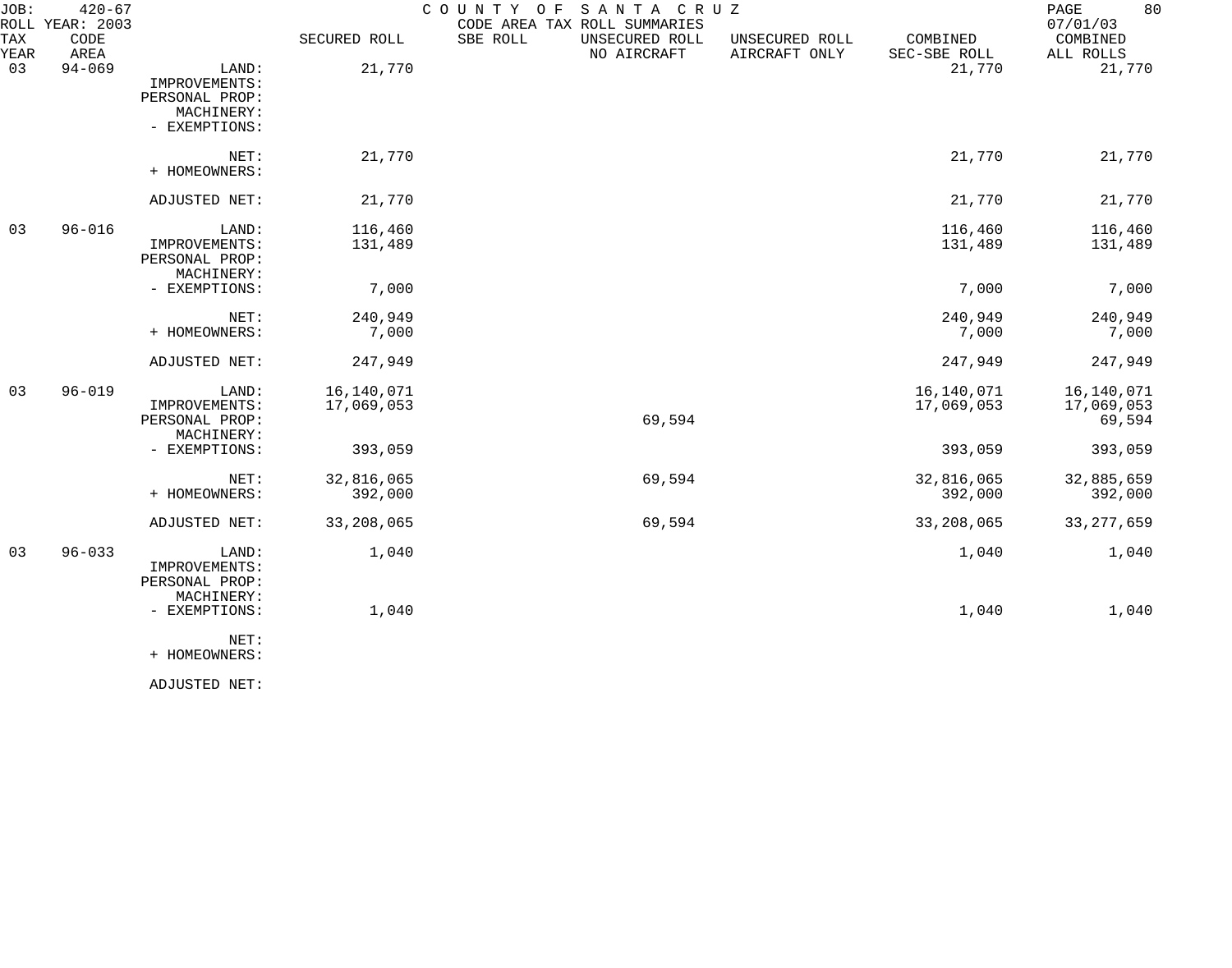| JOB:        | $420 - 67$<br>ROLL YEAR: 2003 |                                                        |                                   | COUNTY OF<br>SANTA CRUZ<br>CODE AREA TAX ROLL SUMMARIES |                                 |                                   | 81<br>PAGE<br>07/01/03               |
|-------------|-------------------------------|--------------------------------------------------------|-----------------------------------|---------------------------------------------------------|---------------------------------|-----------------------------------|--------------------------------------|
| TAX<br>YEAR | CODE<br>AREA                  |                                                        | SECURED ROLL                      | SBE ROLL<br>UNSECURED ROLL<br>NO AIRCRAFT               | UNSECURED ROLL<br>AIRCRAFT ONLY | COMBINED<br>SEC-SBE ROLL          | COMBINED<br>ALL ROLLS                |
| 03          | $96 - 038$                    | LAND:<br>IMPROVEMENTS:<br>PERSONAL PROP:<br>MACHINERY: | 4,327,536<br>3,872,995            | 14,300                                                  |                                 | 4,327,536<br>3,872,995            | 4,327,536<br>3,872,995<br>14,300     |
|             |                               | - EXEMPTIONS:                                          | 128,447                           |                                                         |                                 | 128,447                           | 128,447                              |
|             |                               | NET:<br>+ HOMEOWNERS:                                  | 8,072,084<br>126,000              | 14,300                                                  |                                 | 8,072,084<br>126,000              | 8,086,384<br>126,000                 |
|             |                               | ADJUSTED NET:                                          | 8,198,084                         | 14,300                                                  |                                 | 8,198,084                         | 8, 212, 384                          |
| 03          | $96 - 039$                    | LAND:<br>IMPROVEMENTS:<br>PERSONAL PROP:<br>MACHINERY: | 13, 373, 842<br>12,400,562        | 50,724                                                  |                                 | 13, 373, 842<br>12,400,562        | 13, 373, 842<br>12,400,562<br>50,724 |
|             |                               | - EXEMPTIONS:                                          | 422,572                           |                                                         |                                 | 422,572                           | 422,572                              |
|             |                               | NET:<br>+ HOMEOWNERS:                                  | 25, 351, 832<br>420,000           | 50,724                                                  |                                 | 25, 351, 832<br>420,000           | 25,402,556<br>420,000                |
|             |                               | ADJUSTED NET:                                          | 25,771,832                        | 50,724                                                  |                                 | 25,771,832                        | 25,822,556                           |
| 03          | $96 - 040$                    | LAND:<br>IMPROVEMENTS:<br>PERSONAL PROP:<br>MACHINERY: | 690,041<br>459,784                |                                                         |                                 | 690,041<br>459,784                | 690,041<br>459,784                   |
|             |                               | - EXEMPTIONS:                                          | 28,178                            |                                                         |                                 | 28,178                            | 28,178                               |
|             |                               | NET:<br>+ HOMEOWNERS:                                  | 1,121,647<br>28,000               |                                                         |                                 | 1,121,647<br>28,000               | 1,121,647<br>28,000                  |
|             |                               | ADJUSTED NET:                                          | 1,149,647                         |                                                         |                                 | 1,149,647                         | 1,149,647                            |
| 03          | $96 - 041$                    | LAND:<br>IMPROVEMENTS:<br>PERSONAL PROP:               | 9,720,708<br>12,497,241<br>31,955 |                                                         |                                 | 9,720,708<br>12,497,241<br>31,955 | 9,720,708<br>12,497,241<br>31,955    |
|             |                               | MACHINERY:<br>- EXEMPTIONS:                            | 240,161                           |                                                         |                                 | 240,161                           | 240,161                              |
|             |                               | NET:                                                   | 22,009,743                        |                                                         |                                 | 22,009,743                        | 22,009,743                           |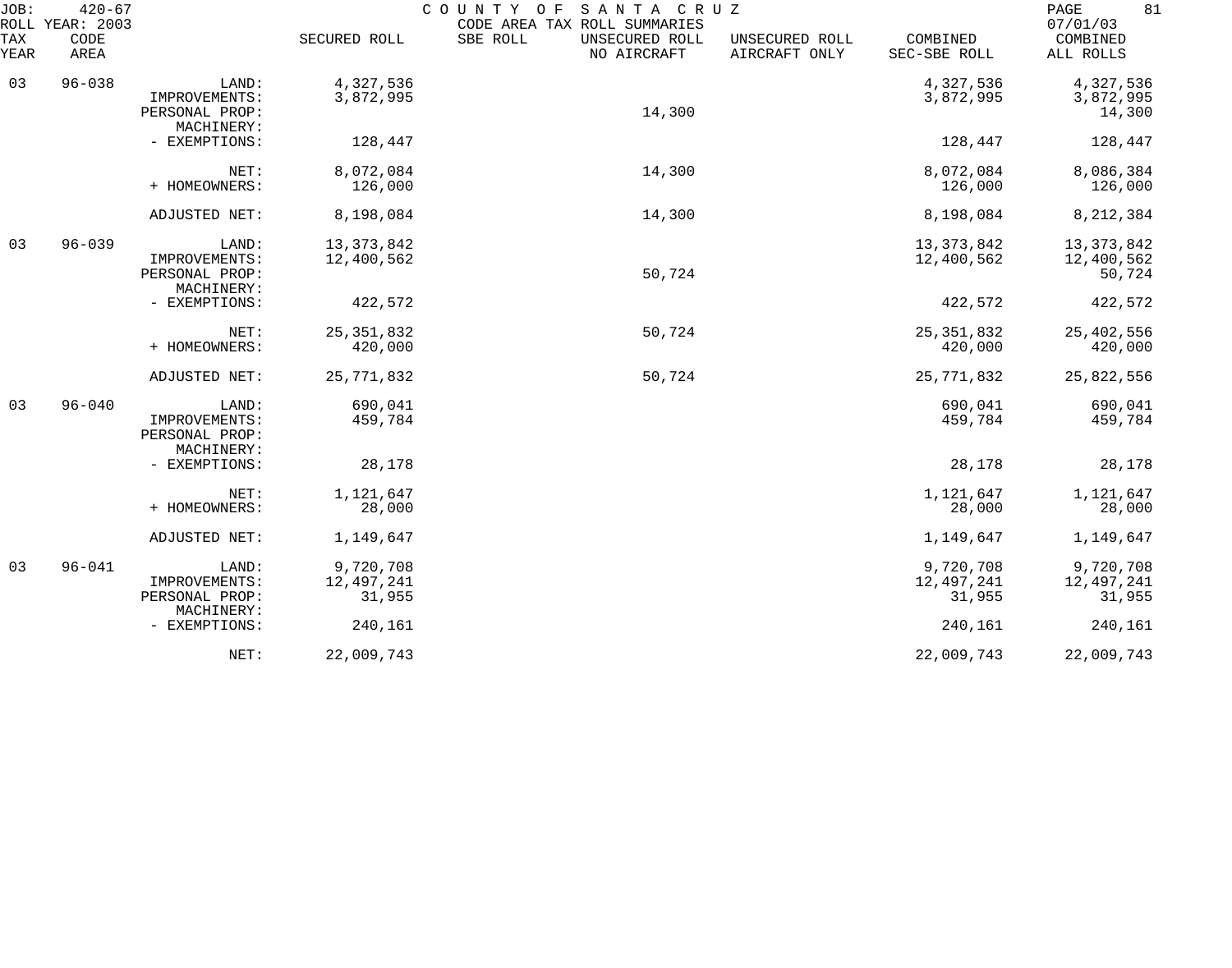| JOB:        | $420 - 67$<br>ROLL YEAR: 2003 |                              |              | COUNTY OF SANTA CRUZ<br>CODE AREA TAX ROLL SUMMARIES |                                 |                          | 82<br>PAGE<br>07/01/03 |
|-------------|-------------------------------|------------------------------|--------------|------------------------------------------------------|---------------------------------|--------------------------|------------------------|
| TAX<br>YEAR | CODE<br>AREA                  |                              | SECURED ROLL | SBE ROLL<br>UNSECURED ROLL<br>NO AIRCRAFT            | UNSECURED ROLL<br>AIRCRAFT ONLY | COMBINED<br>SEC-SBE ROLL | COMBINED<br>ALL ROLLS  |
|             |                               | + HOMEOWNERS:                | 238,000      |                                                      |                                 | 238,000                  | 238,000                |
|             |                               | ADJUSTED NET:                | 22, 247, 743 |                                                      |                                 | 22, 247, 743             | 22, 247, 743           |
| 03          | $96 - 044$                    | LAND:                        | 27,390,983   |                                                      |                                 | 27,390,983               | 27,390,983             |
|             |                               | IMPROVEMENTS:                | 31, 114, 053 | 46,526                                               |                                 | 31, 114, 053             | 31,160,579             |
|             |                               | PERSONAL PROP:<br>MACHINERY: | 308,265      | 353,780                                              |                                 | 308,265                  | 662,045                |
|             |                               | - EXEMPTIONS:                | 775,064      |                                                      |                                 | 775,064                  | 775,064                |
|             |                               | NET:                         | 58,038,237   | 400,306                                              |                                 | 58,038,237               | 58, 438, 543           |
|             |                               | + HOMEOWNERS:                | 768,600      |                                                      |                                 | 768,600                  | 768,600                |
|             |                               | ADJUSTED NET:                | 58,806,837   | 400,306                                              |                                 | 58,806,837               | 59, 207, 143           |
| 03          | $96 - 050$                    | LAND:                        | 1,117,085    |                                                      |                                 | 1,117,085                | 1,117,085              |
|             |                               | IMPROVEMENTS:                | 1,201,205    | 23,292                                               |                                 | 1,201,205                | 1,224,497              |
|             |                               | PERSONAL PROP:<br>MACHINERY: |              | 23,223                                               |                                 |                          | 23,223                 |
|             |                               | - EXEMPTIONS:                | 22,121       |                                                      |                                 | 22,121                   | 22,121                 |
|             |                               | NET:                         | 2,296,169    | 46,515                                               |                                 | 2,296,169                | 2,342,684              |
|             |                               | + HOMEOWNERS:                | 21,000       |                                                      |                                 | 21,000                   | 21,000                 |
|             |                               | ADJUSTED NET:                | 2,317,169    | 46,515                                               |                                 | 2,317,169                | 2,363,684              |
| 03          | $96 - 057$                    | LAND:                        | 13, 471, 190 |                                                      |                                 | 13, 471, 190             | 13,471,190             |
|             |                               | IMPROVEMENTS:                | 12,531,867   |                                                      |                                 | 12,531,867               | 12,531,867             |
|             |                               | PERSONAL PROP:               |              | 14,200                                               |                                 |                          | 14,200                 |
|             |                               | MACHINERY:                   |              |                                                      |                                 |                          |                        |
|             |                               | - EXEMPTIONS:                | 400,462      |                                                      |                                 | 400,462                  | 400,462                |
|             |                               | NET:                         | 25,602,595   | 14,200                                               |                                 | 25,602,595               | 25,616,795             |
|             |                               | + HOMEOWNERS:                | 399,000      |                                                      |                                 | 399,000                  | 399,000                |
|             |                               | ADJUSTED NET:                | 26,001,595   | 14,200                                               |                                 | 26,001,595               | 26,015,795             |
| 03          | $96 - 059$                    | LAND:                        |              |                                                      |                                 |                          |                        |

 IMPROVEMENTS: PERSONAL PROP: MACHINERY: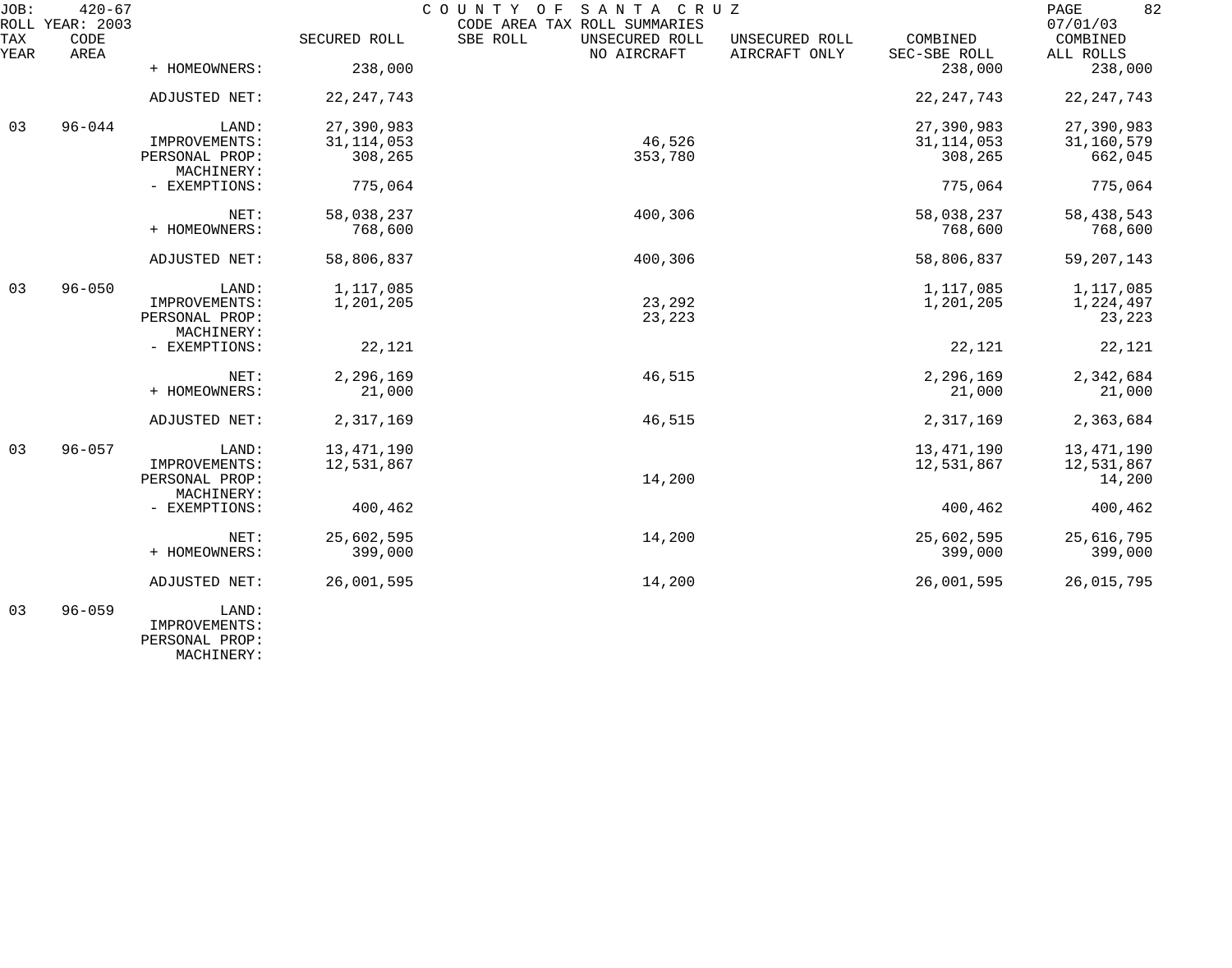| JOB:                      | $420 - 67$<br>ROLL YEAR: 2003 |                                 |              | SANTA CRUZ<br>COUNTY<br>O F<br>CODE AREA TAX ROLL SUMMARIES |                                 |                          | 83<br>PAGE<br>07/01/03 |
|---------------------------|-------------------------------|---------------------------------|--------------|-------------------------------------------------------------|---------------------------------|--------------------------|------------------------|
| <b>TAX</b><br><b>YEAR</b> | CODE<br>AREA                  |                                 | SECURED ROLL | SBE ROLL<br>UNSECURED ROLL<br>NO AIRCRAFT                   | UNSECURED ROLL<br>AIRCRAFT ONLY | COMBINED<br>SEC-SBE ROLL | COMBINED<br>ALL ROLLS  |
|                           |                               | - EXEMPTIONS:                   |              |                                                             |                                 |                          |                        |
|                           |                               | NET:                            |              |                                                             |                                 |                          |                        |
|                           |                               | + HOMEOWNERS:                   |              |                                                             |                                 |                          |                        |
|                           |                               | ADJUSTED NET:                   |              |                                                             |                                 |                          |                        |
| 03                        | $96 - 062$                    | LAND:                           | 4,505,797    |                                                             |                                 | 4,505,797                | 4,505,797              |
|                           |                               | IMPROVEMENTS:<br>PERSONAL PROP: | 2,183,856    | 71,028                                                      |                                 | 2,183,856                | 2,183,856<br>71,028    |
|                           |                               | MACHINERY:                      |              |                                                             |                                 |                          |                        |
|                           |                               | - EXEMPTIONS:                   | 344,377      | 71,028                                                      |                                 | 344,377                  | 415,405                |
|                           |                               | NET:                            | 6,345,276    |                                                             |                                 | 6,345,276                | 6, 345, 276            |
|                           |                               | + HOMEOWNERS:                   | 35,000       |                                                             |                                 | 35,000                   | 35,000                 |
|                           |                               | ADJUSTED NET:                   | 6,380,276    |                                                             |                                 | 6,380,276                | 6,380,276              |
| 03                        | $96 - 064$                    | LAND:                           | 6,398,211    |                                                             |                                 | 6,398,211                | 6,398,211              |
|                           |                               | IMPROVEMENTS:                   | 6,181,605    |                                                             |                                 | 6,181,605                | 6,181,605              |
|                           |                               | PERSONAL PROP:<br>MACHINERY:    | 4,000        | 9,880                                                       |                                 | 4,000                    | 13,880                 |
|                           |                               | - EXEMPTIONS:                   | 176,736      |                                                             |                                 | 176,736                  | 176,736                |
|                           |                               | NET:                            | 12,407,080   | 9,880                                                       |                                 | 12,407,080               | 12,416,960             |
|                           |                               | + HOMEOWNERS:                   | 175,000      |                                                             |                                 | 175,000                  | 175,000                |
|                           |                               | ADJUSTED NET:                   | 12,582,080   | 9,880                                                       |                                 | 12,582,080               | 12,591,960             |
| 03                        | $96 - 068$                    | LAND:                           |              |                                                             |                                 |                          |                        |
|                           |                               | IMPROVEMENTS:                   |              |                                                             |                                 |                          |                        |
|                           |                               | PERSONAL PROP:                  |              |                                                             |                                 |                          |                        |
|                           |                               | MACHINERY:<br>- EXEMPTIONS:     |              |                                                             |                                 |                          |                        |
|                           |                               | NET:                            |              |                                                             |                                 |                          |                        |
|                           |                               | + HOMEOWNERS:                   |              |                                                             |                                 |                          |                        |
|                           |                               | ADJUSTED NET:                   |              |                                                             |                                 |                          |                        |
| 03                        | $96 - 071$                    | LAND:                           | 37,065,081   |                                                             |                                 | 37,065,081               | 37,065,081             |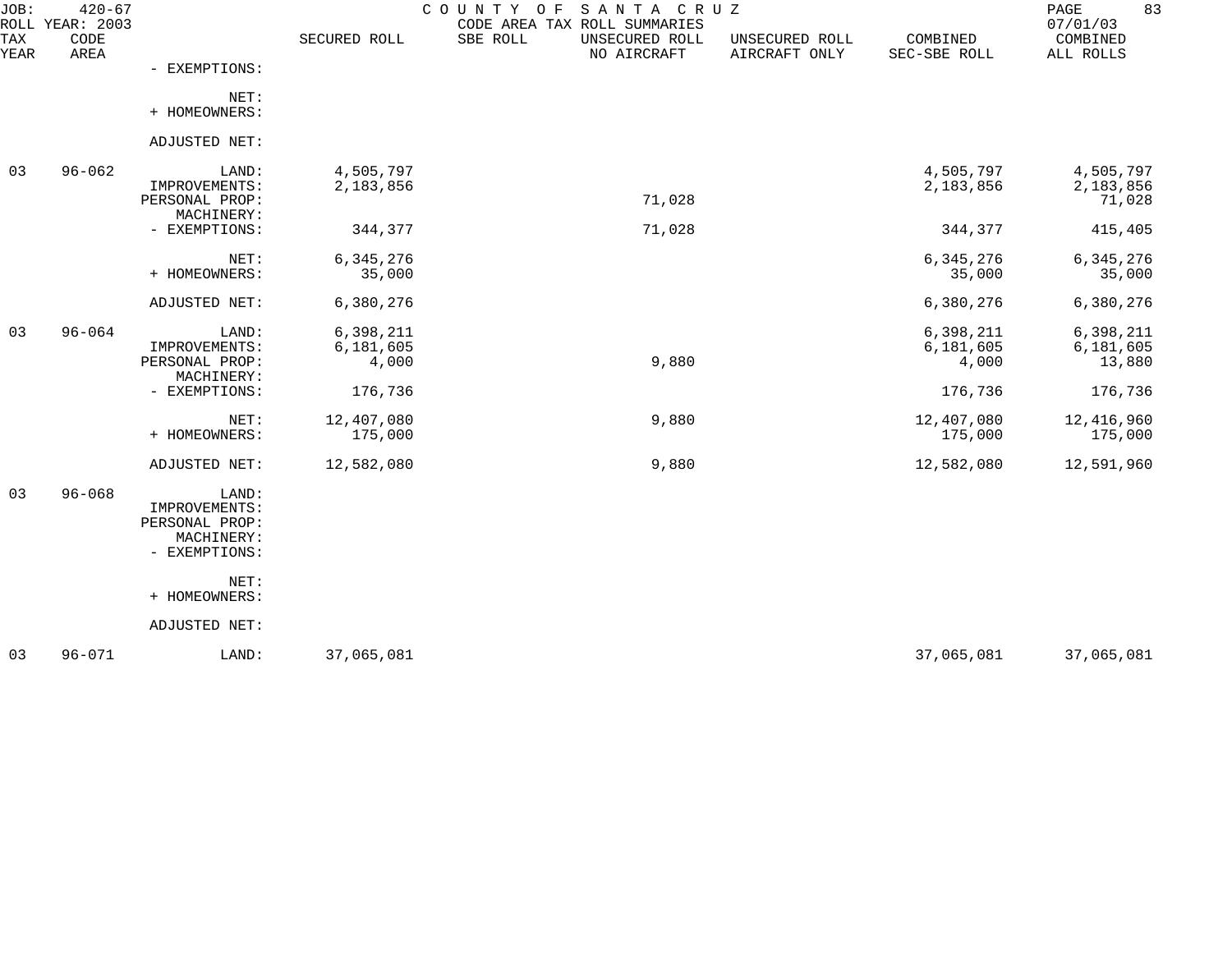| JOB:        | $420 - 67$<br>ROLL YEAR: 2003 |                                                                         |                            | COUNTY OF<br>SANTA CRUZ<br>CODE AREA TAX ROLL SUMMARIES |                                 |                            | 84<br>$\mathop{\mathrm{PAGE}}$<br>07/01/03 |
|-------------|-------------------------------|-------------------------------------------------------------------------|----------------------------|---------------------------------------------------------|---------------------------------|----------------------------|--------------------------------------------|
| TAX<br>YEAR | CODE<br>AREA                  |                                                                         | SECURED ROLL               | SBE ROLL<br>UNSECURED ROLL<br>NO AIRCRAFT               | UNSECURED ROLL<br>AIRCRAFT ONLY | COMBINED<br>SEC-SBE ROLL   | COMBINED<br>ALL ROLLS                      |
|             |                               | IMPROVEMENTS:<br>PERSONAL PROP:<br>MACHINERY:                           | 37, 246, 389               | 124,646                                                 |                                 | 37, 246, 389               | 37, 246, 389<br>124,646                    |
|             |                               | - EXEMPTIONS:                                                           | 1,910,972                  |                                                         |                                 | 1,910,972                  | 1,910,972                                  |
|             |                               | NET:<br>+ HOMEOWNERS:                                                   | 72,400,498<br>1,785,000    | 124,646                                                 |                                 | 72,400,498<br>1,785,000    | 72,525,144<br>1,785,000                    |
|             |                               | ADJUSTED NET:                                                           | 74, 185, 498               | 124,646                                                 |                                 | 74, 185, 498               | 74,310,144                                 |
| 03          | $96 - 076$                    | LAND:<br>IMPROVEMENTS:<br>PERSONAL PROP:<br>MACHINERY:                  | 26, 263, 363<br>26,073,392 | 1,956<br>124,746                                        |                                 | 26, 263, 363<br>26,073,392 | 26, 263, 363<br>26,075,348<br>124,746      |
|             |                               | - EXEMPTIONS:                                                           | 1,185,227                  |                                                         |                                 | 1,185,227                  | 1,185,227                                  |
|             |                               | NET:<br>+ HOMEOWNERS:                                                   | 51, 151, 528<br>1,127,000  | 126,702                                                 |                                 | 51, 151, 528<br>1,127,000  | 51, 278, 230<br>1,127,000                  |
|             |                               | ADJUSTED NET:                                                           | 52, 278, 528               | 126,702                                                 |                                 | 52, 278, 528               | 52,405,230                                 |
| 03          | $96 - 078$                    | LAND:<br>IMPROVEMENTS:<br>PERSONAL PROP:<br>MACHINERY:<br>- EXEMPTIONS: | 488,226<br>52,343          |                                                         |                                 | 488,226<br>52,343          | 488,226<br>52,343                          |
|             |                               | NET:<br>+ HOMEOWNERS:                                                   | 540,569                    |                                                         |                                 | 540,569                    | 540,569                                    |
|             |                               | ADJUSTED NET:                                                           | 540,569                    |                                                         |                                 | 540,569                    | 540,569                                    |
| 03          | $96 - 080$                    | LAND:<br>IMPROVEMENTS:<br>PERSONAL PROP:<br>MACHINERY:                  | 2,201,130<br>1,861,969     | 6,365                                                   |                                 | 2,201,130<br>1,861,969     | 2,201,130<br>1,861,969<br>6,365            |
|             |                               | - EXEMPTIONS:                                                           | 84,000                     |                                                         |                                 | 84,000                     | 84,000                                     |
|             |                               | NET:<br>+ HOMEOWNERS:                                                   | 3,979,099<br>84,000        | 6,365                                                   |                                 | 3,979,099<br>84,000        | 3,985,464<br>84,000                        |
|             |                               | ADJUSTED NET:                                                           | 4,063,099                  | 6,365                                                   |                                 | 4,063,099                  | 4,069,464                                  |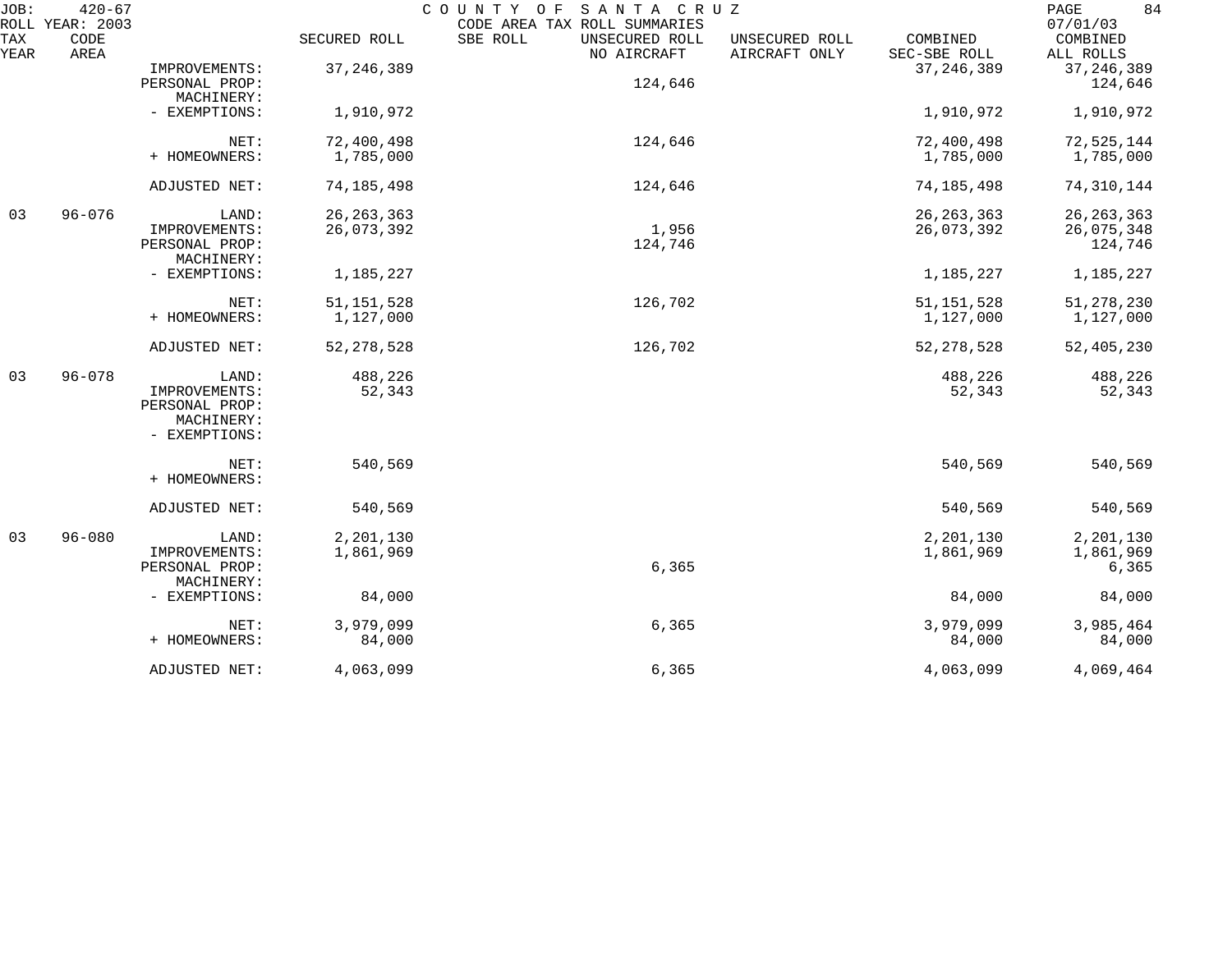| JOB: | $420 - 67$<br>ROLL YEAR: 2003 |                             |               | COUNTY OF | SANTA CRUZ<br>CODE AREA TAX ROLL SUMMARIES |                |               | 85<br>PAGE<br>07/01/03 |
|------|-------------------------------|-----------------------------|---------------|-----------|--------------------------------------------|----------------|---------------|------------------------|
| TAX  | CODE                          |                             | SECURED ROLL  | SBE ROLL  | UNSECURED ROLL                             | UNSECURED ROLL | COMBINED      | COMBINED               |
| YEAR | AREA                          |                             |               |           | NO AIRCRAFT                                | AIRCRAFT ONLY  | SEC-SBE ROLL  | ALL ROLLS              |
| 03   | $96 - 100$                    | LAND:                       | 74,878,223    |           |                                            |                | 74,878,223    | 74,878,223             |
|      |                               | IMPROVEMENTS:               | 41,874,194    |           | 96,729                                     |                | 41,874,194    | 41,970,923             |
|      |                               | PERSONAL PROP:              | 22,238        |           | 545,441                                    |                | 22,238        | 567,679                |
|      |                               | MACHINERY:                  |               |           |                                            |                |               |                        |
|      |                               | - EXEMPTIONS:               | 1,441,870     |           | 35,520                                     |                | 1,441,870     | 1,477,390              |
|      |                               | NET:                        | 115, 332, 785 |           | 606,650                                    |                | 115, 332, 785 | 115,939,435            |
|      |                               | + HOMEOWNERS:               | 1,360,800     |           |                                            |                | 1,360,800     | 1,360,800              |
|      |                               | ADJUSTED NET:               | 116,693,585   |           | 606,650                                    |                | 116,693,585   | 117,300,235            |
| 03   | $96 - 101$                    | LAND:                       | 288,757,664   |           | 62,016                                     |                | 288,757,664   | 288,819,680            |
|      |                               | IMPROVEMENTS:               | 291,965,811   |           | 1,840,535                                  |                | 291,965,811   | 293,806,346            |
|      |                               | PERSONAL PROP:              | 774,077       |           | 6,558,015                                  |                | 774,077       | 7,332,092              |
|      |                               | MACHINERY:                  | 68,039        |           |                                            |                | 68,039        | 68,039                 |
|      |                               | - EXEMPTIONS:               | 28, 375, 910  |           | 258,289                                    |                | 28, 375, 910  | 28,634,199             |
|      |                               | NET:                        | 553, 189, 681 |           | 8,202,277                                  |                | 553, 189, 681 | 561,391,958            |
|      |                               | + HOMEOWNERS:               | 9,044,000     |           |                                            |                | 9,044,000     | 9,044,000              |
|      |                               | ADJUSTED NET:               | 562, 233, 681 |           | 8,202,277                                  |                | 562, 233, 681 | 570, 435, 958          |
| 03   | $96 - 103$                    | LAND:                       | 240, 202, 528 | 2,885,412 | 3, 147, 643                                |                | 243,087,940   | 246, 235, 583          |
|      |                               | IMPROVEMENTS:               | 305,830,220   |           | 4,605,350                                  |                | 305,830,220   | 310, 435, 570          |
|      |                               | PERSONAL PROP:              | 22,727,989    |           | 28,597,611                                 |                | 22,727,989    | 51,325,600             |
|      |                               | MACHINERY:                  | 546,054       |           |                                            |                | 546,054       | 546,054                |
|      |                               | - EXEMPTIONS:               | 114,896,589   |           | 1,131,441                                  |                | 114,896,589   | 116,028,030            |
|      |                               | NET:                        | 454, 410, 202 | 2,885,412 | 35, 219, 163                               |                | 457,295,614   | 492,514,777            |
|      |                               | + HOMEOWNERS:               | 4,936,400     |           |                                            |                | 4,936,400     | 4,936,400              |
|      |                               | ADJUSTED NET:               | 459,346,602   |           | 35, 219, 163                               |                | 462,232,014   | 497, 451, 177          |
| 03   | $96 - 104$                    | LAND:                       | 7,389,392     |           |                                            |                | 7,389,392     | 7,389,392              |
|      |                               | IMPROVEMENTS:               | 7,461,025     |           |                                            |                | 7,461,025     | 7,461,025              |
|      |                               | PERSONAL PROP:              | 10,420        |           | 570,545                                    |                | 10,420        | 580,965                |
|      |                               | MACHINERY:<br>- EXEMPTIONS: | 2, 253, 161   |           |                                            |                | 2, 253, 161   | 2, 253, 161            |
|      |                               | NET:                        | 12,607,676    |           | 570,545                                    |                | 12,607,676    | 13, 178, 221           |
|      |                               | + HOMEOWNERS:               | 140,000       |           |                                            |                | 140,000       | 140,000                |
|      |                               | ADJUSTED NET:               | 12,747,676    |           | 570,545                                    |                | 12,747,676    | 13, 318, 221           |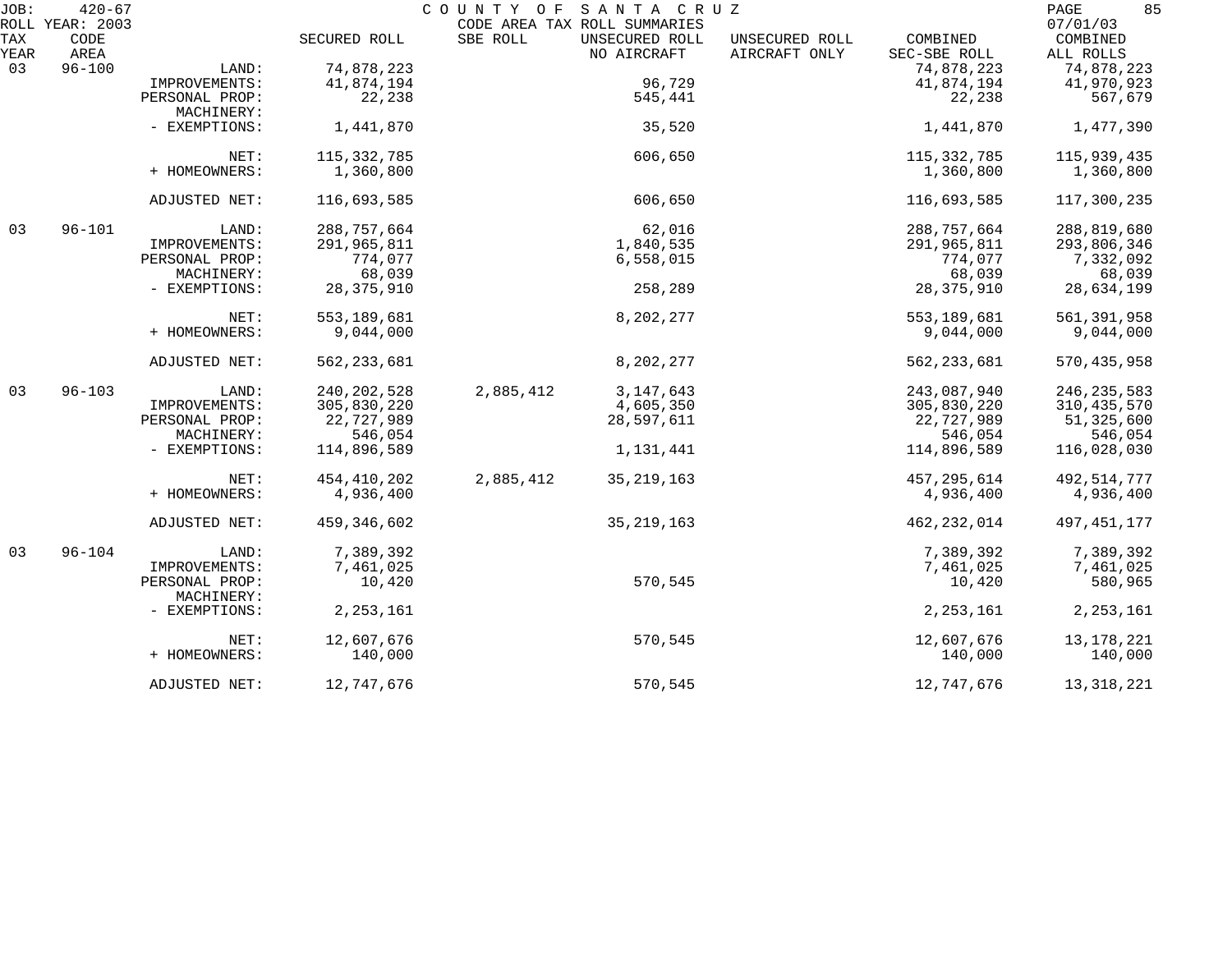| $420 - 67$<br>JOB:<br>ROLL YEAR: 2003 |              |                                                        |                                    | COUNTY OF<br>SANTA CRUZ<br>CODE AREA TAX ROLL SUMMARIES | 86<br>PAGE<br>07/01/03          |                                    |                                      |
|---------------------------------------|--------------|--------------------------------------------------------|------------------------------------|---------------------------------------------------------|---------------------------------|------------------------------------|--------------------------------------|
| TAX<br>YEAR                           | CODE<br>AREA |                                                        | SECURED ROLL                       | SBE ROLL<br>UNSECURED ROLL<br>NO AIRCRAFT               | UNSECURED ROLL<br>AIRCRAFT ONLY | COMBINED<br>SEC-SBE ROLL           | COMBINED<br>ALL ROLLS                |
| 03                                    | $96 - 105$   | LAND:<br>IMPROVEMENTS:<br>PERSONAL PROP:<br>MACHINERY: | 16,873,237<br>15,965,985           | 99,605                                                  |                                 | 16,873,237<br>15,965,985           | 16,873,237<br>15,965,985<br>99,605   |
|                                       |              | - EXEMPTIONS:                                          | 144,418                            |                                                         |                                 | 144,418                            | 144,418                              |
|                                       |              | NET:<br>+ HOMEOWNERS:                                  | 32,694,804<br>140,000              | 99,605                                                  |                                 | 32,694,804<br>140,000              | 32,794,409<br>140,000                |
|                                       |              | ADJUSTED NET:                                          | 32,834,804                         | 99,605                                                  |                                 | 32,834,804                         | 32,934,409                           |
| 03                                    | $96 - 106$   | LAND:<br>IMPROVEMENTS:<br>PERSONAL PROP:<br>MACHINERY: | 17,249,097<br>18,120,156           |                                                         |                                 | 17,249,097<br>18,120,156           | 17,249,097<br>18,120,156             |
|                                       |              | - EXEMPTIONS:                                          | 352,080                            |                                                         |                                 | 352,080                            | 352,080                              |
|                                       |              | NET:<br>+ HOMEOWNERS:                                  | 35,017,173<br>350,000              |                                                         |                                 | 35,017,173<br>350,000              | 35,017,173<br>350,000                |
|                                       |              | ADJUSTED NET:                                          | 35, 367, 173                       |                                                         |                                 | 35, 367, 173                       | 35, 367, 173                         |
| 03                                    | $96 - 107$   | LAND:<br>IMPROVEMENTS:<br>PERSONAL PROP:<br>MACHINERY: | 23, 142, 659<br>19,674,130         | 48,326                                                  |                                 | 23, 142, 659<br>19,674,130         | 23, 142, 659<br>19,674,130<br>48,326 |
|                                       |              | - EXEMPTIONS:                                          | 266,530                            |                                                         |                                 | 266,530                            | 266,530                              |
|                                       |              | NET:<br>+ HOMEOWNERS:                                  | 42,550,259<br>266,000              | 48,326                                                  |                                 | 42,550,259<br>266,000              | 42,598,585<br>266,000                |
|                                       |              | ADJUSTED NET:                                          | 42,816,259                         | 48,326                                                  |                                 | 42,816,259                         | 42,864,585                           |
| 03                                    | $96 - 108$   | LAND:<br>IMPROVEMENTS:<br>PERSONAL PROP:               | 11,886,245<br>7,766,695<br>246,836 | 229,252                                                 |                                 | 11,886,245<br>7,766,695<br>246,836 | 11,886,245<br>7,766,695<br>476,088   |
|                                       |              | MACHINERY:<br>- EXEMPTIONS:                            | 6,208,841                          |                                                         |                                 | 6,208,841                          | 6,208,841                            |
|                                       |              | NET:                                                   | 13,690,935                         | 229,252                                                 |                                 | 13,690,935                         | 13,920,187                           |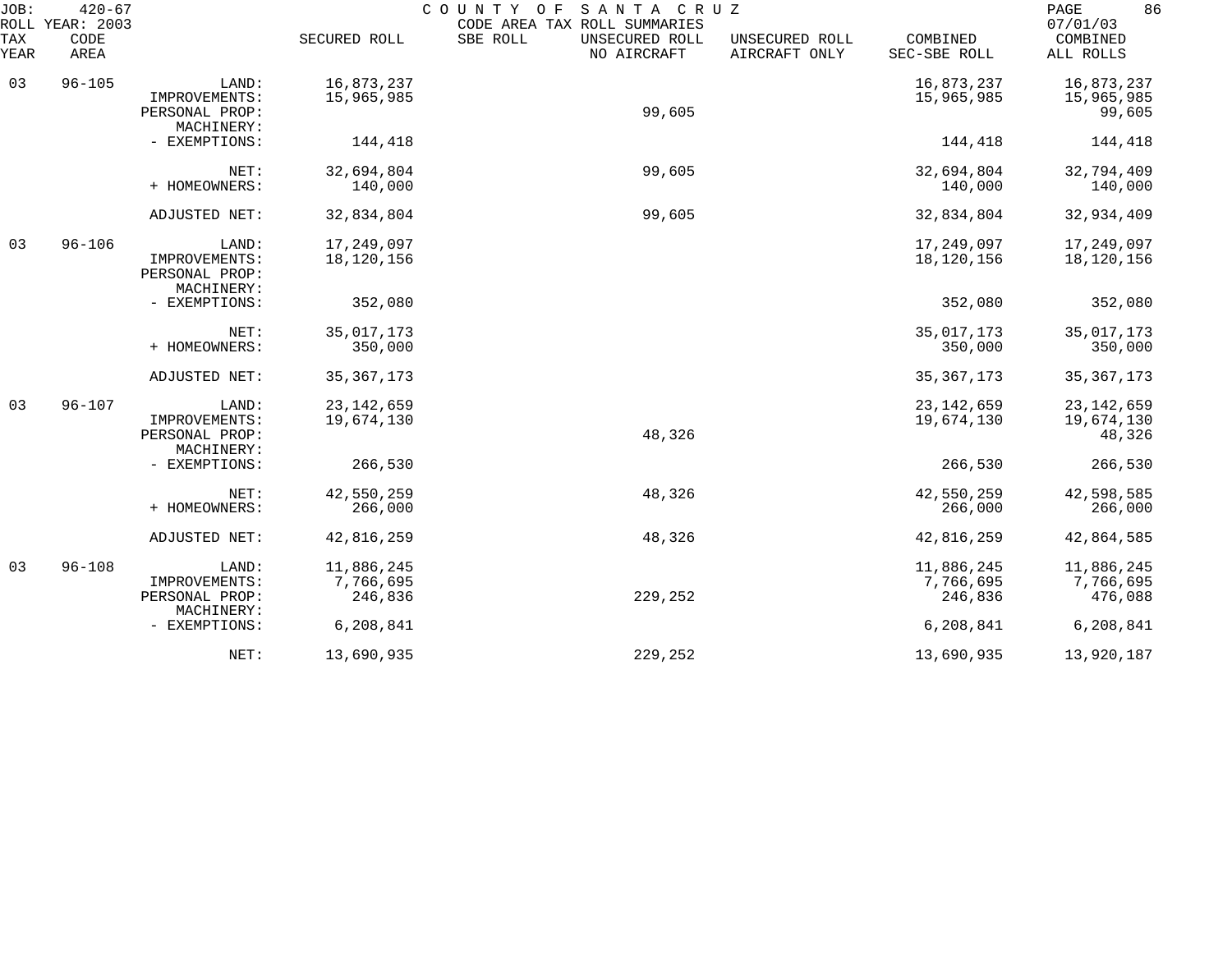| JOB:        | $420 - 67$<br>ROLL YEAR: 2003 |                                               |               | COUNTY OF | SANTA CRUZ<br>CODE AREA TAX ROLL SUMMARIES |                                 |                          | 87<br>PAGE<br>07/01/03 |
|-------------|-------------------------------|-----------------------------------------------|---------------|-----------|--------------------------------------------|---------------------------------|--------------------------|------------------------|
| TAX<br>YEAR | CODE<br>AREA                  |                                               | SECURED ROLL  | SBE ROLL  | UNSECURED ROLL<br>NO AIRCRAFT              | UNSECURED ROLL<br>AIRCRAFT ONLY | COMBINED<br>SEC-SBE ROLL | COMBINED<br>ALL ROLLS  |
|             |                               | + HOMEOWNERS:                                 | 98,000        |           |                                            |                                 | 98,000                   | 98,000                 |
|             |                               | ADJUSTED NET:                                 | 13,788,935    |           | 229,252                                    |                                 | 13,788,935               | 14,018,187             |
| 03          | $96 - 109$                    | LAND:                                         | 9,987,674     |           | 4,851                                      |                                 | 9,987,674                | 9,992,525              |
|             |                               | IMPROVEMENTS:                                 | 14,088,970    |           | 66,538                                     |                                 | 14,088,970               | 14,155,508             |
|             |                               | PERSONAL PROP:<br>MACHINERY:                  | 603,825       |           | 2,085,086                                  |                                 | 603,825                  | 2,688,911              |
|             |                               | - EXEMPTIONS:                                 | 168,843       |           |                                            |                                 | 168,843                  | 168,843                |
|             |                               | NET:                                          | 24,511,626    |           | 2,156,475                                  |                                 | 24,511,626               | 26,668,101             |
|             |                               | + HOMEOWNERS:                                 | 168,000       |           |                                            |                                 | 168,000                  | 168,000                |
|             |                               | ADJUSTED NET:                                 | 24,679,626    |           | 2,156,475                                  |                                 | 24,679,626               | 26,836,101             |
| 03          | $96 - 110$                    | LAND:                                         | 3,550,927     | 10,657    |                                            |                                 | 3,561,584                | 3,561,584              |
|             |                               | IMPROVEMENTS:                                 | 2,602,915     | 8,001     |                                            |                                 | 2,610,916                | 2,610,916              |
|             |                               | PERSONAL PROP:                                |               | 4,580     | 48,500                                     |                                 | 4,580                    | 53,080                 |
|             |                               | MACHINERY:                                    |               |           |                                            |                                 |                          |                        |
|             |                               | - EXEMPTIONS:                                 | 70,466        |           |                                            |                                 | 70,466                   | 70,466                 |
|             |                               | NET:                                          | 6,083,376     | 23,238    | 48,500                                     |                                 | 6, 106, 614              | 6, 155, 114            |
|             |                               | + HOMEOWNERS:                                 | 70,000        |           |                                            |                                 | 70,000                   | 70,000                 |
|             |                               | ADJUSTED NET:                                 | 6,153,376     |           | 48,500                                     |                                 | 6,176,614                | 6, 225, 114            |
| 03          | $96 - 111$                    | LAND:                                         | 57,266,071    |           |                                            |                                 | 57,266,071               | 57,266,071             |
|             |                               | IMPROVEMENTS:                                 | 58,939,775    |           |                                            |                                 | 58,939,775               | 58,939,775             |
|             |                               | PERSONAL PROP:<br>MACHINERY:                  | 43,322        |           | 266,393                                    |                                 | 43,322                   | 309,715                |
|             |                               | - EXEMPTIONS:                                 | 1,286,962     |           |                                            |                                 | 1,286,962                | 1,286,962              |
|             |                               | NET:                                          | 114,962,206   |           | 266,393                                    |                                 | 114,962,206              | 115,228,599            |
|             |                               | + HOMEOWNERS:                                 | 1,272,600     |           |                                            |                                 | 1,272,600                | 1,272,600              |
|             |                               |                                               |               |           |                                            |                                 |                          |                        |
|             |                               | ADJUSTED NET:                                 | 116, 234, 806 |           | 266,393                                    |                                 | 116, 234, 806            | 116,501,199            |
| 03          | $96 - 112$                    | LAND:                                         | 12,025,108    |           |                                            |                                 | 12,025,108               | 12,025,108             |
|             |                               | IMPROVEMENTS:<br>PERSONAL PROP:<br>MACHINERY: | 8,786,622     |           | 111,474                                    |                                 | 8,786,622                | 8,786,622<br>111,474   |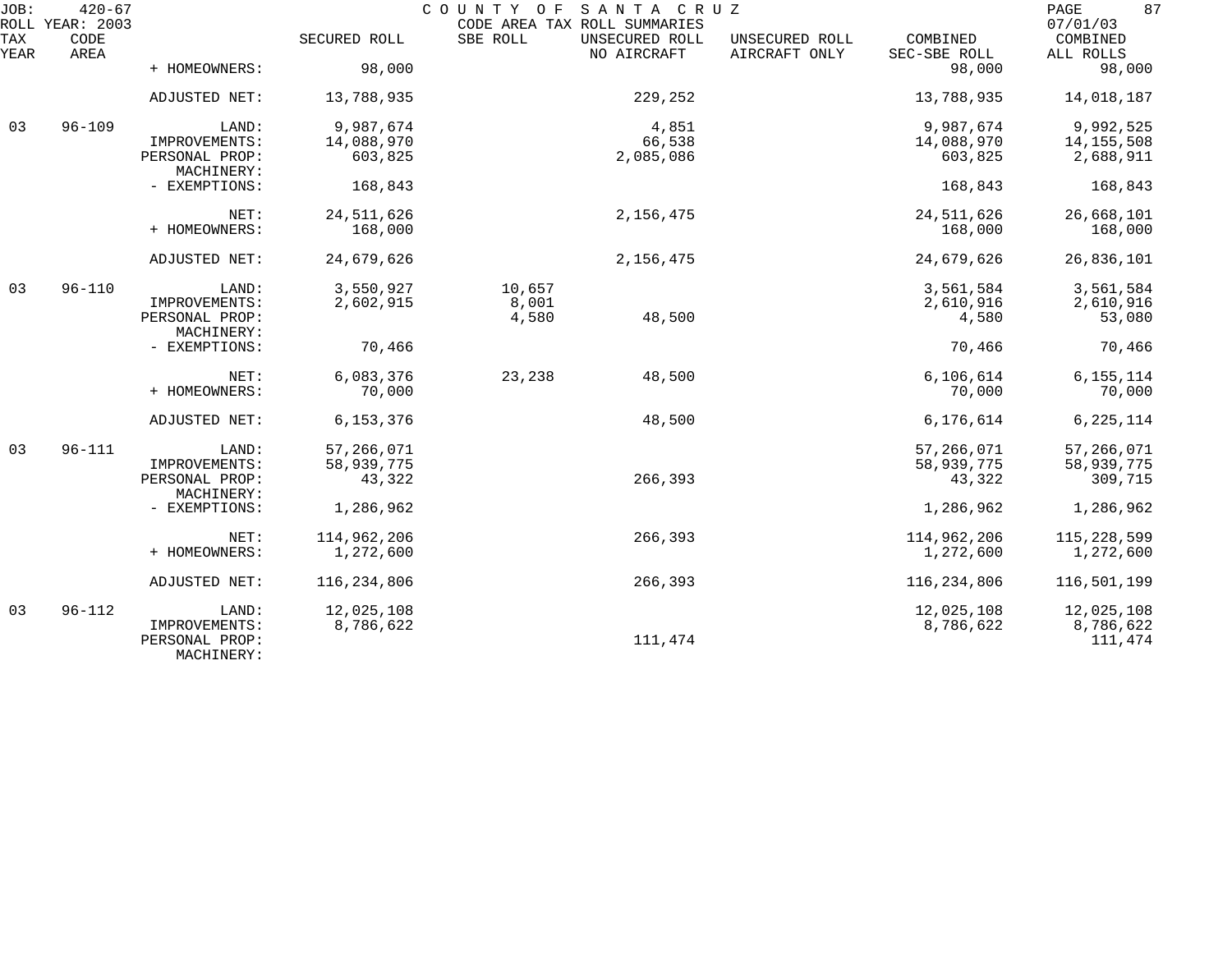| JOB:<br>ROLL | $420 - 67$<br>YEAR: 2003 |                                                        |                        | COUNTY<br>O F<br>SANTA<br>C R U Z<br>CODE AREA TAX ROLL SUMMARIES | 88<br>PAGE<br>07/01/03          |                          |                                  |
|--------------|--------------------------|--------------------------------------------------------|------------------------|-------------------------------------------------------------------|---------------------------------|--------------------------|----------------------------------|
| TAX<br>YEAR  | CODE<br><b>AREA</b>      |                                                        | SECURED ROLL           | SBE ROLL<br>UNSECURED ROLL<br>NO AIRCRAFT                         | UNSECURED ROLL<br>AIRCRAFT ONLY | COMBINED<br>SEC-SBE ROLL | COMBINED<br>ALL ROLLS            |
|              |                          | - EXEMPTIONS:                                          | 728,355                |                                                                   |                                 | 728,355                  | 728,355                          |
|              |                          | NET:<br>+ HOMEOWNERS:                                  | 20,083,375<br>224,000  | 111,474                                                           |                                 | 20,083,375<br>224,000    | 20,194,849<br>224,000            |
|              |                          | ADJUSTED NET:                                          | 20, 307, 375           | 111,474                                                           |                                 | 20, 307, 375             | 20, 418, 849                     |
| 03           | $96 - 113$               | LAND:<br>IMPROVEMENTS:<br>PERSONAL PROP:<br>MACHINERY: | 4,684,622<br>4,292,261 | 6,720<br>29,296                                                   |                                 | 4,684,622<br>4,292,261   | 4,684,622<br>4,298,981<br>29,296 |
|              |                          | - EXEMPTIONS:                                          | 57,061                 |                                                                   |                                 | 57,061                   | 57,061                           |
|              |                          | NET:<br>+ HOMEOWNERS:                                  | 8,919,822<br>56,000    | 36,016                                                            |                                 | 8,919,822<br>56,000      | 8,955,838<br>56,000              |
|              |                          | ADJUSTED NET:                                          | 8,975,822              | 36,016                                                            |                                 | 8,975,822                | 9,011,838                        |
| 03           | $96 - 114$               | LAND:<br>IMPROVEMENTS:<br>PERSONAL PROP:<br>MACHINERY: | 2,064,371<br>1,583,008 |                                                                   |                                 | 2,064,371<br>1,583,008   | 2,064,371<br>1,583,008           |
|              |                          | - EXEMPTIONS:                                          | 84,000                 |                                                                   |                                 | 84,000                   | 84,000                           |
|              |                          | NET:<br>+ HOMEOWNERS:                                  | 3,563,379<br>84,000    |                                                                   |                                 | 3,563,379<br>84,000      | 3,563,379<br>84,000              |
|              |                          | ADJUSTED NET:                                          | 3,647,379              |                                                                   |                                 | 3,647,379                | 3,647,379                        |